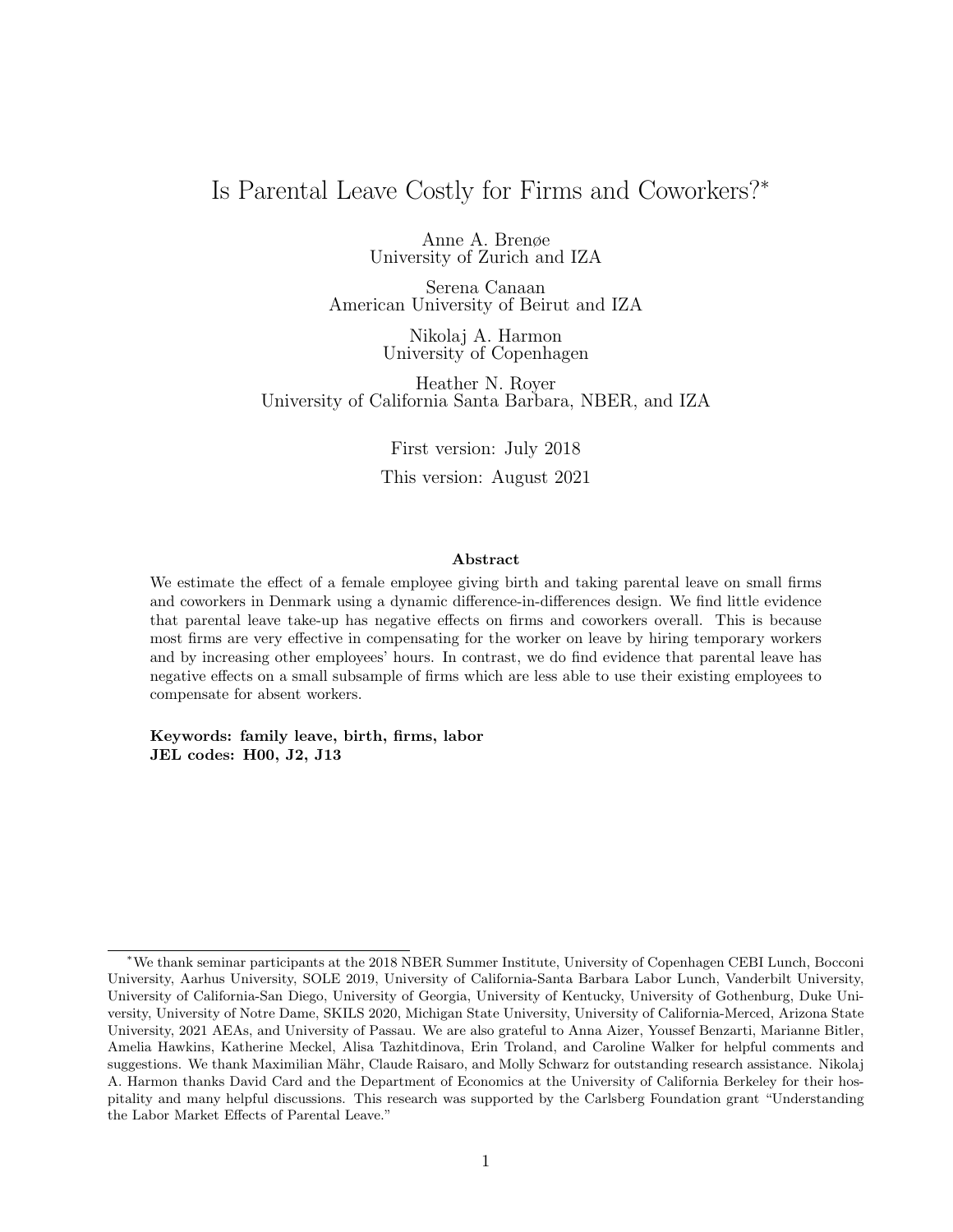## 1 Introduction

The past few decades have been marked by a dramatic rise in female labor force participation and a narrowing of the gender gap in education, hours of work, and earnings [\(Goldin, 2014\)](#page-40-0). Nonetheless, women still experience substantial earnings penalties due to motherhood [\(Bertrand](#page-38-0) *et al.*, 2010; [An-](#page-37-0)gelov et al.[, 2016;](#page-37-0) [Lundborg](#page-41-0) et al., 2017; [Kleven](#page-41-1) et al., 2019). In light of these facts, policy discussions surrounding parental leave have become more prominent.<sup>[1](#page-0-0)</sup> Nearly all high-income countries currently have generous leave entitlements with the goals of decreasing gender inequality and improving child development [\(Olivetti & Petrongolo, 2017\)](#page-41-2). While many of these programs benefit mothers and their children [\(Rossin-Slater, 2019\)](#page-42-0), critics argue that leave take-up could impose substantial costs on employers. These costs include both wage replacement benefits during parental leave as well as indirect expenses, such as the cost of training and recruiting replacement labor. Although one of the goals of parental leave policies is to improve mothers' well-being, these incurred costs could harm women by making employers more likely to discriminate against them in hiring and promotion decisions.

To fully understand the benefits and costs of parental leaves, it is not only essential to examine how parental leaves affect households but also how they affect firms and workplaces. Doing so is especially important for countries that are considering introducing or extending leave benefits. For example, in the United States—the only high-income country with no national paid leave—this question is at the center of ongoing policy debates, as opponents contend that mandating parental leave would be too costly and too detrimental to businesses. Former California governor Jerry Brown signed a bill into law in 2017 that required small and medium-sized businesses to provide new parents with 12 weeks of leave. However, he rejected a similar bill just one year earlier citing concerns "about the impact of this leave particularly on small businesses and the potential liability that could result" [\(The San Diego](#page-42-1) [Union-Tribune, 2017\)](#page-42-1).

In this paper, we present some of the first evidence on how firms and coworkers are affected when female employees give birth and go on leave. Despite considerable policy relevance, direct estimates of the effects of parental leave on employers and coworkers are scarce. In contrast to the rich evidence on the effects of parental leave on women and children,<sup>[2](#page-0-0)</sup> a recent review of the literature on leave

<sup>1</sup>Throughout the paper, we use the term "parental leave" to cover any period of leave that is taken in conjunction with a child's birth or in the years following. The term thus includes both periods of "pregnancy leave" taken toward the very end of a pregnancy and periods of "maternity leave" that mothers take immediately following a birth.

<sup>&</sup>lt;sup>2</sup>The evidence on the effects of leave programs on women and children is mixed. Previous studies find that short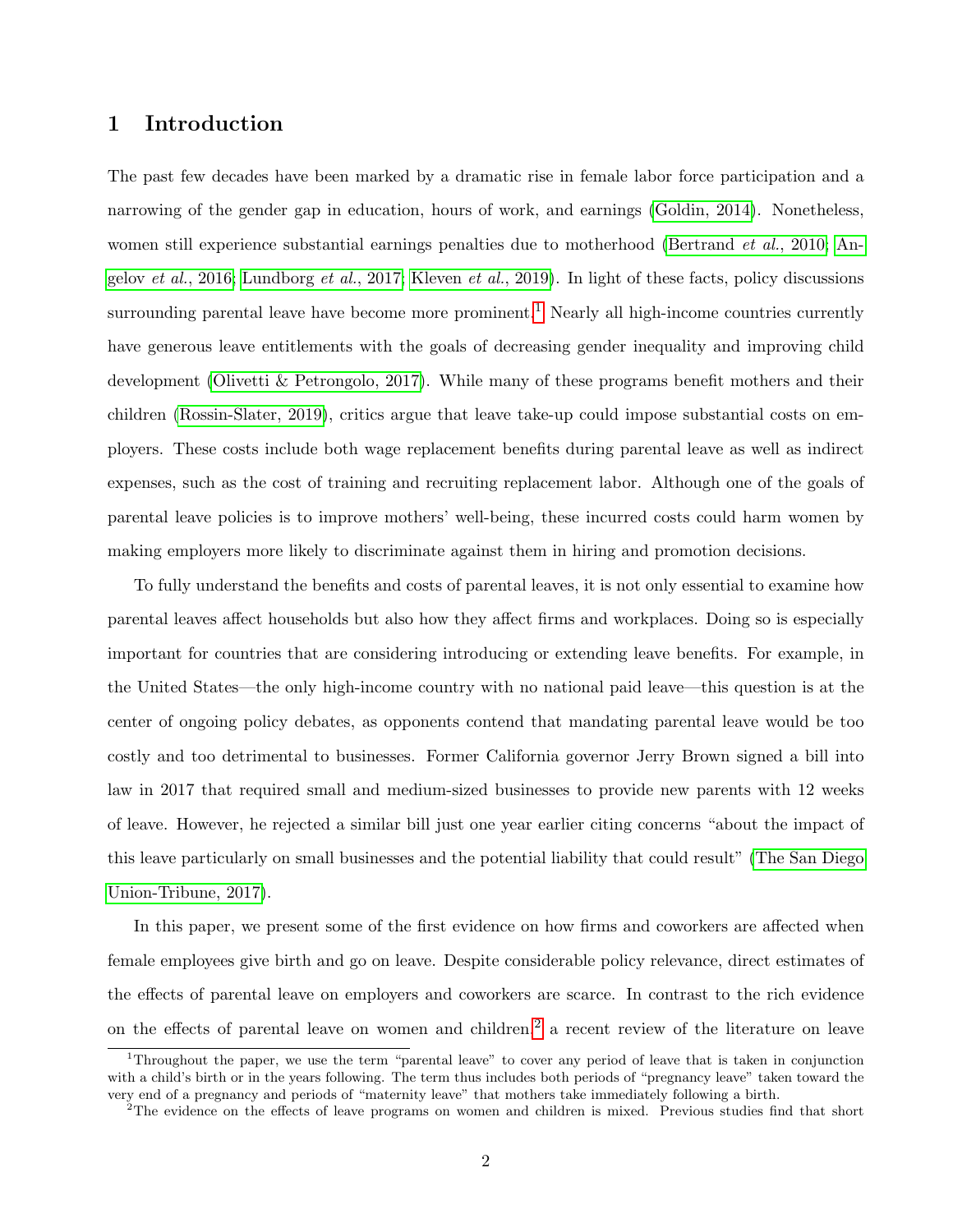programs concludes that "we know very little about how maternity and family leave policies may impact businesses, who often worry about being burdened with extra costs resulting from dealing with employee leave-taking" Rossin-Slater  $(2019, p.337)$  $(2019, p.337)$  $(2019, p.337)$ .<sup>3</sup> This is largely because answering this question requires comprehensive data linking firm and worker outcomes to information on fertility and leavetaking, which is a challenging undertaking. Identifying causal effects poses an additional challenge, as leave-taking is likely correlated with unobservable factors, such as worker productivity, that may simultaneously affect firm outcomes.

We study the effects of a woman's giving birth and taking leave on firms' labor demand, costs, overall performance, and coworkers' labor outcomes (hours, retention, and earnings) in a setting where firms are reimbursed for the costs associated with wage replacement benefits during parental leave. To do this, we exploit rich administrative data on the universe of firms and workers in Denmark from 2001 to 2013. We link data on individual worker fertility and leave-taking with full administrative data on their employing firm and their coworkers. We focus on small firms (those with less than 30 employees), which, due to their size, may bear the largest costs of parental leave policies.

To identify the causal effects of leave-taking on firms and coworkers, we first select a sample of treatment women who are one year away from becoming pregnant and a sample of comparable control women who do not become pregnant over the next few years. We then use a dynamic difference-indifferences design to compare the outcomes of the firms and co-workers of these two groups of women. Comparing firms based on the fertility timing of their female workers raises a few potential concerns.

periods of leave can raise women's likelihood of employment and return to work, but that leaves that are longer than one year can have negative effects on their labor market opportunities [\(Ruhm, 1998;](#page-42-2) [Baum, 2003;](#page-38-1) [Baker & Milligan,](#page-37-1) [2008;](#page-37-1) Lalive & Zweimüller, 2009; [Lequien, 2012;](#page-41-4) [Blau & Kahn, 2013;](#page-38-2) Schönberg & Ludsteck, 2014). Furthermore, the introduction of parental leave improves children's health, education and earnings [\(Carneiro](#page-39-0) *et al.*, 2015; [Rossin, 2011\)](#page-42-4) but further expansions in the duration of leave have no significant effects on a range of child outcomes [\(Baker & Milligan,](#page-37-2) [2010;](#page-37-2) [Rasmussen, 2010;](#page-42-5) Dustmann & Schönberg, 2012; Dahl et al.[, 2016;](#page-39-2) [Danzer & Lavy, 2018\)](#page-39-3). [Olivetti & Petrongolo](#page-41-2) [\(2017\)](#page-41-2) and [Rossin-Slater \(2019\)](#page-42-0) provide detailed reviews of the literature.

 $3$ Besides the two papers by [Gallen \(2019\)](#page-40-1) and Ginja et al. [\(2020\)](#page-40-2) on parental leave extensions that are discussed further below, we are only aware of a handful of policy reports dealing with parental leave and firms. Notable policy reports with a focus on causality include [Bedard & Rossin-Slater \(2016\)](#page-38-3) and Bartel et al. [\(2016\).](#page-38-4) Bedard & Rossin-Slater (2016) use panel data from California and employer fixed effects to compare firms with varying fractions of workers on leave. They find that an increase in the share of workers is associated with a lower wage bill and slightly higher turnover. In contrast, other work has shown that leave take-up rates are endogenous across firms in California (Bana et al.[, 2018\)](#page-38-5), making causal conclusions is somewhat challenging. Bartel et al. [\(2016\)](#page-38-4) survey 414 small and medium-sized firms in the manufacturing and food services sectors to study the introduction of a four-week paid leave in Rhode Island. They use a difference-in-differences approach and compare employers in the state to those in neighboring Massachusetts and Connecticut before and after the policy. They find no significant impact on turnover rates, employee productivity, or morale but warn that their small sample size precludes them from drawing definitive conclusions. Other policy reports include [Appelbaum & Milkman \(2011\)](#page-37-3) and [Lerner & Appelbaum \(2014\)](#page-41-5) who provide descriptive analyses of in-depth interviews and survey data collected after the introduction of paid family leave programs in California and New Jersey.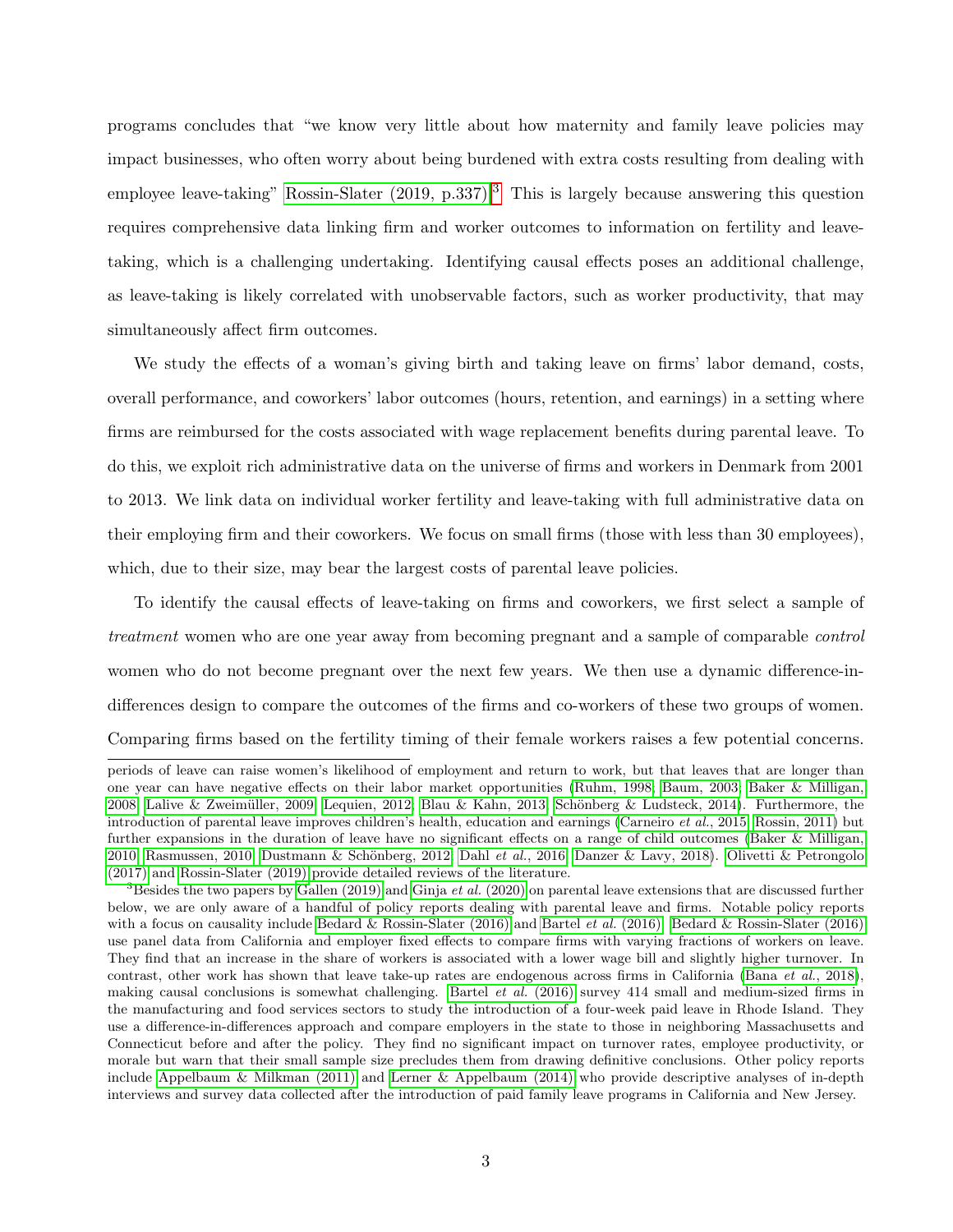First, women who later give birth could choose to work at particularly family-friendly firms already before becoming pregnant, leading to differences between the groups of firms employing treatment and control women. Second, a woman could endogenously time her fertility, resulting in correlations of firm trends with the timing of her fertility. Two features of our design appease these worries. First, by conditioning on a rich set of individual and firm-level observables, we ensure that the treatment and control groups are observationally equivalent at baseline, two years before the treatment group experiences a parental leave. Second, we test for differential pre-trends across a wide range of outcomes (i.e., test for evidence of strategic timing of fertility with respect to the firm-level outcomes). Our design passes pre-trends tests.

Our empirical analysis yields several key findings. First, firms where a woman gives birth are exposed to an average of 282 extra parental leave days (about nine and a half months). In isolation, an employee going on leave thus implies a substantial loss of labor inputs for firms. We find, however, that firms are able to compensate for this lost labor supply by making adjustments both along the extensive and intensive margins. Compared to the control group, treated firms temporarily hire more workers when their employee gives birth and goes on leave. They also slightly raise the retention rates and work hours of existing employees, particularly those who are in the same occupation as the woman on leave. These adjustments appear very effective in compensating for the worker on leave. Based on an approximate measure of firm's total hours, we see no indications that firm's total labor inputs are affected by parental leave: the 95 percent confidence interval from our preferred specification excludes effect sizes such that having one percent of the workforce on leave reduces total hours by more than 0.18 percent.

Turning to the overall costs of leave, we find that Danish parental leave imposes minimal costs as best as we can measure. Consistent with the increase in work hours, we document marginal increases in existing employees' earnings, which are again driven by employees in the same occupation as the women on leave. Together with the temporary increase in hires and retention, these changes lead to an increase in the treatment firms' total wage bill. This total wage bill includes wages paid to workers on leave. However, similar to most other countries providing national paid leaves, Danish firms are compensated for the wages of employees on leave. When we exclude wages paid to workers on leave, we do not find any effect on the wage bill of having a female employee on leave. Furthermore, having an employee go on leave does not seem to affect overall firm performance. We do not find significant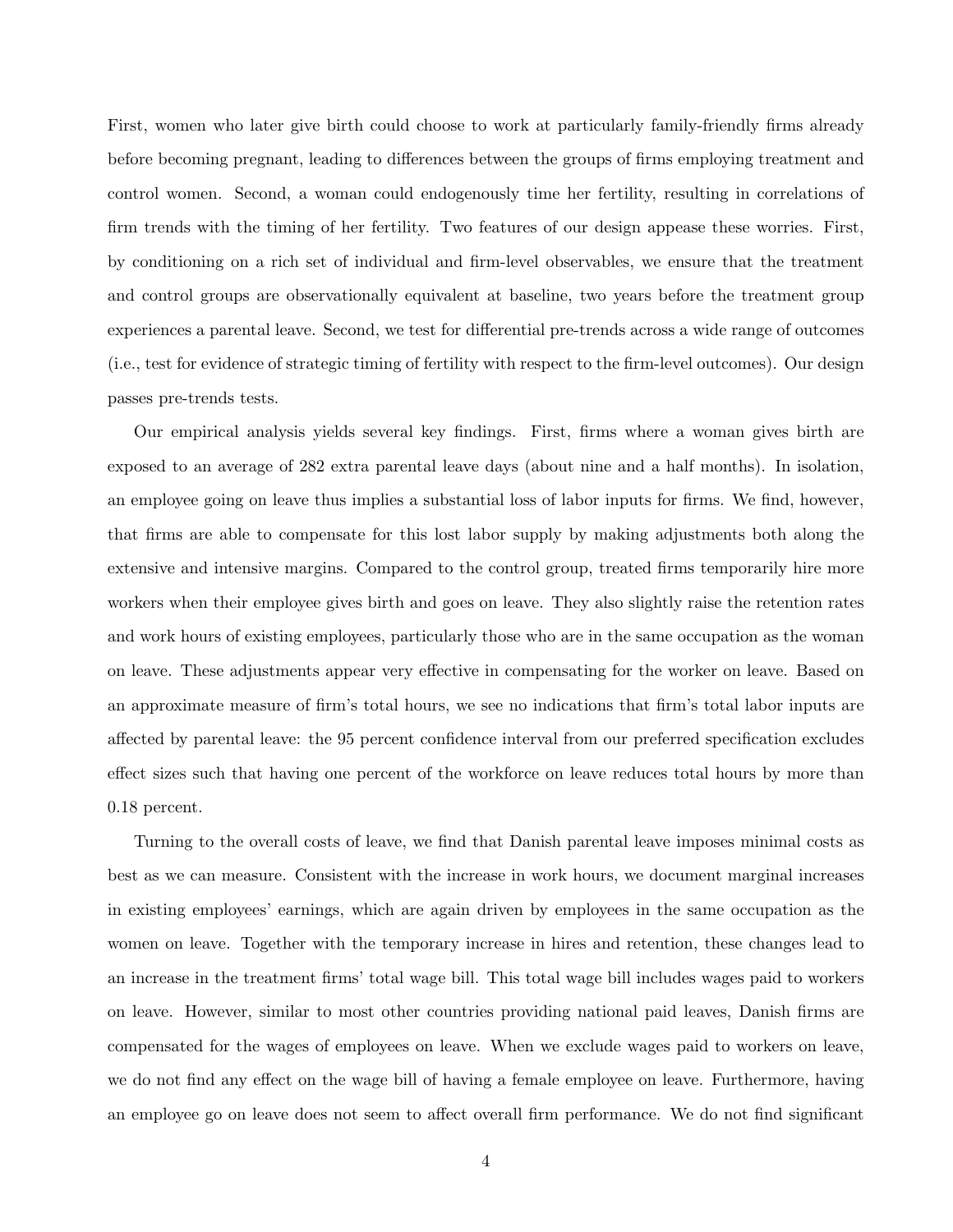effects on output or on the likelihood of firm survival. The 95 percent confidence interval from our preferred specification excludes reductions in sales by more than 0.18 percent and in the likelihood of survival by more than 0.05 percentage points when one percent of the workforce goes on leave. Overall, our estimates suggest that the costs of parental leave for employers are small.

We also find no evidence of adverse impacts on coworkers overall. As noted, coworkers see increases in their hours, earnings, and likelihood of being employed and are thus compensated by their extra work effort when an employee goes on leave. Moreover, at least in terms of sick leave, workers do not seem to suffer from their coworker's absence.

While firms, on net, make labor adjustments without drastic consequences for their costs, profits and survival, some firms may face unusual adjustment costs. To delve into this further and understand the role of firm adjustments in our results, we explore heterogeneous effects across firms. First, we focus on the small subset of firms that have no other employees in the same occupation as the woman who goes on leave.<sup>[4](#page-0-0)</sup> By construction, these firms face constraints on how they can adjust because they cannot rely on increases in hours among same-occupation coworkers. Accordingly, for this subsample of firms, we do see indications of negative effects of parental leave. We also explore heterogeneity by the initial size of the firm. We find little evidence that effects vary with firm size in our sample, however.

Finally, we consider the potential role played by mothers' labor supply adjustments in our results. By construction, our empirical analysis identifies the joint effect of women going on parental leave and any other labor supply changes that occur around childbirth. Based on additional analyses, however, we conclude that our results most likely reflect the direct impact of parental leave absences. Over the time horizon we consider, the direct loss of labor from parental leave absences is an order of magnitude greater than any other labor supply adjustments we see following childbirth. Moreover, the timing of our estimated effects coincide sharply with the period where the woman is actually absent on leave.

The motivation for our study is to understand the ongoing costs imposed by parental leave policies. Accordingly, the aim of our analysis is to measure how employees going on parental leave affect employers and coworkers in the typical setting where employers can plan for the leave from the time the employee announces her pregnancy. This objective is distinct from other work in the nascent research area on the effect of parental leave on firms. In previous work, [Gallen \(2019\)](#page-40-1) studies a 2002 policy

<sup>4</sup>Firms that have no other employees in the same occupation as the woman who goes on leave make up 10 percent of our main sample.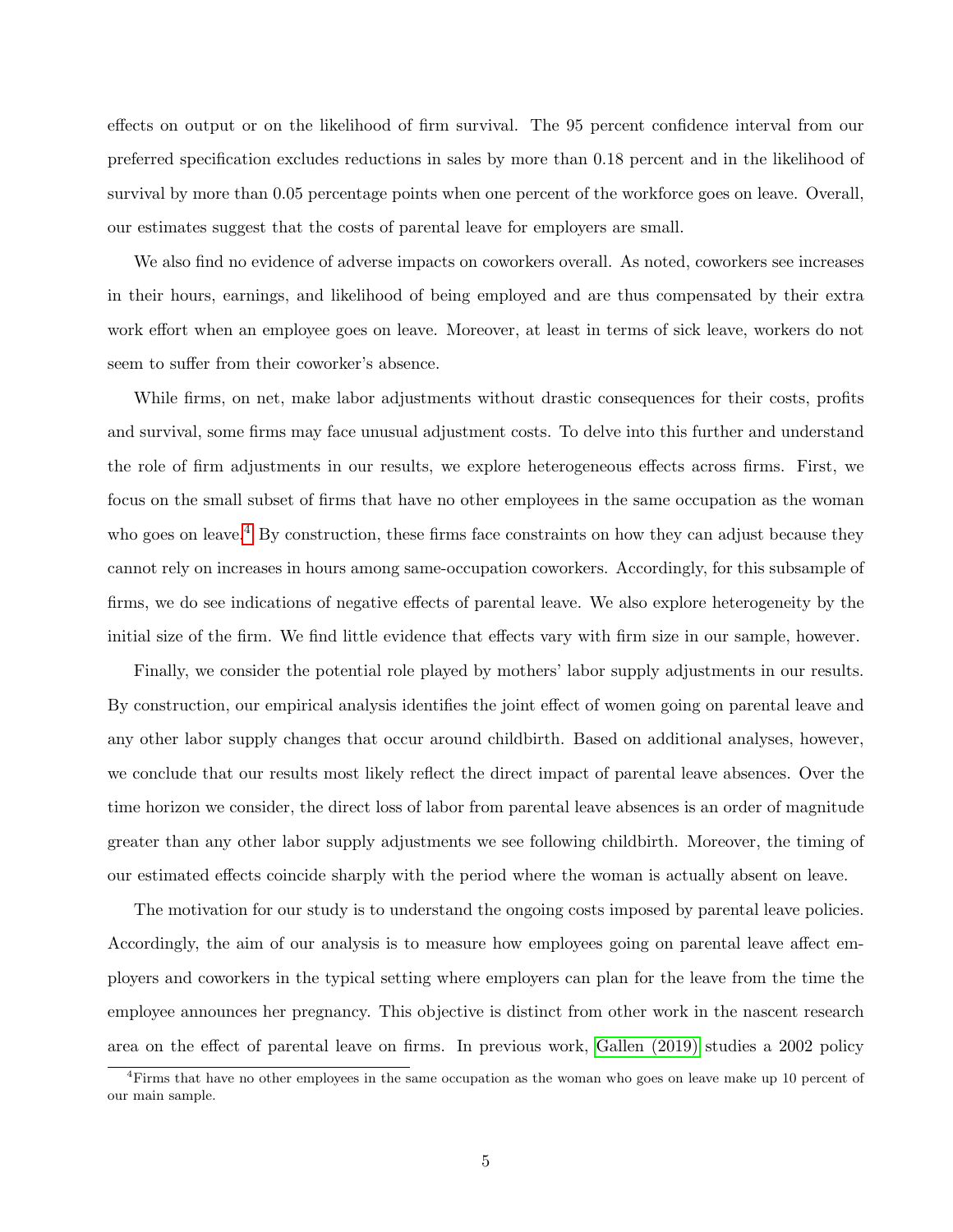reform in Denmark that caused mothers already on parental leave to unexpectedly extend their leave from eight to ten months on average. Since the original circulation of our paper, Ginja et al. [\(2020\)](#page-40-2) has added further evidence from a similar Swedish reform in 1989, which extended leaves from 12 to 14 months on average, and [Huebener](#page-40-3) *et al.*  $(2021)$  examine a German extension of generous leave benefits from 3 to 12 months.

These studies differ from our work in two key ways that preclude them from answering the specific research question we pose. First, they examine the intensive margin shock of experiencing longer leaves among employees who were already scheduled for a substantial leave period. Our work focuses instead on extensive margin shocks (having an employee on leave vs. not on leave). This distinction is important because extensions of long-duration parental leaves are known to have markedly different effects on women's labor market behavior, in particular on turnover [\(Rossin-Slater, 2019\)](#page-42-0). Employee turnover, in itself, is known to have negative effects on firms [\(Bertheau](#page-38-6) *et al.*, 2019; Jäger & Heining, [2019\)](#page-40-4). Second, the extensions studied in [Gallen \(2019\)](#page-40-1) and Ginja *et al.* [\(2020\)](#page-40-2) were retroactive (i.e., implemented while these women were already on leave) and thus precluded firms from planning in advance for the leave. In normal times, however, absences due to parental leave differ from most other employee absences exactly in that they are highly anticipated, giving firms more scope for planning. Accordingly, Ginja et al. [\(2020\),](#page-40-2) [Gallen \(2019\)](#page-40-1) and [Huebener](#page-40-3) et al. (2021) tend to find that parental leave extensions impose negative effects on firms overall, although the exact nature of these effects vary.[5](#page-0-0)

By focusing on the effects of worker absence due to family leave, our study is also related to the case study of the public health care sector by [Friedrich & Hackmann \(2019\). Friedrich & Hackmann](#page-39-4) [\(2019\)](#page-39-4) study a Danish policy reform in 1994, which made generous family leave available to all parents with children up to the age of eight. Because of occupational licensing and high take-up among female nurses, this reform created a temporary nurse shortage. [Friedrich & Hackmann \(2019\)](#page-39-4) leverage this shortage to provide causal estimates on the health effects of nurse care in hospitals and nursing homes.

Our study can also be seen as enhancing our broad understanding of labor demand as a part of firms' production process and the possible presence of labor market frictions, expanding on much theoretical

 ${}^{5}$ After the extended leave periods ended, Ginja *et al.* [\(2020\)](#page-40-2) document a substantial two-year increase in labor costs, while [Gallen \(2019\)](#page-40-1) in turn finds an increase in firm shutdown a year following the end of the extended leave. [Huebener](#page-40-3) et al. [\(2021\)](#page-40-3) document that firms experience drops in their employment but not in the wage bill while an employee is on leave.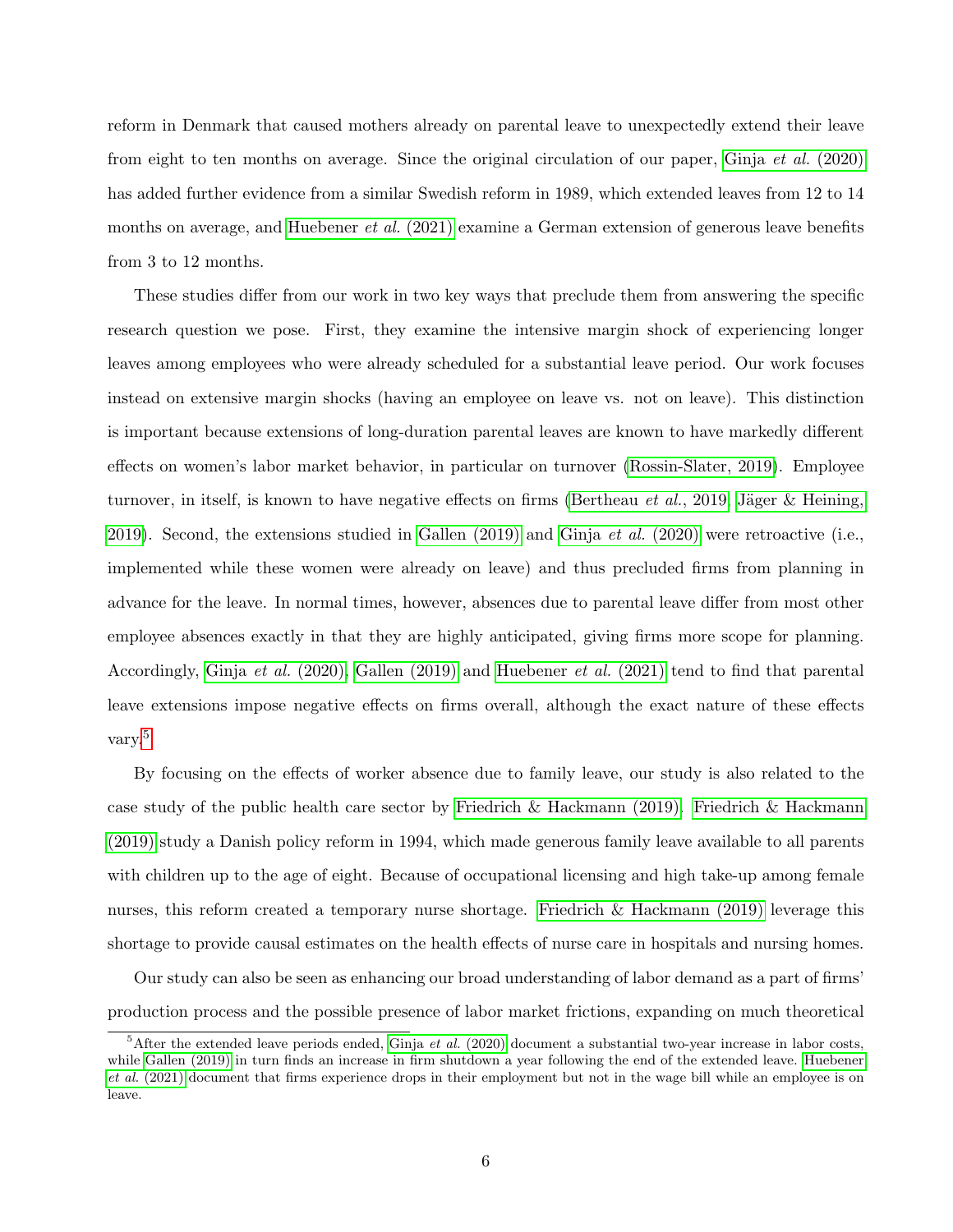work [\(Stole & Zwiebel, 1996a,](#page-42-6)[b;](#page-42-7) Cahuc et al.[, 2008;](#page-39-5) [Acemoglu & Hawkins, 2014;](#page-37-4) [Kaas & Kircher,](#page-41-6) [2015\)](#page-41-6). In this vein, our paper contributes to the empirical literature on worker absences derived from sources other than parental leave [\(Azoulay](#page-37-5) *et al.*, 2010; [Bartel](#page-38-7) *et al.*, 2014; [Bennedsen](#page-38-8) *et al.*, 2019; [Drexler & Schoar, 2014;](#page-39-6) [Golding](#page-40-5) et al., 2005; [Gruber & Kleiner, 2012;](#page-40-6) [Herrmann & Rockoff, 2012;](#page-40-7) [Isen, 2013;](#page-40-8) [Jaravel](#page-40-9) et al., 2018; Jäger & Heining, 2019; [Bertheau](#page-38-6) et al., 2019; [Krueger & Mas, 2004;](#page-41-7) [Mas, 2008\)](#page-41-8). One distinct departure from much of this literature is that absences due to parental leave are temporary with a known end date and are highly anticipated. For example, while our dynamic difference-in-differences approach resembles that of Jäger & Heining (2019) in their study of the effects of a coworker's death, Jäger & Heining  $(2019)$  focus on unanticipated events in an effort to inform theory about the substitutability of different types of workers in production. In contrast, the typical effect of a worker giving birth and going on leave will involve the employer learning about the upcoming leave some months in advance. This advance notice may be one reason that parental leave absences are less costly than other types of absences.

This paper also has connections to other related literatures. By directly estimating the cost of mandated parental leave policies on firms, the paper is related to a large body of literature on how firms may pass on the costs of mandated benefits to workers (e.g., [Summers, 1989;](#page-42-8) [Gruber, 1994;](#page-40-10) [Buchmueller](#page-38-9) et al., 2011; [Clemens & Cutler, 2014;](#page-39-7) [Kolstad & Kowalski, 2016;](#page-41-9) [Pichler & Ziebarth,](#page-42-9) [2018\)](#page-42-9). Lastly, our paper's focus on firm outcomes can be seen as part of a growing focus in labor economics on bringing a firm perspective to the analysis of the labor market (see e.g., Card *et al.*[, 2013;](#page-39-8) Song et al.[, 2018\)](#page-42-10).

## <span id="page-6-0"></span>2 Understanding the Impacts of Worker Absences

This section provides a framework to understand the impact of a worker taking parental leave on firm and coworker outcomes based on existing theory and evidence. From a theoretical perspective, if labor markets operate as frictionless and competitive labor markets, the only effect of a worker on leave should be that the firm exactly replaces the lost labor input by hiring a replacement worker. In this case, as labor is replaced at the market wage, there would be no effect on coworkers or firm output. Assuming that firms do not bear any costs related to paid leave, firm costs and thus profits would also be unaffected by workers taking leave.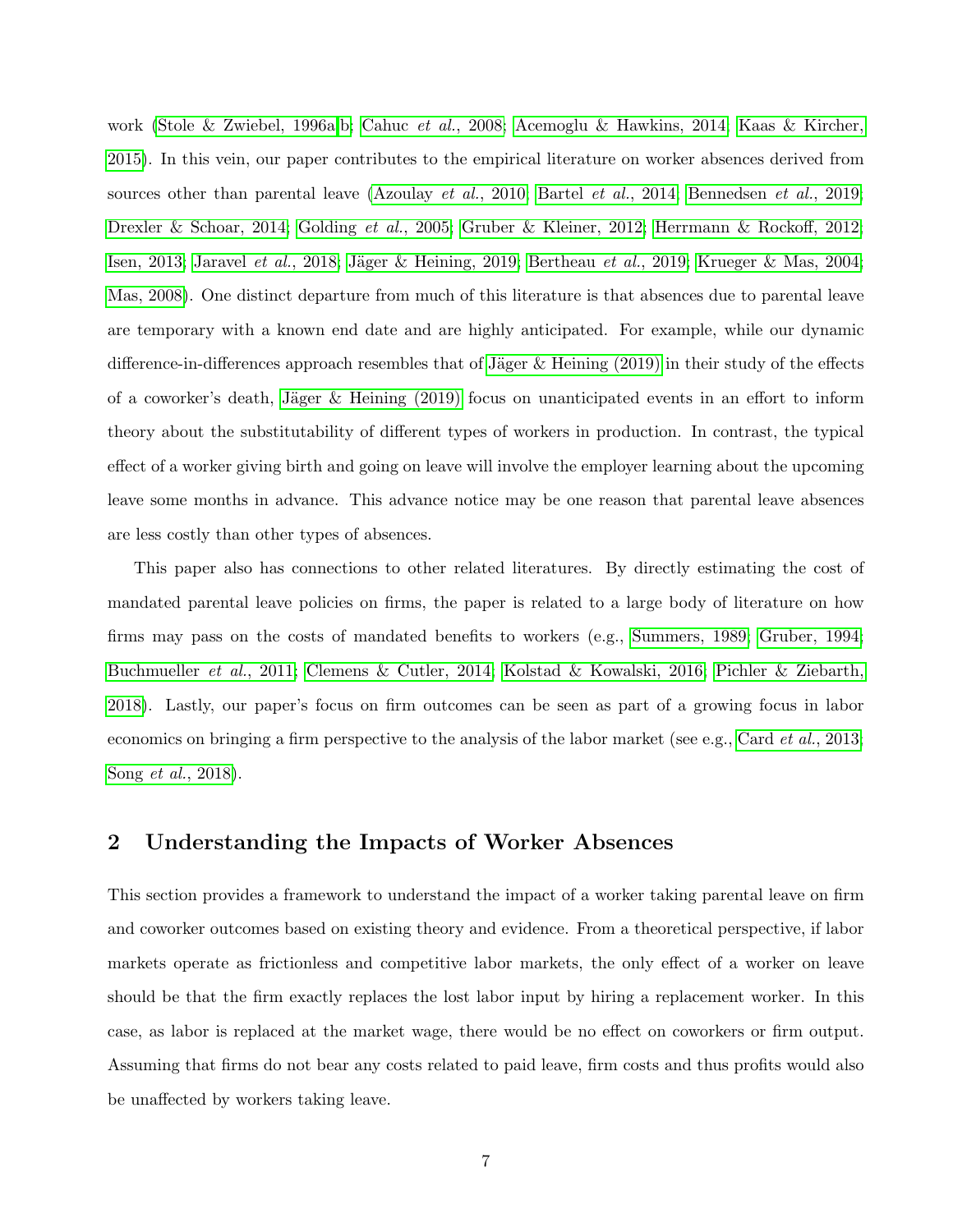However, in the presence of costly search or other frictions, the predicted effects of an absent worker are no longer this simple (see, for example, Jäger  $&$  Heining, 2019). Under such rigidities, the firm may not be able to replace the worker perfectly or may only be able to do so with a delay or after incurring additional costs. If the firm fails to replace the lost worker immediately, the coworkers' productivity at the firm will change depending on whether they are complements or substitutes in production relative to the lost worker. For coworkers who are substitutes, productivity may increase, while the opposite holds for coworkers who are complements. Depending on how wages and employment are determined, these changes in productivity would imply changes in coworkers' wages, hours, and/or unemployment risk. For the firm, output would also decrease if the lost worker is not immediately replaced, while profits will tend to decrease in any case, due to either lower output or higher costs. If firms also have the option of exiting the market in response to lower profits, the loss of a worker may cause some firms to lay off all coworkers and shut down entirely. In sum, if the labor market is characterized by frictions, the absence of one worker can have important negative effects throughout the firm—on the number of workers, productivity, wages, firm output, profits, and ultimately, firm survival.

Empirically, a large existing literature has examined whether these effects of worker absence exist and how large they are, focusing on a range of different sources of worker absence, including worker deaths [\(Azoulay](#page-37-5) et al., 2010; [Isen, 2013;](#page-40-8) [Bennedsen](#page-38-8) et al., 2019; [Jaravel](#page-40-9) et al., 2018; Jäger & Heining, [2019;](#page-40-4) [Bertheau](#page-38-6) et al., 2019), labor disputes [\(Krueger & Mas, 2004;](#page-41-7) [Mas, 2008;](#page-41-8) [Gruber & Kleiner, 2012\)](#page-40-6), illness [\(Herrmann & Rockoff, 2012;](#page-40-7) [Drexler & Schoar, 2014\)](#page-39-6), military reserve call-ups [\(Golding](#page-40-5) *et al.*, [2005\)](#page-40-5), and the departure of experienced nurses [\(Bartel](#page-38-7) et al., 2014). Broadly speaking, the results of this work are consistent with the presence of significant labor market frictions and with worker absences having important negative effects on firm and/or coworker outcomes.

The key motivation for our empirical analysis of parental leave absence, however, is that the sources of worker absence studied in the previous literature differ conceptually from parental leave in a number of ways—having a worker go on parental leave is very different from having a worker die, suddenly fall ill, or be absent for some other reason.

First, relative to other sources of worker absence, parental leave is highly anticipated and firms can thus plan around absences due to parental leave. The Danish parental leave policy requires mothers to announce their pregnancy to employers at least three months before giving birth, but it is common for women to announce a pregnancy at their workplace up to six months before the due date. This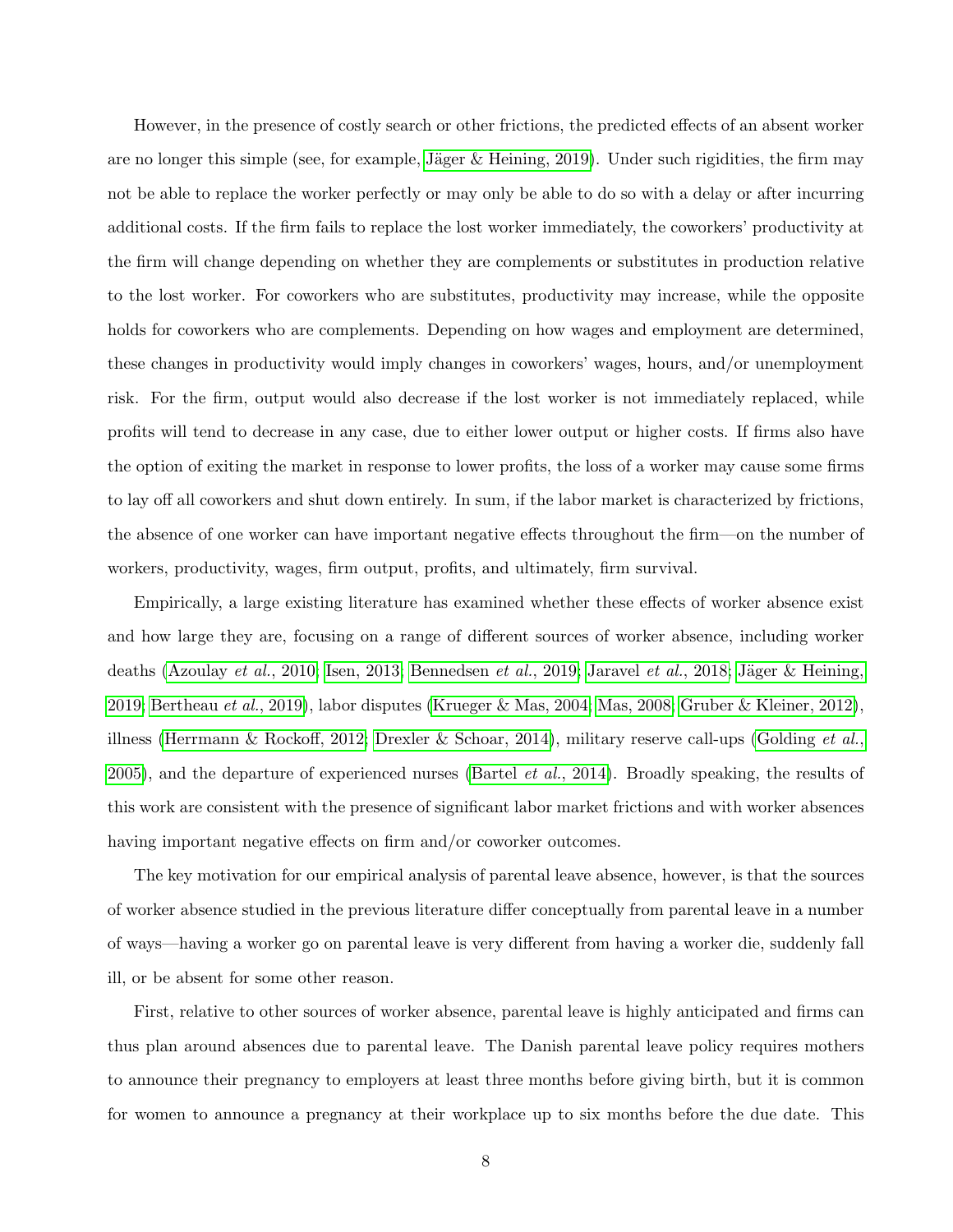may make it substantially easier to compensate for the worker on leave than for a worker who dies unexpectedly. For example, knowing about the upcoming leave several months in advance allows the firm to start looking for potential replacement workers early and also makes it possible to involve the worker going on leave in the potential recruitment and training process.

Second, parental leave tends to be a temporary and not permanent absence that ends at a specific, known time. The majority of women in Denmark return to their employer at the end of their parental leave period. In fact, in the analysis sample we present later, the turnover for female employees who give birth and take leave is actually slightly lower over the next few years than for comparable women who do not give birth. Not having to deal with an employee's permanent departure from the firm implies that some firms may be able to conclude or postpone tasks where the worker going on leave is harder to replace. Meanwhile, the temporary nature of the leave may also impose constraints on the types of adjustments firms can do; for example, downward wage-rigidity makes temporary wage changes impractical.<sup>[6](#page-0-0)</sup>

Third, relative to some other types of worker absence, parental leave is a relatively common occurrence. This implies that firms may already be familiar with the details of the parental leave system and be accustomed to having employees take leave. Taken together, these particular properties of parental leave imply that the effects of parental leave absences may be very different from the types of worker absences studied in the previous literature. This motivates our goal of providing empirical evidence on the effects of parental leave on firms.

## <span id="page-8-0"></span>3 Institutional Setting: Parental Leave Policies

Danish parental leave, as is typical of most leave policies, consists of two key parts: i) wage replacement for a specified number of weeks at a specified rate, which we discuss below, and ii) job protection while on leave. Eligibility is conditional on the number of work hours over the months leading up to childbirth, but requirements are low enough that virtually all employees qualify.<sup>[7](#page-0-0)</sup>

Mothers giving birth during our sample period are eligible for job-protected leave with wage re-

<sup>&</sup>lt;sup>6</sup>If nominal wages are downwardly rigid, potentially due to moral costs, firms would find it difficult to raise coworker wages during the absence and then decrease them when the absent worker returns.

 $7$ The exact requirements have changed somewhat over the years but have been low throughout. Under current rules, for example, working ten hours a week for the past three months is sufficient to qualify for leave.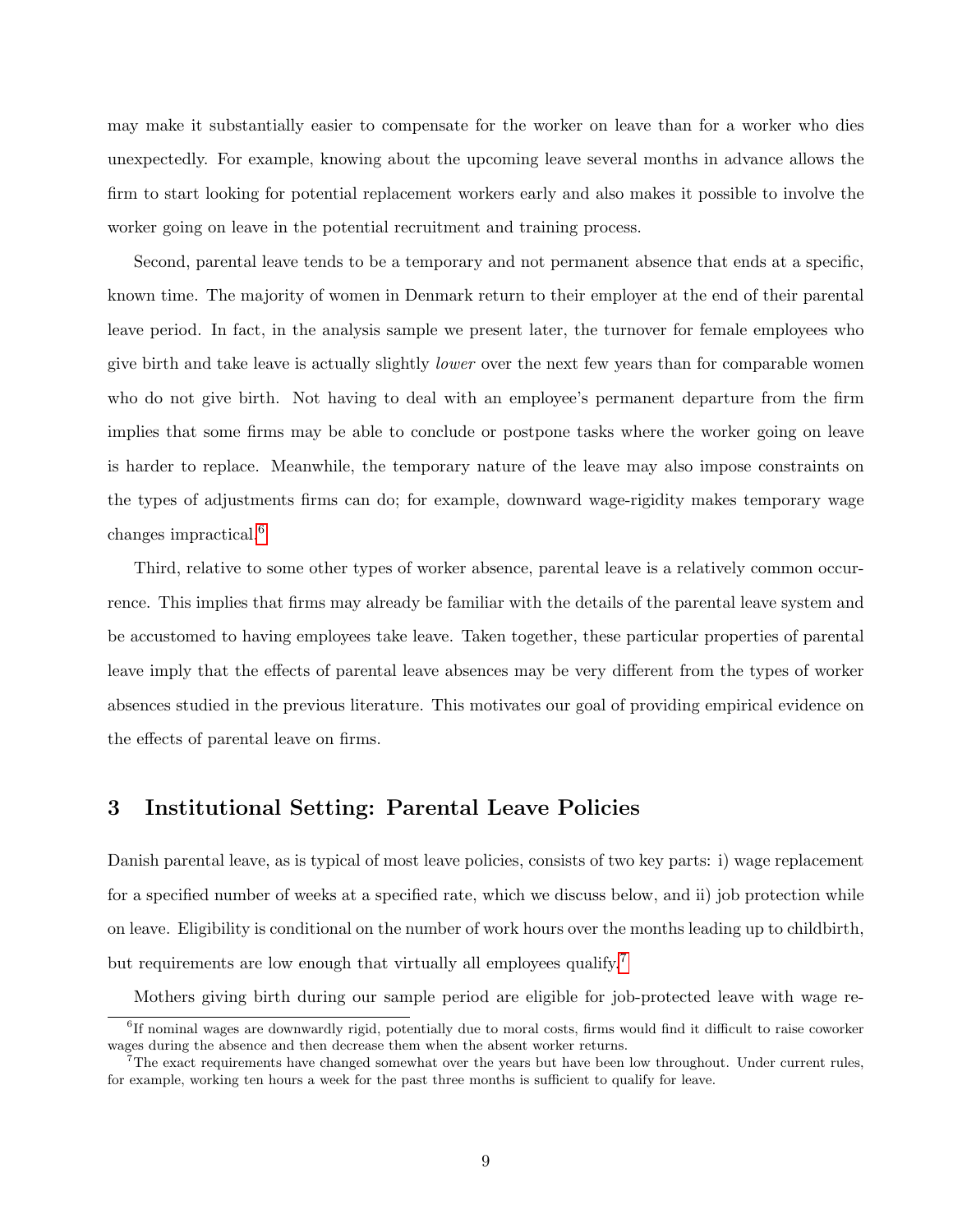placement for 4 weeks before birth,<sup>[8](#page-0-0)</sup> 14 weeks immediately after birth, and then have 32 weeks that the parents can share.<sup>[9](#page-0-0)</sup> In practice, mothers take the majority of these 32 weeks, implying that a typical new mother takes close to 50 weeks of job-protected leave with wage replacement.<sup>[10](#page-0-0)</sup> In addition, women with medical difficulties in pregnancy are entitled to extended prenatal leave.<sup>[11](#page-0-0)</sup>

The employment protection offered by the leave policy means that workers who go on leave are guaranteed to be able to return to their job at the end of the parental leave, although there are certain exceptions. Employers are not allowed to terminate the employee because of the leave but can terminate her for other reasons, such as downsizing or plant closing.

The wage replacement offered during the leave depends on the details of the worker's employment contract. At a minimum, all women are eligible to receive government-provided wage replacement equal to the maximum level of Danish unemployment insurance (UI) benefits during the entire 50 weeks of leave.<sup>[12](#page-0-0)</sup> We refer to this as *unpaid leave*, that is, the worker receives a direct wage replacement from the government instead of from her firm. However, most employment contracts in Denmark offer some period of fully paid leave during which the employer simply continues to pay the worker her wage. We refer to these periods of employer-paid leave as *paid leave*, that is, the worker continues to receive wage payments from the firm. Typically, paid leave is offered to women during all 4 weeks of prenatal leave, all 14 weeks immediately after birth, and for some subset of the 32 weeks after that. Importantly, workers lose their right to government-provided wage replacement during periods of paid leave. Contracts offering paid leave therefore do not affect the total time that women can be on leave but instead increase the effective wage replacement for parts of the leave period. Table [1](#page-49-0) illustrates the parental leave system.

Employment contracts offering paid leave are encouraged under the Danish parental leave policy. This is done by directly reimbursing firms for wages paid to workers on leave in two ways. First, when an employee goes on paid leave, the employing firm receives the government-provided wage replacement

<sup>8</sup>Women working in particular jobs (typically physically demanding labor), are eligible for an additional four weeks of leave before birth.

<sup>9</sup>Fathers are additionally eligible for two weeks of parental leave immediately after the birth.

 $10$ Fathers take only about 10 percent of the shared leave on average. The leave policy offers various possibilities for postponing part of the leave period until later in the child's life and for extending the job-protected leave without wage replacement. These possibilities are less important in practice, so we focus on leave periods with wage replacement that occur immediately after the child is born in this paper.

<sup>&</sup>lt;sup>11</sup>A woman unable to work due to her pregnancy has a right to her full salary, for which the UI system fully compensates the employer.

 $12$ The wage replacement amount cannot exceed the woman's previous wage, so for the small number of women earning less than the maximum UI level, this is just equivalent to a full wage replacement.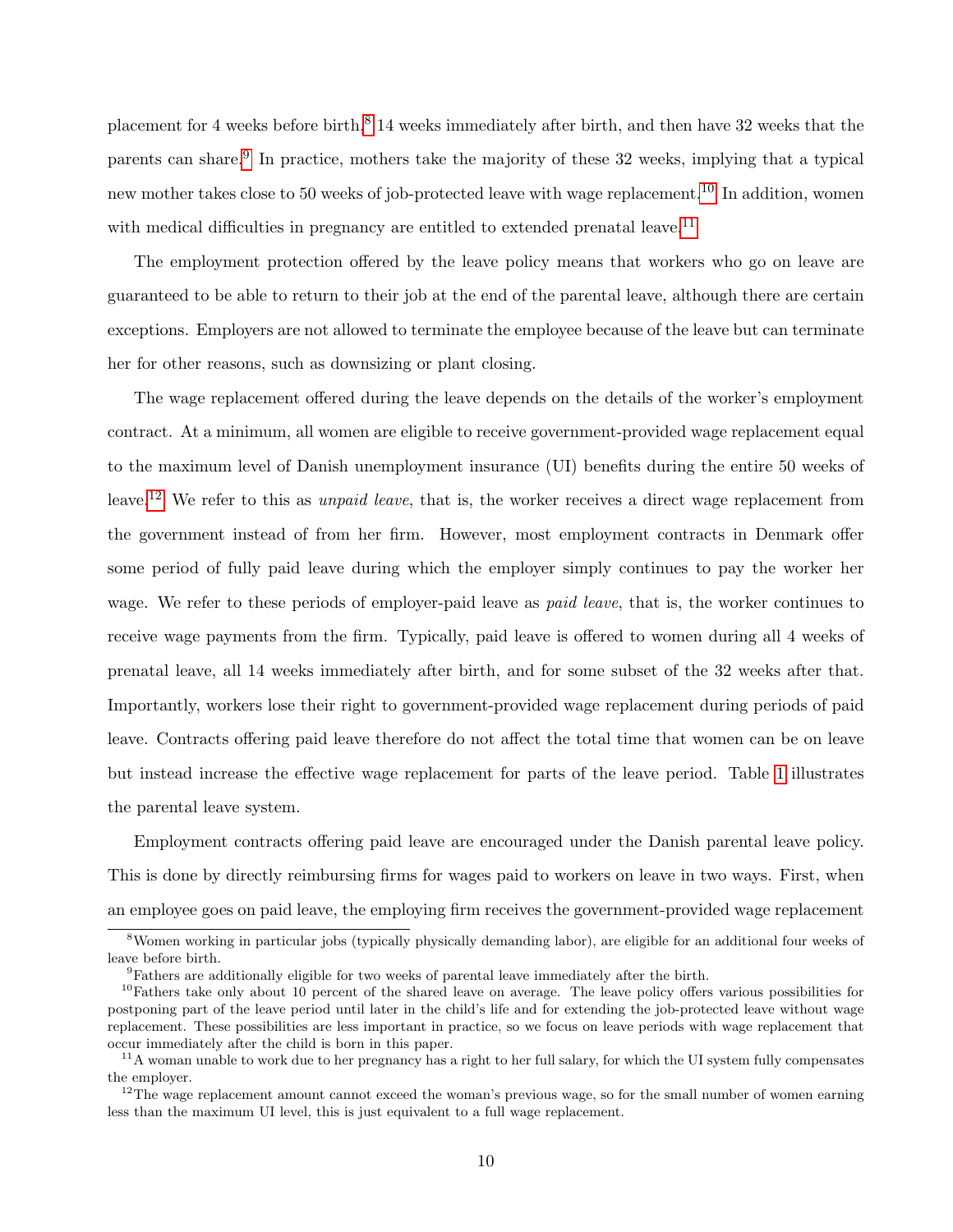that the worker would have been eligible for if not on paid leave. Second, firms paying wages to workers on leave are also eligible for reimbursement from one of several semi-private "parental leave funds" to which all employers contribute.<sup>[13](#page-0-0)</sup> Exact rules and reimbursement amounts differ depending on the specific fund and the terms of the woman's employment contract. However, firms recoup almost all the wages paid to workers on leave in the majority of cases.<sup>[14](#page-0-0)</sup> To account for this in our analysis, we use data on firms' wage bill both including and excluding wages paid to workers on leave.

Appendix Table [A1](#page-59-0) compares the Danish parental leave systems to schemes in other countries. Similar to Denmark, most European countries provide mothers with between 14 and 18 weeks of maternity leave with high earnings replacement (between 80 and 100 percent). In addition to maternity leave, most countries provide parental leave that both parents can share. However, the duration and the amount of benefits received under parental leave programs vary substantially across countries. Relative to other European countries, Denmark offers a shorter period of parental leave (32 weeks) but provides higher earnings replacement during that period. The Danish system of encouraging firms to offer paid leave but then reimbursing them for these expenses is somewhat unusual; most countries offer wage replacements that are directly funded and paid out via the social insurance system. But these funding differences are unlikely to matter, because employers never bear the direct costs of replacing the wages of women on leave.

Finally, for thinking about the external validity of our results, it is worth noting that low levels of employment protection and high turnover and mobility are important features of the Danish labor market. Turnover and job mobility rates in Denmark are more similar to the US labor market than to other European labor markets [\(Andersen & Svarer, 2007\)](#page-37-6). Danish employers thus have much leeway for firing other employees and/or temporarily increasing their workforce when an employee goes on leave compared to other European countries. Firms also frequently hire temporary workers.

 $13$ Prior to 2006, employers could voluntarily join these funds to replace workers' wages. Since 2006, membership in a parental leave fund has been mandatory for all employers. As we return to later, most of our analysis examines a balanced panel covering births from 2005 to 2011 so the vast majority of births in our sample occur when membership of the parental leave funds was mandatory. Firms are required to pay into a parental leave fund for all employees regardless of gender and age.

 $14$ Based on the treatment firms and women in our estimation sample (see Section [5\)](#page-14-0), we compute that firms in our data are reimbursed for more than 90 percent of the paid leave for the average woman going on leave. In addition, firms are eligible for full reimbursement for all the paid leave for 49 percent of the women.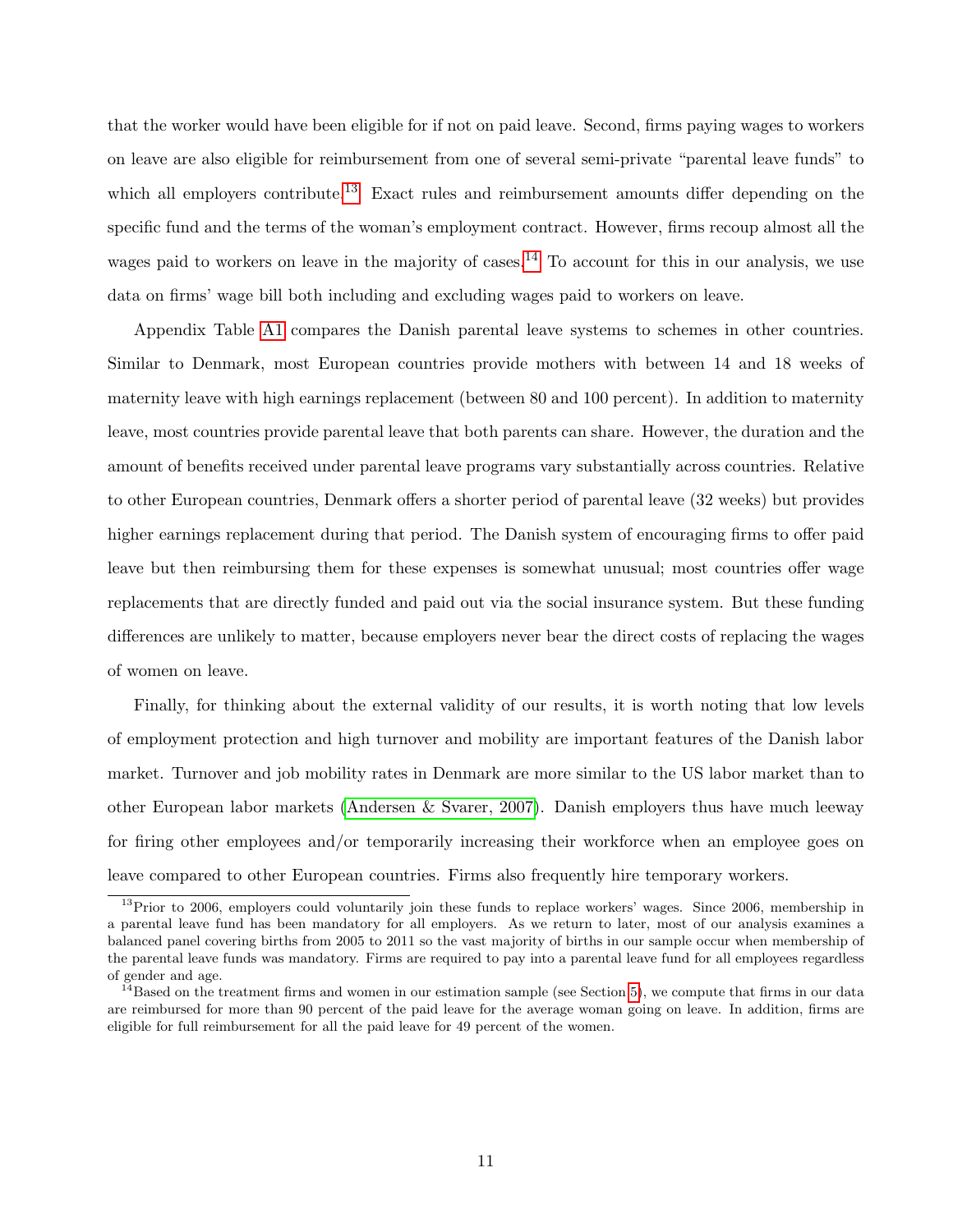## <span id="page-11-0"></span>4 Data

Our administrative data were collected from several sources and cover the universe of Danish firms and workers from 2001 to 2013. Data on workers are linked across the different sources using unique person identifiers from the central person registry (CPR). For firms, we link the data using firm identifiers from the central firm registry (CVR). These identifiers are required for tax purposes for nearly all active firms and public workplaces and enable us to merge our employer-employee data with firm-level outcomes, such as output and profitability.<sup>[15](#page-0-0)</sup> We can distinguish between different firms, but not between different establishments of the same firm. Nonetheless, our analysis sample includes mostly single-establishment firms since our focus is on small firms (as further discussed in Section [5\)](#page-14-0).

## 4.1 Worker Data

Our linked administrative data yield a range of characteristics and outcomes for workers. We obtain basic demographic information, such as age and gender, from the CPR. Using parent-child linkages and information on birth dates, we further construct data on when workers give birth, as well as the number of children each worker has. We use data on the payout of parental leave benefits to individuals and the payout of leave reimbursements to firms to calculate the total number of days of paid and unpaid leave for each worker.<sup>[16](#page-0-0)</sup> In our measure of prenatal leave, we include instances when the leave period is extended because of health issues related to pregnancy (see Section [3\)](#page-8-0). Finally, using data from the central education register and the Integrated Database for Labor Research (IDA), we obtain detailed measures of workers' education and their total labor market experience since labor market entry.

### 4.2 Matched Employer-Employee Data

Information on employment relationships comes from yearly administrative data on wage payments from firms to workers (the CON and RAS databases) and the IDA. We use these data to construct measures of firm-level employment, wages, and an approximate measure of work hours.

 $^{15}$ Participation in the CVR registry is required for all firms with a yearly revenue above 50,000 DKK (about 6,700 EUR or 7,500 USD).

<sup>&</sup>lt;sup>16</sup>For each birth, we calculate the number of prenatal and postnatal leave days based on the UI rate and allocate the number of leave days around childbirth, assuming that the woman takes all the prenatal leave uninterrupted right before childbirth and all the postnatal leave uninterrupted in the first year starting right after childbirth. Prenatal leave includes pregnancy-related sick leave. In the case of outliers, we truncate the length of any prenatal leave at 38 weeks, paid prenatal leave at 6 weeks, paid postnatal leave at 52 weeks, and any postnatal leave at 104 weeks.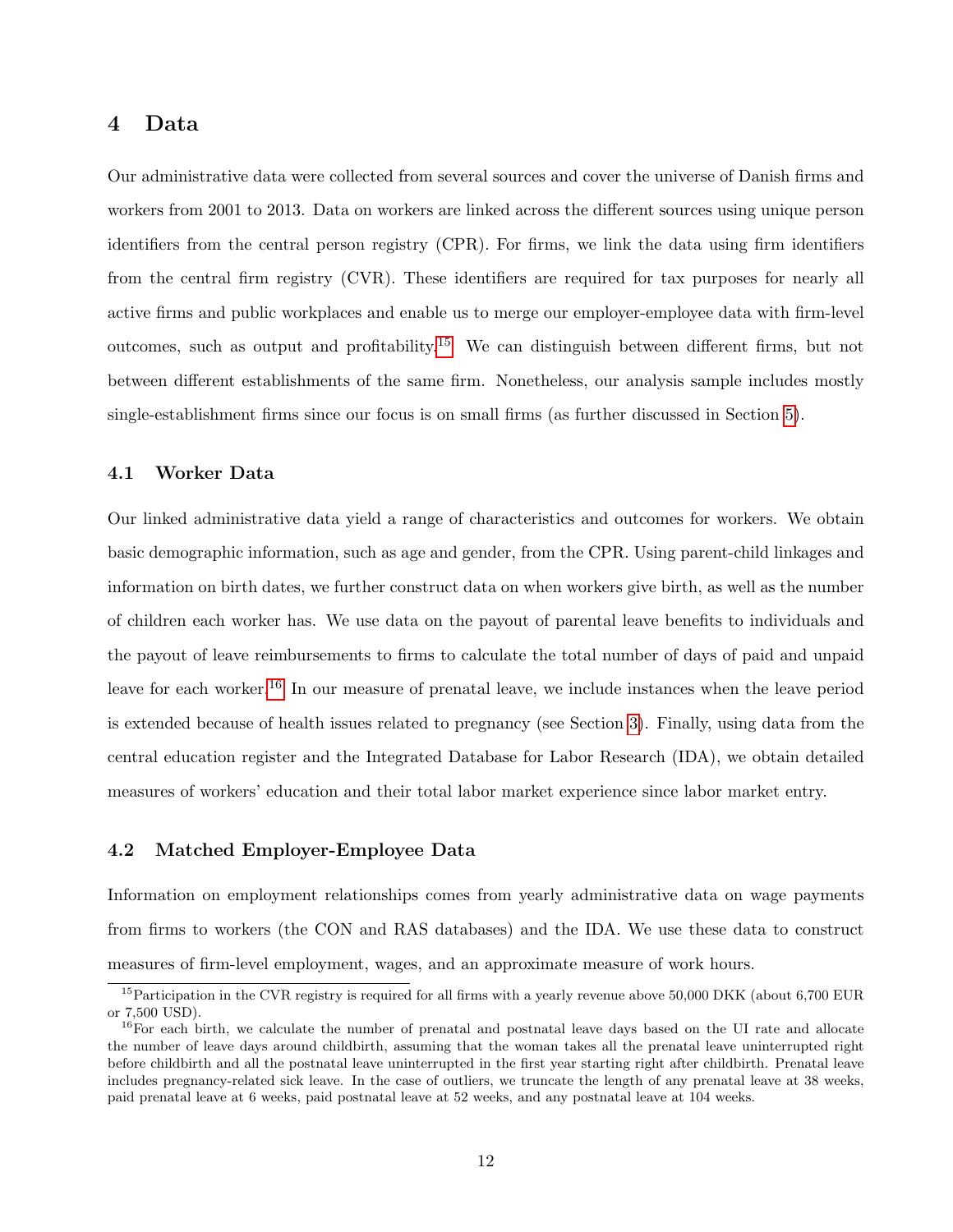To measure the stock of employees at a firm, we use the standard IDA definition of "main November employment relationship."<sup>[17](#page-0-0)</sup> Under this definition, a worker is considered to be employed at a firm in a given year if his/her main job was at that firm in the last week of November.<sup>[18](#page-0-0)</sup> We refer to the total number of such workers as the number of *employees* at the firm. Importantly, we note that this measure of employee stock includes workers on leave. The results we present later are virtually identical if we do not use November employees but instead include all workers who were ever at the firm during the year.

In addition to examining the stock of employees at a given time, we are also interested in examining turnover, new hires, and changes in hours worked. We construct measures of turnover and new hires in a straightforward way based on individual workers' year-to-year employment transitions in and out of each firm.<sup>[19](#page-0-0)</sup> To examine hours adjustments, we construct an approximate measure of how many hours each worker supplied to a firm by using data on mandatory pension contributions from firms (ATP). Firms make these pension contributions for each week an employee works at the firm and the contribution per week scales approximately linearly with hours. Appropriately scaling the contribution amount therefore gives us an approximate measure of total hours supplied during the year [\(Lund](#page-41-10)  $\&$  Vejlin, 2016), which we use in our analysis. When constructing the measure of hours, we scale contributions so that hours are measured in full-time equivalent (FTE) workers. To correct for the fact that ATP contributions continue while employees are on paid leave, we subtract the share of the year that each employee is on paid parental leave.

When analyzing the resulting measure of yearly hours, it is important to note that the assumed linear relationship between weekly hours and pension contributions is only an approximation. The true relationship is in fact a stepwise function with four steps that tops out for full-time employees.<sup>[20](#page-0-0)</sup> This implies that our analysis of yearly hours will fail to capture changes in overtime work for full-time employees as well as smaller changes in weekly hours that do not cross one of the thresholds in the step

<sup>&</sup>lt;sup>17</sup>Historically, the IDA data were designed to most accurately capture employment at the end of the last week of November.

<sup>&</sup>lt;sup>18</sup>The main job is defined as the job with the most hours, and in the case of any equal amounts, that with the highest earnings.

<sup>&</sup>lt;sup>19</sup>Importantly, because workers on leave are not registered as leaving their current job in these data, there is no mechanical effect of leave-taking on our measures of turnover and new hires.

<sup>&</sup>lt;sup>20</sup>The ATP contribution schedule has fours steps for 0–9, 9–17, 18–26, and 27– hours per week and therefore tops out for individuals working full time (37 hours a week), so any overtime work undertaken by full-time employees will be missed in our hours measure. For this reason, we also cannot calculate a reliable measure of hourly wages. An alternative data source that better captures overtime hours is available from 2008 and onward. Relying on this would leave us with too few observations for the analysis however.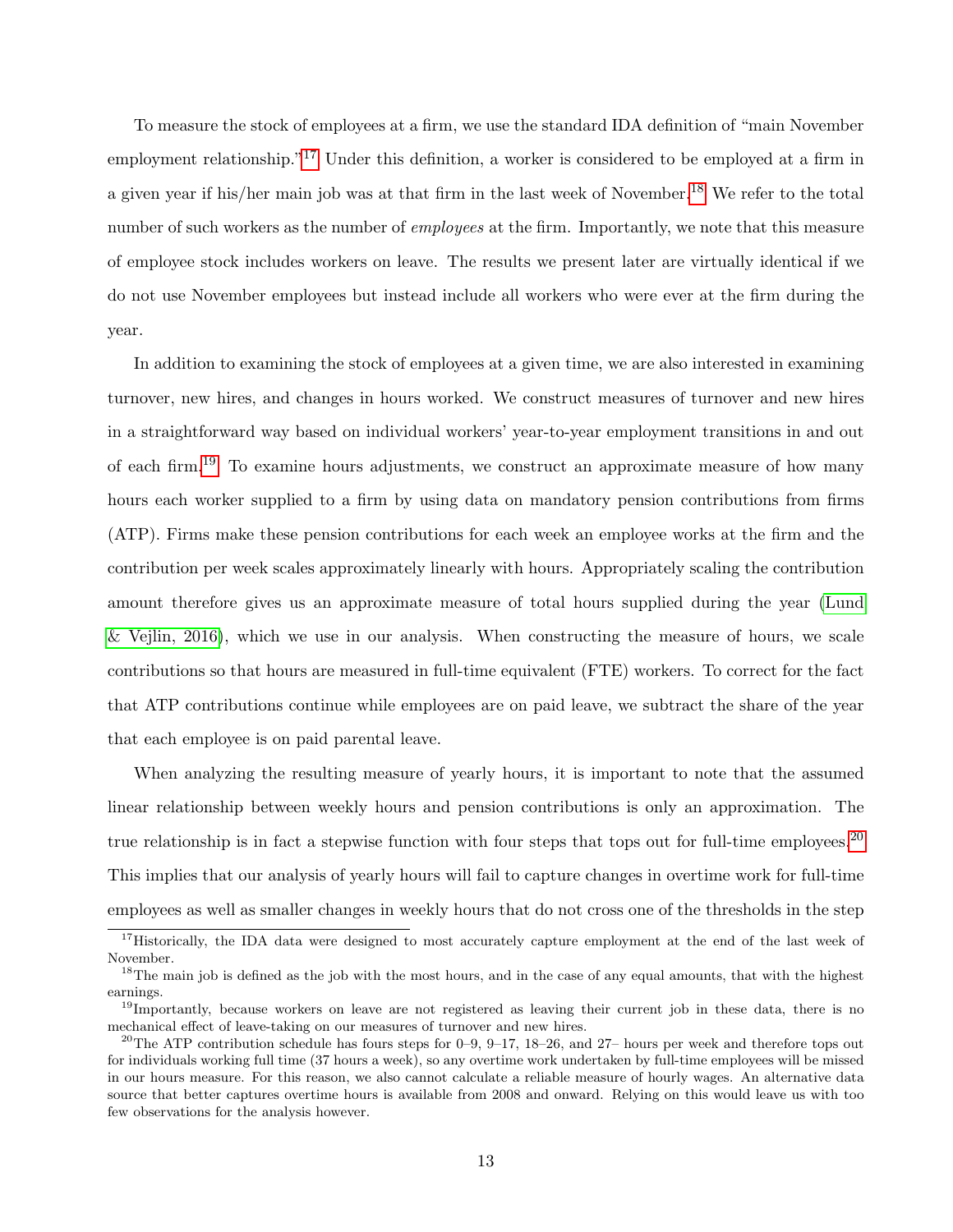function. However, our measure will very precisely capture changes in the share of the year working (for example, due to parental leave absences) as well as changes between part-time and full-time work.

To the extent that parental leave causes firms to rely more on overtime work for existing fulltime employees or make smaller hours adjustments for part-time employees, our analysis may thus understate the effect of parental leave on coworker hours. On the other hand, because parental leave negatively affects total hours at the firm primarily through a reduction in the share of the year the mother works—which our hours measure captures very accurately—our analysis will tend to overstate the negative effect of parental leave on total hours. We return to this later when discussing the results.

Turning to wages, we start by computing total earnings for each worker in a given year as the sum of all (pre-tax) payments received from their main job. We then calculate the firm-level total wage bill as the sum of all payments to workers during the year. Unlike our FTE measure, the wage bill will reflect overtime work for full-time employees to the extent that overtime work is paid. This total wage bill will also include any payments made to workers on paid parental leave for which firms receive reimbursements. As an alternative measure, we construct the *wage bill ex. leave* where we remove payments made to workers on leave.<sup>[21](#page-0-0)</sup> By examining the effects of parental leave on both the total wage bill and the wage bill ex. leave, we can shed light on how firms are affected both before and after they receive reimbursements for paid leave. $22$ 

### 4.3 Firm Data

Information on firm performance is taken from value-added tax (VAT) data. As part of administering the Danish VAT, all firms are required to report their total sales and purchases if the revenue exceeds a defined value.<sup>[23](#page-0-0)</sup> We use total *sales* as our measure of firm output and use firm *purchases* for an identification check.<sup>[24](#page-0-0)</sup> To examine the possibility that firms may in part compensate for workers

 $^{21}$ We divide each worker's total payments from the firm by the total hours worked including paid leave (based on ATP contributions) to get wages. We then multiply their wage by their number of hours worked excluding periods of paid leave (based on ATP contributions and total days on paid leave). The gap between the workers' total payments from the firm and the earnings from labor hours is a measure of the paid leave that the firms have covered. This gap is then subtracted from the total wage bill to arrive at a measure of total wage bill excluding leave payments.

<sup>&</sup>lt;sup>22</sup>Data limitations prohibit us from examining the actual reimbursements firms receive. Specifically, we do not have data on reimbursements received from parental leave funds (see Section [3\)](#page-8-0).

 $^{23}$ As of 2018, this value is 50,000 DKK (6,700 EUR or 7,500 USD), but it was even smaller during our sample period. With the exception of exports, the Danish VAT is almost universal. The sales and purchases data we use in the analysis have been corrected to include export data.

<sup>&</sup>lt;sup>24</sup>Due to reporting errors and issues around accounting corrections, there are a few instances of firms reporting negative sales and/or purchases (less than 0.2 percent). We recode these as zeros.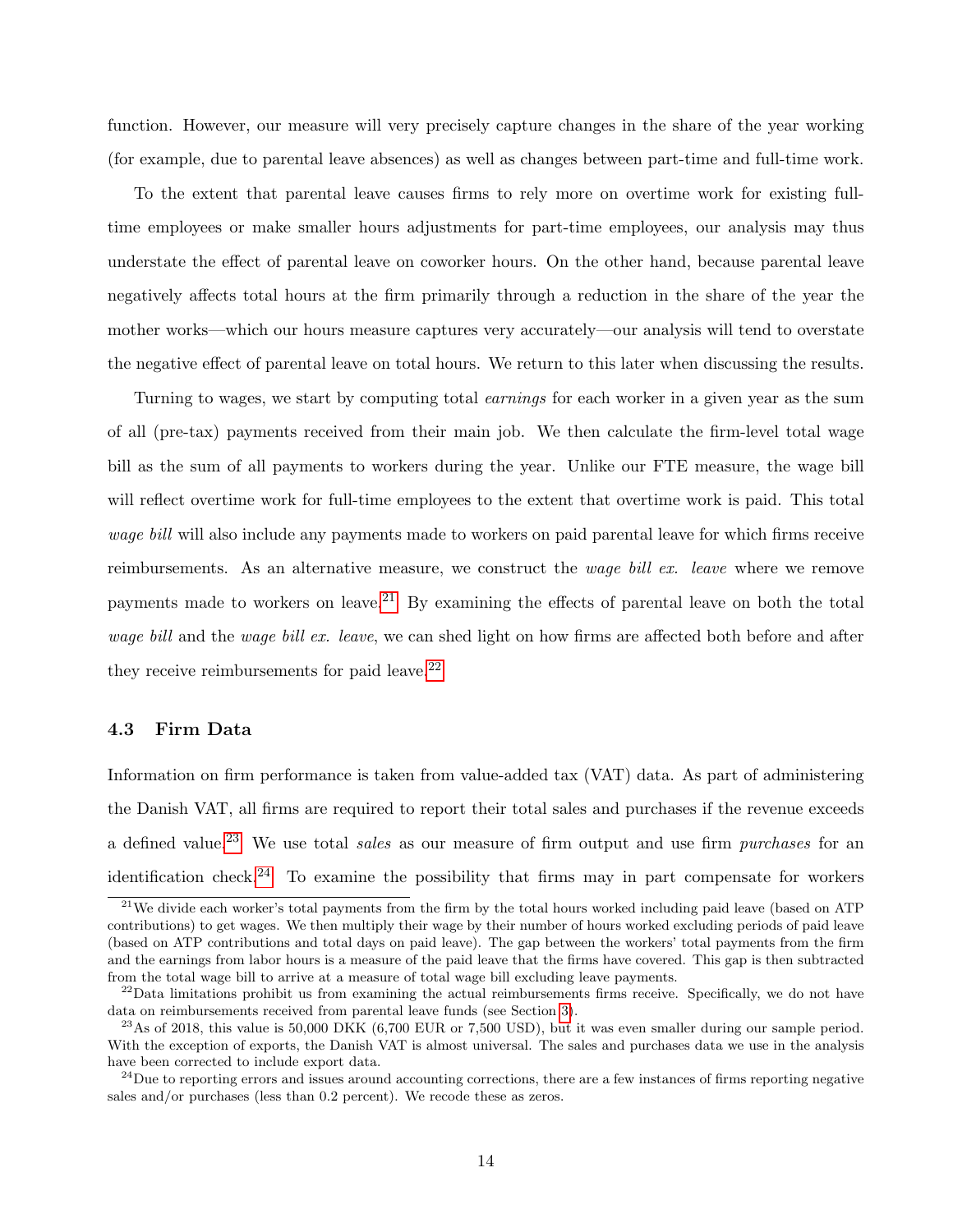on leave temporary by buying more services from temp agencies or other firms, we also create an approximate measure of *total variable costs* by adding firms' total purchases to the wage bill ex. leave measure.

For a measure of firm profitability, we create a proxy for *gross profits* by subtracting purchases and the total wage bill ex. leave from total sales. We note that this proxy differs from the standard accounting definition because the VAT data on purchases also include purchases of capital equipment, which would not normally be included when calculating gross profits.<sup>[25](#page-0-0)</sup>

One important feature of most firm data is that many firms enter and exit the market each year. Because leave-taking might affect firm entry and survival, we do not remove firms that are inactive and/or shut down from our sample. Instead, we consider them as having zero employees, zero hours, and zero sales. In other words, when estimating the effects of parental leave on these outcomes, we allow firm shutdown to be one reason why employees, hours, or sales may change. Using positive sales as a proxy for firm activity, we also examine firm shutdown directly as an outcome.<sup>[26](#page-0-0)</sup>

## <span id="page-14-0"></span>5 Research Design

The goal of our study is to identify the causal effect on firms and coworkers when a female employee gives birth and subsequently goes on leave. We do this using a dynamic difference-in-differences design with a setup that is similar to Jäger & Heining  $(2019)$ . In essence, we select a group of treatment women who are about to become pregnant and later give birth as well as a group of control women who do not become pregnant over the next years. We then follow the evolution of the outcomes of the firms and coworkers of the treatment and control women.

In this section, we begin by describing the construction of our treatment and control firms and then our firm-level and coworker difference-in-differences empirical specifications. We address several considerations of the analysis, including the intent-to-treat nature of our research design, the comparability of the treatment and control firms, and the possible threats to identification.

 $^{25}$ Normally, capital purchases only affect net profits because these include capital depreciation. If firms in our sample respond to employee leave-taking by systematically increasing investments, this will understate gross profits. Accounting data that separate investments from material costs and other inputs are not available for most small firms of our analysis.  $^{26}$ Using other definitions of firm activity does not affect the qualitative conclusions of the paper.

<sup>15</sup>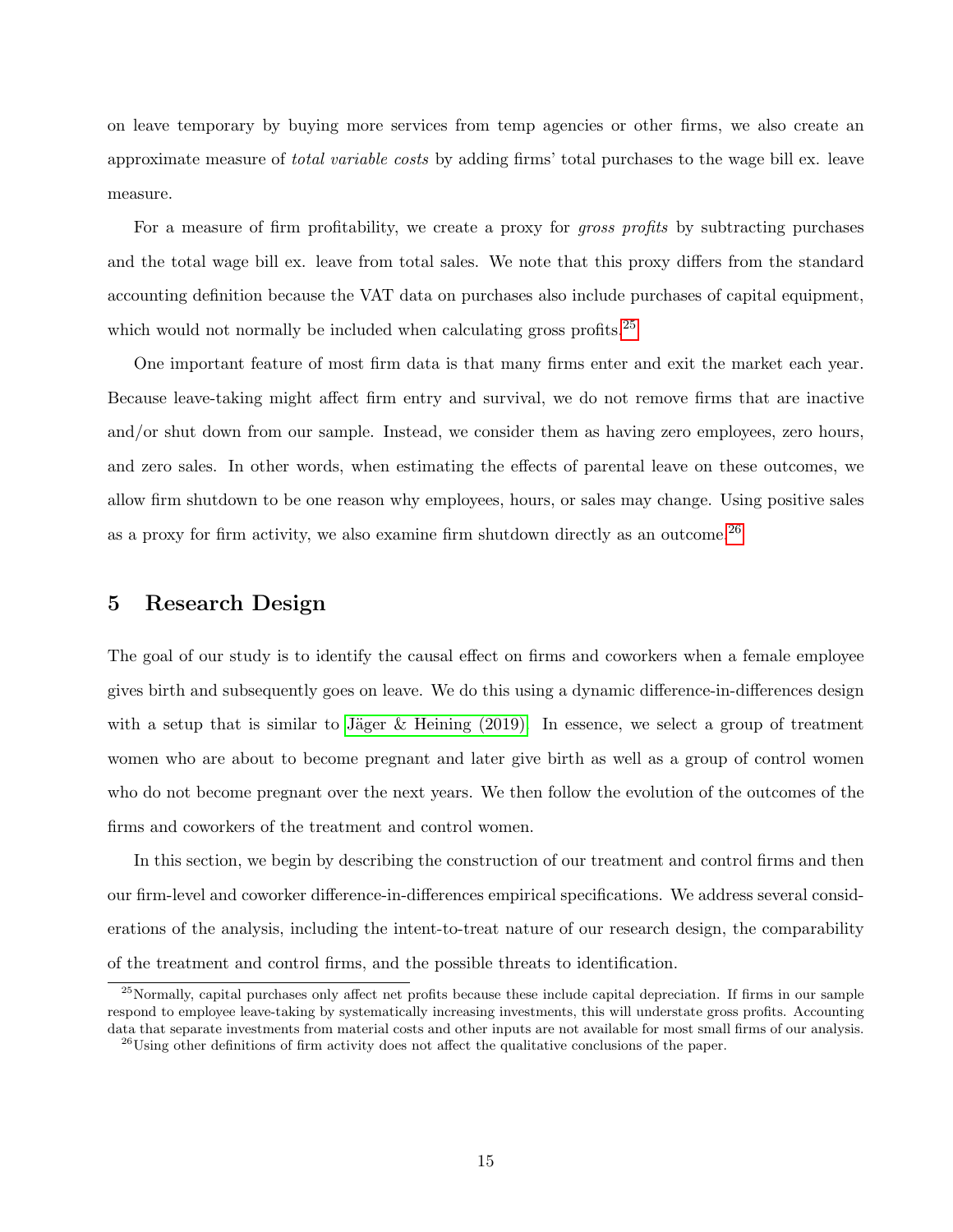### <span id="page-15-0"></span>5.1 Constructing the Treatment and Control Groups

To start our discussion of the construction of the treatment and control groups, we first define what we refer to as *potential events*. A potential event is defined as a woman who had her main job at some firm in some year. In other words, events are combinations of woman-firm-year. For definitional purposes, we call the year in this combination the *baseline year* and the year two years after the baseline year the event year. These events are determined at the individual and not the firm level because an individual's own behaviors trigger parental leave.

Within our sample of potential events, we then select our set of *treatment* and *control* events as follows (see Figure [1](#page-43-0) for a summary): We classify a *treatment* event as one in which the woman gives birth in the event year but does not give birth in the year before or after the event year. In parallel, a control event is an event in which a woman does not give birth in the event year, the year prior, or the year after.<sup>[27](#page-0-0)</sup> For both sets of events, the associated firm is the firm where the woman is employed in the baseline year. The association of a firm to an event occurs in the baseline year rather than the event year to allow for the possibility that job mobility between the baseline and event years may be endogenous.[28](#page-0-0)

As described previously, the full data set we use spans the period 2001 to 2013. Because our definition of treatment and control events requires observing women two years before and one year after the birth event, the base sample of treatment and control events spans the years 2003 to 2012.

## 5.2 Sample Restrictions

We place several restrictions on this set of potential leave events—both at the individual and the firm level. Of these restrictions, the most important are a focus on women in their prime-childbearing years and a restriction to small private firms with less than 30 employees. We restrict attention to small firms for two reasons. First, the potential disproportionate impacts on small firms often crowd public

 $27$ For women of prime childbearing age, fertility exhibits a very strong negative autocorrelation pattern across adjacent years. The requirement that female employees in the control group do not give birth over any of the next three years is therefore necessary because we want to look at potential longer-run effects of a female employee giving birth without our estimates being confounded by births occurring among control group members. If we only required the control group women not to give birth in the event year, we would have large spikes in fertility in the surrounding years for this group.

<sup>&</sup>lt;sup>28</sup>Hotz *et al.* [\(2017\),](#page-40-11) for example, have found evidence that Swedish women may sort into certain types of firms in the year just prior to giving birth, although [Kleven](#page-41-1) et al. (2019) and [Pertold-Gebicka](#page-42-11) et al. (2016) find no evidence of this behavior in the Danish setting we focus on. Importantly, none of these papers find evidence of systematic sorting two years prior to childbirth, which is why we choose this as the baseline year for our analysis. See also Appendix [B](#page-64-0) for a discussion of the effect of a birth on the woman's own outcomes.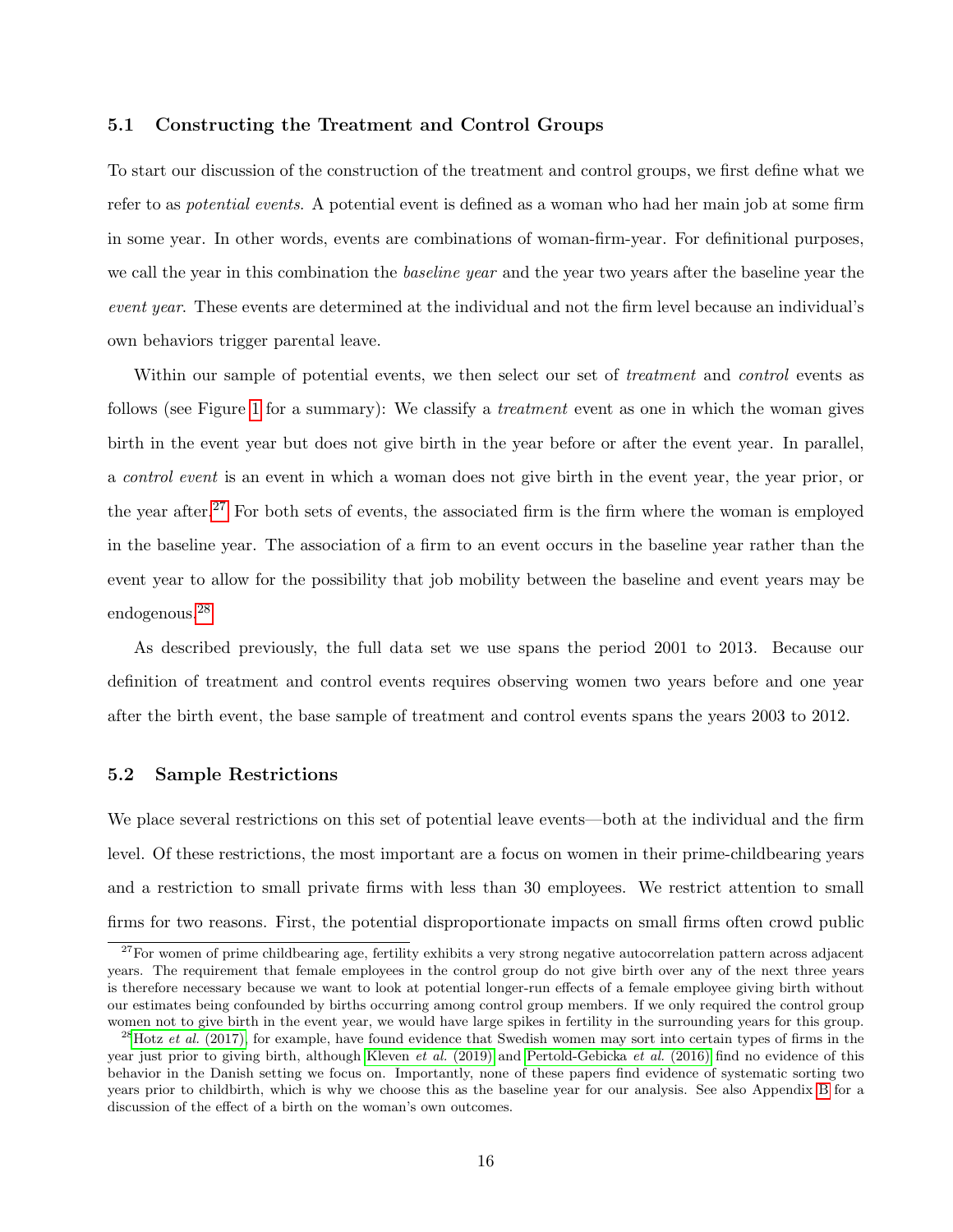discussions of parental leave, and thus justify a particular focus on them. Second, the treatment in our design is an additional worker giving birth and going on leave. At medium and large firms, due to their size, this variation is not as meaningful.

In terms of other restrictions, we impose the following restrictions on the women who make up our treatment and control events:

- 1. The woman must be between 19 and 33 years of age in the baseline year.
- 2. At the baseline year, the woman must have been with the firm for more than one year.
- 3. The woman must not be a student in the baseline year.

Restriction 1 ensures a focus on prime-childbearing-age women.<sup>[29](#page-0-0)</sup> Restrictions 2 and 3 ensure a focus on women with strong attachment to their employer and to the labor market. We expect any negative effects of a birth and its associated parental leave to be more pronounced for such stable employees.

We impose the following restrictions on firms:

- 4. Based on sales, hours, and the total wage bill, the firm must be active at baseline.<sup>[30](#page-0-0)</sup>
- 5. The firm must not be an extreme outlier in terms of growth, sales levels, or wage bill.<sup>[31](#page-0-0)</sup>
- 6. We restrict our sample to small firms in which our measure of the stock of employees is between 3 and 30 in the baseline year, and where the total number of employment relationships observed at the firm at some point in the baseline year is less than  $60<sup>32</sup>$  $60<sup>32</sup>$  $60<sup>32</sup>$  The size restriction of having between 3 and 30 employees is the same restriction invoked in Jäger  $&$  Heining (2019).
- 7. The firm must be in the private sector.

Restrictions 4 and 5 ensure that our results are not driven by a small number of outlier firms or by firms with very little activity in the baseline year. Restriction 7 is necessary because our measures of

 $29\text{As described above, we examine the effect of women's fertility two years after the baseline year. Women aged 21$ through 35 account for 83 percent of all childbirths in Denmark over our sample period.

<sup>&</sup>lt;sup>30</sup>Specifically, we require that total hours in the baseline year correspond to at least one full-time employee, that the firm had positive sales and positive wage payments in the the baseline year, and that the firm either had positive sales or positive wage payments in the year prior to the baseline year.

<sup>&</sup>lt;sup>31</sup>Firms with outlier sales or wage bills relative to their employment are excluded. Specifically, sales per employee must be between 10,000 DKK (1,300 EUR or 1,500 USD) and 100 million DKK (thirteen million EUR or fifteen million USD), and wages per worker must be between 10,000 DKK (1,300 EUR or 1,500 USD) and one million DKK (130,000 EUR or 150,000 USD).

<sup>&</sup>lt;sup>32</sup>Recall that our main measure of the stock of employees is based on the workforce in November. The additional restriction on total employees throughout the year deals with highly seasonal firms that only employ a smaller fraction of their work force in November.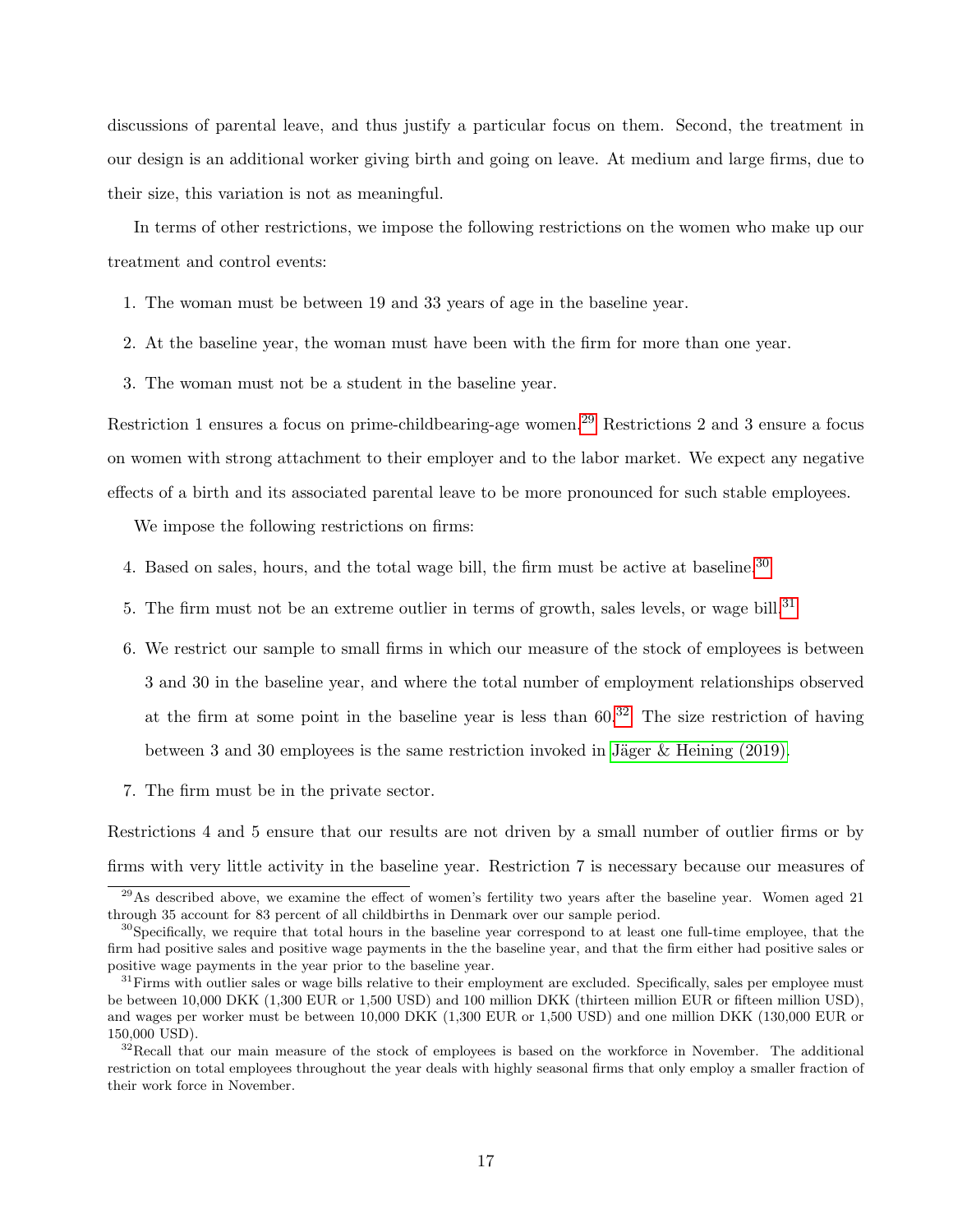firm performance (sales, firm closure, and profits) are not relevant outcomes for the public sector.<sup>[33](#page-0-0)</sup>

Finally, note that we make no restrictions on how many times a specific woman or firm can enter the sample as part of an event. A woman who satisfies the above seven sample restrictions in the years 2008 to 2010 and gives birth only in the year 2012 would thus contribute one treatment event with baseline year 2010 and two different control events with baseline years 2008 and 2009. Correspondingly, if the woman is employed by the same firm between 2008 and 2010, this firm also enters the sample three times as part of these three events. In practice, a majority of firms only enter our sample once. As we show in Appendix [G,](#page-84-0) dropping duplicate firms does not affect our estimates qualitatively but simply results in a loss of power.

#### <span id="page-17-1"></span>5.3 Examining Firm Outcomes

For each treatment and control event defined in Subsection [5.1,](#page-15-0) we estimate a dynamic difference-indifferences model using the data on the corresponding baseline firm —ranging from four years prior to the event through two years following. That is, each event provides seven firm-level data points.

Our dynamic difference-in-differences specification for firm outcomes has the following basic form:

<span id="page-17-0"></span>
$$
Y_{eft} = \gamma_e + \sum_{k \in \mathcal{T}} \alpha_k \mathbb{1}_{t=k} + \sum_{k \in \mathcal{T}} \beta_k \mathbb{1}_{t=k} \cdot Treatment_e + \varepsilon_{eft}
$$
  

$$
\mathcal{T} = \{-4, -3, -1, 0, 1, 2\}.
$$
 (1)

Here e indexes events, f indexes firms and t measures event time (i.e.,  $t = 0$  is the event year and  $t = -2$  is the baseline year).  $Y_{\text{eff}}$  is one of our firm outcomes for firm f at event time t, Treatment<sub>e</sub> is an indicator for whether event e is a treatment event, and  $\mathbb{1}_{t=k}$  denotes the (time) dummy for event time k.  $\gamma_e$  is an event (i.e., woman-firm-baseline year) fixed effect that absorbs level differences in the baseline year and ensures that identification is not coming from level differences across firms. The coefficients on the time dummies,  $\alpha_{-4}$  through  $\alpha_2$ , reflect how the mean of  $Y_{eff}$  in control firms compares in each event year relative to the baseline year, i.e.  $t = -2^{34}$  $t = -2^{34}$  $t = -2^{34}$ 

<sup>&</sup>lt;sup>33</sup>The majority of public sector output will not show up in sales data. Moreover, all public sector workplaces under the same public entity (a municipality, for example) are generally assigned a single firm identifier in our data. We thus have no reliable way of looking at firm closure or identifying true coworkers.

<sup>&</sup>lt;sup>34</sup>Note that the issues with heterogeneous treatment effects in difference-in-differences designs discussed recently do not apply here (e.g., [Abraham & Sun \(Forthcoming\);](#page-37-7) [De Chaisemartin & d'Haultfoeuille \(2020\);](#page-39-9) [Goodman-Bacon \(2020\)\)](#page-40-12). All of those papers focus on two-way fixed effect regressions with calendar time fixed effects. In contrast, our regression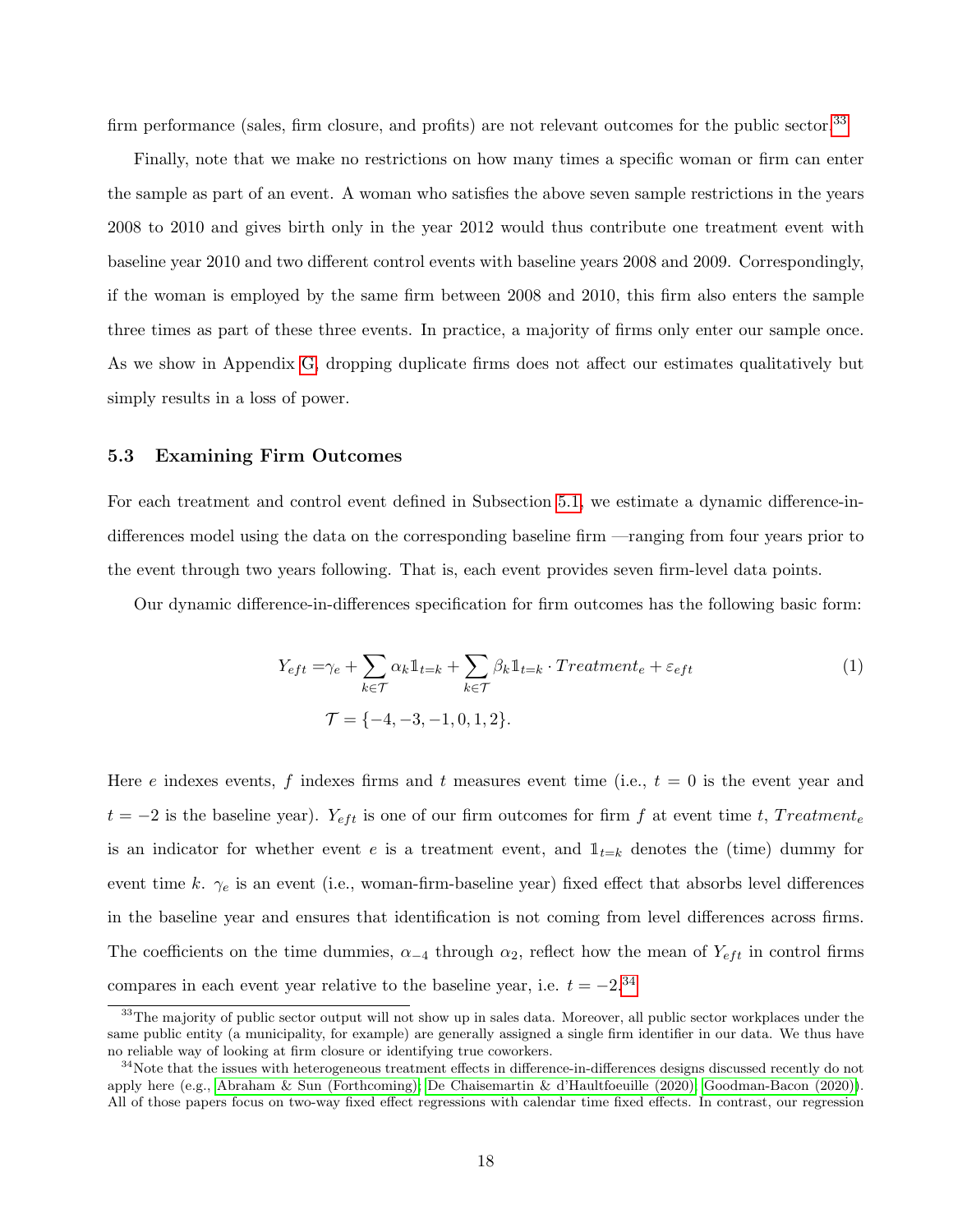The parameters of interest are the coefficients on the interactions between treatment status and event time:  $\beta_{-4}$ ,  $\beta_{-3}$ ,  $\beta_{-1}$ ,  $\beta_0$ ,  $\beta_1$ , and  $\beta_2$ . These are the difference-in-differences coefficients and show how changes over time at treatment firms differ from changes over time at control firms. Under a parallel trends assumption, these coefficients identify causal effects of a worker giving birth and going on parental leave:  $\beta_0$  identifies the contemporaneous effect in the year of birth, while  $\beta_1$  and β<sub>2</sub> demonstrate the later post birth dynamics.  $\beta_{-1}$  identifies any anticipation effects of a birth that materialize in the year prior to the birth's occurrence. For example, at the firm level, management may make adjustments in this year in anticipation of the leave.

A key assumption in this approach is that two years prior to their eventual birth, our group of treatment women should not be sorted into firms that evolve along systematically different time trends than the firms at which our group of control women are working (after conditioning on observables). This assumption is supported by the results of [Kleven](#page-41-1) *et al.* (2019) for Denmark regarding women's behavior before first birth. Furthermore, using our data sample, we can, of course, test whether the coefficients  $\beta_{-4}$  and  $\beta_{-3}$  differ from zero for each of our outcome variables as a parallel trends check. As we show later, we fail to reject the null hypothesis of parallel trends.

To avoid any issues with composition effects, we always estimate equation [\(1\)](#page-17-0) on a balanced sample that includes only firms for which we have data for all seven years.<sup>[35](#page-0-0)</sup> Whenever possible, we scale the outcome variable in equation [\(1\)](#page-17-0) relative to its baseline value so that our estimated effects can be interpreted as percentage changes relative to the baseline year.<sup>[36](#page-0-0)</sup> Throughout our analysis, we cluster our standard errors at the firm level since parental leave is a firm-wide event [\(Abadie](#page-37-8) et al., 2017). In addition, clustering at the firm level automatically accounts for the fact that some firms enter the analysis sample as part of multiple events.

specification does not rely on calendar time fixed effects.

<sup>&</sup>lt;sup>35</sup>Recall that firms, even if they shut down, are still included in our sample. The balanced sample restriction simply implies that we do not include firms at the beginning or end of our sample window where we have missing data on event time  $t = -4$  or  $t = 2$ . All our main conclusions hold if we instead consider an unbalanced panel.

<sup>&</sup>lt;sup>36</sup>Despite our restriction to small firms, the firms in our analysis do differ substantially in size in the baseline year. When measured in levels, year-to-year changes in outcomes therefore exhibit considerable skewness. Because our outcome variables contain zeros, however, we cannot apply the usual log-transformation to mitigate this. Instead we scale outcomes relative to baseline whenever possible. We cannot do this for all outcomes, however, because some of our outcome variables can be zero or negative in the baseline year. Except where noted, none of our qualitative conclusions are sensitive to the scaling.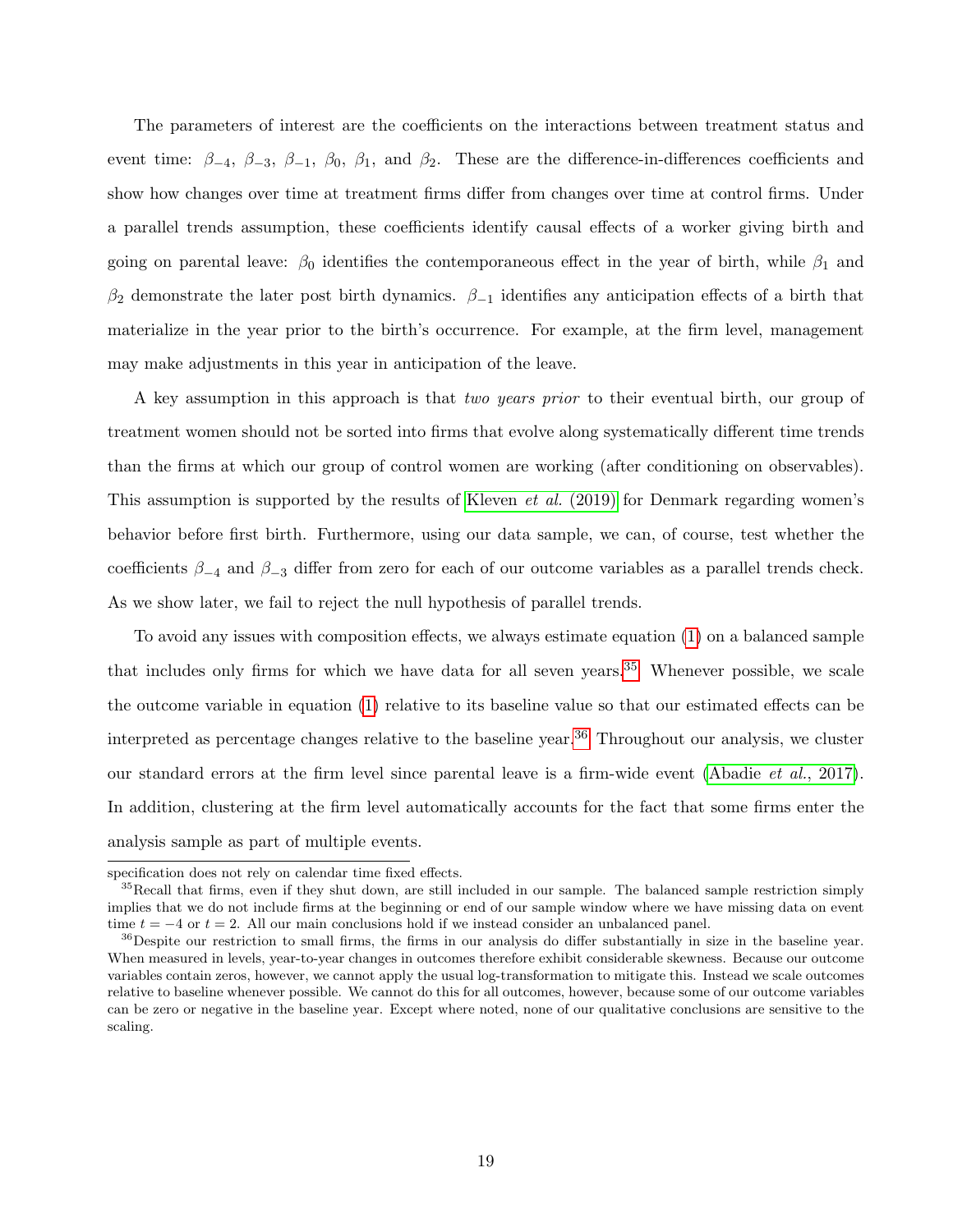### 5.4 Coworker Analysis

To understand the effects of a worker giving birth and taking leave on coworkers, we adopt a parallel analysis to the firm difference-in-differences. For each woman associated with a treatment or control event, we select all her male and female coworkers in the baseline year: i) whose job at the baseline firm constitutes the main attachment to the labor market in the baseline year, and ii) who had hours of at least half of a full time employee and earnings exceeding 75,000 DKK (10,000 EUR or 11,000 USD) in the baseline year.<sup>[37](#page-0-0),[38](#page-0-0)</sup> For this sample, we estimate OLS specifications that are completely analogous to equation [\(1\)](#page-17-0), but where the outcome variable is some coworker outcome (earnings, hours, etc.) and where observations are at the coworker-year level (instead of firm-year). For this set of analyses, the units of the outcome are the individual coworkers. For inference, we continue to cluster standard errors at the firm level. Appendix [D](#page-70-0) provides additional details for the coworker specification.

### 5.5 Additional Specifications to Assess the Magnitude of the Effects

### 5.5.1 Turnover and Imperfect Compliance: Obtaining LATE Estimates via 2SLS

In our construction of the treatment, there will be imperfect compliance. Women employed at a firm in the baseline year may leave that firm after the baseline year. As we recognize that mobility may be endogenous, we do not require women to remain at their baseline firm beyond the baseline year. The possibility of this movement across firms means that treatment firms may not experience their worker's childbirth.

As is common when dealing with treatment non-compliance, the OLS estimates from the differencein-differences specification in equation [\(1\)](#page-17-0) can still be interpreted as causal intention-to-treat (ITT) estimates of how a birth and subsequent leave influences firms. Because we are also interested in quantifying the size of these effects for affected firms, however, we supplement our OLS results with standard 2SLS estimators. In our 2SLS estimates, we use treatment status as an instrument and recover local average treatment effects (LATE) estimates, even under imperfect compliance.

 $37$ We make this restriction to confine the sample to those with a relatively strong attachment to the firm at the baseline. There are only five events, for which we do not have relevant coworkers; we drop these firms from the coworker analysis.

<sup>&</sup>lt;sup>38</sup>Because this sample definition only conditions on where coworkers are employed in the baseline year, our coworker analysis will include workers who leave treatment and control firms after baseline. This is appropriate as exit from the firm is an endogenous outcome of interest. For the same reasons, the coworker analysis does not examine the outcomes of workers who join treatment and control firms after the baseline year.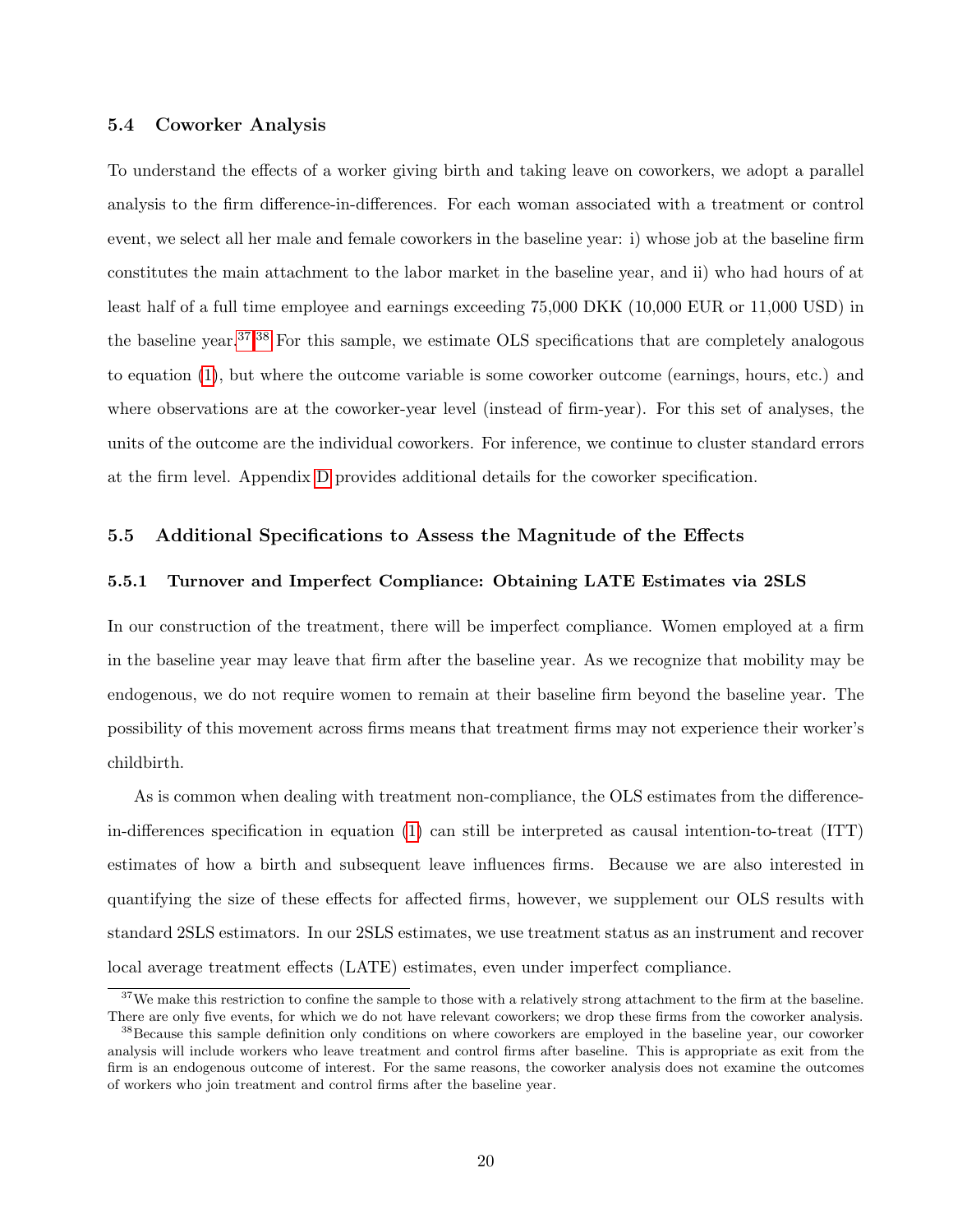To set the stage for our specific 2SLS specifications, consider first a differenced version of equation [\(1\)](#page-17-0) that looks at differences across only the baseline and event years (denoted by  $\Delta$ ):

<span id="page-20-0"></span>
$$
\Delta Y_{ef} = \alpha_0 + \beta_0 Treatment_e + \Delta \varepsilon_{ef} \tag{2}
$$

This regression relates changes in the outcomes between the baseline and the event years to treatment status. We note that estimating  $\beta_0$  using OLS in this specification will give a numerically equivalent ITT estimate to the difference-in-differences specification  $(1)$  if the sample of firms is kept the same.<sup>[39](#page-0-0)</sup> To obtain a LATE estimate for the effect of an additional birth at the firm, we instead apply 2SLS. To do this, we replace  $Treatment<sub>e</sub>$  in equation [\(2\)](#page-20-0) with the total number of births in the event year,  $BirthsInEventYear_{ef}$ , and instrument this using treatment status:

<span id="page-20-1"></span>
$$
\Delta Y_{ef} = \rho_0 + \tau_0 BirthsInEventYear_{ef} + \Delta \xi_{ef}
$$
\n(3)

$$
BirthsInEventYear_{ef} = \delta_0 + \delta_1 Treatment_e + \epsilon_{ef}
$$
 (3, First Stage)

Under the assumptions of parallel trends and a monotonicity assumption that a birth to a female employee working at firm  $f$  at baseline increases the probability of a birth in the event year at firm f, the 2SLS estimate of  $\tau_0$  is a causal LATE estimate for the contemporaneous effect of having one additional employee give birth and go on leave in the event year. To obtain LATE estimates of any non-contemporaneous effects in the year after the event year as well, we simply modify the outcome equation [\(3\)](#page-20-1), so that it involves changes in the outcome variable between the baseline and the year of interest.

### 5.5.2 Alternative Treatment Definitions

Our main regression equations characterize the treatment in terms of number of births at a firm (i.e., equation [\(3\)](#page-20-1)). One could well imagine, however, that what matters for the outcomes is not the total number of employees on leave but instead the *share* of the total workforce on leave. We therefore consider an alternative parameterization of the treatment effect that takes the firm's number

 $39$ In practice, however, when estimating all our 2SLS specifications building on equation [\(2\)](#page-20-0), we end up including slightly more firms than in the difference-in-differences specification because the specification does not require firms to be observed at  $t = 2$  and  $t = -4$ .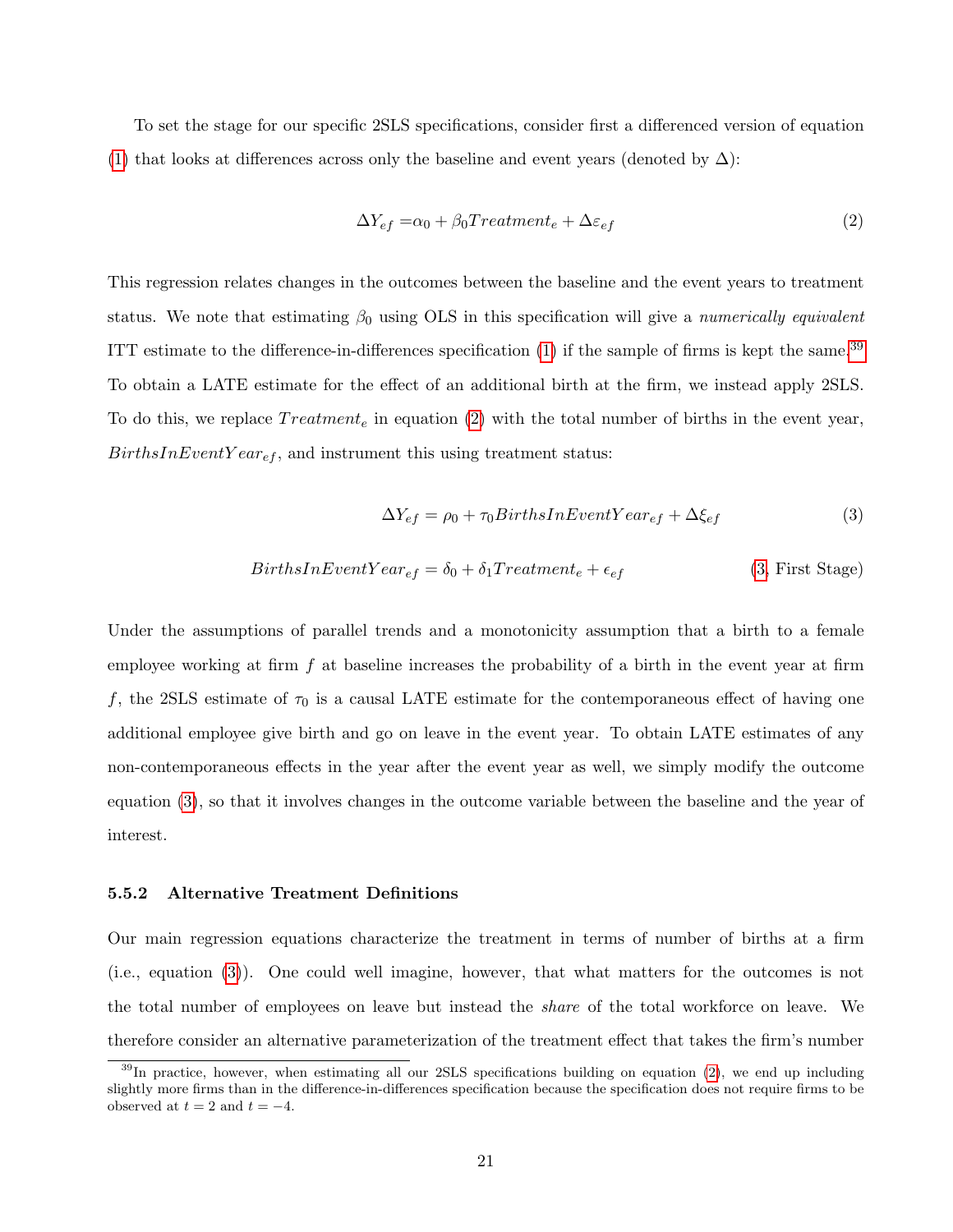of employees into consideration. Specifically, we consider a relative version of equation [\(3\)](#page-20-1), in which births in the event year are divided by the number of employees at the firm at the baseline and in which the same scaling is applied to the first stage:

<span id="page-21-0"></span>
$$
\Delta Y_{ef} = \pi_0 + \theta_0 \frac{BirthSInEventYear_{ef}}{BaselineEmployees_{ef}} + \Delta u_{ef}
$$
\n(4)

$$
\frac{BirthsInEventYear_{ef}}{BaselineEmployees_{ef}} = \delta_0 + \delta_1 \frac{Teatment_e}{BaselineEmployees_{ef}} + v_{ef}
$$
 (4, First Stage)

For ease of interpretation, we measure baseline employment in 100 baseline employees when estimating equation [\(4\)](#page-21-0). This scaling implies that our estimate of  $\theta_0$  is a LATE estimate for the contemporaneous effect of having one percent of the baseline employees give birth and take leave in the event year.<sup>[40](#page-0-0)</sup> To address the possibility that firms of different sizes may evolve along different time trends, we always include a full set of indicators for the exact number of employees in the baseline year when estimating equation  $(4)$ .<sup>[41](#page-0-0)</sup>

# 5.6 Ensuring the Comparability of Treatment and Control Events: Conditioning on Observables via Matching and Reweighting

Ensuring that the firms and women underlying treatment and control firms are similar makes the pre-trends assumption more likely to hold. As in Jäger  $&$  Heining (2019), we therefore condition on a rich set of baseline observables in our analysis. Following previous work, we do this by applying a matching and reweighting procedure before estimating the regression specifications above. As we show in Appendix [E,](#page-71-0) however, we can obtain similar results using a purely regression-based approach using baseline covariates as control variables.[42](#page-0-0)

Table [2](#page-50-0) details the set of baseline characteristics we condition on. This includes characteristics of the treatment/control woman as well as characteristics of the employing firm. In terms of the women

<sup>&</sup>lt;sup>40</sup>The average firm in our sample has approximately ten employees, so a typical complier firm actually experiences ten percentage points more of their employees go on leave in the event year.

<sup>&</sup>lt;sup>41</sup>The matching and reweighting procedure ensures that the baseline number of employees is balanced across the treatment and control groups. The identification of  $\theta_0$ , however, also relies on comparisons across firms of different initial sizes within the treatment group. Failing to control for initial firm size therefore causes a bias if firms of different sizes evolve along different time paths. In practice, firm size exhibits very clear mean reversion in our data and thus introduces this bias.

 $^{42}$ This is a reflection of the well-known equivalence between matching and reweighting estimators and linear regression [\(Angrist, 1998\)](#page-37-9). See Appendix [E](#page-71-0) for details.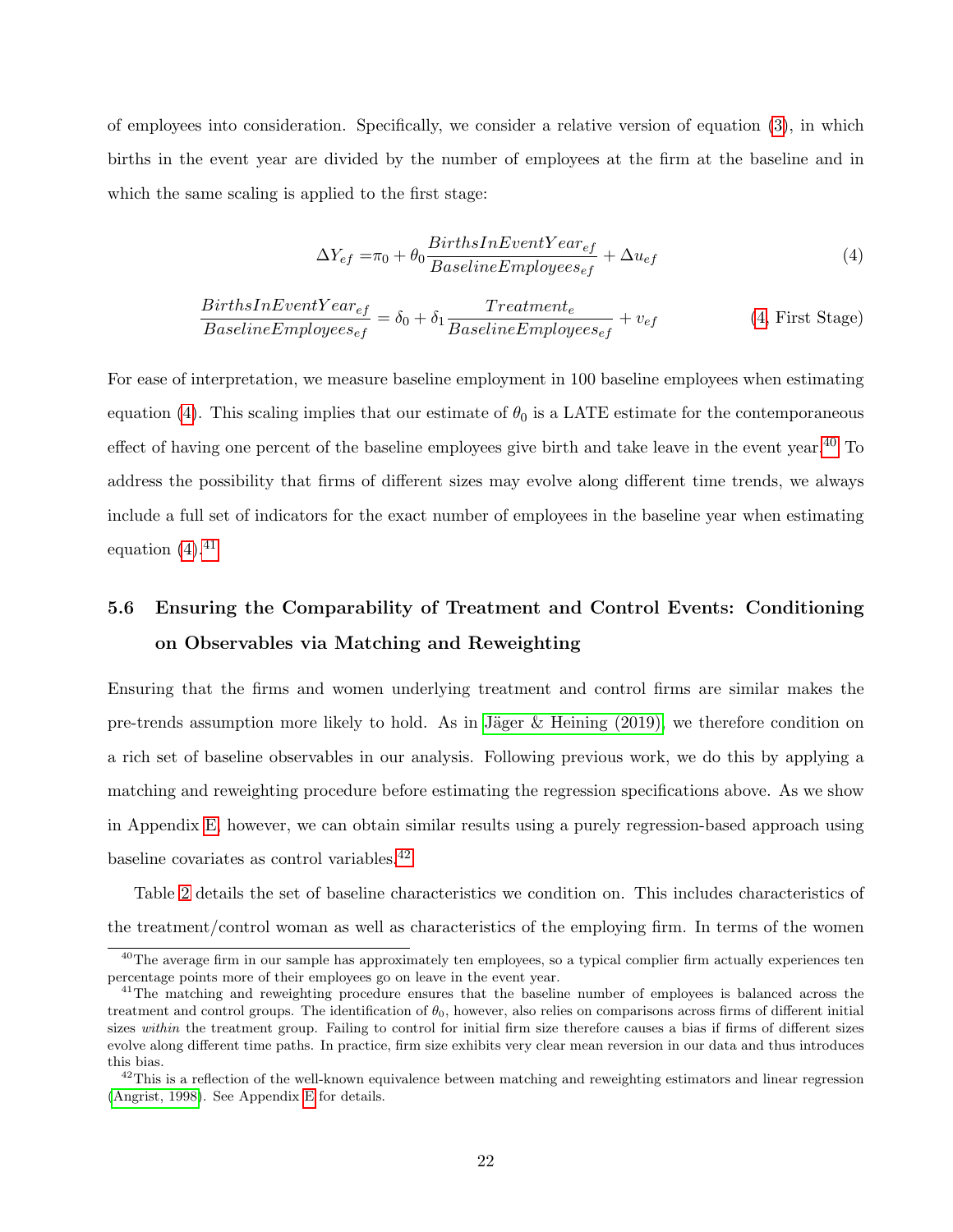who make up our treatment and control events, we condition on labor market experience, demographics including age, and fertility history to invoke comparisons of women with similar career trajectories. In particular, female fertility behavior might be related to labor market returns and is therefore important to include. In terms of firms, we condition on standard measures of size and various proxies of familyfriendliness. We do this especially to address that high-fertility women may sort into certain types of firms.

Our estimation procedure relies on exact matching. As our baseline matching variables are discrete, we create cells based on all possible combinations of these variables. For each treatment event, we determine all of the control events that have exactly the same values of the observables for the baseline year. This means that multiple control events will be assigned to a treatment event. Control events are therefore reweighted accordingly. When a treatment event is matched to K control units, then each of these controls receives a weight of  $\frac{1}{K}$ .

As usual, the matching and reweighting procedure rests on a common support assumption and the resulting estimators can be undefined or badly behaved if this assumption is not satisfied (if for some combinations of the observables there are very few treatment or control events). To deal with issues regarding common support, we apply the trimming method proposed by [Crump](#page-39-10)  $et al. (2009)$  and trim away cells where the fraction of control observations in the cell exceeds 0.9 or falls below 0.1. This effectively restricts attention to the subsample of individuals where there is "thick support" in both the control and treatment groups, thereby improving the estimator's performance. The downside of this procedure is a potential loss of external validity and sample size, as we restrict attention to a particular subsample of the data.

## 6 Results

### <span id="page-22-0"></span>6.1 Descriptive Statistics

Before discussing our main difference-in-differences results, we present descriptive statistics. Panel A of Table [3](#page-51-0) first shows the selection of the population of births for our analysis. Between 2003 and 2012, prime-aged women gave birth a total of 504,810 times. About a third of these births occurred to women who were not in regular employment at an active firm two years prior (our baseline year). Among half of the women in regular employment were in the public sector. The restriction of being in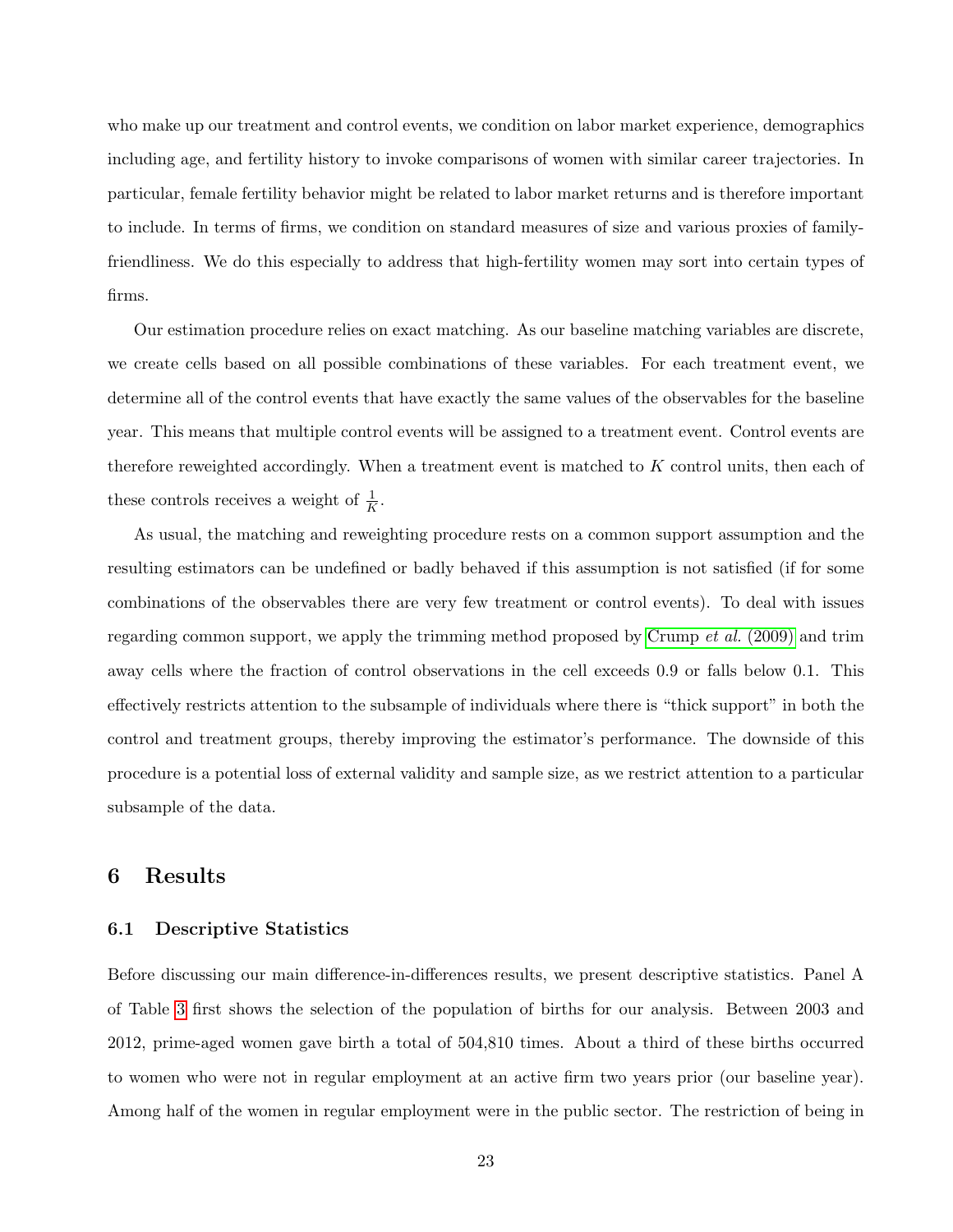a small firm whittles the sample down further. However, the imposition of the restriction of not having births in two consecutive years does not.

Panel B of of Table [3](#page-51-0) shows the translation of the data into potential birth events and the additional restrictions we impose for the purpose of our analysis. After selecting all treatment and control events that satisfy our restrictions, our base sample consists of 24,829 treatment events (births) and 162,151 control events, covering a total of 45,940 unique firms. From this base sample, we exclude a few firms that are outliers in the baseline year or experience extreme growth or declines, which cuts our sample to 23,734 treatment events and 155,625 control events. Finally, we apply matching and reweighting. The trimming involved in this cuts our sample further, reflecting the fine-grained nature of our matching and reweighting procedure. Of the initial 23,734 treatment events in our sample, 9,934 (41.8 percent) are left after trimming. These cover a total of 16,080 unique firms. In Appendix [F,](#page-77-0) as a robustness check, we further present results from a coarser matching and reweighing procedure that effectively trims fewer observations. The results are qualitatively similar.

In Appendix [H,](#page-90-0) we examine the characteristics of our analysis sample to the universe of private sector firms in Denmark. This is useful for understanding the subpopulation whose LATE is identified in our design. As expected given the definition of our treatment, treatment firms experience more births and leave days per employee and employ more women. The employees at treatment firms, however, have fewer children than the overall sample of private firms. As such, treatment firms are not necessarily more family friendly than a typical private sector firm. Other characteristics of firms in our treatment sample—such as work hours and the wage bill—are comparable to the universe of private sector and small firms.

Table [4](#page-52-0) shows (weighted) summary statistics for the baseline year of the firm and coworker samples that we use to estimate equation  $(1).^{43}$  $(1).^{43}$  $(1).^{43}$  $(1).^{43}$  In the baseline year, firms experience on average 0.79 female employees giving birth and 137 days in total of leave taken by female employees. These firms have 12.9 employees, 65 percent of whom are women, and wage bills of 3.4 million DKK (455,000 EUR or 500,000 USD). Finally, Figure [2](#page-43-1) shows the distribution of the respective length of prenatal and postnatal leave among the women in our sample of treatment events. This clearly shows that women tend to take the majority of available leave. Most women take close to four weeks of prenatal leave; although the distribution of prenatal leave exhibits a long right tail due to pregnancy-related sick leave. In terms of

<sup>43</sup>Appendix Table [A2](#page-60-0) shows summary statistics for all seven years used for the analysis instead of just the baseline year.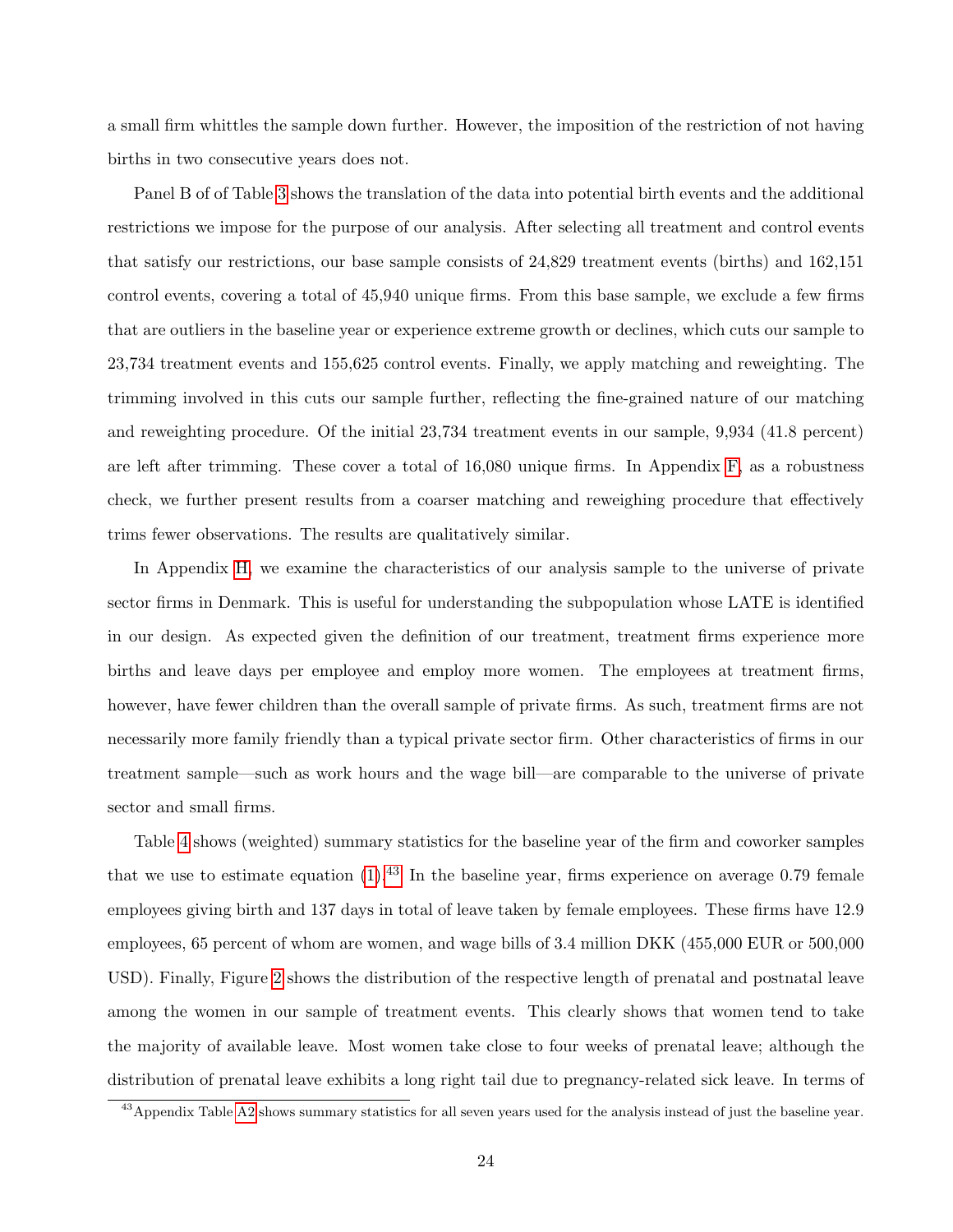postnatal leave, the modal woman takes the maximum 46 weeks of leave (322 days), while the median duration is 290 days.

To substantiate our identifying assumptions, we can also examine whether our reweighted sample of treatment and control firms look similar on baseline observables. Comforting to the validity of our approach, they do. Along a range of baseline observables not used in our matching and reweighting procedure, there are only small, insignificant differences between the treatment and (reweighted) control samples (see Appendix Table [A3\)](#page-61-0).<sup>[44](#page-0-0)</sup> Appendix Figure [A1](#page-58-0) further compares the industry composition of our treatment and control samples. The samples are well balanced on industry as well.<sup>[45](#page-0-0)</sup>.

### 6.2 Estimates of our Dynamic Difference-in-Differences Design

We begin our empirical analysis by verifying that our construction of the estimation sample generates a difference in the number of births between treatment and control firms (that is, there is a treat-ment). Panel (a) of Figure [3](#page-44-0) plots OLS estimates of the  $\beta_k$ -coefficients from our dynamic differencein-differences specification  $(1)$ , using total births at the firm as the outcome variable.<sup>[46](#page-0-0)</sup> In terms of employee fertility, treatment firms appear to evolve along the same trend as control firms except in the event year, when they experience significantly more births.<sup>[47](#page-0-0)</sup> The apparent lack of pre-trend differences in this figure is comforting for identification purposes. Panel (a) of Figure [3](#page-44-0) reveals that treatment firms experience 0.68 *additional* births in the event year relative to control firms. For reference, control firms experience, on average, 0.62 births in the event year.

The patterns in Figure [3](#page-44-0) indicate imperfect compliance with treatment —reflecting that some baseline employees at treatment firms leave their firms before giving birth. In the absence of imperfect compliance, we would expect treatment firms to experience exactly one more birth in the event year relative to control firms. For our treatment events, the fraction of potential mothers who are still

<sup>&</sup>lt;sup>44</sup>This is also true in terms of when the potential treatment and control events occur: treatment and control events are not occurring in systematically different years (see last row of Table [A3\)](#page-61-0). This ensures that our comparison of treatment and control samples is not confounded by aggregate time trends.

<sup>&</sup>lt;sup>45</sup>Formally, the differences in the industry distribution across the two samples are not statistically significant ( $p = 0.92$ ; see Appendix Figure [A1\)](#page-58-0)

<sup>&</sup>lt;sup>46</sup>As described in Subsection [5.3,](#page-17-1) this specification is estimated by OLS on the reweighted sample of treatment and control events.

 $47$ Note that our definition of the treatment and control involves conditioning on having one female employee at baseline who either gives birth exactly in the event year or does not give birth over the next few years. We do not place any restrictions on any of the other employees at our treatment and control firms, so the pattern shown in Figure [3](#page-44-0) is not a mechanical consequence of the sample definition.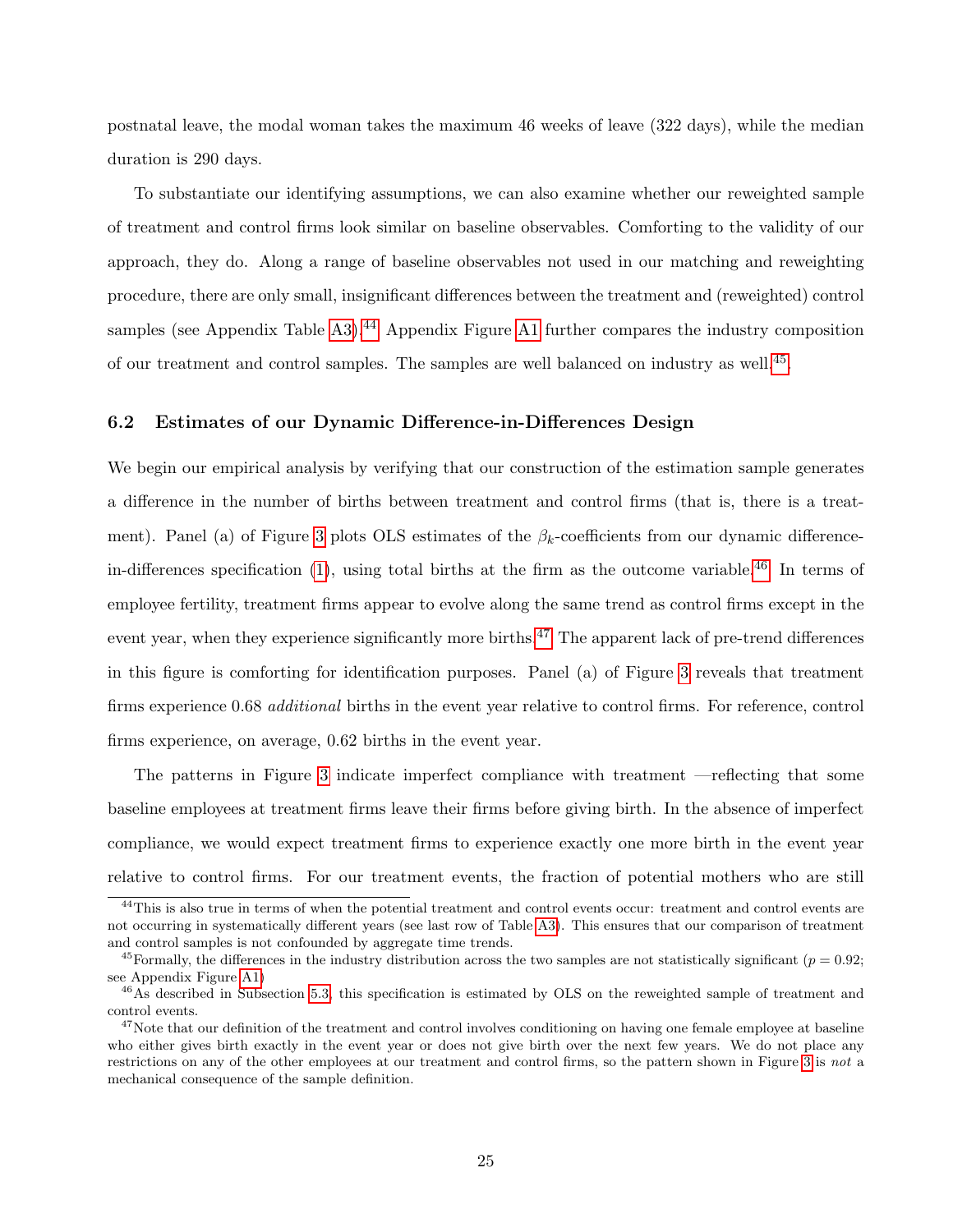with the treatment firm in the event year is  $0.62$  in the raw data.<sup>[48](#page-0-0)</sup> Overall, although treatment and control events are defined at the individual level and firms can enter the sample multiple times, Figure [3](#page-44-0) confirms that our approach leads to meaningful differences of expected size in the number of births between treatment and control firms.

Having established that treatment firms experience more births in the event year, we next examine how this affects leave take-up. The OLS estimates in Panel (b) of Figure [3](#page-44-0) show that the additional births cause a significant increase in the total number of parental leave days both in the event year and in the following year. Most postnatal leaves stretch partly into the calendar year after the birth—giving rise to the increase in the year after birth. In terms of magnitudes, the OLS estimates are in the order of 136 and 59 extra days of leave, respectively, for the event year and the following year. However, because of imperfect compliance, these OLS estimates capture ITT effects and understate the actual number of leave days that a firm experiences when a current employee gives birth.

For total leave take-up, the 2SLS results are shown in the top row of Table [5.](#page-53-0) Columns (1) and (2) of the table show the estimated absolute effect of one additional birth, while columns (3) and (4) show the estimated relative effect of having one percent of the baseline workforce give birth. We should note that we take 2SLS estimates from equation [\(4\)](#page-21-0) as our preferred estimate for all our firm outcomes that are binary or are measured relative to baseline. For transparency, however, we always present results from both specifications [\(3\)](#page-20-1) and [\(4\)](#page-21-0) throughout (i.e., considering the number of births as the treatment variable as in equation  $(3)$  or the percent of workers on leave as in  $(4)$ ). For continuous firm outcomes that are not scaled relative to the baseline, we use 2SLS estimates from equation [\(3\)](#page-20-1) as our preferred estimate, as they measure the absolute effect of having one additional employee take leave.

Because total leave is measured in levels, columns (1) and (2) are our preferred specifications. When one additional female employee gives birth in the event year, total leave days at the firm increase by 196 in the event year (column  $(1)$ ) and 86 in the following year (column  $(2)$ ). Adding these up, we thus see that treated (complier) firms in our 2SLS specification are experiencing an additional employee going on leave and being absent for 282 days or about nine and a half months in total. This aligns well with aggregate statistics indicating that the average woman in Denmark takes a little less than ten months

<sup>&</sup>lt;sup>48</sup>The fact that the gap in the number of births between treatment and control firms in the difference-in-differences is not identical to potential mothers turnover rates reflects that coworker births are subject to random variation at both treatment and control firms.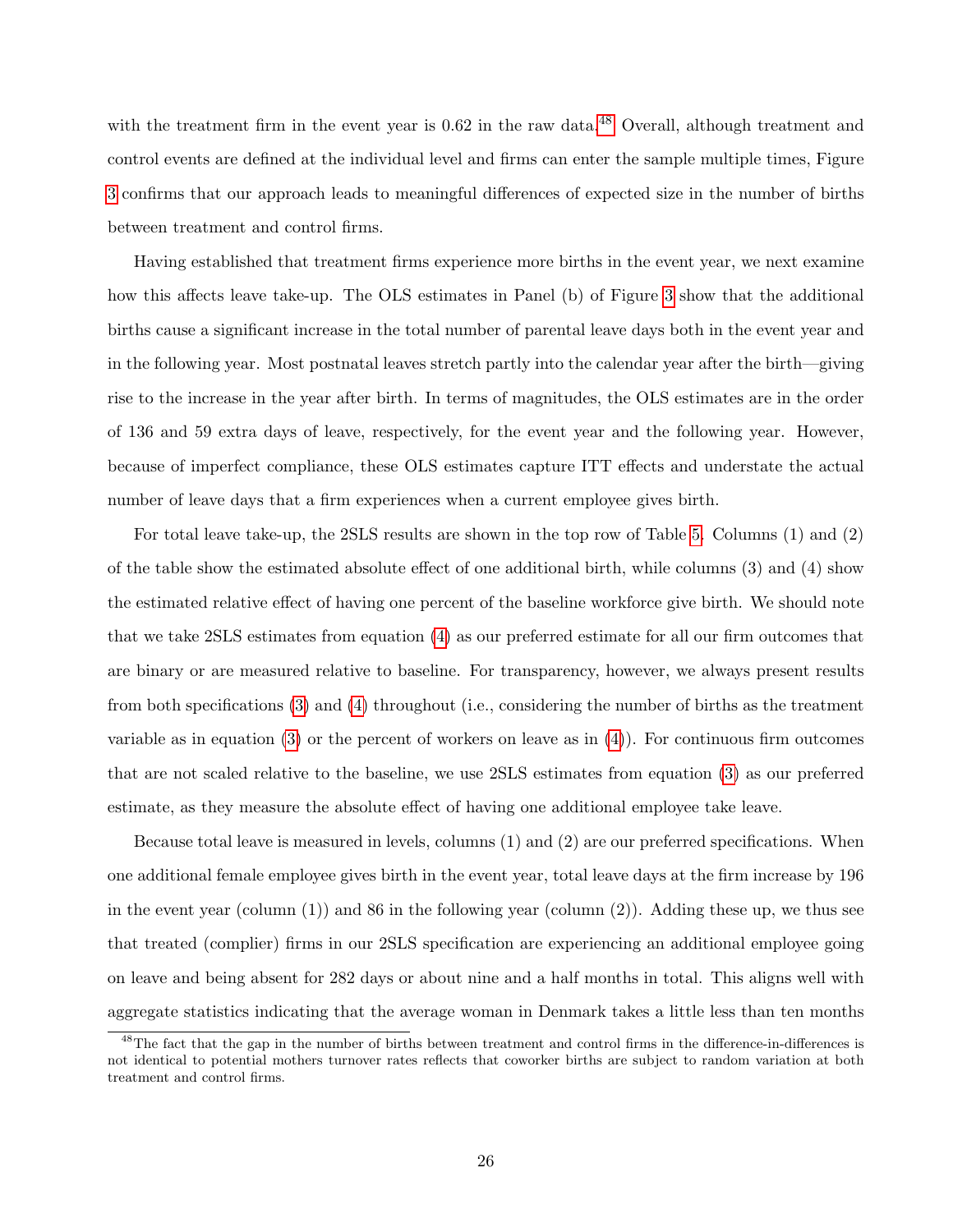of leave in connection with childbirth.[49](#page-0-0)

### 6.3 Labor Adjustment: Extensive Margin

The results in the previous subsection show that when an employee gives birth and goes on leave, the employing firm loses her labor for an extended period. We now examine whether and how firms' total labor inputs respond to this loss of labor. We start by examining extensive margin responses. Panel (a) of Figure [4](#page-45-0) shows OLS estimates for the effect on the total employment stock (including workers on leave). We see no differences in the years prior to the event year. In the event year, however, there is a significant increase in the number of employees; this increase dissipates in the following time periods. In terms of magnitudes, the second row of Table [5](#page-53-0) presents corresponding 2SLS estimates. Because we measure firms' employment stocks relative to the baseline, columns (3) and (4) contain our preferred estimates. When one percent of the baseline workforce gives birth and goes on leave, firms temporarily increase their employment stock by 0.63 percent in the event year. Thus, firms adjust quite strongly on the extensive margin to mitigate the implied loss of labor when an employee gives birth and goes on leave.

Next, we examine the nature of this extensive margin adjustment. An increase in the employment stock can occur in two ways: changes in the number of new hires and/or changes in the retention rates of existing workers. Panel (b) of Figure [4](#page-45-0) shows OLS estimates for new hires. We see that new hires indeed play a role for the increase in total employment; the number of new hires temporarily increases in the event year in response to an employee's birth and going on leave. Panel (c) of Figure [4](#page-45-0) shows corresponding results for turnover, defined as the number of employees leaving the firm relative to the previous year. Focusing on the event year only, we see that turnover drops in response to employee birth. This shows that firms also adjust their employment stock through increased retention of existing workers. In terms of magnitudes, 2SLS results in Table [5](#page-53-0) suggest that the more important adjustment channel is that of new hires.<sup>[50](#page-0-0)</sup>

Looking at hiring and turnover beyond the event year, we see that turnover increases to above the

<sup>&</sup>lt;sup>49</sup>This also stresses the fact that women take the majority of parental leave in Danish families; recall that mothers and fathers together have a total of 46 weeks of postbirth leave. Thus, while women can take less than the maximum amount of leave (and some do as shown in Figure [2\)](#page-43-1), the magnitude of the effect on parental leave is consistent with women at the complier firms taking close to the maximum amount of leave.

 $50$ Column (3) of Table [5](#page-53-0) shows that when one percent of the workforce gives birth and goes on leave, new hires increase by 0.022 individuals, while turnover only drops by 0.012 individuals.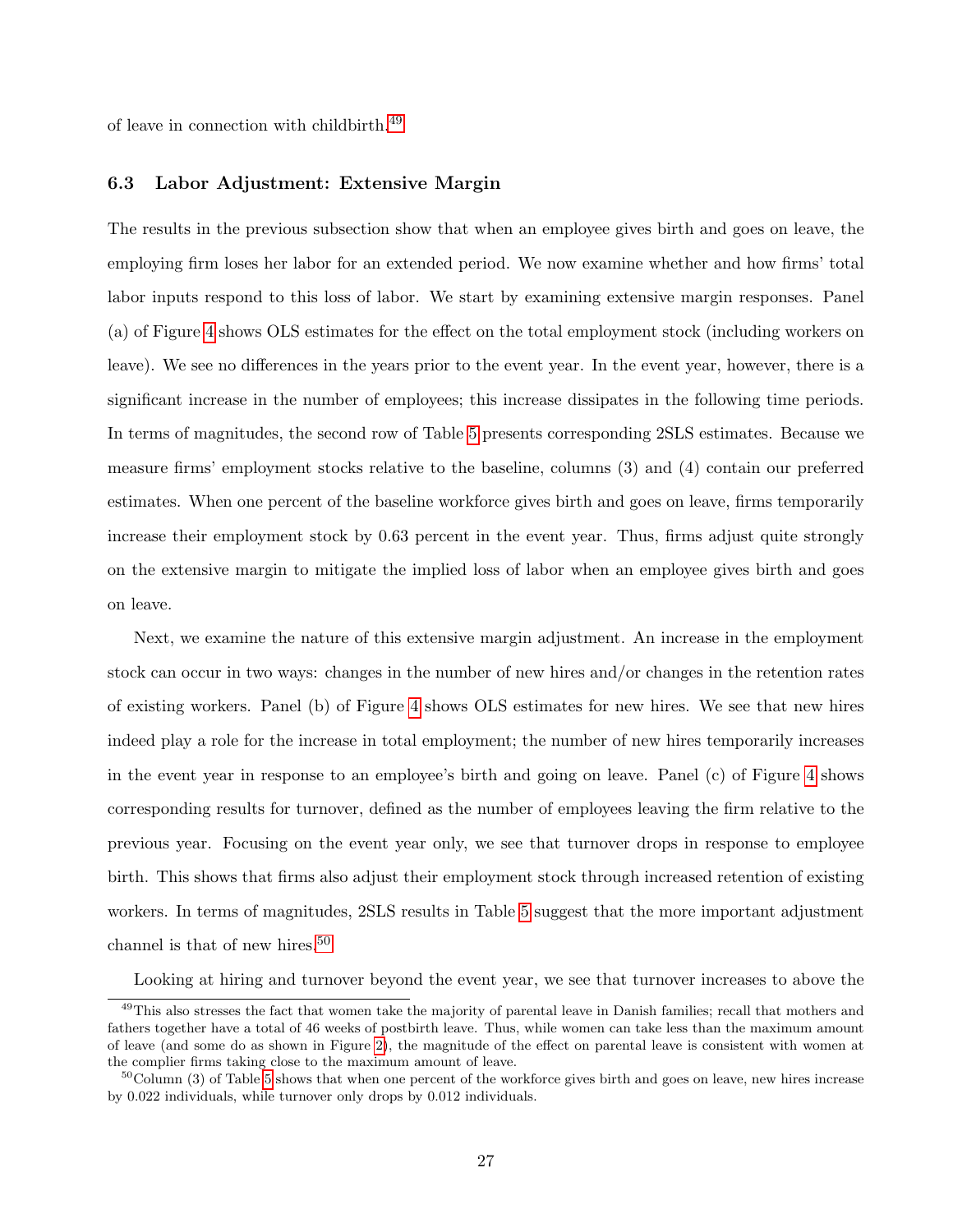baseline level one year after the event year, while new hires drop slightly below the baseline level. This reflects that the increase in the employment stock is temporary and that firms shed the additional workers when the original employee returns from leave.

To see how firms' extensive margin adjustment affects the coworkers of a female employee giving birth and going on leave, the remaining panels of Figure [4](#page-45-0) turn to our coworker sample. Recall that this sample follows coworkers who were at the treatment or control firms in the baseline year. Panel (d) shows OLS estimates for the effect of birth and parental leave on coworkers' likelihood of staying with the baseline firm, while Panel (e) examines coworkers' unemployment risk. Consistent with the decrease in turnover rates seen previously, we estimate that an employee experiencing a birth and going on leave has a positive effect on the likelihood that coworkers will stay with the baseline firm in the event year and a negative effect on their unemployment risk, although only the latter effect is statistically significant. The same pattern of estimated effects emerge in the year after the event year. The temporary hires that are engaged when an employee gives birth and goes on leave thus do not replace existing employees in the longer term. Columns (3) and (4) of Table [5](#page-53-0) quantify the retention effects on coworkers. Because effects on coworkers are likely to always depend on the total size of the employment stock, we use 2SLS estimates from equation [\(3\)](#page-20-1) as our preferred estimate throughout the coworker analysis. The 2SLS results here suggest that when one percent of the workforce has a birth and goes on leave, coworkers' likelihood of staying with the baseline firm increases by 0.12 percentage points in the event year, while their share of the event year spent unemployed decreases by 0.02 percentage points. Both effects are significant in the 2SLS specification.

### 6.4 Labor Adjustment: Intensive Margin

Aside from hiring temporary workers and reducing turnover of existing employees, firms can compensate for labor supply losses by making changes at their intensive margin. Specifically, treated firms might increase work hours for coworkers of women who take parental leave. Panel (a) of Figure [5](#page-46-0) presents OLS estimates for the impact of a birth and parental leave on our approximate measure of hours of work in the coworker sample.<sup>[51](#page-0-0)</sup> We detect a small but statistically significant increase in the event year, suggesting that when a worker experiences a birth and takes leave, firms increase the coworkers' hours.

<sup>&</sup>lt;sup>51</sup>Recall the measure of hours does not cover overtime hours for full-time employees. Therefore, any increase in hours worked at the firm comes from workers going from reduced time to less reduced time (e.g. full-time).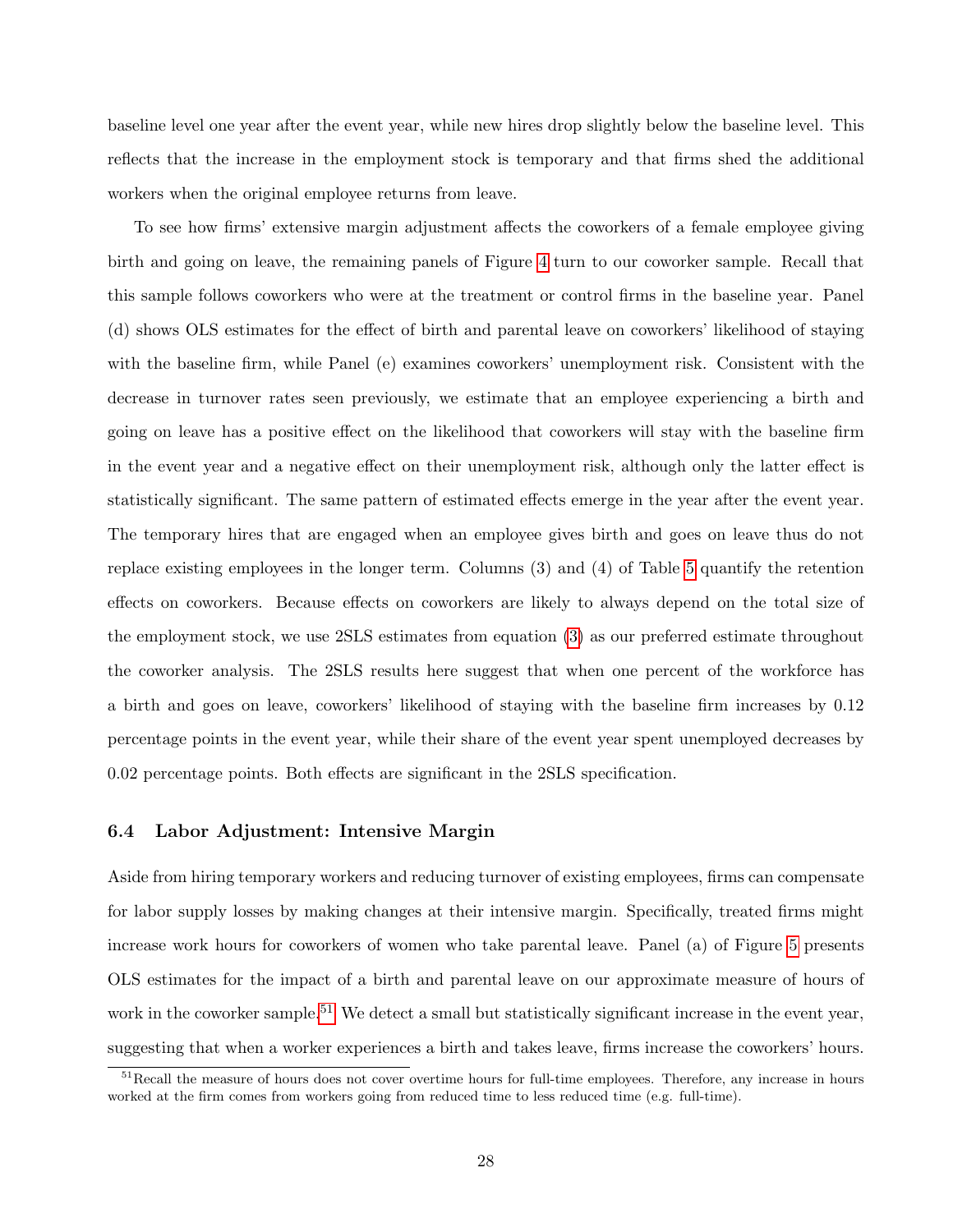The 2SLS estimates in Panel B of Table [5](#page-53-0) quantify this effect. When one percent of the workforce gives birth and goes on leave, existing coworkers' hours increase by 0.10 percent in the event year (column (3)). As discussed in Section [4,](#page-11-0) this estimate may be a lower bound on the true increase in hours because our measure of hours does not capture smaller increases in weekly hours or increases in overtime.

### 6.5 Net Effect on Labor Inputs

The previous results show that in response to a birth event, firms try to offset the resulting loss of labor by increasing labor inputs along both the intensive and extensive margins. In Panel (b) of Figure [5,](#page-46-0) we examine the combined net effect on labor inputs when an employee gives birth and goes on leave. The figure does not show any economically or statistically significant change in our measure of hours in the year the worker goes on leave or in the following year. Our 2SLS specifications in Table [5](#page-53-0) also show no statistically significant effects on hours. Point estimates suggest that when one percent of the workforce has a birth and goes on leave, total hours decrease by only 0.048 percent in the event year (column (3)) and increase by 0.050 percent in the following year. Our corresponding 95 percent confidence intervals exclude a total drop in hours exceeding 0.19 percent in the first year. Overall, firms appear to counteract very effectively the loss of labor that occurs when an employee gives birth and goes on leave. Indeed, due to the nature of our approximate hours measures, this slightly negative estimate may be an upper bound on the actual number of lost hours.

To assess whether parental leave affects the quality of labor inputs, we examine the effect of parental leave on the characteristics of the workforce in Appendix [I.](#page-93-0) We find small effects on different measures of labor quality, which go in opposite directions in the event year: when a worker experiences a birth and goes on leave, average schooling decreases slightly, while average experience increases. There is no evidence of a systematic negative effect on the quality of labor inputs. If anything, average workforce characteristics seem to improve slightly following a worker going on parental leave.

### 6.6 Labor Costs and Earnings

We next examine the response in terms of firms' labor costs. A firm may have to compensate existing workers for extending their work hours, which can subsequently raise its wage bill. On the other hand, firms might pay temporary workers lower wages than that for women on leave, leading to lower costs.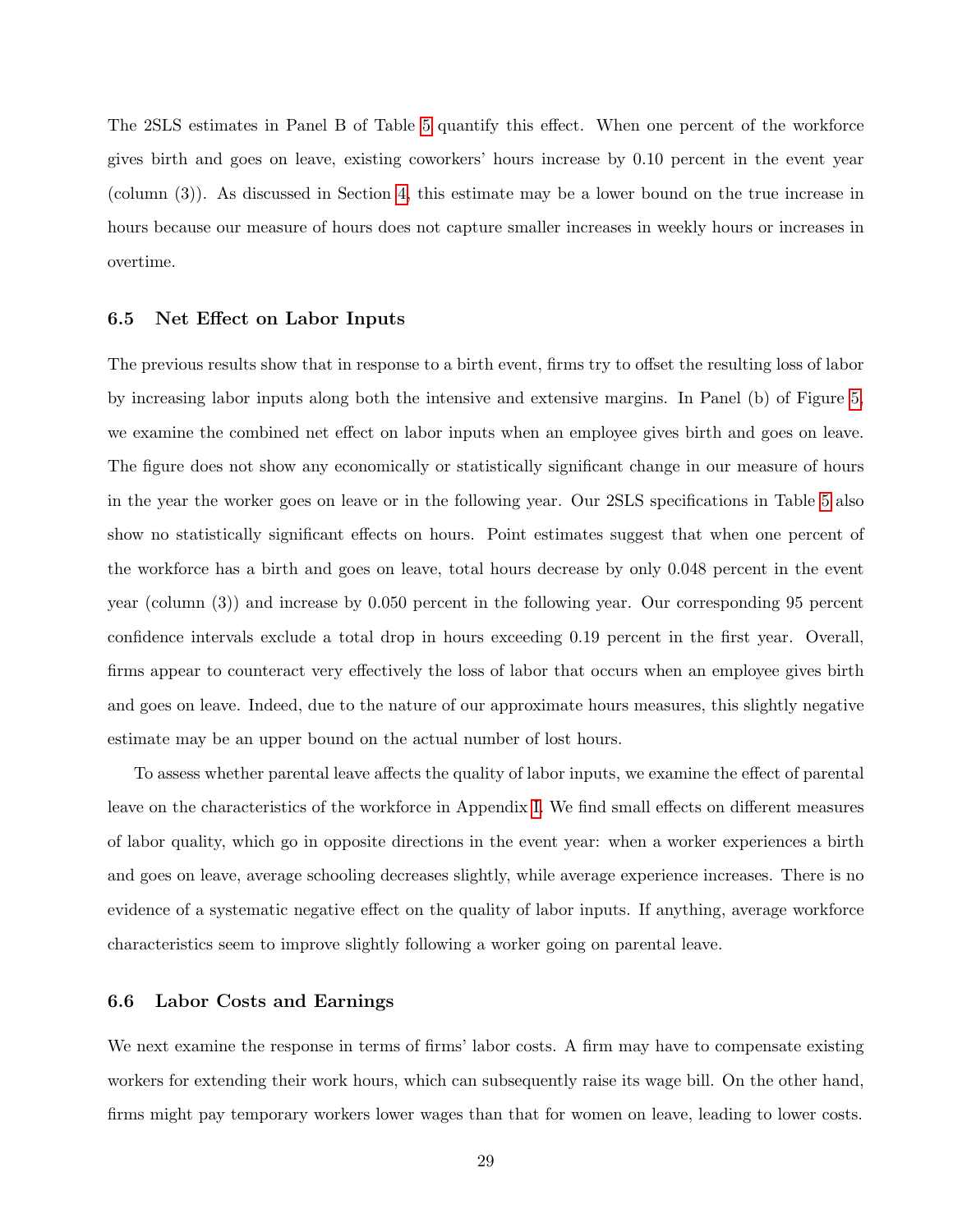We start our analysis by examining firms' total wage bills. As discussed in Sections [3](#page-8-0) and [4,](#page-11-0) this includes wages paid to workers on leave and thus reflects the costs firms face before being reimbursed for any paid leave. Panel (a) of Figure [6](#page-47-0) shows OLS estimates for the effect of a birth event followed by parental leave on firms' total wage bills. When a worker gives birth and goes on leave, firms' total wage bills increase significantly in the event year but then return to their initial level. Our preferred 2SLS estimate in Table [6](#page-54-0) shows that when one percent of the workforce experiences a birth and goes on leave, firms' total wage bills increase by 0.27 percent in the event year (column (3)).

Next, we examine the wage bill after excluding paid leave. As discussed in Section [3,](#page-8-0) Danish firms are almost fully reimbursed for the costs of paid leave, so the wage bill excluding paid leave should be a close approximation of the actual costs firms face after receiving reimbursements. Panel (b) of Figure [6](#page-47-0) shows the corresponding OLS estimates. We see a very different pattern here. Instead of an increase in labor costs, the wage bill excluding paid leave shows no statistically significant change and the point estimate is actually negative. Based on our preferred 2SLS specification in Table [6,](#page-54-0) the upper bound of the 95 percent confidence interval for the impact on the wage bill excluding paid leave is 0.004 percent in the event year when one percent of the workforce has a birth and goes on leave (column (3)).

Panel (c) of Figure [6](#page-47-0) shifts the focus to the coworker sample and provides OLS estimates on the effect of a birth and leave-taking on coworkers' earnings. Coworker earnings increase significantly in the event year, and there are some indications that this effect persists over time. In terms of magnitudes, the corresponding 2SLS estimate in Table [6](#page-54-0) shows that coworker earnings increase by 0.13 percent in the event year when one percent of the baseline workforce gives birth and goes on leave. This increase mirrors the increase in coworker hours documented earlier.

Finally, we examine whether there is evidence that firms compensate for workers on leave by buying more services from other firms, for example by bringing in temporary workers via temp firms or by paying for recruiting services. This could raise firm costs, even if wage payments do not increase. In Panel (d) of Figure [6,](#page-47-0) we examine our measure of total variable costs, which combines total wage payments and total purchases from other firms. We see no indications of an increase in costs. Based on our preferred 2SLS specification in Table [6,](#page-54-0) the upper bound of the 95 percent confidence interval for the impact on the total variable cost is 0.082 percent in the event year when one percent of the workforce gives birth and goes on leave (column (3)).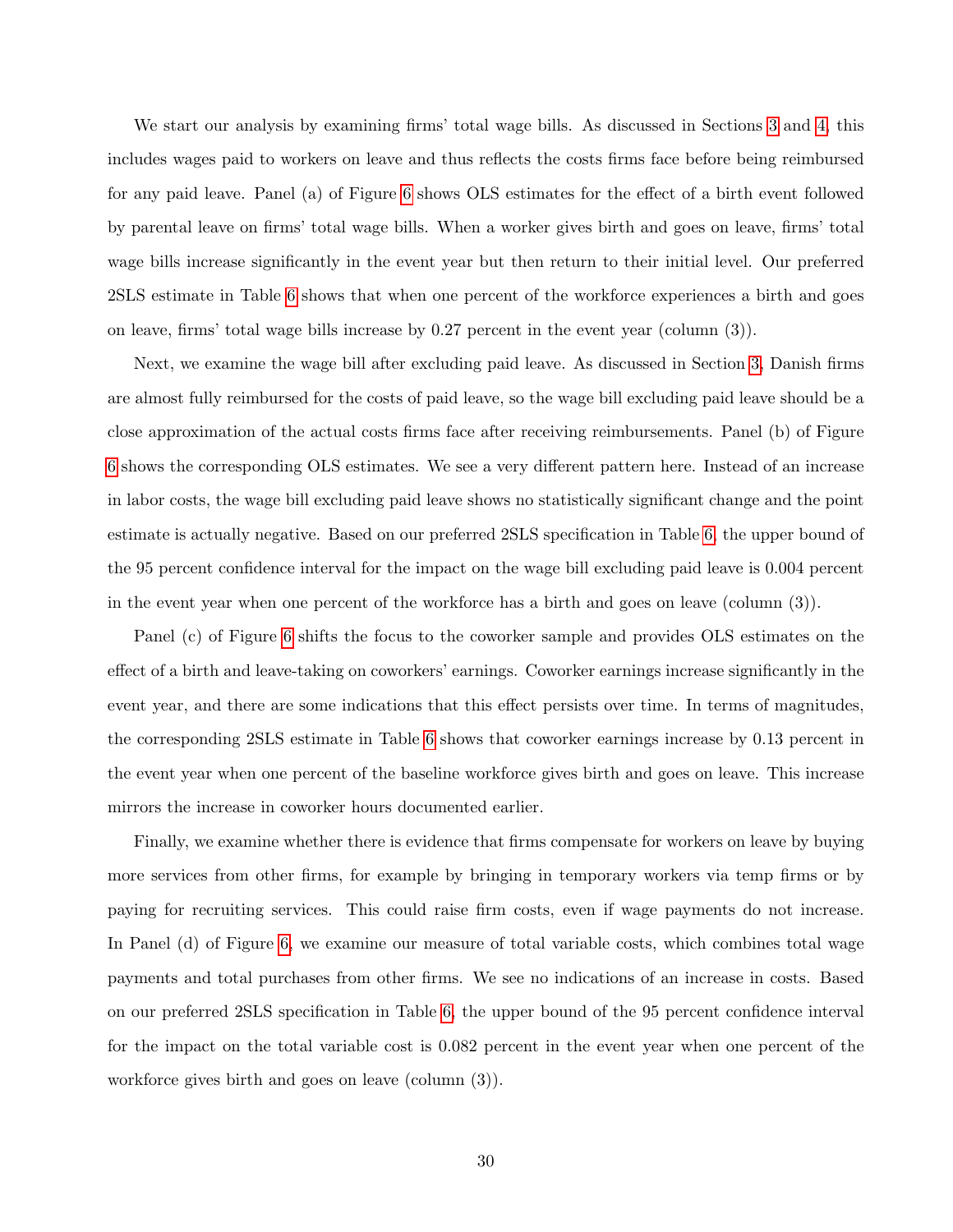### 6.7 Firm Performance and Coworker Well-Being

Finally, we examine the impact on overall firm performance. Even if parental leave has negligible negative effects on total labor inputs and costs, these labor measures are insufficient alone for understanding the effects on the firm's production as the observable changes in the labor mix may have implications for productivity. Panel (a) of Figure [7](#page-48-0) plots OLS estimates of the impact of having a worker gives birth and goes on parental leave on firms' output, as measured by total sales. We see no indication that output is negatively affected. Our preferred 2SLS estimate in column (3) of Table [7](#page-55-0) is actually slightly positive, and the 95 percent confidence interval excludes drops in total sales exceeding 0.18 percent in the event year when one percent of the workforce goes on leave. Unsurprisingly given our previous results, we also see no indication that the birth event and leave take-up affect profits (Panel (b) of Figure 7), although we note here that estimates are less precise, likely because our measure of profits is quite noisy.

In Panel (c) of Figure [7,](#page-48-0) we look at the impact of a birth combined with leave on the likelihood of firm survival as proxied by whether the firm has positive sales. No noticeable effects are apparent. Based on our preferred 2SLS estimates in Table [7,](#page-55-0) the lower bound of the 95 percent confidence interval of the effect on the probability of firm survival is −0.05 percentage points in the event year when one percent of the baseline workforce gives birth and goes on leave (column (3)). In the year after the event year, this lower bound is  $-0.04$  percentage points (column (4)). Overall, we find no compelling evidence that worker absence due to a birth has detrimental effects on overall firm performance.

Turning to the overall effect on coworker well-being, the previous results suggest that if anything, a birth event combined with its associated leave has positive effects on coworkers' labor market outcomes: their unemployment risk falls, while their hours and earnings increase. A potential concern here, however, is that the increases in work hours could reflect some coworkers in fact being overworked when a colleague goes on leave, which could have negative effects on health and/or welfare. To test for this possibility, Panel (d) of Figure [7](#page-48-0) provides OLS estimates for the effect of a birth and leave take-up on coworkers' receipt of publicly paid sick days.<sup>[52](#page-0-0)</sup> We see no evidence that the advent of a birth combined with parental leave affects coworkers' sick days.

 $52$ Employees on sick leave become eligible for public funds once their sickness lasts longer than two weeks, so this measure captures longer sicknesses.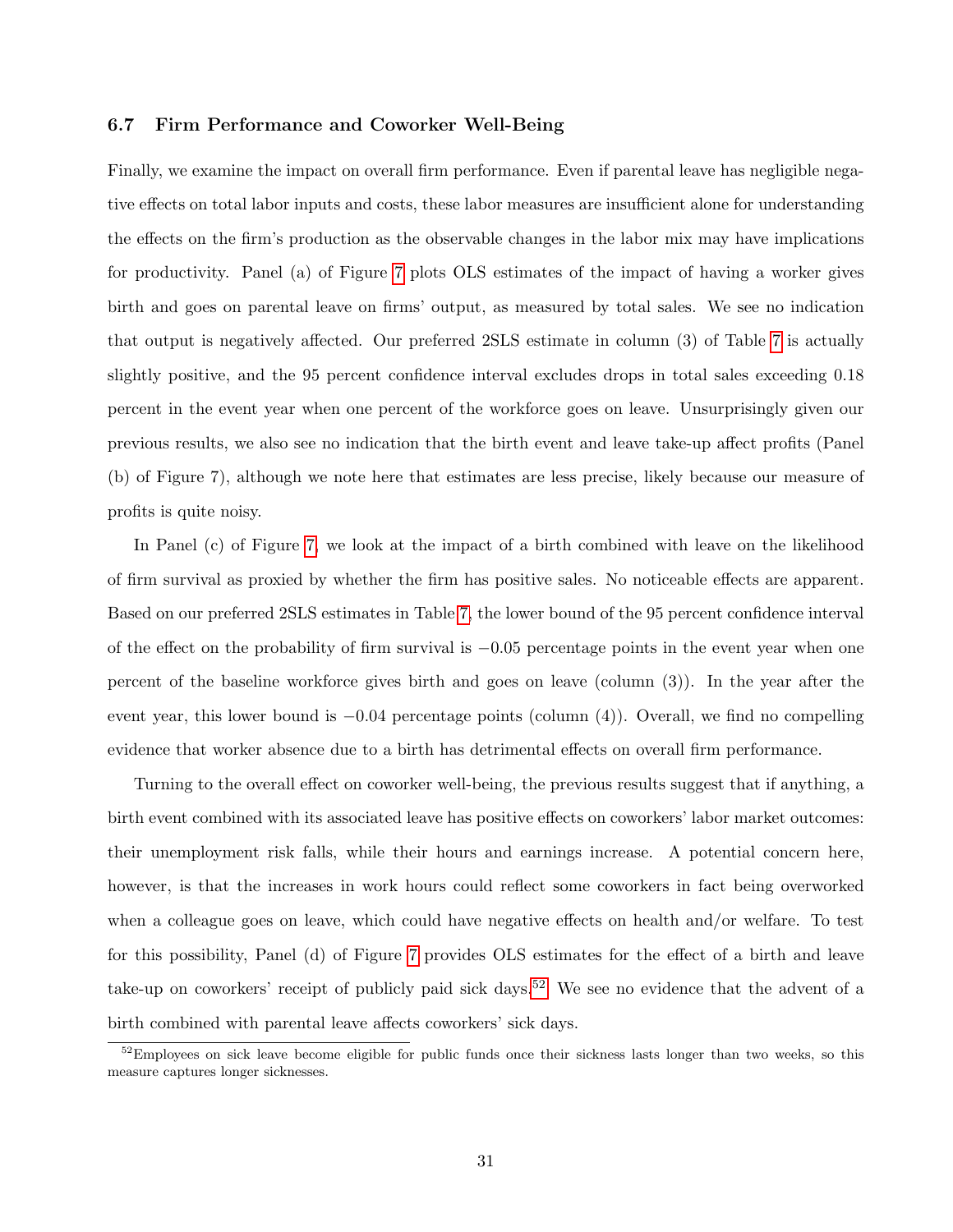### 6.8 Parental Leave Absences vs. Labor Supply Adjustment around Childbirth?

The definition of treatment in our analysis is based on whether an employee becomes pregnant and gives birth. This treatment definition is useful for studying the effects of parental leave because a birth is always followed by a substantial leave period in our setting. By construction, however, the definition implies that our analysis uncovers the joint effect of a woman going on leave and of a woman giving birth. Given recent results that childbirth affects women's labor supply decisions [\(Kleven](#page-41-1)  $et al.,$ [2019\)](#page-41-1), this raises a question of whether our estimated results reflect the direct effects of a parental leave absence or reflect the effects of other labor supply changes around childbirth. To shed some light on this, Appendix [B](#page-64-0) examines labor supply changes around childbirth for the treatment women in our sample.

As in [Kleven](#page-41-1) *et al.* (2019), we document significant differences in labor market behavior between treatment and control women going beyond leave take-up. Quantitatively, however, these additional labor supply changes turn out to be an order of magnitude smaller than the direct effects of parental leave absences. For example, two years after childbirth—the year when the leave period has expired—the drop in yearly work hours for treatment women relative to control women is less than one percent of a full-time worker.<sup>[53](#page-0-0)</sup> In contrast, the direct effect of an average parental leave absence is a reduction of 46 percent of a full-time worker in the birth year and 24 percent the year after. Overall, we thus expect that the estimated effects on firms and coworkers primarily reflect the direct effects of the absence of the female worker during the long parental leave period. This is corroborated by the timing of our estimated effects which all align closely with the actual leave period.

### 6.9 Heterogeneity and Mechanisms

The overall results presented above suggest that the effects of a female worker giving birth and going on parental leave are small because firms are very effective in adjusting labor inputs to compensate for the worker on leave. However, given existing evidence that labor markets are characterized by frictions,

 $53$ Our estimated labor supply changes around childbirth are somewhat smaller than in [Kleven](#page-41-1) *et al.* (2019)). The explanation for this difference primarily has to do with the sample of women we focus on. While [Kleven](#page-41-1) *et al.* (2019)) focus on all Danish women, we restrict attention to women who work in the private sector and have a strong attachment to their firm two years prior to giving birth. As we show in Subsection [6.1](#page-22-0) and Table [3,](#page-51-0) many women who give birth have a much weaker attachment to the labor market than our sample of treatment women. About a third of women do not qualify as being in regular employment two years before giving birth. Another quarter of women are either students or have just joined their current firm. Additionally, in contrast to [Kleven](#page-41-1) et al. (2019), we do not limit our sample to first births.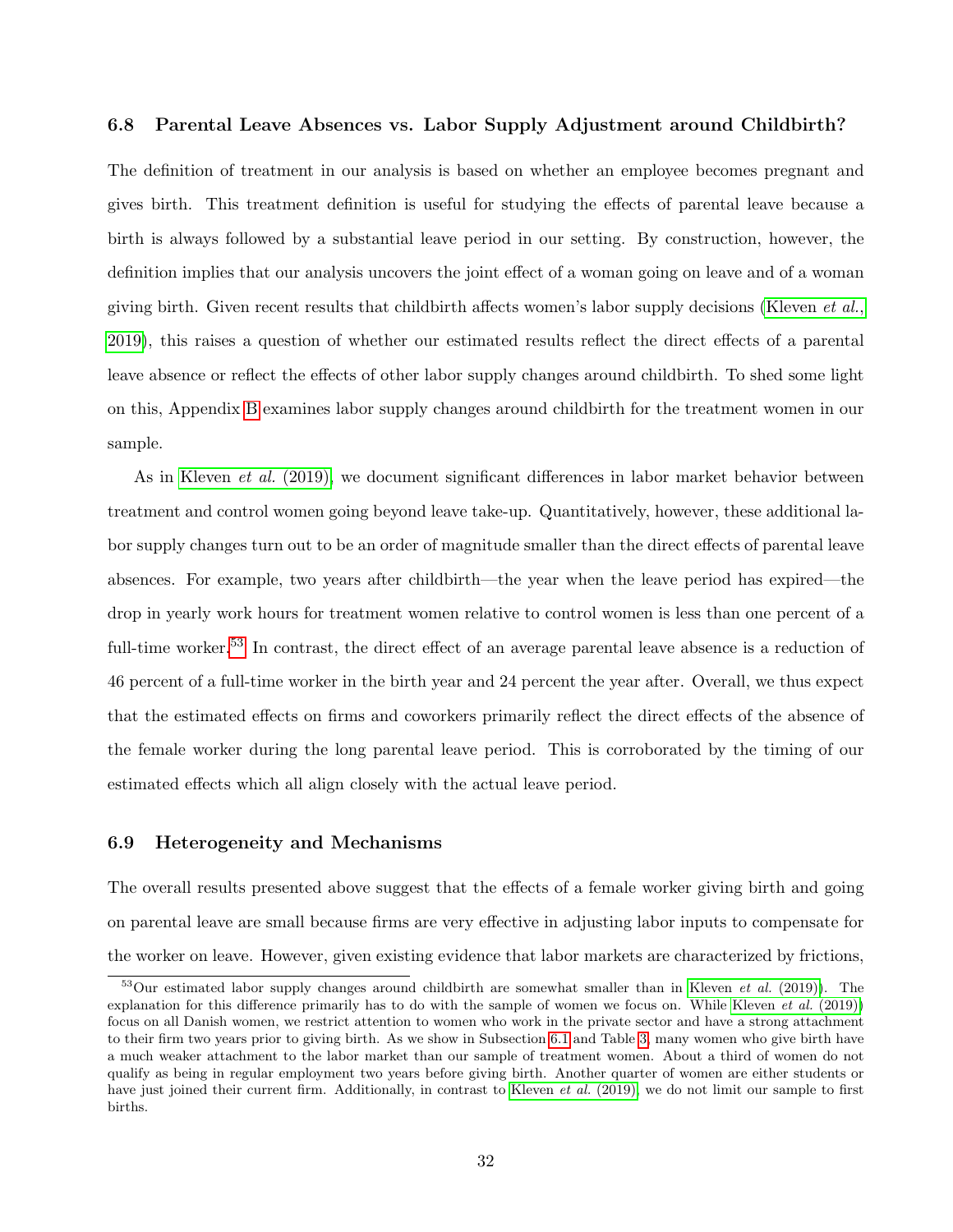at least two questions emerge from these results: How are the observed firm adjustments related to labor market frictions? And are there some firms that are unable to adjust effectively? As discussed in Section [2,](#page-6-0) parental leave should not affect firm costs and profits in a frictionless and competitive labor market. Moreover, this should be true for all types of firms because all firms will be able to increase coworkers' hours and/or hire replacement workers at the market wage. If, however, there are labor market frictions—for example, stemming from firm- or occupation-specific human capital—the effects of parental leave might be heterogeneous with respect to both worker and firm characteristics.

### 6.9.1 Same vs. Different Occupation Coworkers

As mentioned in Section [2,](#page-6-0) if there are labor market frictions and workers are heterogeneous, the effects of parental leave on coworkers could be very different for different coworkers, depending on whether they are substitutes to the worker on leave as opposed to complements. When an employee goes on leave, we would expect firms in this case to increase wages, hours, and/or retention rates for coworkers who are substitutes, whereas coworkers who are complements could simultaneously see decreases in wages, hours, or retention rates. We therefore examine whether the net effects of a birth followed by parental leave for coworkers mask some heterogeneous effects.

Following previous work, we expect coworkers in the same occupation to be substitutes, while coworkers in different occupations to be complements (Jäger  $&$  Heining, 2019). In Table [8,](#page-56-0) we therefore present 2SLS estimates separately for coworkers in the same 1-digit occupation as the woman on leave (Panel A) and for coworkers in a different occupation than the woman on leave (Panel B). Corresponding OLS estimates are presented graphically in Appendix [J.](#page-96-0) In line with the theoretical predictions, the positive coworker effects in the overall sample are driven entirely by same-occupation coworkers. Treated same-occupation coworkers increase their work hours and have higher earnings in the treatment year and the year thereafter. Specifically, when one percent of the workforce has a birth and goes on leave, same-occupation coworkers raise their work hours at the baseline firm by 0.17 and 0.12 percent in the event year and in the following year, respectively. This is concurrent with a 0.27 and a 0.21 percent increase in their earnings for those time periods.<sup>[54](#page-0-0)</sup> These effect sizes are approximately

<sup>&</sup>lt;sup>54</sup>Although the estimates for the increase in earnings are larger in magnitude than for hours (not statistically significantly, however), we do not believe that firms compensate increased hours at a higher rate than the base salary. As discussed in Section [4,](#page-11-0) our hours measure does not include changes in overtime work, so we expect the estimates for hours to be attenuated.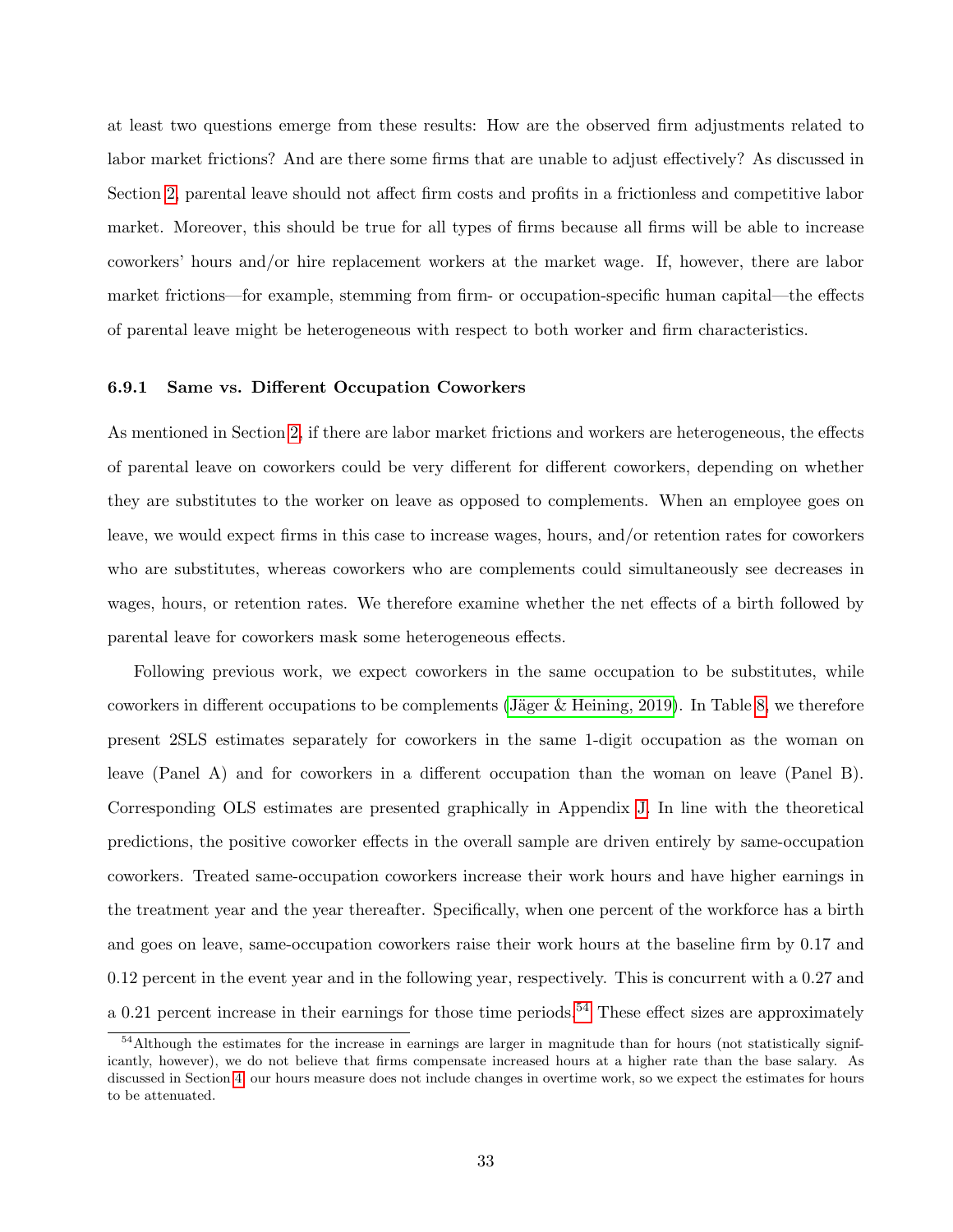twice as large as for the overall sample of coworkers. In contrast, we detect no significant changes in the work hours or earnings among different-occupation coworkers. Finally, we find no significant effects on both same-occupation and different-occupation coworkers' well-being as measured by their receipt of paid sick leave.

### 6.9.2 Firms with No Coworkers in the Same Occupation

The previous results suggest that the effects of a birth followed by parental leave are limited because firms compensate for the absent worker along two margins: temporary hiring of new workers and increased hours and retention for existing workers in the same occupation as the woman on leave. To shed light on the role of these margins of adjustment and to examine firm heterogeneity, we now focus on a subsample of firms that by definition cannot adjust along the second margin. That is, we examine firms that do not have any existing coworkers in the same occupation as the woman on leave. We refer to these firms as no replacement firms.<sup>[55](#page-0-0)</sup>

In a labor market without any frictions, we would simply expect no replacement firms to respond to parental leave more strongly on the hiring margin and fully replace the worker on leave through new hires. However, this may not be possible if workers on parental leave cannot be seamlessly replaced by new hires—if, for example, firm-specific human capital is important. Indeed, it is also possible that no replacement firms are less able to rely on new hires. If a firm only has one worker in a specific occupation, it might, for example, be more difficult to sort out qualified applicants and to attract a temporary worker to replace this worker when on leave. Overall, we expect no replacement firms to be less able to compensate for the worker on leave due to frictions.

Table [9](#page-57-0) presents 2SLS estimates for the subsample of no replacement firms.<sup>[56](#page-0-0)</sup> These firms constitute 10 percent of the firms in our main sample and we therefore have limited statistical power when looking at these firms. Nonetheless, some interesting patterns still emerge from this analysis.

First, no replacement firms experience fewer leave days than other firms. Over the event year and the following year, an additional birth leads to only 247 additional leave days at no replacement firms

 $55T$ o be precise, we say that a firm connected to some treatment or control event is a no replacement firm if the corresponding treatment or control woman is the only employee in her 1-digit occupation at the firm in the baseline year.

<sup>&</sup>lt;sup>56</sup>To assess whether the effects of a birth and subsequent parental leave on no replacement firms are statistically significantly different from the effects at other firms, Appendix Table [A4](#page-62-0) also presents 2SLS results from regressions on the full sample in which we interact our main effect (and instrument) with an indicator for whether the firm is a no replacement firm.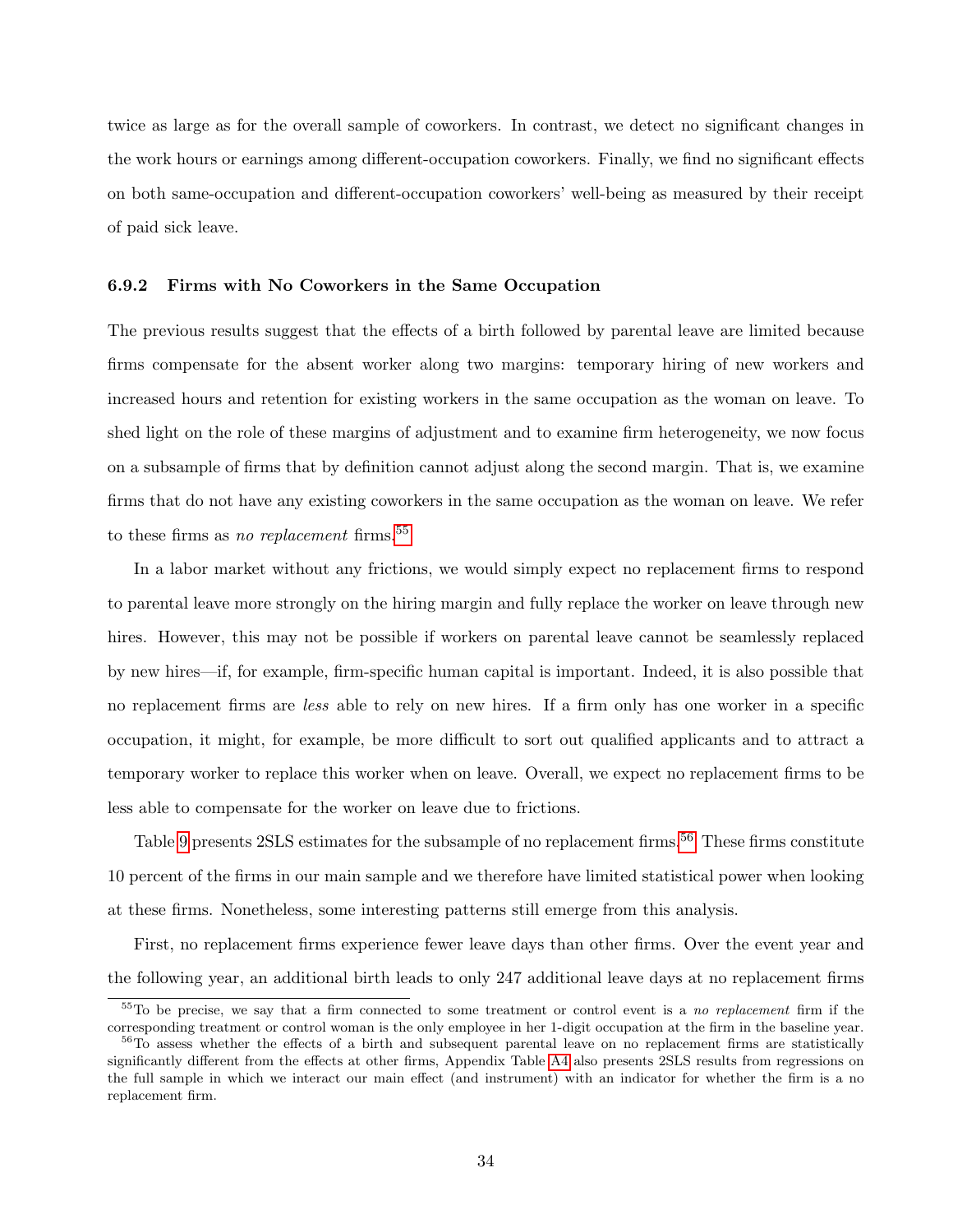compared to 282 days for the main sample. This difference of 35 days is statistically significant and may reflect the fact that workers at no replacement firms internalize that they are harder to replace.<sup>[57](#page-0-0)</sup>

Second, despite the fact that no replacement firms experience fewer leave days than the typical firm, we see that these firms are actually less successful in replacing the lost labor input. For the overall sample in Tables [5](#page-53-0) and [6,](#page-54-0) we saw no changes in total hours or the wage bill excluding paid leave when an employee takes leave. For no replacement firms in the event year, however, we estimate negative effects for both outcomes, which are at least marginally significant in all specifications.<sup>[58](#page-0-0)</sup> Based on the preferred specification in column (3), a no replacement firm where one percent of the workforce gives birth and goes on leave experiences a 0.33 percent drop in measured total hours and a 0.45 percent drop in the total wage bill excluding paid leave in the event year.[59](#page-0-0) Besides the fact that no replacement firms cannot compensate for absent workers via same-occupation coworkers, we see some evidence that this drop in labor inputs also occurs because they are less likely to hire replacement workers than other firms—although this difference is generally not statistically significant.<sup>[60](#page-0-0)</sup>

Finally, turning to our measures of firm performance, we estimate that the loss of labor inputs at no replacement firms is associated with drops in both firm sales and gross profits and an increase in shutdown. However, because of the noisy nature of these measures and the significantly smaller sample size for this subgroup, these estimates are less precise and not statistically significant at standard levels. However, they are consistent with sizable negative effects.<sup>[61](#page-0-0)</sup> For example, the lower bound of the 95 percent confidence interval for the effect on firm sales is a 0.75 percent drop when one percent of the workforce experiences a birth and is on leave in the event year. In contrast, the overall point estimate in Table [7](#page-55-0) is positive with a standard error roughly one-third the size but is also statistically insignificant.

 $\frac{57}{3}$ Ginja et al. [\(2020\)](#page-40-2) uncover similar findings. Because they lack data on occupation, however, their measure of whether coworkers can replace each other is different and is based on education and field of study.

 $58$ In the preferred specification in column (3), the estimated negative effect on total hours is only significant at the 10 percent level  $(p = 0.06)$ . The estimated effects on hours and the wage bill excluding paid leave in the event year is statistically significant at least at the 5 percent level in all other specifications. These estimated effects for no replacement firms are also statistically significant from the effects on other firms at least at the 10 percent level in all specifications (see Table [A4\)](#page-62-0).

 $59$ The difference between these two estimated effects is not statistically significant. The estimated effect on hours may be attenuated and therefore, the true difference between the two estimates is likely smaller than estimated (see Section [4\)](#page-11-0).

 $60$ The estimated effects on both total employees and new hires is smaller for no replacement firms than for the overall sample but mostly statistically insignificant. In most cases, however, we cannot reject that the estimated effects for no replacement firms are the same as for other firms (see Table [A4\)](#page-62-0).

 $61$ In unreported results, we do in fact find that the estimated negative effect on sales for no replacement firms is statistically significant when sales is measured in absolute changes instead of scaling relative to baseline. As discussed in footnote [36,](#page-17-0) however, we view scaling relative to baseline as the preferred approach.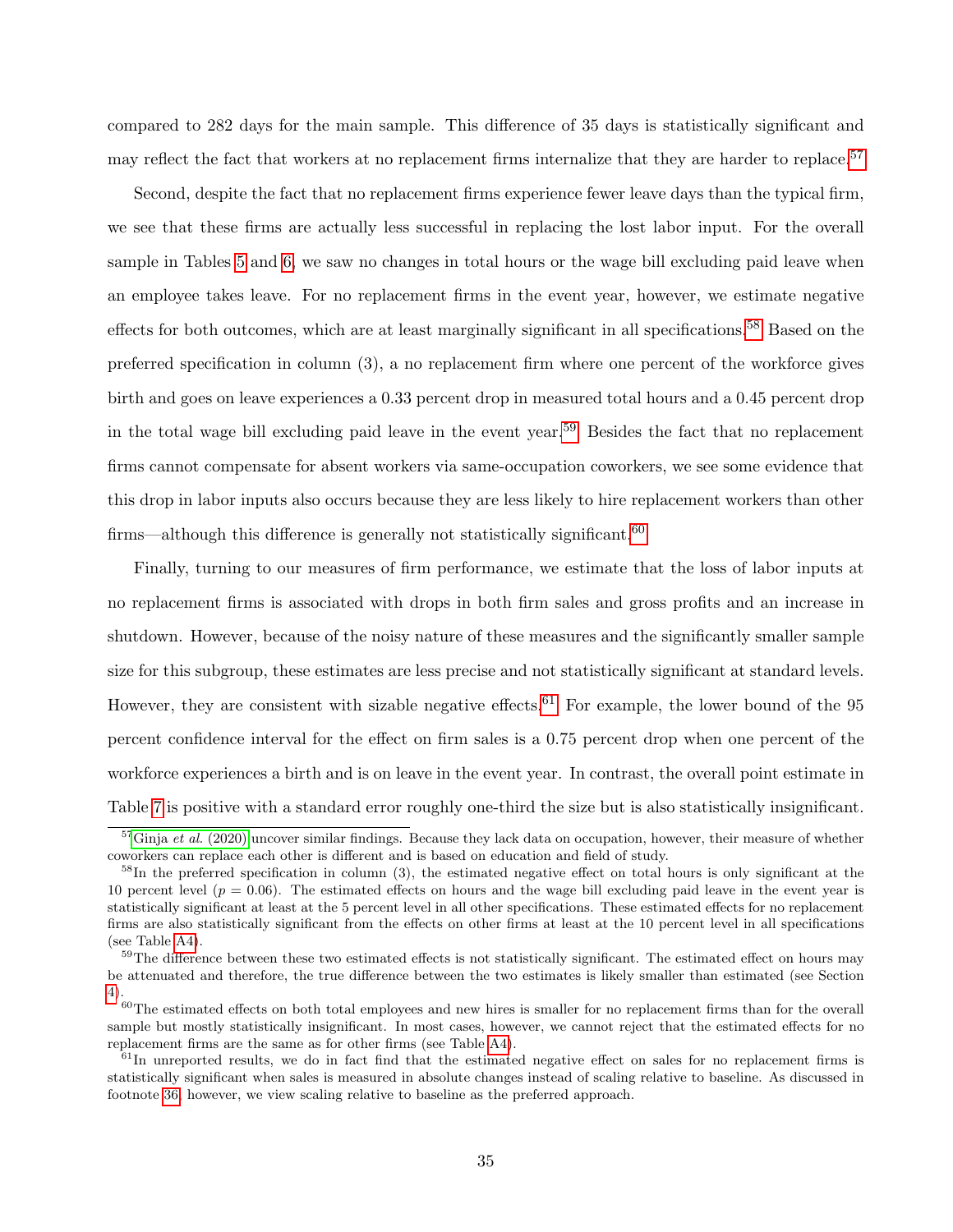Despite this limited statistical power, we view the overall results as suggesting that there are indeed negative effects for firms that cannot use same-occupation coworkers to compensate for the absent worker. This highlights the importance of firm adjustments for our main results. It also emphasizes that parental leave may have different implications for certain vulnerable firms.

## 6.9.3 Firm Size

Finally, we examine heterogeneous effects across firms of different sizes. Differences in the behavior of small and large firms have received much attention in the literature and we might well expect firms of different sizes to differ in how worker absences affect them. To shed some light on effect heterogeneity on this dimension, we therefore compare estimated effects for the smallest firms (10 or fewer baseline employees) and the rest of our analysis sample (firms with 11–30 baseline employees). Appendix Table [A5](#page-63-0) summarizes the results of this analysis.<sup>[62](#page-0-0)</sup> We see little evidence that the effects of a birth followed by parental leave differ with firm size. Although there are some indications that smaller firms experience fewer leave days and hire more new workers, this difference is never significant in the preferred specification.<sup>[63](#page-0-0)</sup> For firm performance, the coefficient on the relevant interaction term is insignificant throughout and exhibits no systematic pattern. To the extent that we can measure it, the effects of a birth combined with parental leave do not seem to vary systematically with firm size.

## 7 Conclusion

Most governments currently offer new parents some form of parental leave. Although a large body of literature investigates the impact of leave take-up on women's careers and children's well-being, less is known about firms' responses to these programs. This paper aims to fill this gap in the existing literature by being the first to estimate how firms and coworkers are affected when an employee gives birth and goes on leave. We do this using detailed administrative data on firms and workers from Denmark—a country with generous parental leave benefits. Our main identification strategy relies on

 $62$ Appendix Table [A5](#page-63-0) presents 2SLS results from regressions on the full sample in which we interact our main effect (and instrument) with an indicator for whether the firm has 10 or fewer employees at baseline.

 $63$ Because total number of parental leave days is measured in levels, Panel A is the preferred specification for this outcome. Panel B is the preferred specification for number of employees and the total wage bill because these outcomes are measured relative to baseline. Note that using a specification with a meaningful scaling is likely to be particularly important here when making comparisons across firms of different sizes (e.g. hiring and paying one additional person implies a larger increase relative to baseline if the firm is small).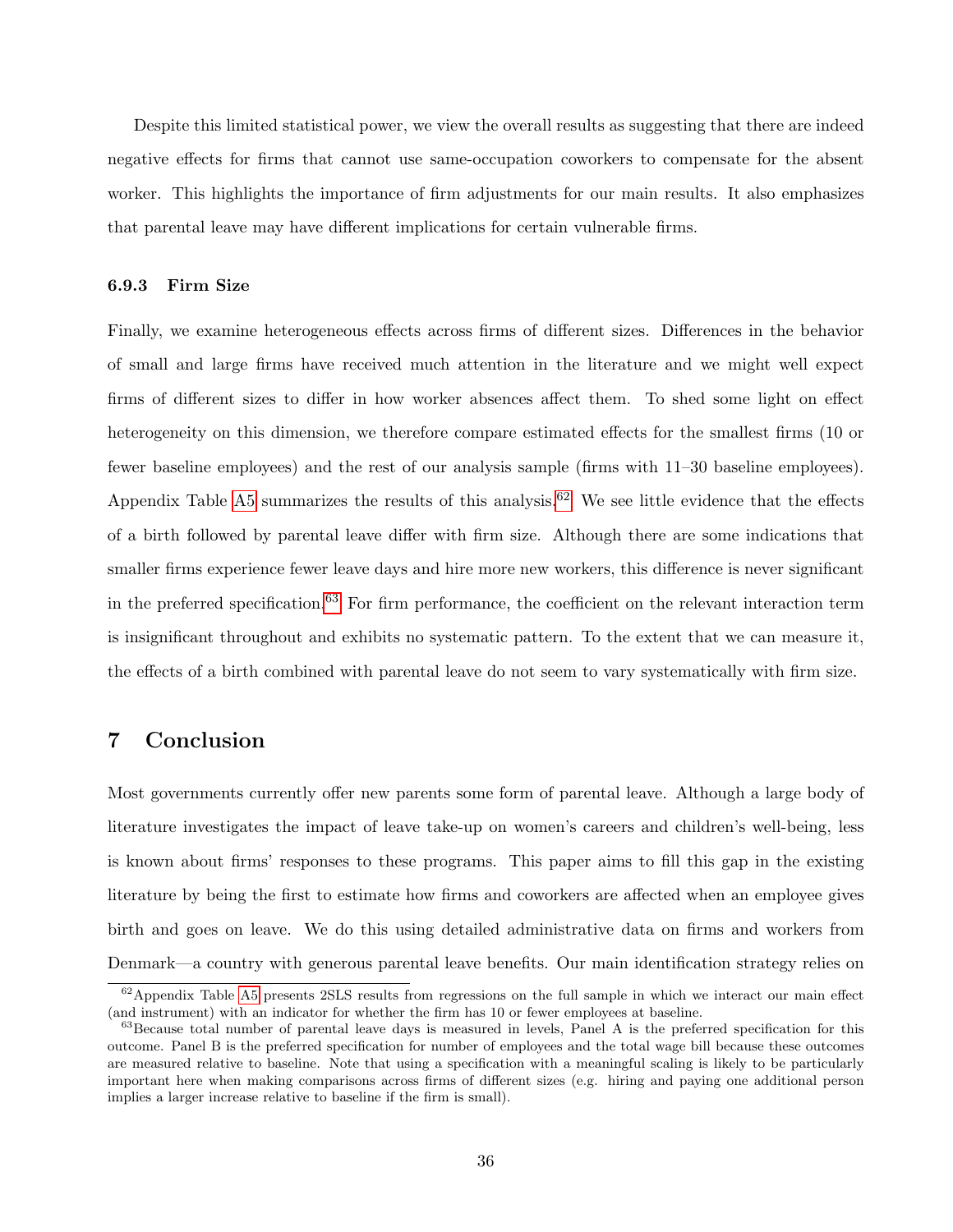contrasting small firms where a female employee is about to give birth and observationally equivalent firms with a female employee who does not give birth in the next few years. We then compare the evolution of a multitude of firm and coworker outcomes subsequent to the birth.

Our findings indicate that firms hire temporary workers and slightly increase retention of existing employees in response to a birth and subsequent leave take-up. Additionally, existing workers see temporary increases in their hours of work and earnings, as well as reductions in their unemployment risk. On net, we therefore see no significant effects on firms' total labor inputs. Firms' total wage bills do increase temporarily; however, this is completely driven by wages paid to workers on leave for which employers are eventually reimbursed. Overall, we do not find any significant effects of having an employee give birth and go on parental leave on firms' output, gross profit, and closure or on existing employees' sick days.

These aggregate effects conceal some important heterogeneous responses that are critical for understanding the possible disproportionate effects of worker absence, however. In particular, for a small subset of firms that cannot draw on existing same-occupation coworkers to compensate for the person on leave, we do find indications of negative effects on firms. This confirms the idea that most firms are able to very effectively compensate for a worker on parental leave. It also underscores that parental leave can have substantial negative effects on certain vulnerable firms.

Finally, our findings also have implications for understanding the effects of worker absence on firms more broadly, especially when contrasted with work on other types of worker absences and on parental leave extensions. Here our findings suggest that two factors are central to determining whether a worker absence is costly. Specifically, absences appear to be more costly if they eventually lead to higher turnover but appear less costly if firms can anticipate the absence and plan around it. Exploring these channels further is an important topic for future work.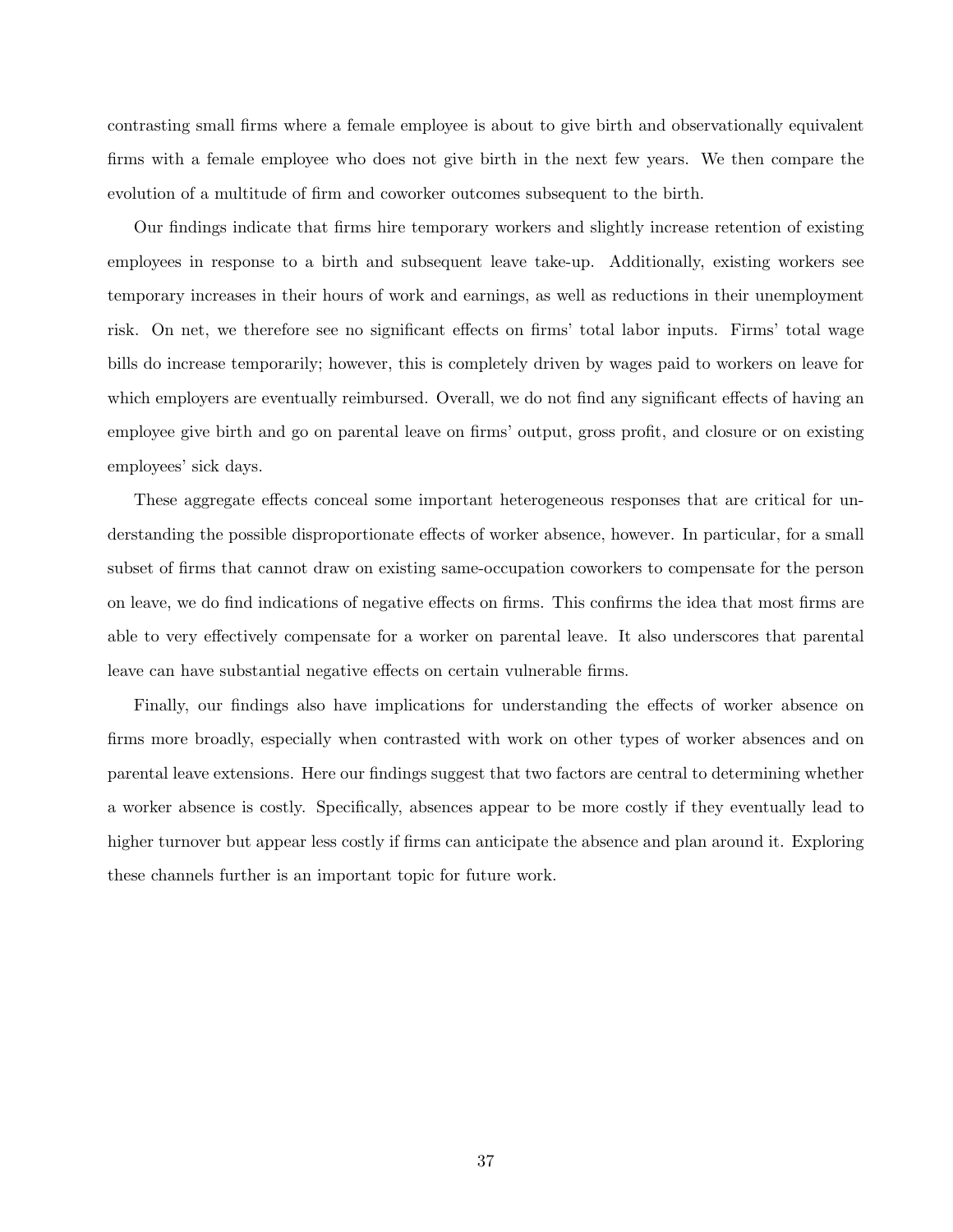# References

- Abadie, Alberto, Athey, Susan, Imbens, Guido W, & Wooldridge, Jeffrey. 2017. When should you adjust standard errors for clustering?
- Abraham, Sarah, & Sun, Liyang. Forthcoming. Estimating Dynamic Treatment Effects in Event Studies with Heterogeneous Treatment Effects. Journal of Econometrics.
- Acemoglu, Daron, & Hawkins, William B. 2014. Search with Multi-Worker Firms. Theoretical Economics, 9(3), 583–628.
- Andersen, Torben M, & Svarer, Michael. 2007. Flexicurity—Labour Market Performance in Denmark. CESifo Economic Studies, 53(3), 389–429.
- Angelov, Nikolay, Johansson, Per, & Lindahl, Erica. 2016. Parenthood and the Gender Gap in Pay. Journal of Labor Economics,  $34(3)$ ,  $545-579$ .
- <span id="page-37-1"></span>Angrist, Joshua D. 1998. Estimating the Labor Market Impact of Voluntary Military Service Using Social Security Data on Military Applicants. Econometrica, 66(2), 249–288.
- Appelbaum, Eileen, & Milkman, Ruth. 2011. Leaves that Pay: Employer and Worker Experiences with Paid Family Leave in California. Center for Economic Policy Research Policy Report. Washington D.C.
- <span id="page-37-0"></span>Asphjell, Magne K, Hensvik, Lena, & Nilsson, Peter. 2014. Businesses, Buddies, and Babies: Fertility and Social Interactions at Work. Uppsala University, Center for Labor Studies, Working Paper.
- Azoulay, Pierre, Graff Zivin, Joshua S, & Wang, Jialan. 2010. Superstar Extinction. The Quarterly Journal of Economics, 125(2), 549–589.
- Baker, Michael, & Milligan, Kevin. 2008. How Does Job-Protected Maternity Leave Affect Mothers' Employment? Journal of Labor Economics, 26(4), 655–691.
- Baker, Michael, & Milligan, Kevin. 2010. Evidence from Maternity Leave Expansions of the Impact of Maternal Care on Early Child Development. Journal of Human Resources,  $45(1)$ , 1–32.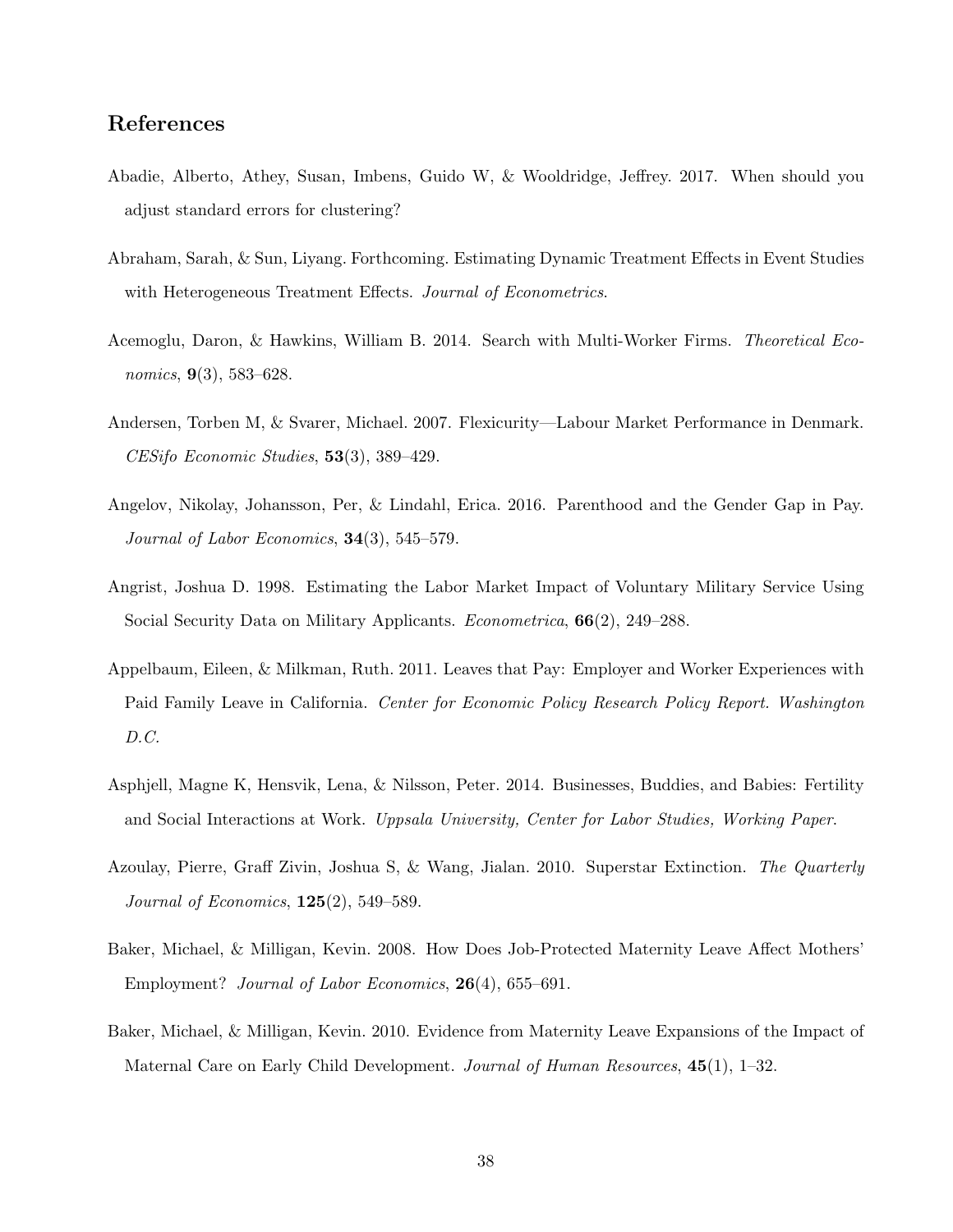- Bana, Sarah, Bedard, Kelly, Rossin-Slater, Maya, & Stearns, Jenna. 2018. Unequal Use of Social Insurance Benefits: The Role of Employers.
- Bartel, Ann, Rossin-Slater, Maya, Ruhm, Christopher, & Waldfogel, Jane. 2016. Assessing Rhode Island's Temporary Caregiver Insurance Act: Insights from a Survey of Employers. U.S. Department of Labor, Chief Evaluation Office Policy Report.
- Bartel, Ann P, Beaulieu, Nancy D, Phibbs, Ciaran S, & Stone, Patricia W. 2014. Human Capital and Productivity in a Team Environment: Evidence from the Healthcare Sector. American Economic Journal: Applied Economics,  $6(2)$ , 231–59.
- Baum, Charles L. 2003. The Effects of Maternity Leave Legislation on Mothers' Labor Supply After Childbirth. Southern Economic Journal, 772–799.
- Bedard, Kelly, & Rossin-Slater, Maya. 2016. The Economic and Social Impacts of Paid Family Leave in California: Report for the California Employment Development Department. California Employment Development Department Policy Report.
- Bennedsen, Morten, Pérez-González, Francisco, & Wolfenzon, Daniel. 2019. Do CEOs Matter: Evidence from CEO Hospitalization Events. Journal of Finance. Forthcoming.
- Bertheau, Antoine, Cahuc, Pierre, & Jäger, Simon. 2019. Identifying Core Parameters of Labor Market Models: Evidence from Unexpected Worker Separations. Working Paper.
- Bertrand, Marianne, Goldin, Claudia, & Katz, Lawrence F. 2010. Dynamics of the Gender Gap for Young Professionals in the Financial and Corporate Sectors. American Economic Journal: Applied *Economics*,  $2(3)$ ,  $228-55$ .
- Blau, Francine D, & Kahn, Lawrence M. 2013. Female Labor Supply: Why is the United States Falling Behind? American Economic Review, 103(3), 251–56.
- Buchmueller, Thomas C, DiNardo, John, & Valletta, Robert G. 2011. The Effect of an Employer Health Insurance Mandate on Health Insurance Coverage and the Demand for Labor: Evidence from Hawaii. American Economic Journal: Economic Policy, 3(4), 25–51.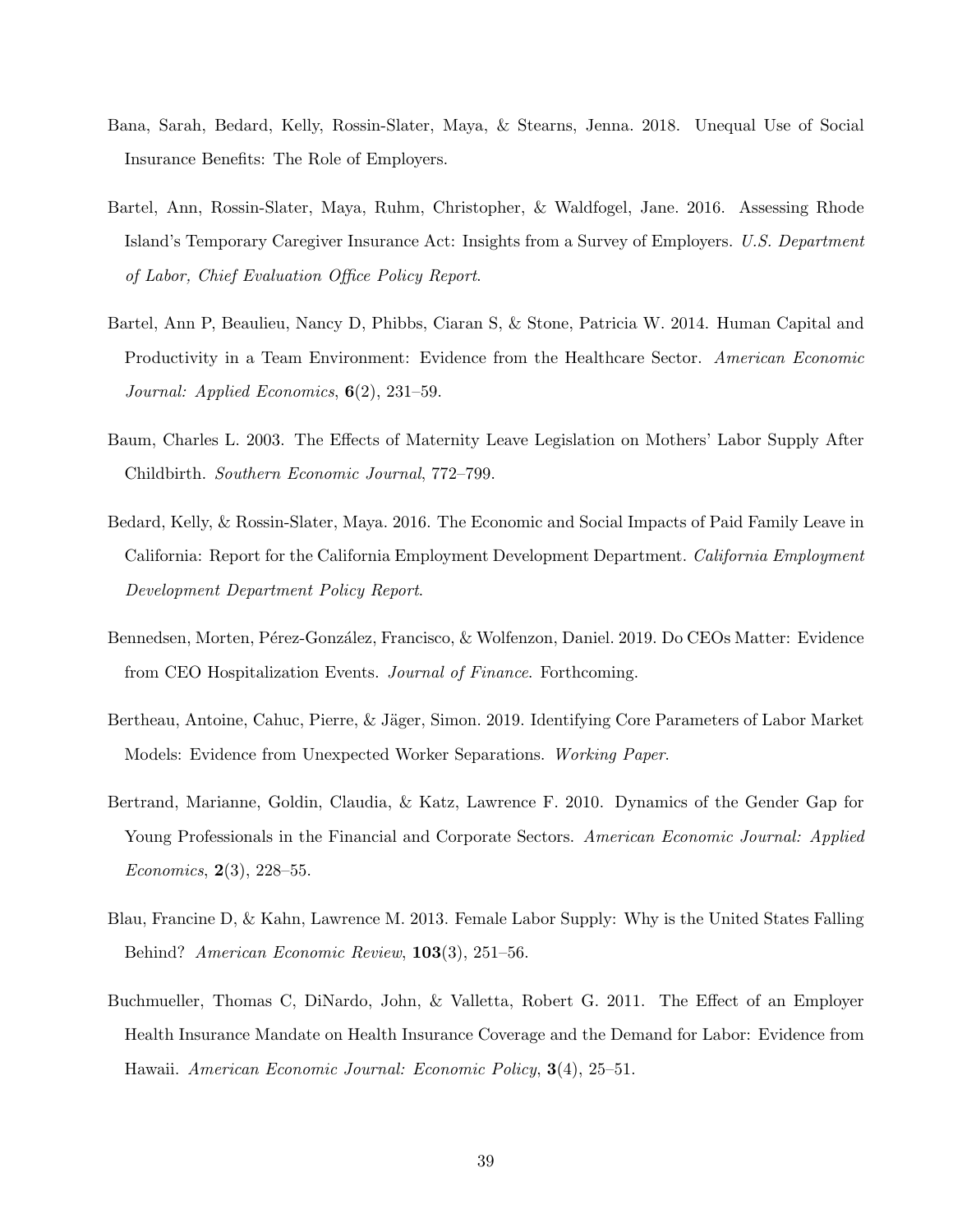- Cahuc, Pierre, Marque, Francois, & Wasmer, Etienne. 2008. A Theory of Wages and Labor Demand with Intra-Firm Bargaining and Matching Frictions. *International Economic Review*, 49(3), 943–972.
- Card, David, Heining, Jörg, & Kline, Patrick. 2013. Workplace Heterogeneity and the Rise of West German Wage Inequality. The Quarterly Journal of Economics, 128(3), 967–1015.
- Carneiro, Pedro, Løken, Katrine V., & Salvanes, Kjell G. 2015. A Flying Start: Maternity Leave Benefits and Long Run Outcomes of Children. Journal of Political Economy, 123(2), 365–412.
- <span id="page-39-0"></span>Ciliberto, Federico, Miller, Amalia R, Nielsen, Helena Skyt, & Simonsen, Marianne. 2016. Playing the Fertility Game at Work: An Equilibrium Model of Peer Effects. *International Economic Review*,  $57(3), 827-856.$
- Clemens, Jeffrey, & Cutler, David M. 2014. Who Pays for Public Employee Health Costs? Journal of Health Economics, 38, 65–76.
- Crump, Richard, Hotz, V. Joseph, Imbens, Guido W., & Mitnik, Oscar A. 2009. Dealing with Limited Overlap in Estimation of Average Treatment Effects. Biometrika, 96(1), 187–199.
- Dahl, Gordon B., Løken, Katrine V., Mogstad, Magne, & Salvanes, Kari Vea. 2016. What is the Case for Paid Maternity Leave? The Review of Economics and Statistics, 98(4), 655–670.
- Danzer, Natalia, & Lavy, Victor. 2018. Paid Parental Leave and Children's Schooling Outcomes. The Economic Journal, 128(608), 81–117.
- De Chaisemartin, Clément, & d'Haultfoeuille, Xavier. 2020. Two-Way Fixed Effects Estimators with Heterogeneous Treatment Effects. American Economic Review, 110(9), 2964–96.
- Drexler, Alejandro, & Schoar, Antoinette. 2014. Do Relationships Matter? Evidence from Loan Officer Turnover. Management Science, 60(11), 2722–2736.
- Dustmann, Christian, & Schönberg, Uta. 2012. Expansions in Maternity Leave Coverage and Children's Long-Term Outcomes. American Economic Journal: Applied Economics, 4(3), 190–224.
- Friedrich, Benjamin U., & Hackmann, Martin B. 2019. The Returns to Nursing: Evidence from a Parental Leave Program.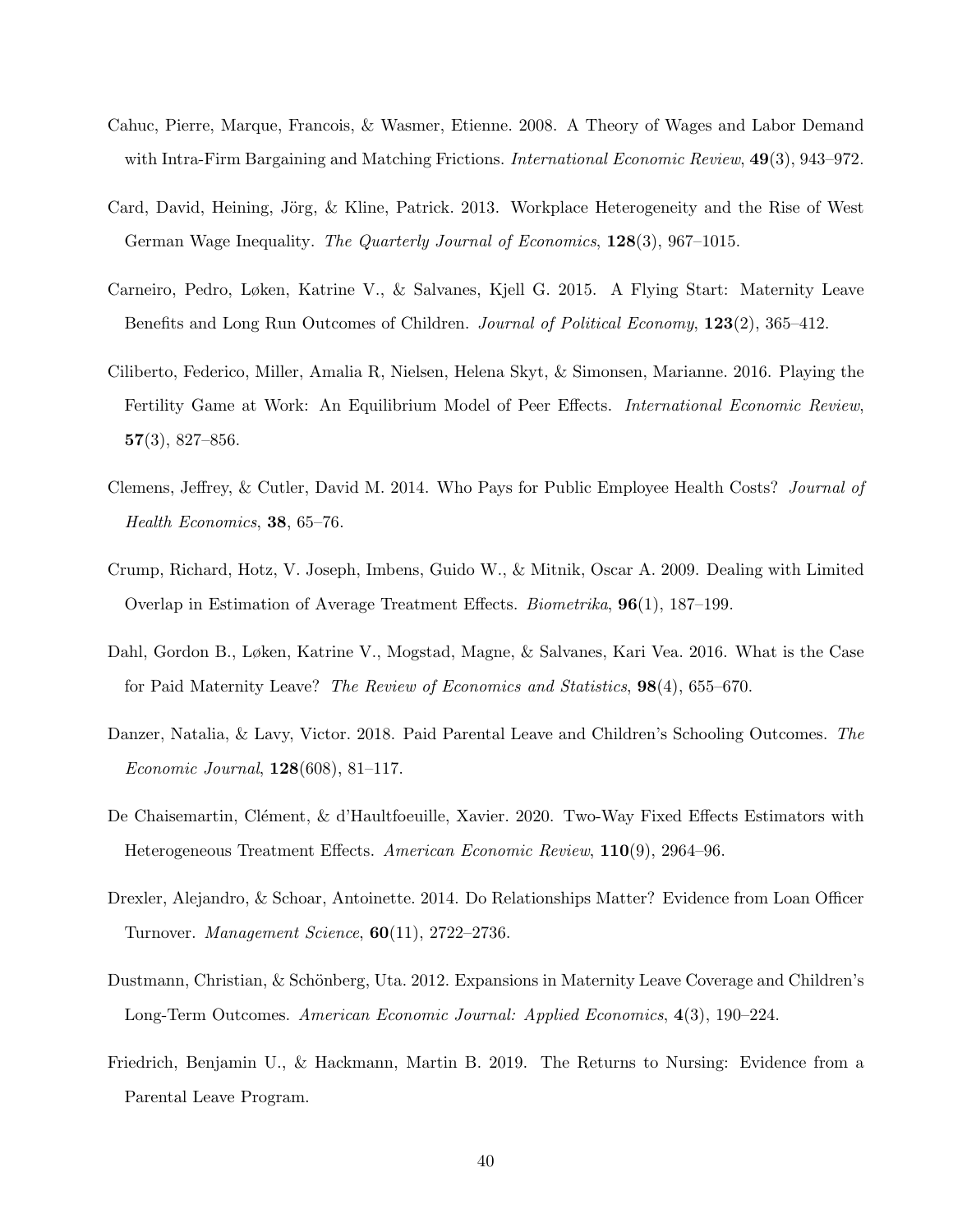Gallen, Yana. 2019. The effect of parental leave extensions on firms and coworkers.

- Ginja, Rita, Karimi, Arizo, & Xiao, Pengpeng. 2020. Family Leave Programs: Employer Responses and the Gender Wage Gap.
- Goldin, Claudia. 2014. A Grand Gender Convergence: Its Last Chapter. American Economic Review,  $104(4)$ , 1091–1119.
- Golding, Heidi L, Gilmore, J Michael, & Goldberg, Matthew S. 2005. The Effects of Reserve Call-Ups on Civilian Employers.
- Goodman-Bacon, Andrew. 2020. Difference-in-Differences with Variation in Treatment Timing. Working Paper.
- Gruber, Jonathan. 1994. The Incidence of Mandated Maternity Benefits. The American Economic Review, 622–641.
- Gruber, Jonathan, & Kleiner, Samuel A. 2012. Do Strikes Kill? Evidence from New York State. American Economic Journal: Economic Policy, 4(1), 127–57.
- Herrmann, Mariesa A, & Rockoff, Jonah E. 2012. Does Menstruation Explain Gender Gaps in Work Absenteeism? Journal of Human Resources,  $47(2)$ , 493-508.
- Hotz, V Joseph, Johansson, Per, & Karimi, Arizo. 2017. Parenthood, family friendly workplaces, and the gender gaps in early work careers.
- Huebener, Mathias, Jessen, Jonas, Kuehnle, Daniel, & Oberfichtner, Michael. 2021. A Firm-Side Perspective on Parental Leave.
- Isen, Adam. 2013. Dying to Know: Are Workers Paid Their Marginal Product? Unpublished.
- Jäger, Simon, & Heining, Jörg. 2019. How Substitutable Are Workers? Evidence from Worker Deaths. Working Paper.
- Jaravel, Xavier, Petkova, Neviana, & Bell, Alex. 2018. Team-Specific Capital and Innovation. American Economic Review, 108(4), 1034–73.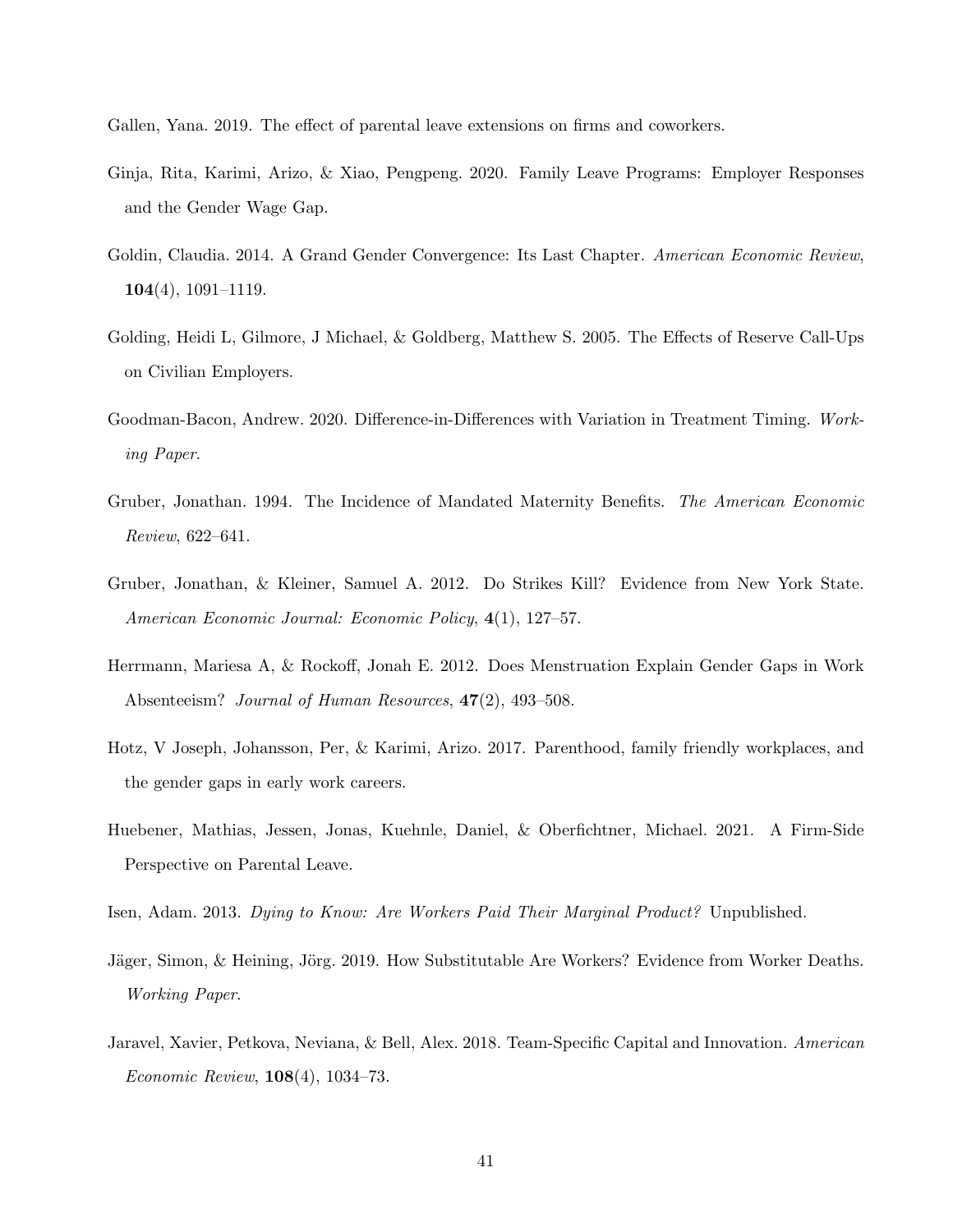- Kaas, Leo, & Kircher, Philipp. 2015. Efficient Firm Dynamics in a Frictional Labor Market. American Economic Review, 105(10), 3030–60.
- <span id="page-41-0"></span>Kleven, Henrik Jacobsen, Landais, Camille, & Søgaard, Jakob Egholt. 2019. Children and Gender Inequality: Evidence from Denmark. American Economic Journal: Applied Economics, 11(4), 181– 209.
- Kolstad, Jonathan T, & Kowalski, Amanda E. 2016. Mandate-Based Health Reform and the Labor Market: Evidence from the Massachusetts Reform. Journal of Health Economics, 47, 81-106.
- Krueger, Alan B, & Mas, Alexandre. 2004. Strikes, Scabs, and Tread Separations: Labor Strife and the Production of Defective Bridgestone Firestone Tires. Journal of Political Economy, 112(2), 253–289.
- Lalive, Rafael, & Zweimüller, Josef. 2009. How Does Parental Leave Affect Fertility and Return to Work? Evidence from Two Natural Experiments. The Quarterly Journal of Economics, 124(3), 1363–1402.
- Lequien, Laurent. 2012. The Impact of Parental Leave Duration on Later Wages. Annals of Economics and Statistics/ANNALES D'ÉCONOMIE ET DE STATISTIQUE, 267-285.
- Lerner, Sharon, & Appelbaum, Eileen. 2014. Business as Usual: New Jersey Employers' Experiences with Family Leave Insurance. Center for Economic Policy Research Policy Report. Washington D.C.
- Lund, Christian Giødesen, & Vejlin, Rune. 2016. Documenting and Improving the Hourly Wage Measure in the Danish IDA Database. Danish Journal of Economics.
- Lundborg, Petter, Plug, Erik, & Rasmussen, Astrid W¨urtz. 2017. Can Women Have Children and a Career? IV Evidence from IVF Treatments. American Economic Review, 107(6), 1611–37.
- Mas, Alexandre. 2008. Labour Unrest and the Quality of Production: Evidence from the Construction Equipment Resale Market. The Review of Economic Studies, 75(1), 229–258.
- Olivetti, Claudia, & Petrongolo, Barbara. 2017. The Economic Consequences of Family Policies: Lessons from a Century of Legislation in High-Income Countries. Journal of Economic Perspectives,  $31(1)$ ,  $205-30$ .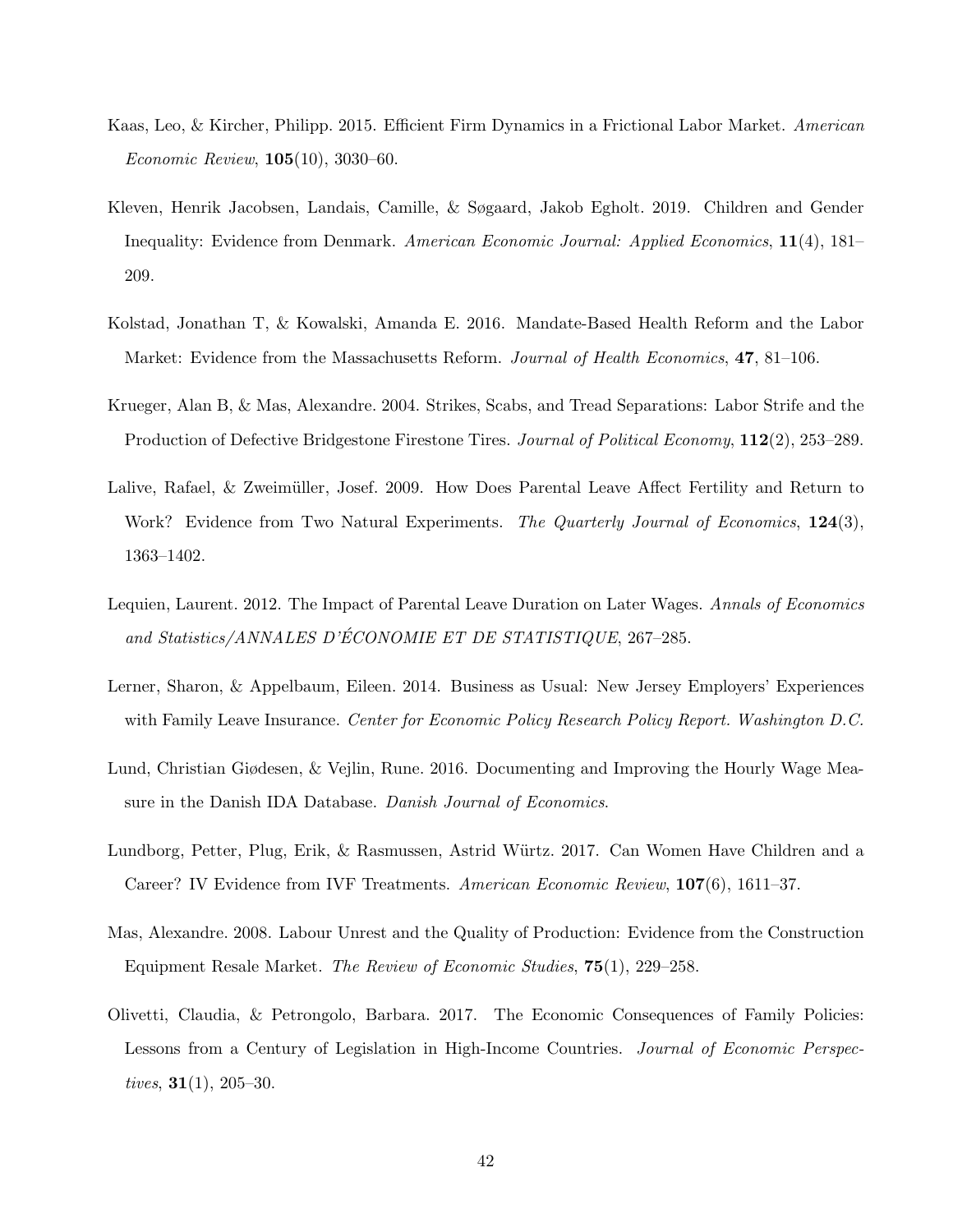- Pertold-Gebicka, Barbara, Pertold, Filip, & Datta Gupta, Nabanita. 2016. Employment adjustments around childbirth.
- Pichler, Stefan, & Ziebarth, Nicolas R. 2018. Labor Market Effects of US Sick Pay Mandates. Journal of Human Resources, 0117–8514R2.
- Rasmussen, Astrid Würtz. 2010. Increasing the Length of Parents' Birth-Related Leave: The Effect on Children's Long-Term Educational Outcomes. Labour Economics, 17(1), 91–100.
- Rossin, Maya. 2011. The Effects of Maternity Leave on Children's Birth and Infant Health Outcomes in the United States. Journal of Health Economics, 30(2), 221–239.
- Rossin-Slater, Maya. 2019. Maternity and Family Leave Policy. In: Averett, S.L., Argys, M., Hoffman, S.D. (Eds.), Oxford Handbook on the Economics of Women, New York: Oxford University Press. Forthcoming.
- Ruhm, Christopher. 1998. The Economic Consequences of Parental Leave Mandates: Lessons from Europe. The Quarterly Journal of Economics, 113(1), 285–317.
- Schönberg, Uta,  $&$  Ludsteck, Johannes. 2014. Expansions in Maternity Leave Coverage and Mothers' Labor Market Outcomes after Childbirth. Journal of Labor Economics, 32(3), 469–505.
- Song, Jae, Price, David J, Guvenen, Fatih, Bloom, Nicholas, & von Wachter, Till. 2018. Firming Up Inequality. The Quarterly Journal of Economics, 134(1), 1–50.
- Stole, Lars A, & Zwiebel, Jeffrey. 1996a. Intra-Firm Bargaining under Non-Binding Contracts. The Review of Economic Studies, 63(3), 375–410.
- Stole, Lars A, & Zwiebel, Jeffrey. 1996b. Organizational Design and Technology Choice under Intrafirm Bargaining. The American Economic Review, 195–222.
- Summers, Lawrence H. 1989. Some Simple Economics of Mandated Benefits. The American Economic Review,  $79(2)$ , 177-183.
- The San Diego Union-Tribune, Jennifer Barrera. 2017 (6). Commentary: Parental leave mandate hurts small business. URL: [https://www.sandiegouniontribune.com/opinion/commentary/](https://www.sandiegouniontribune.com/opinion/commentary/sd-utbg-parental-leave-small-businesses-20170627-story.html) [sd-utbg-parental-leave-small-businesses-20170627-story.html](https://www.sandiegouniontribune.com/opinion/commentary/sd-utbg-parental-leave-small-businesses-20170627-story.html). Accessed: 2019-12-09.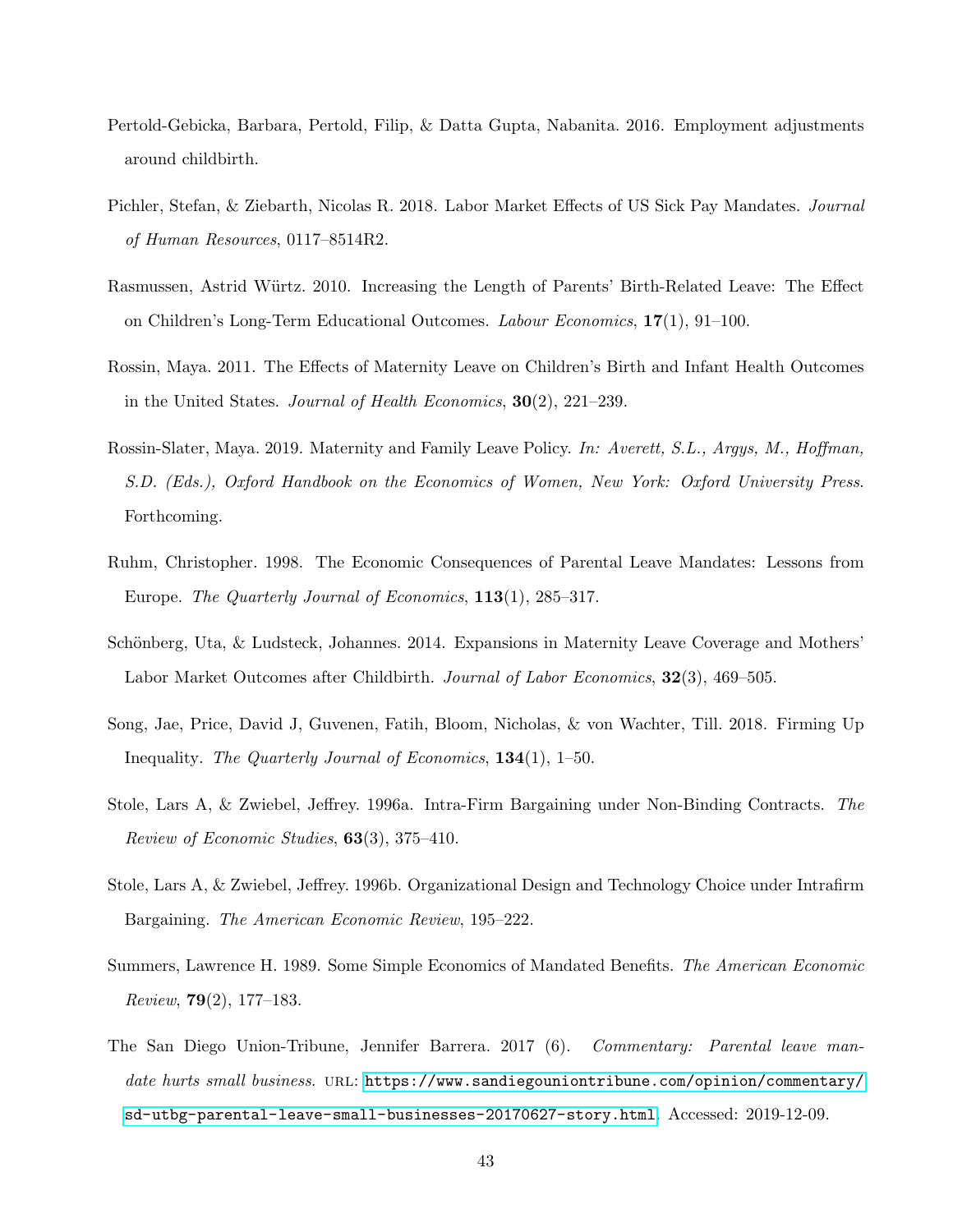Baseline Event year year 4  $t = -2$   $t = -1$   $t = 0$   $t = 1$ Treatment events Woman w is Woman w Woman w Woman w with firm  $f$ has no birth gives birth has no birth  $(firm f, woman w)$ Control events Woman  $w'$  is Woman  $w'$ Woman  $w'$ Woman  $w'$  $(\text{firm } f', \text{ woman } w')$ with firm  $f'$ has no birth has no birth has no birth

Figure 1: Definition of treatment and control samples

Notes: This figure summarizes the construction of the treatment and control samples as explained in Subsection [5.1.](#page-15-0)

Figure 2: Histogram of the duration of women's prenatal and postnatal leave



Notes: The histograms illustrate the distributions of the duration of prenatal and postnatal leave, respectively, taken among mothers in our estimation sample; it includes both paid and unpaid leave.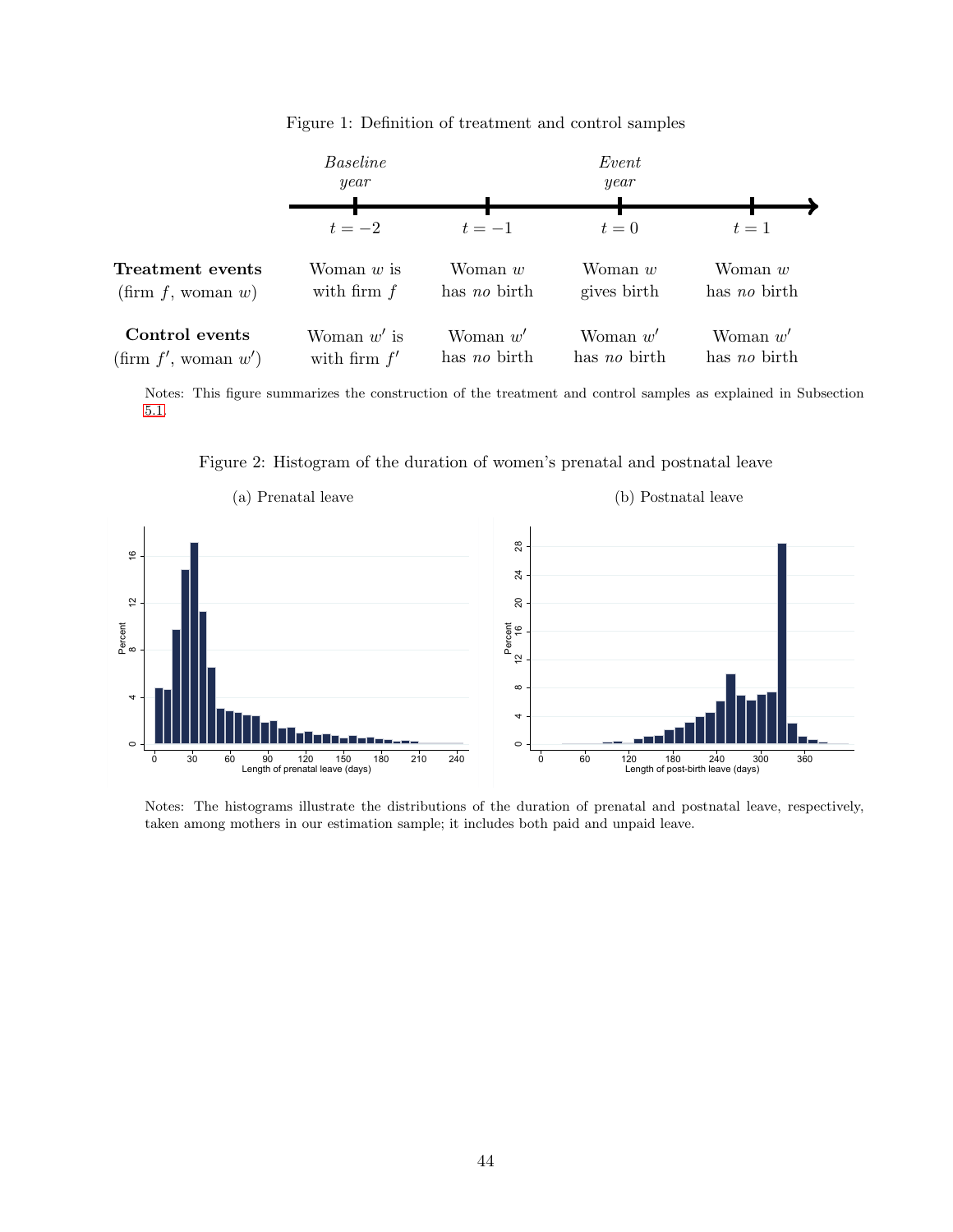



Notes: The dots and solid lines show the estimated difference between the treatment and control firms from four years prior to the event year until two years after. The baseline year is two years prior to the event year, implying that the difference is identically zero here. The dashed lines show the 95% confidence interval based on standard errors clustered at the firm level.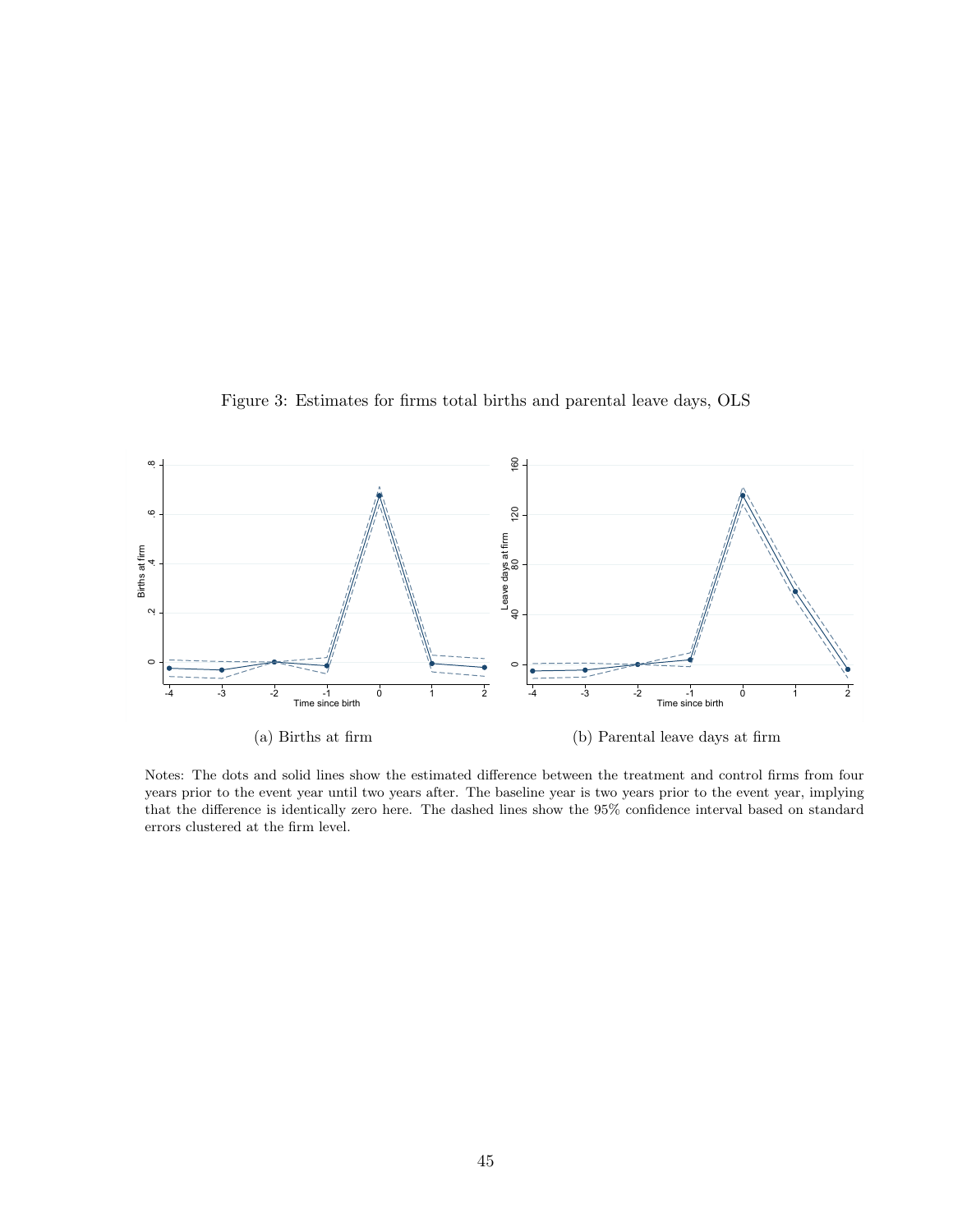

Figure 4: Effects on employment outcomes, OLS

(e) Coworkers' share of year unemployed

Notes: The dots and solid lines show the estimated difference between the treatment and control firms from four years prior to the event year until two years after. The baseline year is two years prior to the event year, which implies that the difference is identically zero here. The dashed lines show the 95% confidence interval based on standard errors clustered at the firm level.  $\quad \quad \, 46$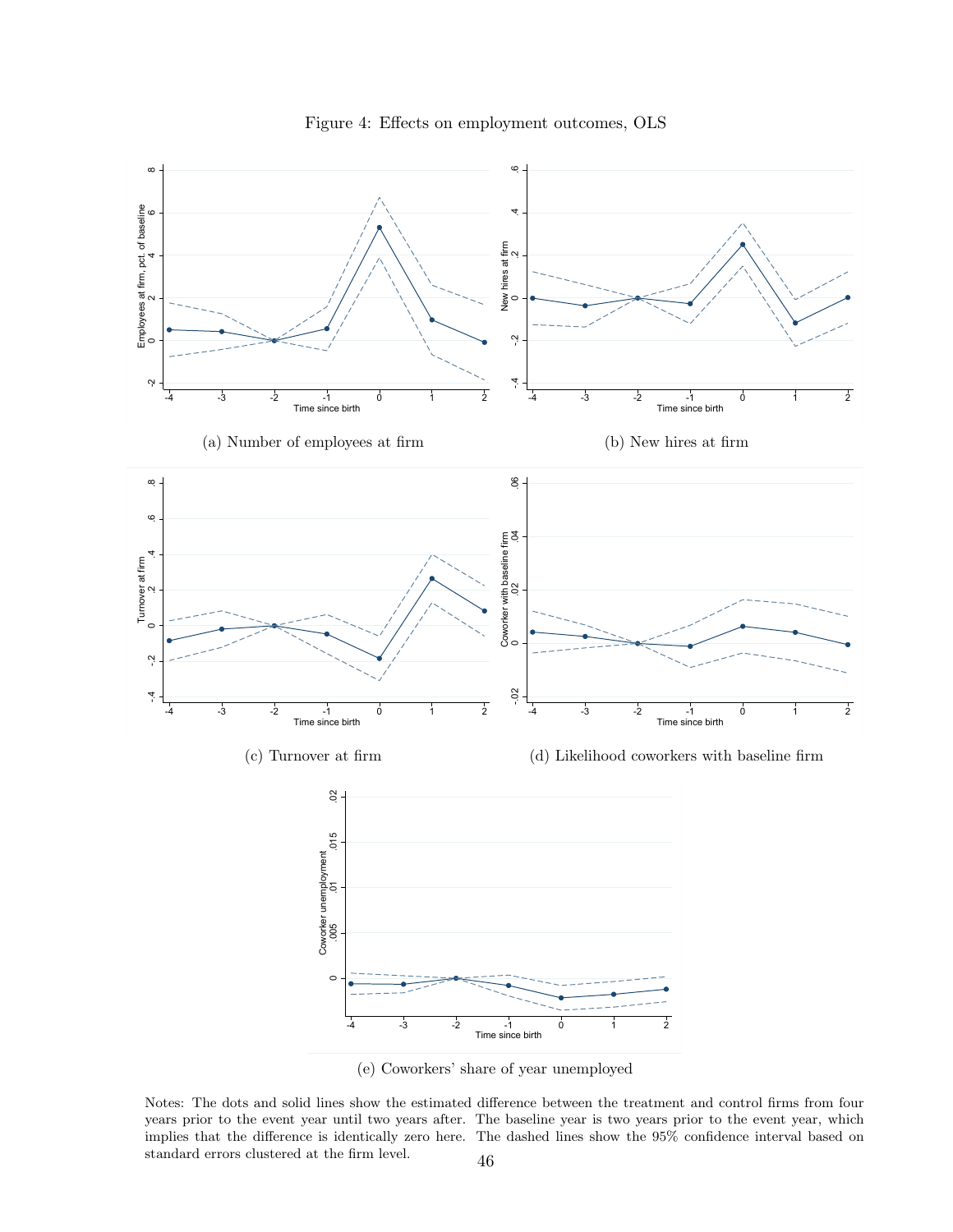Figure 5: Effects on hours of work, OLS



Notes: The dots and solid lines show the estimated difference between the treatment and control firms from four years prior to the event year until two years after. The baseline year is two years prior to the event year, which implies that the difference is identically zero here. The dashed lines show the 95% confidence interval based on standard errors clustered at the firm level.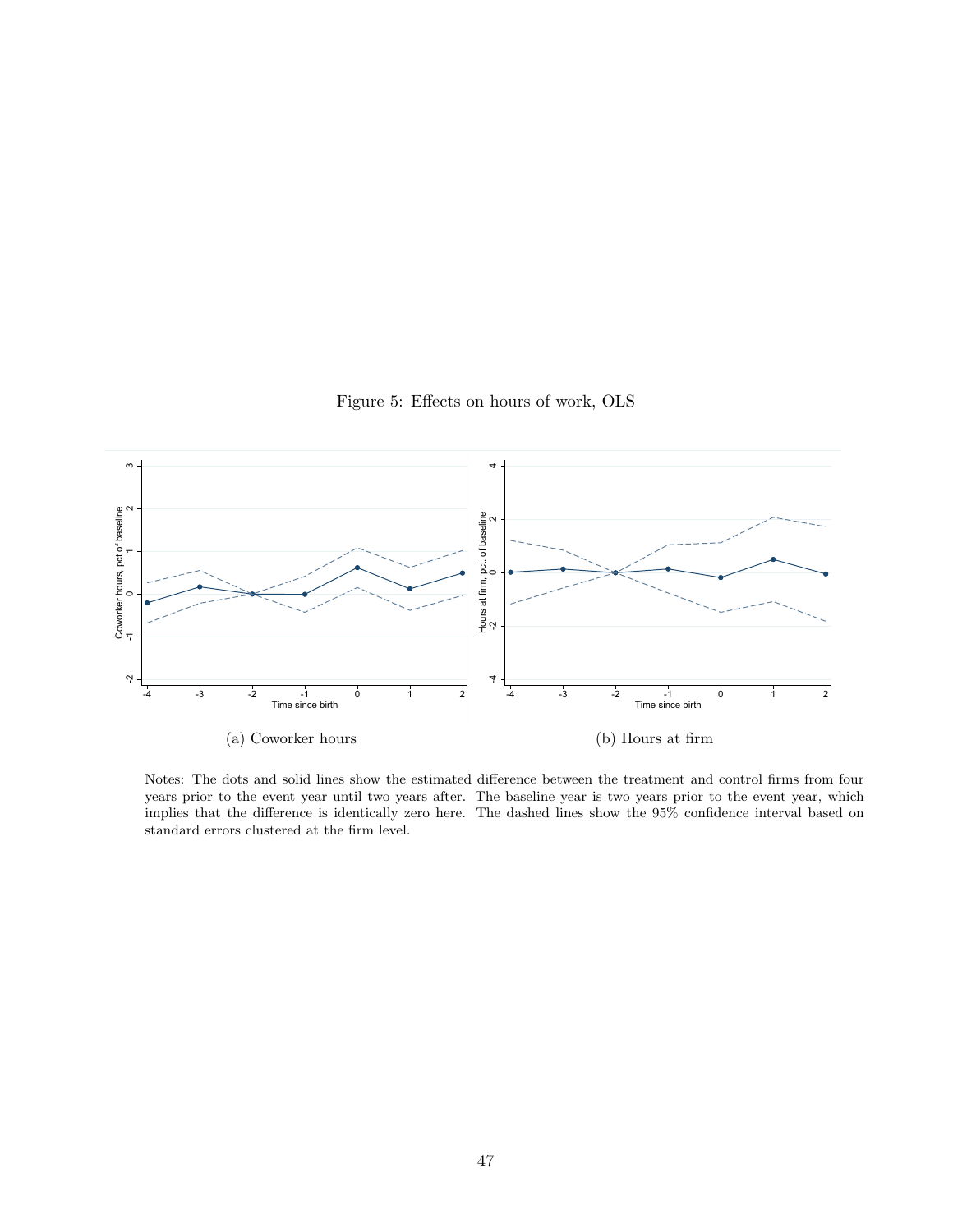

Figure 6: Effects on wage costs and earnings, OLS

Notes: The dots and solid lines show the estimated difference between the treatment and control firms from four years prior to the event year until two years after. The baseline year is two years prior to the event year, which implies that the difference is identically zero here. The dashed lines show the 95% confidence interval based on standard errors clustered at the firm level.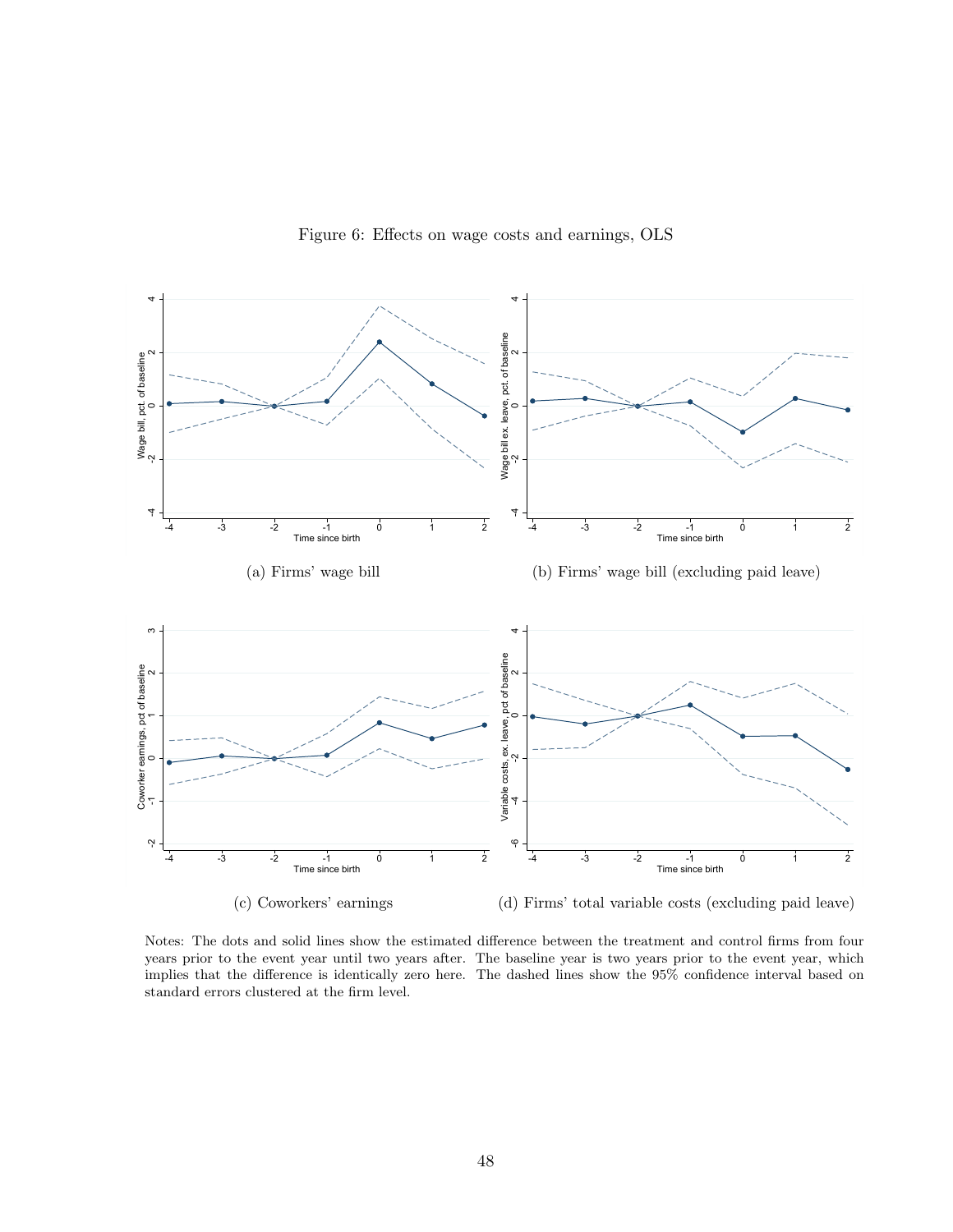

Figure 7: Effect on firms' overall performance and coworkers' sick leave, OLS

Notes: The dots and solid lines show the estimated difference between the treatment and control firms from four years prior to the event year until two years after. The baseline year is two years prior to the event year, which implies that the difference is identically zero here. The dashed lines show the 95% confidence interval based on standard errors clustered at the firm level.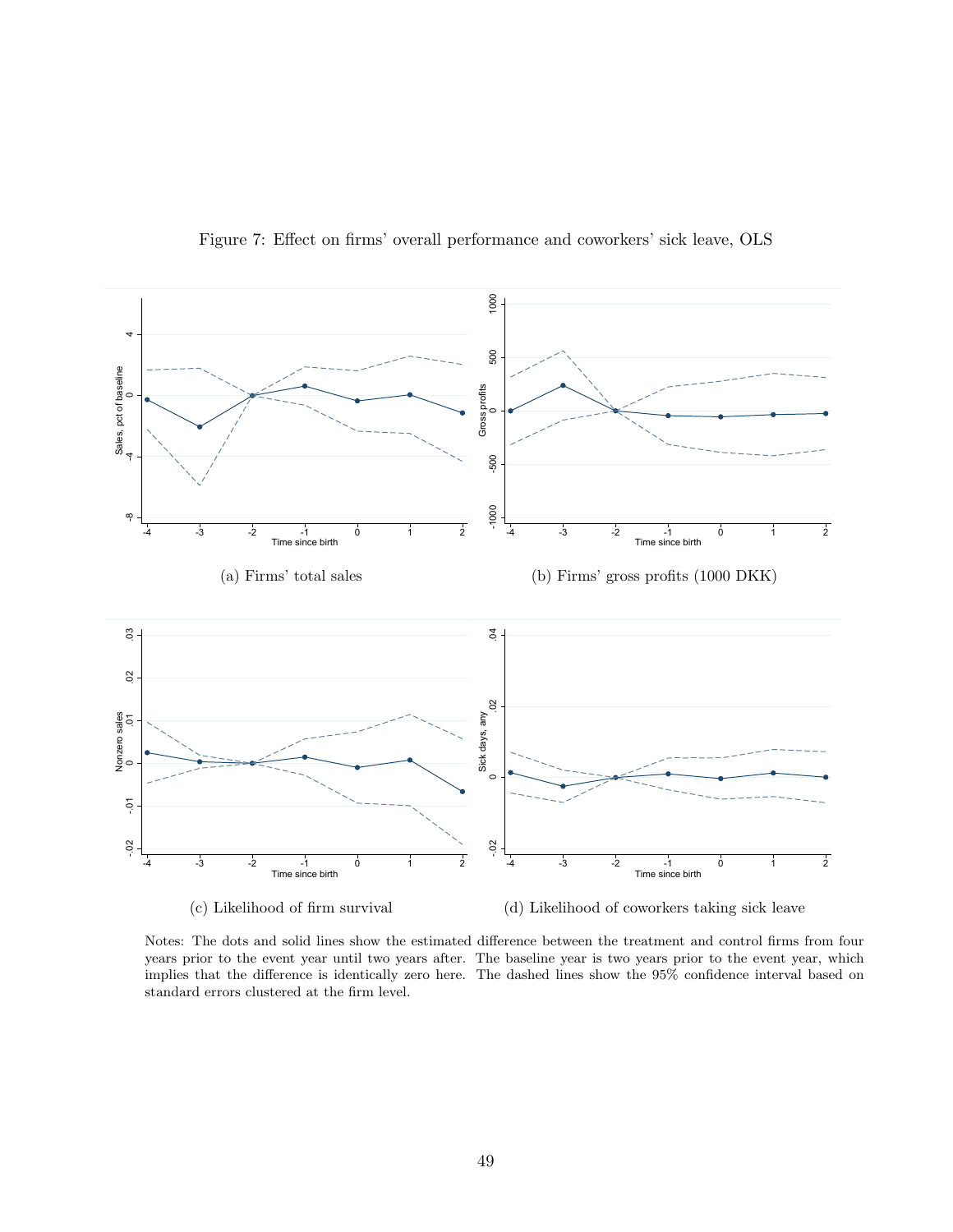|                                                                | Prebirth<br>4 weeks total      | Postbirth<br>46 weeks total <sup>b</sup> |             |
|----------------------------------------------------------------|--------------------------------|------------------------------------------|-------------|
|                                                                |                                | First part                               | Second part |
| Legal minimum                                                  |                                |                                          |             |
| Job protection:                                                | Yes                            | Yes                                      | Yes         |
| Wage replacement:                                              | UI payment                     | UI payment                               | UI payment  |
| Typical contract with leave benefits <sup><math>a</math></sup> |                                |                                          |             |
| Job protection:                                                | Yes                            | Yes                                      | Yes         |
| Wage replacement:                                              | Fully paid, firm<br>reimbursed | Fully paid, firm<br>reimbursed           | UI payment  |

Table 1: Overview of the Danish parental leave system

Notes: The table summarizes the minimum parental leave benefits available to all new mothers as well as the benefits available to new mothers on a typical employment contract. The table shows available benefits assuming that the father does not take any of the shared leave (on average fathers only take around three weeks of the shared leave).

<sup> $a$ </sup>The typical contract refers to the roughly three-quarters of firms that have a collective bargaining agreement. Mothers under this agreement are paid full wage during the first fourteen weeks of leave after delivery; fathers are eligible to take two weeks of leave with similar compensation rules as mothers' leave during this period (and the vast majority do). In addition, parents under collective bargaining agreements have five weeks each plus three weeks with full wages that they can split as they wish.

 $b<sup>b</sup>$ The first part of post-birth leave refers to the part where mothers are compensated their full wage (see note (a)). Regardless of being under a collective bargaining agreement, the parental leave funds reimburse 2 weeks to the mother following birth, 2 weeks to the father following birth, and 25 weeks to the parents collectively, which the parents can split as they wish. The parental leave funds top up on the hourly wage paid by the employer from the UI level up to a maximum hourly wage in case the employer pays the employee a wage that is higher than the UI level.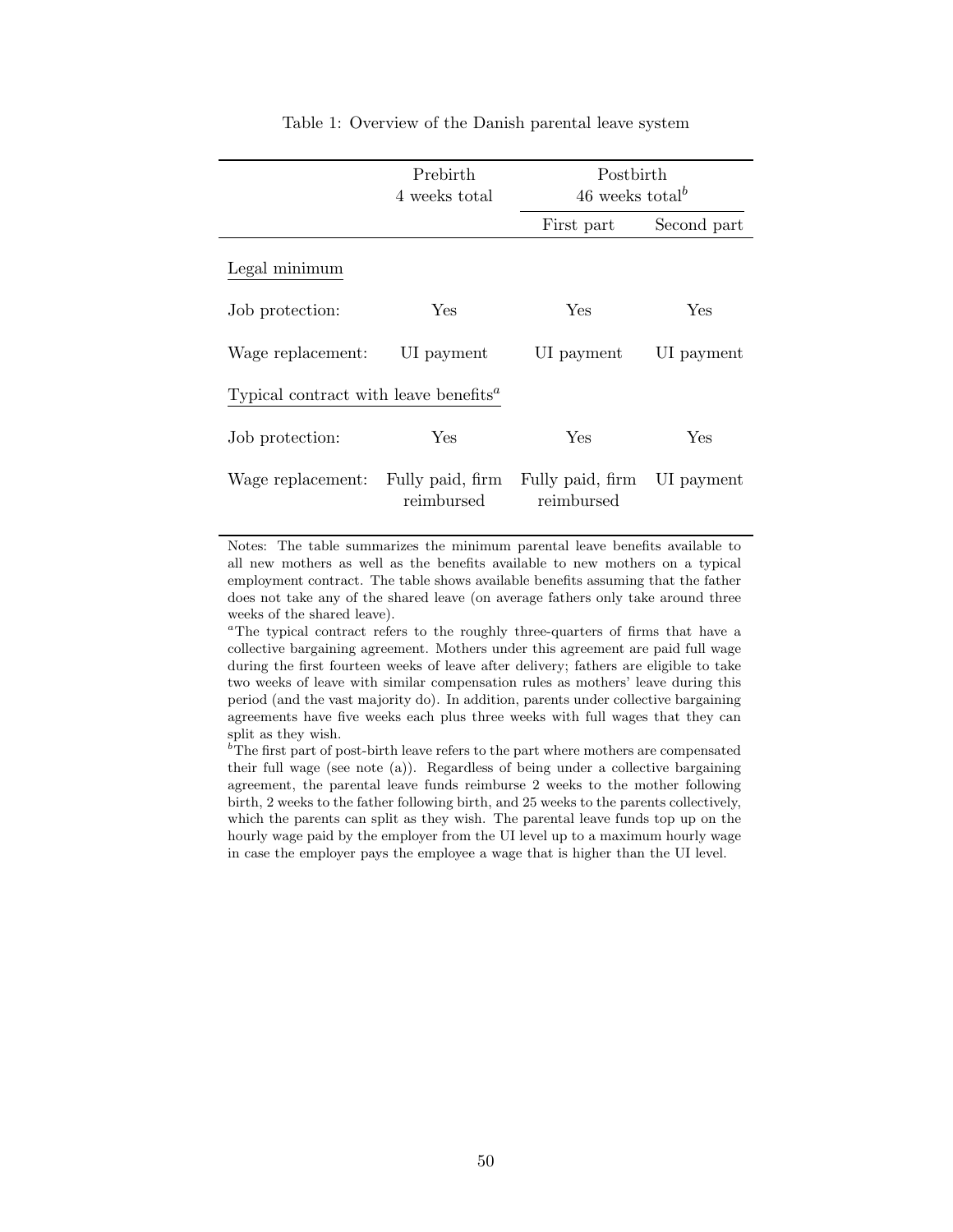Table 2: The baseline observables conditioned on in the empirical analysis

| Woman's labor market<br>characteristics | Quintiles of earnings, education group (six groups),<br>indicator for having at least two years of tenure with<br>the firm, quintiles of age |
|-----------------------------------------|----------------------------------------------------------------------------------------------------------------------------------------------|
| Woman's fertility his-<br>tory          | Total number of children, number of two-year-old<br>children, number of one-year-old children, number of<br>newborns                         |
| Firm size                               | Quintiles of the number of employees, quintiles of<br>sales                                                                                  |
| Additional firm charac-<br>teristics    | Quintiles of share of female employees, quintiles of<br>average number of children per employee                                              |

Notes: This table lists the variables on which we do exact matching. For the education grouping, we use the standard six Danish education groups; we treat missing education information as a separate category. For all variables quintiles are computed based only on the analysis sample rather than for the population overall. Moreover, for earnings and sales, quintiles are computed separately for each year to account for inflation.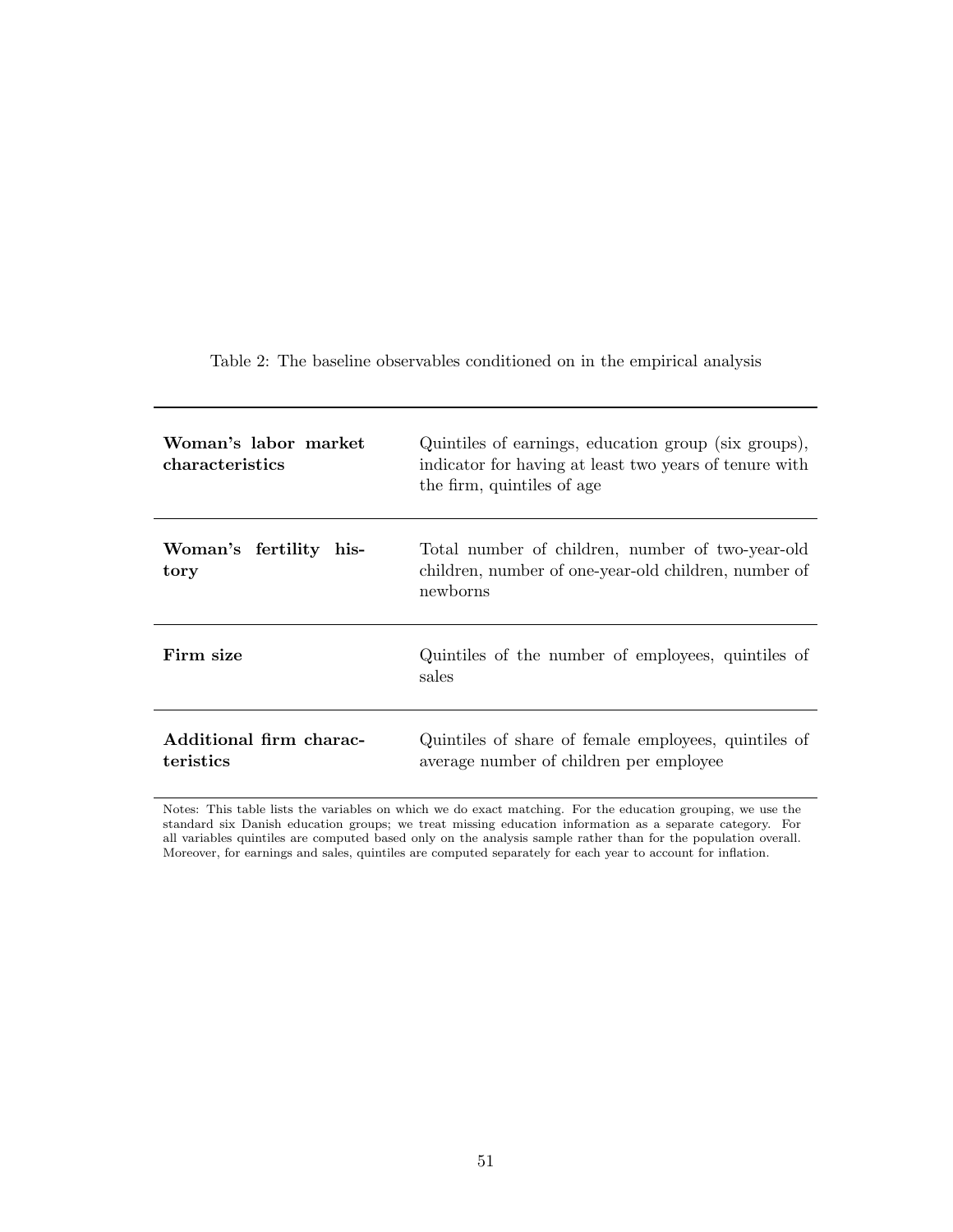| Panel A-Births in Denmark |  |
|---------------------------|--|
|---------------------------|--|

| Total births to prime-age women, 2003-2012                   | 504,810 |
|--------------------------------------------------------------|---------|
| - woman in regular employment at active firm two years prior | 329,456 |
| - woman in private sector two years prior                    | 171,950 |
| - woman not a student or a new hire two years prior          | 102,450 |
| - woman at small firm two years prior                        | 26,908  |
| - woman <i>without</i> births in two consecutive years       | 24,829  |
|                                                              |         |

Panel B—Analysis sample of potential birth events

|                                         | Treatment events | Control events | Total unique firms |
|-----------------------------------------|------------------|----------------|--------------------|
| Base sample of events:                  | 24,829           | 162,151        | 45,940             |
| Excluding sale and wage bill outliers:  | 24,543           | 160,480        | 45,558             |
| Excluding extreme growth/decline firms: | 23,734           | 155,625        | 44,165             |
| Applying trimming:                      | 9,934            | 21,974         | 16,080             |
| After matching/reweighing:              | 9,934            | 9,934          | 16,080             |

Notes: The table illustrates the selection of the population of interest and the analysis sample. Panel A shows the total number of births to prime-age women (age 21-35) in Denmark over the sample period. The panel then shows how many of these births were to women who were in regular employment at an active firm two years prior. Regular employment is defined as having positive earnings and fulfilling the criteria for being a main November employee according to Statistics Denmark's standard definition. Active firms are defined as currently having a total number of workers equal to at least one full-time employee, having positive sales and wage payments and also having had either positive sales or positive wage payments in the previous year. The panel further shows how many of the births were to women who were not enrolled as students and had at least one year of tenure with their respective firm two years before the birth. Finally, the panel shows how many of the births were to women who were in private sector firms and at small firms. Small firms are defined as having a stock of employees between 3 and 30 and a total number of employment relationships during the year of 60 or less. Panel B shows the number of these births included in our analysis sample of treatment events as well as the corresponding number of control events and the total number of unique firms covered by the treatment and control events. The rest of panel B shows how our analysis sample changes as we further drop outlier firms or firms exhibiting extreme growth or declines, as well as how the sample changes when we condition on observables using trimming and matching/reweighting. Outlier firms are defined as firms with sales per employee below 10,000 DKK (1,300 EUR or 1,500 USD) or above 100 million DKK (thirteen million EUR or fifteen million USD), and firms with wages per worker must below 10,000 DKK (1,300 EUR or 1,500 USD) or above one million DKK (130,000 EUR or 150,000 USD).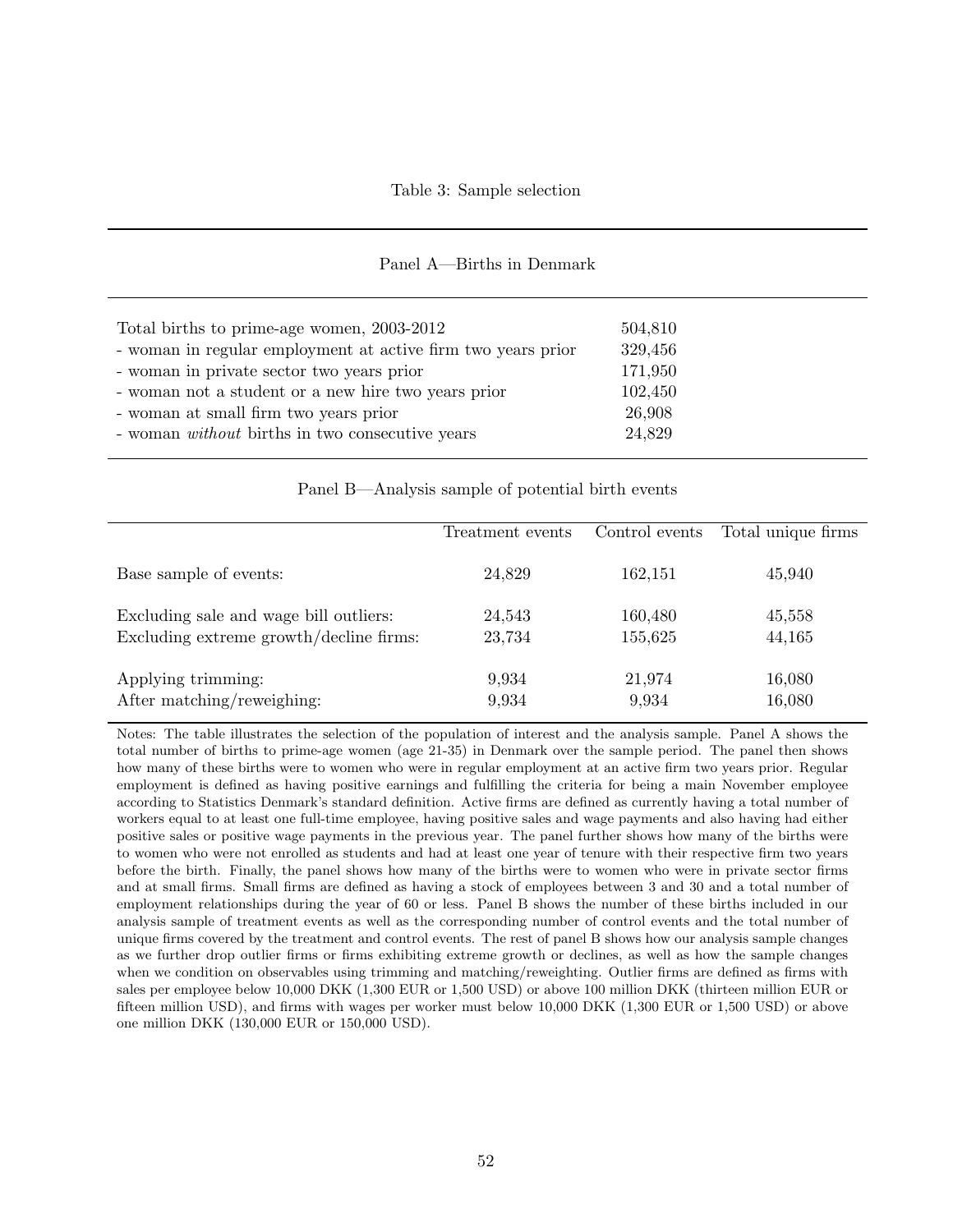|                                      | Observations<br>(unweighted) | Mean   | Standard<br>Deviation |  |  |
|--------------------------------------|------------------------------|--------|-----------------------|--|--|
| Panel A—Firm sample                  |                              |        |                       |  |  |
| Births at firm                       | 31,908                       | 0.788  | 1.051                 |  |  |
| Pregnancies at firm                  | 31,908                       | 1.394  | 1.559                 |  |  |
| Leave days at firm                   | 31,908                       | 137.4  | 195.7                 |  |  |
| <b>Employees</b>                     | 31,908                       | 12.94  | 7.933                 |  |  |
| New hires                            | 31,908                       | 3.714  | 3.271                 |  |  |
| Turnover at firm                     | 31,908                       | 3.674  | 4.054                 |  |  |
| Wage bill (1000 DKK)                 | 31,908                       | 3,370  | 2,997                 |  |  |
| Sales $(1000 \text{ DKK})$           | 31,908                       | 18,456 | 40,039                |  |  |
| Purchases (1000 DKK)                 | 31,908                       | 12,565 | 32,844                |  |  |
| Gross profits (1000 DKK)             | 31,908                       | 2,521  | 17,435                |  |  |
| Workforce share women                | 31,908                       | 0.647  | 0.278                 |  |  |
| Workforce avg. age                   | 31,908                       | 33.88  | 6.434                 |  |  |
| Workforce avg. years schooling       | 31,908                       | 11.61  | 1.282                 |  |  |
| Workforce avg. years education       | 31,908                       | 12.29  | 5.327                 |  |  |
| Panel B-Coworker sample              |                              |        |                       |  |  |
| Coworker still with baseline firm    | 268,403                      | 1.000  | 0.0000                |  |  |
| Coworker unemployment (yearly share) | 268,403                      | 0.0146 | 0.0614                |  |  |
| Coworker hours (FTEs)                | 268,403                      | 0.930  | 0.135                 |  |  |
| Coworker earnings (1000 DKKs)        | 268,403                      | 304.0  | 187.1                 |  |  |

Table 4: Summary statistics of the firm and coworker samples, baseline year

Notes: The table shows summary statistics for the matched firm (Panel A) and coworker (Panel B) samples only for the baseline year used in the analysis. Means and standard deviations are computed with weights. The total number of observations displayed is unweighted.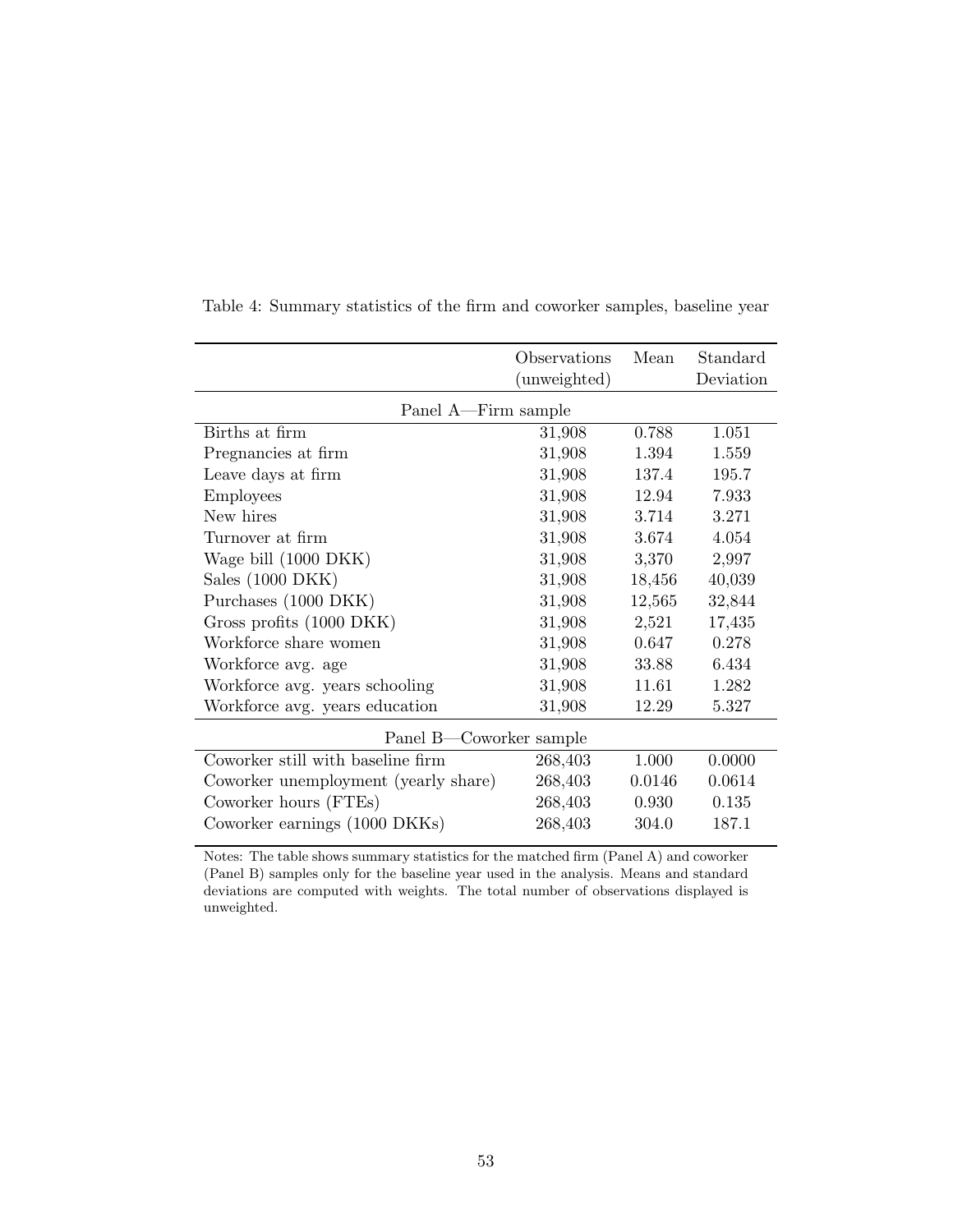|                                                     | Absolute effect<br>Effect of one<br>additional birth |                            | Relative effect<br>Effect of one additional<br>birth per 100 employees |                            |
|-----------------------------------------------------|------------------------------------------------------|----------------------------|------------------------------------------------------------------------|----------------------------|
|                                                     | at $t=0$                                             | at $t=1$                   | at $t=0$                                                               | at $t=1$                   |
|                                                     | (1)                                                  | (2)                        | (3)                                                                    | (4)                        |
| A) Firm outcomes                                    |                                                      |                            |                                                                        |                            |
| Parental leave days at firm                         | $195.6**$<br>(4.785)                                 | 86.29**<br>(4.559)         | $11.08**$<br>(0.257)                                                   | $4.891**$<br>(0.247)       |
| Number of employees at firm (pct. rel. to baseline) | $7.244**$<br>(0.926)                                 | 1.128<br>(1.123)           | $0.626**$<br>(0.0784)                                                  | 0.130<br>(0.0940)          |
| New hires at firm                                   | $0.351**$<br>(0.0689)                                | $-0.149$<br>(0.0766)       | $0.0221**$<br>(0.00284)                                                | $-0.00380$<br>(0.00306)    |
| Turnover at firm                                    | $-0.261**$<br>(0.0851)                               | $0.365**$<br>(0.0907)      | $-0.0115**$<br>(0.00332)                                               | $0.0234**$<br>(0.00362)    |
| Hours at firm (pct. rel. to baseline)               | $-0.321$<br>(0.892)                                  | 0.611<br>(1.082)           | $-0.0479$<br>(0.0713)                                                  | 0.0503<br>(0.0858)         |
| $F$ -stat                                           | 2,194                                                | 2,194                      | 2,194                                                                  | 2,194                      |
| Observations                                        | 31,908                                               | 31,908                     | 31,908                                                                 | 31,908                     |
| Observations (weighted)                             | 19,868                                               | 19,868                     | 19,868                                                                 | 19,868                     |
| Clusters (firms)                                    | 16,080                                               | 16,080                     | 16,080                                                                 | 16,080                     |
| B) Coworker outcomes                                |                                                      |                            |                                                                        |                            |
| Coworker with baseline firm                         | 0.00929<br>(0.00631)                                 | 0.00760<br>(0.00678)       | $0.00120*$<br>(0.000561)                                               | 0.000669<br>(0.000591)     |
| Coworker share of year unemployed                   | $-0.00221*$<br>(0.000860)                            | $-0.00251**$<br>(0.000893) | $-0.000206*$<br>$(9.64e-05)$                                           | $-0.000260*$<br>(0.000103) |
| Coworker hours (pct. rel. to baseline)              | $0.846**$<br>(0.301)                                 | 0.246<br>(0.323)           | $0.101**$<br>(0.0338)                                                  | 0.0337<br>(0.0361)         |
| $F$ -stat                                           | 959.4                                                | 963.9                      | 3,005                                                                  | 2,988                      |
| Observations                                        | 268,403                                              | 267,213                    | 268,403                                                                | 267,213                    |
| Observations (weighted)                             | 167,522                                              | 168,416                    | 168,281                                                                | 167,522                    |
| Clusters (firms)                                    | 15,405                                               | 15,401                     | 15,405                                                                 | 15,401                     |

### Table 5: Effects on labor inputs and employment, 2SLS

Notes: Each column-row represents the coefficient from a separate regression. Columns (1) and (2) show 2SLS estimates from regressions in which the number of births at the firm in the event year is instrumented by the treatment dummy. Columns (3) and (4) show estimates from similar regressions but in which both the number of births at the firm in the event year and the treatment dummy is divided by the number of baseline employees (measured in hundreds), and where dummy variables for each possible number of baseline employees are included as controls. In Columns (1) and (3) the outcome variable is measured in the event year (Time 0). In Columns (2) and (4) the outcome variable is measured in the following year (Time 1). Panel A uses firm-level data, while Panel B uses coworker-level data. In Panel B, the number of observations changes between columns because a small number of coworkers drop out of the original administrative data after the event year. Throughout, the analysis is conducted on the matched and reweighted samples. For each panel and column, the F-stat from the first stage regression is listed. Standard errors (in parentheses) are clustered at the firm level. \*\* p <0.01 \* p <0.05.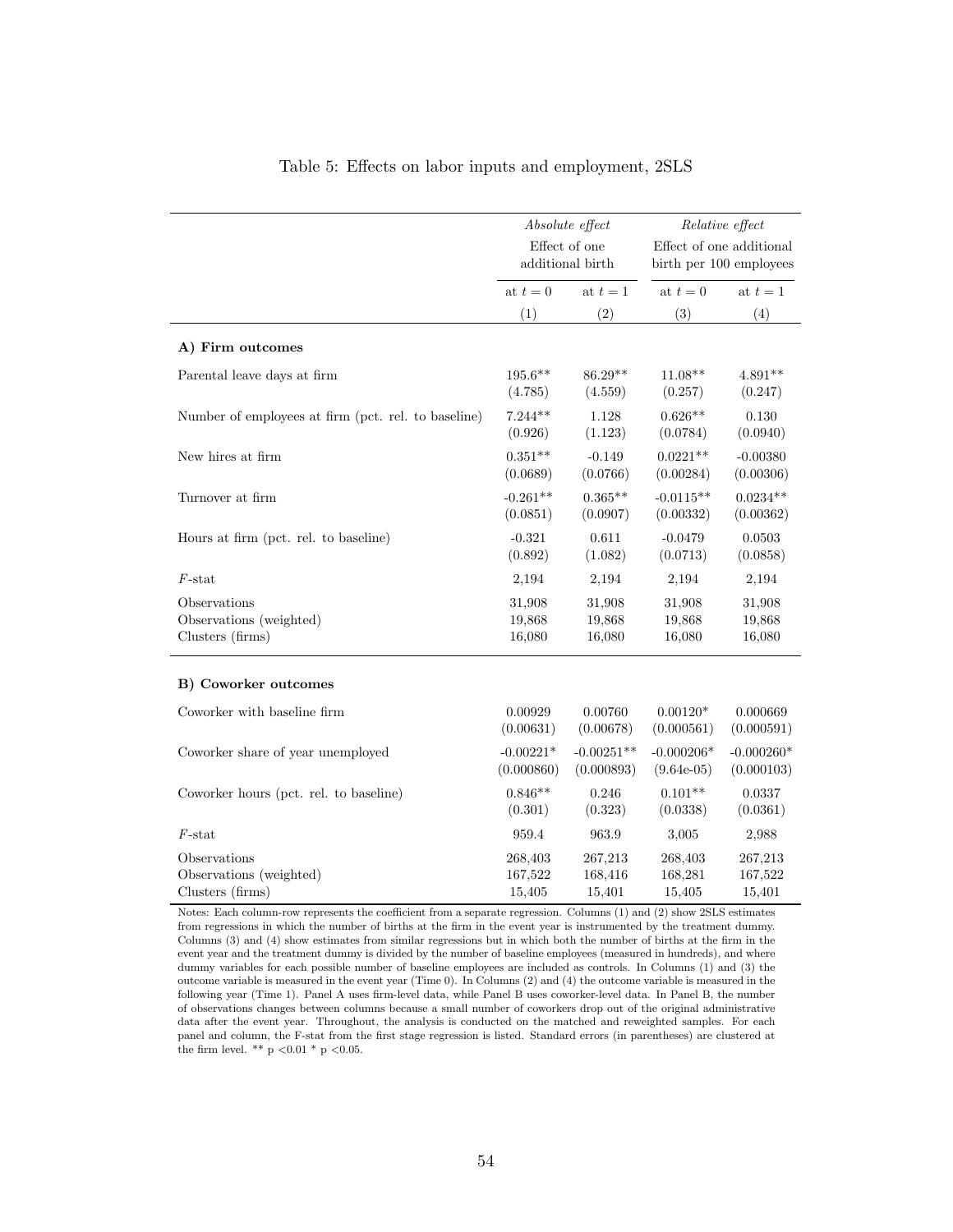|                                                             | Absolute effect<br>Effect of one<br>additional birth |                              | Relative effect                                     |                              |  |
|-------------------------------------------------------------|------------------------------------------------------|------------------------------|-----------------------------------------------------|------------------------------|--|
|                                                             |                                                      |                              | Effect of one additional<br>birth per 100 employees |                              |  |
|                                                             | at $t=0$                                             | at $t=1$                     | at $t=0$                                            | at $t=1$                     |  |
|                                                             | (1)                                                  | (2)                          | (3)                                                 | (4)                          |  |
| A) Firm outcomes                                            |                                                      |                              |                                                     |                              |  |
| Firm's wage bill (pct. rel. to baseline)                    | $3.468**$<br>(0.901)                                 | 1.190<br>(1.150)             | $0.272**$<br>(0.0721)                               | 0.0878<br>(0.0896)           |  |
| Firm's wage bill excl. paid leave (pct. rel. to baseline)   | $-1.392$<br>(0.926)                                  | 0.342<br>(1.158)             | $-0.139$<br>(0.0730)                                | 0.0195<br>(0.0904)           |  |
| Firm's total variable cost (pct. rel. to baseline)          | $-0.762$<br>(1.021)                                  | $-0.698$<br>(1.395)          | $-0.0793$<br>(0.0823)                               | $-0.0255$<br>(0.101)         |  |
| $F$ -stat                                                   | 2,194                                                | 2,194                        | 2,294                                               | 2,294                        |  |
| Observations<br>Observations (weighted)<br>Clusters (firms) | 31,908<br>19,868<br>16,080                           | 31,908<br>19,868<br>16,080   | 31,908<br>19,868<br>16,080                          | 31,908<br>19,868<br>16,080   |  |
| B) Coworker outcomes                                        |                                                      |                              |                                                     |                              |  |
| Coworkers' earnings (pct. rel. to baseline)                 | $1.117**$<br>(0.387)                                 | 0.624<br>(0.449)             | $0.134**$<br>(0.0441)                               | 0.0865<br>(0.0505)           |  |
| $F$ -stat                                                   | 959.4                                                | 963.9                        | 3,005                                               | 2,988                        |  |
| Observations<br>Observations (weighted)<br>Clusters (firms) | 268,403<br>168,281<br>15,405                         | 267,213<br>167,522<br>15,401 | 268,403<br>168,281<br>15,406                        | 267,213<br>167,522<br>15,401 |  |

### Table 6: Effects on labor costs and earnings, 2SLS

Notes: Each column-row represents the coefficient from a separate regression. Columns (1) and (2) show 2SLS estimates from regressions in which the number of births at the firm in the event year is instrumented by the treatment dummy. Columns (3) and (4) show estimates from similar regressions but in which both the number of births at the firm in the event year and the treatment dummy is divided by the number of baseline employees (measured in hundreds), and where dummy variables for each possible number of baseline employees are included as controls. In Columns (1) and (3) the outcome variable is measured in the event year (Time 0). In Columns (2) and (4) the outcome variable is measured in the following year (Time 1). Panel A uses firm-level data, while Panel B uses coworker-level data. In Panel B, the number of observations changes between columns because a small number of coworkers drop out of the original administrative data after the event year. Throughout, the analysis is conducted on the matched and reweighted samples. For each panel and column, the F-stat from the first stage regression is listed. Standard errors (in parentheses) are clustered at the firm level. \*\* p <0.01 \* p <0.05.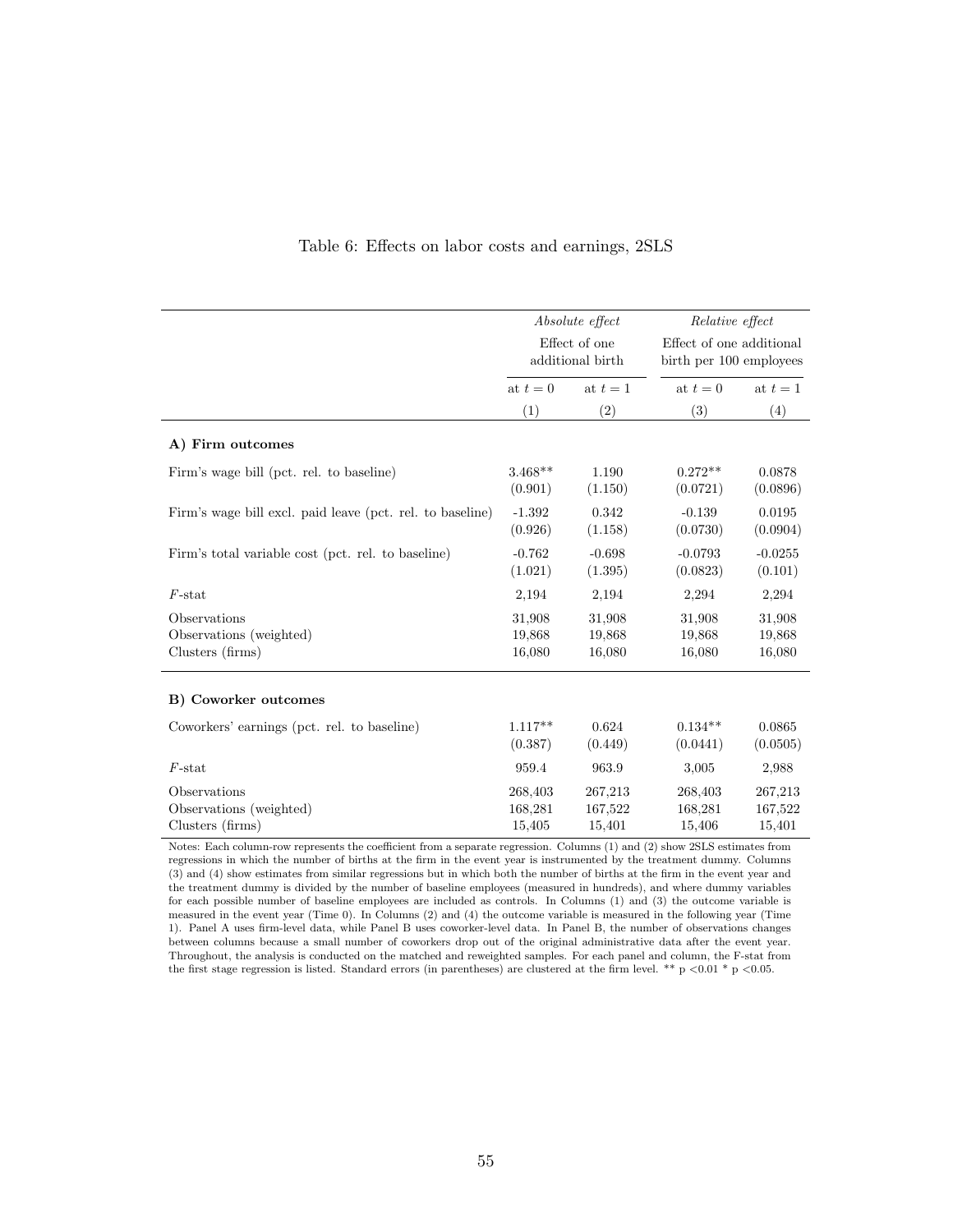|                                    |                      | Absolute effect<br>Effect of one<br>additional birth |                        | Relative effect                                     |  |  |  |
|------------------------------------|----------------------|------------------------------------------------------|------------------------|-----------------------------------------------------|--|--|--|
|                                    |                      |                                                      |                        | Effect of one additional<br>birth per 100 employees |  |  |  |
|                                    | at $t=0$             | at $t=1$                                             |                        | at $t=1$                                            |  |  |  |
|                                    | (1)                  | (2)                                                  | (3)                    | (4)                                                 |  |  |  |
| A) Firm outcomes                   |                      |                                                      |                        |                                                     |  |  |  |
| Firm sales (pct. rel. to baseline) | $-0.680$<br>(1.276)  | $-0.662$<br>(1.559)                                  | 0.0264<br>(0.103)      | 0.0401<br>(0.115)                                   |  |  |  |
| Gross profits (1000 DKKs)          | $-104.5$<br>(217.4)  | $-249.2$<br>(246.6)                                  | 0.549<br>(6.083)       | $-1.767$<br>(6.792)                                 |  |  |  |
| Nonzero sales                      | 0.00301<br>(0.00487) | 0.00604<br>(0.00621)                                 | 0.000213<br>(0.000374) | 0.000476<br>(0.000468)                              |  |  |  |
| $F$ -stat                          | 2,194                | 2,194                                                | 2,294                  | 2,294                                               |  |  |  |
| Observations                       | 31,908               | 31,908                                               | 31,908                 | 31,908                                              |  |  |  |
| Observations (weighted)            | 19,868               | 19,868                                               | 19,868                 | 19,868                                              |  |  |  |
| Clusters (firms)                   | 16,080               | 16,080                                               | 16,080                 | 16,080                                              |  |  |  |
| B) Coworker outcomes               |                      |                                                      |                        |                                                     |  |  |  |
| Coworkers, any sick days           | 0.0619<br>(0.204)    | 0.0805<br>(0.215)                                    | 0.0170<br>(0.0252)     | 0.0289<br>(0.0284)                                  |  |  |  |
| $F$ -stat                          | 959.4                | 963.9                                                | 3,005                  | 2,988                                               |  |  |  |
| Observations                       | 268,403              | 267,213                                              | 268,403                | 267,213                                             |  |  |  |
| Observations (weighted)            | 168,281              | 167,522                                              | 168,416                | 167,522                                             |  |  |  |
| Clusters (firms)                   | 15,405               | 15,401                                               | 15,405                 | 15,401                                              |  |  |  |

Table 7: Effects on firms' overall performance and coworkers' sick days, 2SLS

Notes: Each column-row represents the coefficient from a separate regression. Columns (1) and (2) show 2SLS estimates from regressions in which the number of births at the firm in the event year is instrumented by the treatment dummy. Columns (3) and (4) show estimates from similar regressions but in which both the number of births at the firm in the event year and the treatment dummy is divided by the number of baseline employees (measured in hundreds), and where dummy variables for each possible number of baseline employees are included as controls. In Columns (1) and (3) the outcome variable is measured in the event year (Time 0). In Columns (2) and (4) the outcome variable is measured in the following year (Time 1). Panel A uses firm-level data, while Panel B uses coworker-level data. In Panel B, the number of observations changes between columns because a small number of coworkers drop out of the original administrative data after the event year. Throughout, the analysis is conducted on the matched and reweighted samples. For each panel and column, the F-stat from the first stage regression is listed. Standard errors (in parentheses) are clustered at the firm level. \*\* p <0.01  $*$  p < 0.05.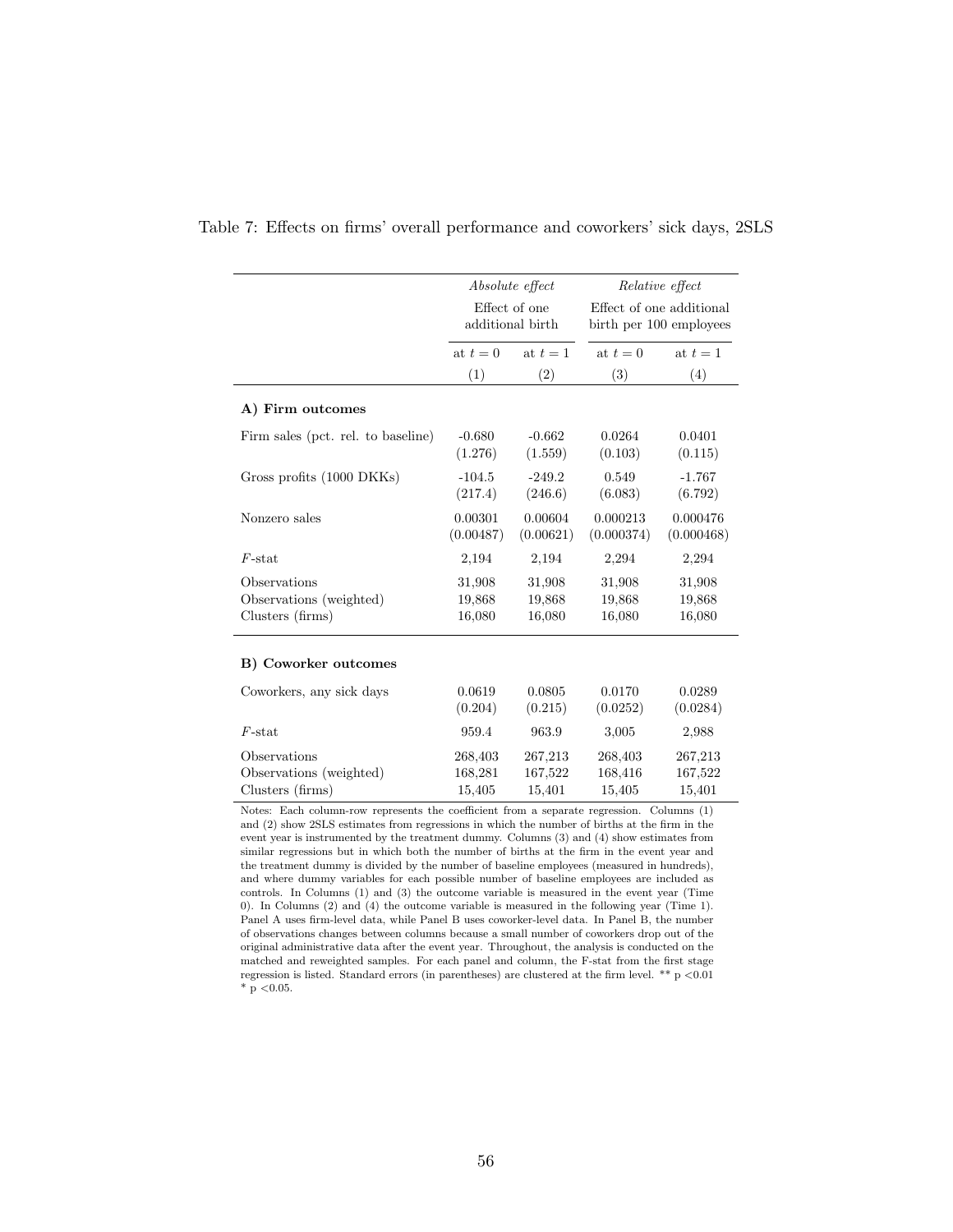|                                                             | Absolute effect             |                             |                             | Relative effect             |
|-------------------------------------------------------------|-----------------------------|-----------------------------|-----------------------------|-----------------------------|
|                                                             | Effect of one               |                             | Effect of one additional    |                             |
|                                                             |                             | additional birth            |                             | birth per 100 employees     |
|                                                             | at $t=0$                    | at $t=1$                    |                             | at $t=1$                    |
|                                                             | (1)                         | (2)                         | (3)                         | (4)                         |
| A) Same-occupation coworkers                                |                             |                             |                             |                             |
| Coworker with baseline firm                                 | 0.00943<br>(0.00816)        | 0.00841<br>(0.00854)        | 0.00132<br>(0.000700)       | 0.000728<br>(0.000724)      |
| Share of year unemployed                                    | $-0.00334**$<br>(0.00127)   | $-0.00331*$<br>(0.00131)    | $-0.000252$<br>(0.000134)   | $-0.000279*$<br>(0.000141)  |
| Hours at baseline firm (pct. rel. to baseline)              | $1.632**$<br>(0.444)        | $1.074*$<br>(0.469)         | $0.168**$<br>(0.0471)       | $0.115*$<br>(0.0507)        |
| Earnings (pct. rel. to baseline)                            | $2.451**$<br>(0.563)        | $1.890**$<br>(0.639)        | $0.270**$<br>(0.0607)       | $0.209**$<br>(0.0700)       |
| Any sick days                                               | 0.0968<br>(0.308)           | 0.142<br>(0.344)            | 0.0335<br>(0.0358)          | 0.0192<br>(0.0434)          |
| $F$ -stat                                                   | 640.8                       | 644.7                       | 1,802                       | 1,787                       |
| Observations<br>Observations (weighted)<br>Clusters (firms) | 121,470<br>76,048<br>12,526 | 120,951<br>76,048<br>12,509 | 121,470<br>76,153<br>12,526 | 120,951<br>75,716<br>12,509 |

Table 8: Effects on outcomes of coworkers in same and different occupations as women on leave, 2SLS

#### B) Different-occupation coworkers

| Coworker with baseline firm                    | 0.00941    | 0.00762    | 0.00120     | 0.000770    |
|------------------------------------------------|------------|------------|-------------|-------------|
|                                                | (0.00723)  | (0.00789)  | (0.000726)  | (0.000768)  |
| Share of year unemployed                       | $-0.00142$ | $-0.00222$ | $-0.000185$ | $-0.000287$ |
|                                                | (0.00112)  | (0.00118)  | (0.000136)  | (0.000148)  |
| Hours at baseline firm (pct. rel. to baseline) | 0.298      | $-0.288$   | 0.0510      | $-0.0287$   |
|                                                | (0.369)    | (0.402)    | (0.0455)    | (0.0488)    |
| Earnings (pct. rel. to baseline)               | 0.116      | $-0.264$   | 0.00702     | $-0.0229$   |
|                                                | (0.487)    | (0.578)    | (0.0603)    | (0.0698)    |
| Any sick days                                  | $-0.00596$ | 0.0149     | $-0.00881$  | 0.0319      |
|                                                | (0.270)    | (0.270)    | (0.0353)    | (0.0364)    |
| $F$ -stat                                      | 772.6      | 775.1      | 2,147       | 2,120       |
| Observations                                   | 145,586    | 144,920    | 145,586     | 144,920     |
| Observations (weighted)                        | 91,391     | 90,966     | 91.391      | 90,966      |
| Clusters (firms)                               | 13,059     | 13,053     | 13,059      | 13,053      |

Notes: Each column-row represents the coefficient from a separate regression. Columns (1) and (2) show 2SLS estimates from regressions in which the number of births at the firm in the event year is instrumented by the treatment dummy. Columns (3) and (4) show estimates from similar regressions but in which both the number of births at the firm in the event year and the treatment dummy is divided by the number of baseline employees (measured in hundreds), and where dummy variables for each possible number of baseline employees are included as controls. In Columns (1) and (3) the outcome variable is measured in the event year (Time 0). In Columns (2) and (4) the outcome variable is measured in the following year (Time 1). Both panels use coworker-level data. Panel A shows effects for coworkers who are in the same-(1-digit) occupation as women on leave; while Panel B shows the effects for different-occupation coworkers. The number of observations changes between columns because a small number of coworkers drop out of the original administrative data after the event year. Throughout, the analysis is conducted on the matched and reweighted samples. For each panel and column, the F-stat from the first stage regression is listed. Standard errors (in parentheses) are clustered at the firm level. \*\* p < 0.01 \* p < 0.05.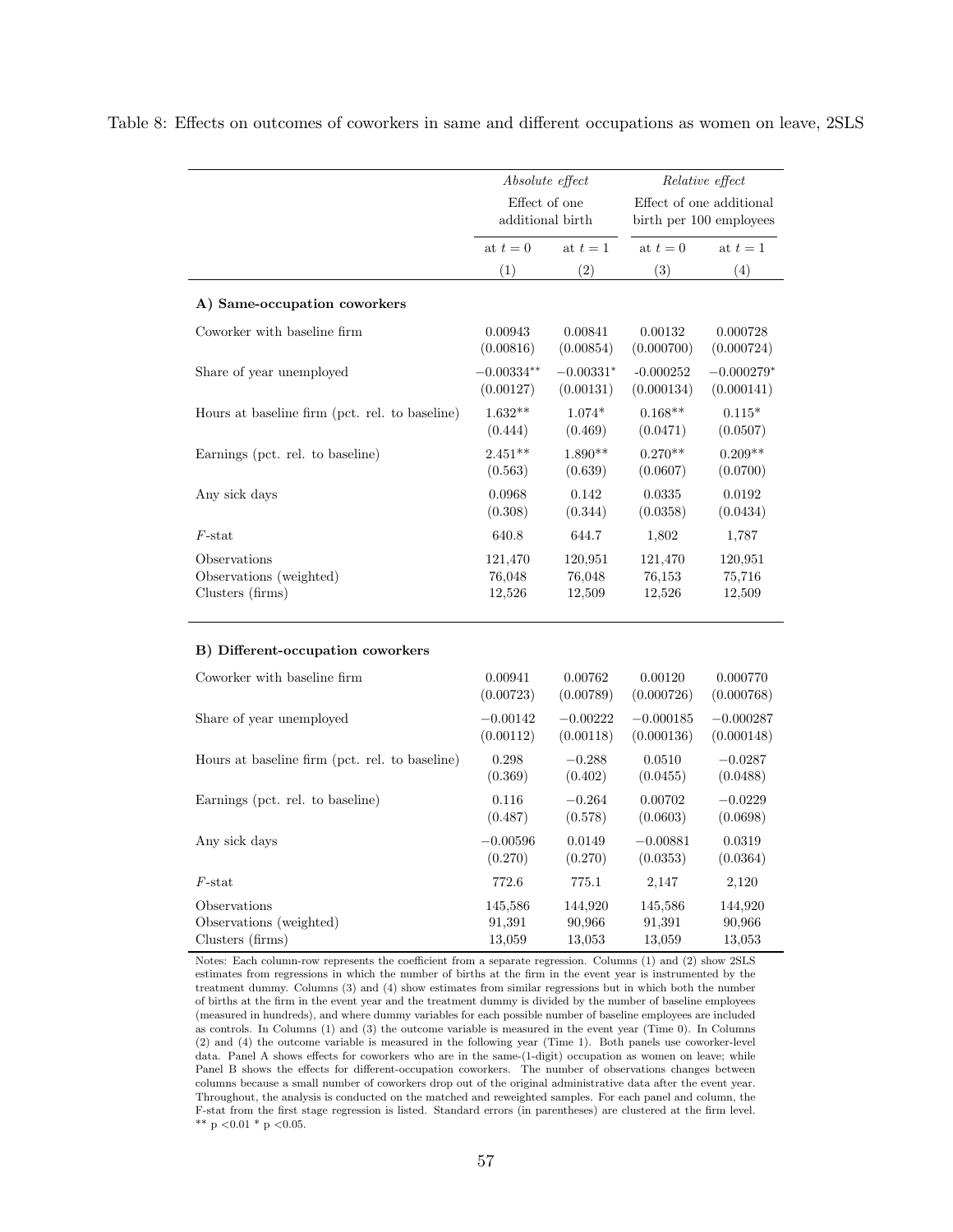|                                                           | Absolute effect<br>Effect of one<br>additional birth |            | Relative effect                                     |             |
|-----------------------------------------------------------|------------------------------------------------------|------------|-----------------------------------------------------|-------------|
|                                                           |                                                      |            | Effect of one additional<br>birth per 100 employees |             |
|                                                           | at $t=0$<br>at $t=1$                                 |            | at $t=0$                                            | at $t=1$    |
|                                                           | (1)                                                  | (2)        | (3)                                                 | (4)         |
| A) Labor inputs                                           |                                                      |            |                                                     |             |
| Parental leave days at firm                               | 184.8**                                              | $62.48**$  | $8.174**$                                           | $2.763**$   |
|                                                           | (12.00)                                              | (11.36)    | (0.445)                                             | (0.472)     |
| Number of employees at firm (pct. rel. to baseline)       | 2.707                                                | $-2.219$   | 0.285                                               | $-0.0325$   |
|                                                           | (3.527)                                              | (4.115)    | (0.195)                                             | (0.223)     |
| New hires at firm                                         | 0.123                                                | 0.00275    | $0.0117*$                                           | $-0.00183$  |
|                                                           | (0.176)                                              | (0.190)    | (0.00589)                                           | (0.00588)   |
| Turnover at firm                                          | $-0.608**$                                           | $-0.406$   | $-0.0193**$                                         | $-0.00497$  |
|                                                           | (0.213)                                              | (0.224)    | (0.00702)                                           | (0.00750)   |
| Hours at firm (pct. rel. to baseline)                     | $-7.178*$                                            | $-5.204$   | $-0.332$                                            | $-0.195$    |
|                                                           | (3.309)                                              | (3.899)    | (0.175)                                             | (0.202)     |
| B) Labor costs                                            |                                                      |            |                                                     |             |
| Firm's wage bill (pct. rel. to baseline)                  | $-1.532$                                             | $-3.792$   | $-0.0677$                                           | $-0.191$    |
|                                                           | (3.371)                                              | (4.247)    | (0.180)                                             | (0.218)     |
| Firm's wage bill excl. paid leave (pct. rel. to baseline) | $-8.379*$                                            | $-4.806$   | $-0.453*$                                           | $-0.243$    |
|                                                           | (3.456)                                              | (4.247)    | (0.181)                                             | (0.218)     |
| C) Overall performance                                    |                                                      |            |                                                     |             |
| Firm sales (pct. rel. to baseline)                        | $-5.085$                                             | $-4.148$   | $-0.173$                                            | $-0.243$    |
|                                                           | (5.732)                                              | (6.154)    | (0.297)                                             | (0.315)     |
| Gross profits (1000 DKKs)                                 | $-486.9$                                             | $-197.1$   | $-8.101$                                            | $-0.931$    |
|                                                           | (493.1)                                              | (421.7)    | (9.420)                                             | (9.622)     |
| Nonzero sales                                             | $-0.00863$                                           | $-0.00396$ | $-0.000783$                                         | $-0.000647$ |
|                                                           | (0.0172)                                             | (0.0214)   | (0.000925)                                          | (0.00114)   |
| $F$ -stat                                                 | 306.5                                                | 306.5      | 306.5                                               | 306.5       |
| Observations                                              | 3,191                                                | 3,191      | 3,191                                               | 3,191       |
| Observations (weighted)                                   | 2,010                                                | 2,010      | 2,010                                               | 2,010       |
| Clusters (firms)                                          | 2,718                                                | 2,718      | 2,718                                               | 2,718       |

### Table 9: Effects on outcomes of no replacement firms, 2SLS

Notes: Each column-row represents the coefficient from a separate regression. Columns (1) and (2) show 2SLS estimates from regressions in which the number of births at the firm in the event year is instrumented by the treatment dummy. Columns (3) and (4) show estimates from similar regressions but in which both the number of births at the firm in the event year and the treatment dummy is divided by the number of baseline employees (measured in hundreds), and where dummy variables for each possible number of baseline employees are included as controls. In Columns (1) and (3) the outcome variable is measured in the event year (Time 0). In Columns (2) and (4) the outcome variable is measured in the following year (Time 1). All panels use firm-level data, and show effects for firms which do not employ other workers in the same 1-digit occupation as the woman on leave at baseline. Throughout, the analysis is conducted on the matched and reweighted samples. For each panel and column, the F-stat from the first stage regression is listed. Standard errors (in parentheses) are clustered at the firm level. \*\* p  $\lt 0.01$  \* p  $\lt 0.05$ .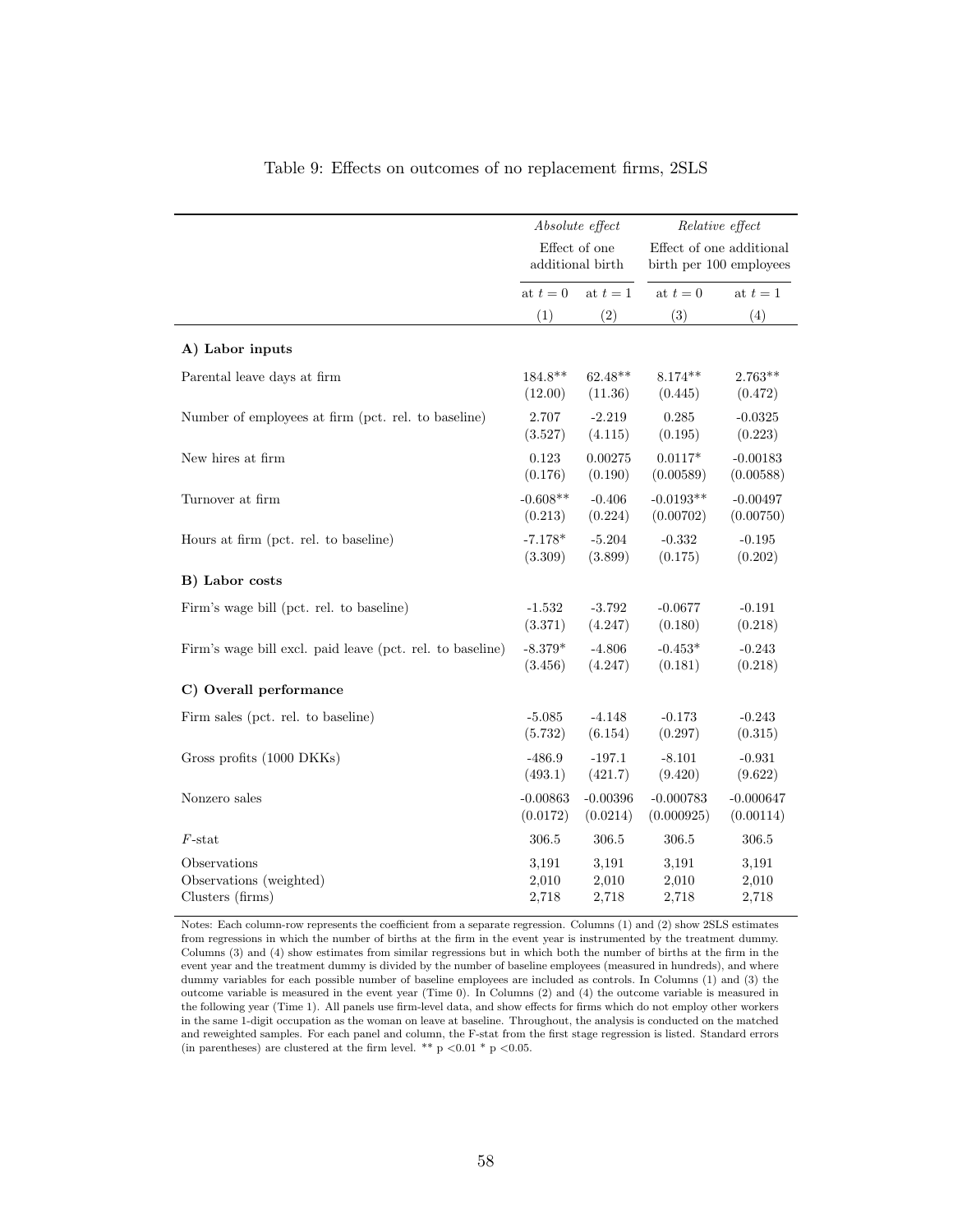# Appendices

# A Supplementary Tables and Figures

Figure A1: Industry composition of treatment and control samples



The figure shows the industrial composition of the matched and reweighted treatment and control samples across one-digit industries. Because it contains a very small number of firms, the category "Electricity and water supply" has been lumped into the "Other" category for reasons of data confidentiality. Industries in the figure are ordered according to the number of firms in the treatment group. The differences in industry distribution across the two samples are not statistically significant  $(p = 0.92)$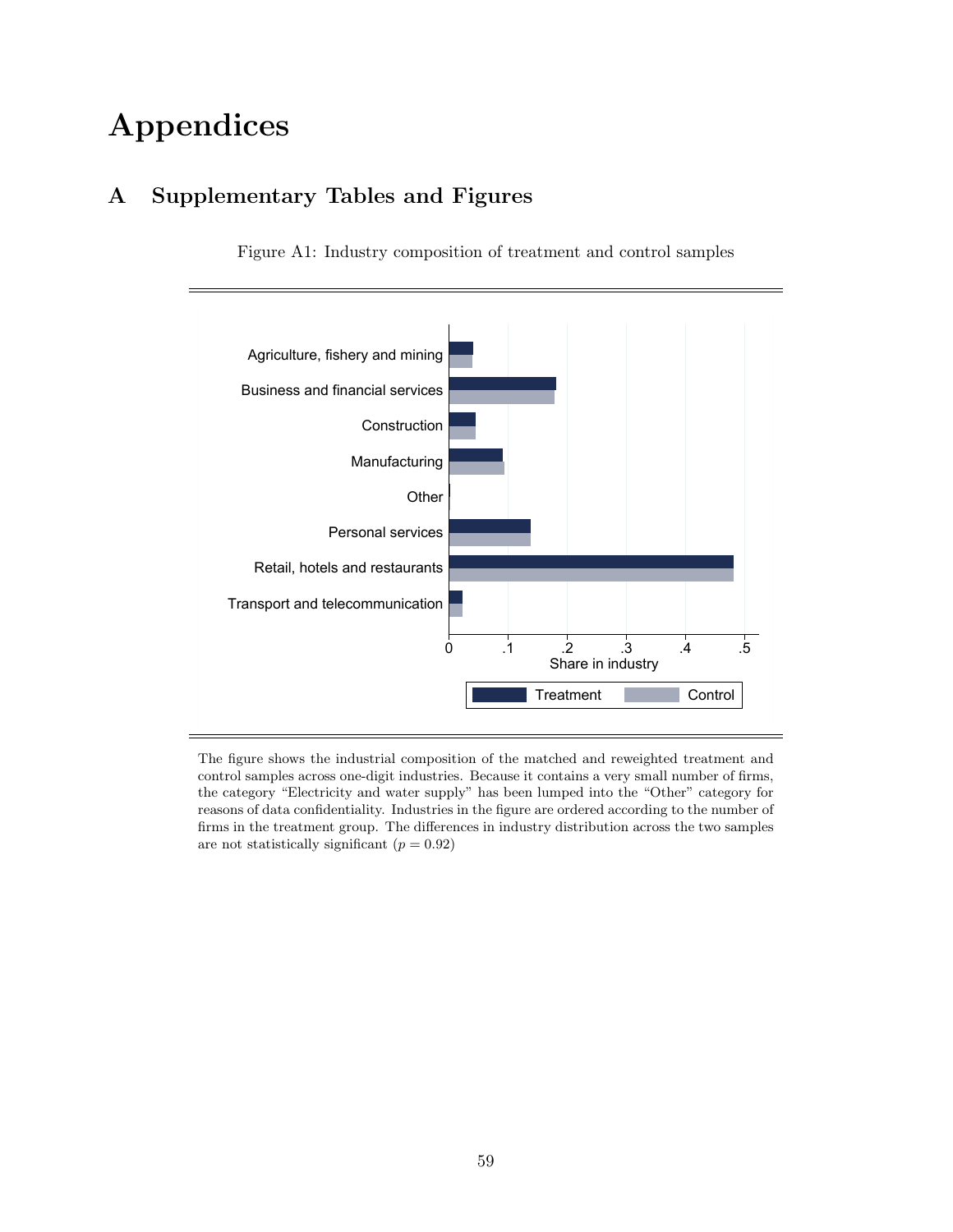| Country         | length (in weeks)<br>Maternity leave                                                                 | $%$ of previous earnings)<br>of benefits<br>Amount | length (in weeks)<br>Parental leave | (% of previous earnings)<br>Amount of benefits                                                                                                                                                        | Source of<br>funding                           |
|-----------------|------------------------------------------------------------------------------------------------------|----------------------------------------------------|-------------------------------------|-------------------------------------------------------------------------------------------------------------------------------------------------------------------------------------------------------|------------------------------------------------|
| Austria         |                                                                                                      | ξ                                                  |                                     | flat rate                                                                                                                                                                                             | social insurance                               |
| Canada          | 17 (federal)                                                                                         | $55%$ for $15$ weeks                               |                                     | 55                                                                                                                                                                                                    | social insurance                               |
| Denmark         |                                                                                                      | $\infty$                                           |                                     | $\frac{1}{2}$                                                                                                                                                                                         | public funds + employers                       |
| Finland         | $\infty$                                                                                             | 2                                                  |                                     |                                                                                                                                                                                                       | social insurance                               |
| France          |                                                                                                      | $\epsilon$                                         | 36                                  | flat rate for 26 weeks for first child                                                                                                                                                                | social insurance                               |
| ${\rm Germany}$ |                                                                                                      | $\epsilon$                                         | 56                                  |                                                                                                                                                                                                       | social insurance + employers                   |
| Italy           |                                                                                                      | $\mathbf{S}$                                       | $^{26}$                             |                                                                                                                                                                                                       | social insurance                               |
| $Normay^*$      |                                                                                                      |                                                    | 49 or 59                            | 100% if 49 weeks, 80% if 59 weeks                                                                                                                                                                     | social insurance                               |
| Spain           |                                                                                                      | 8                                                  | 156                                 | unpaid                                                                                                                                                                                                | social insurance                               |
| Sweden          |                                                                                                      | 80                                                 | æ                                   | 80% for 65 weeks, flat rate for 15 weeks                                                                                                                                                              | social insurance                               |
| Switzerland     |                                                                                                      | 80% up to ceiling                                  |                                     |                                                                                                                                                                                                       | social security + mandatory private insurance  |
| United Kingdom  |                                                                                                      | flat rate weeks 7-39<br>$90\%$ for 6 weeks:        |                                     | unpaid                                                                                                                                                                                                | public funds reimburse employers for up to 92% |
| United States   |                                                                                                      |                                                    | 12 (federal)                        | unpaid                                                                                                                                                                                                |                                                |
|                 | 1986年12月20日,1月21日,1月22日,1月22日,1月22日,1月22日,1月22日,1月22日,1月22日,1月22日,1月22日,1月22日,1月22日,1月22日,1月22日,1月22 |                                                    |                                     | Notes: This table shows the duration and amount of cash benefits awarded under statutory maternity and parental leave programs in 2013 across several countries. Maternity<br>医心脏 医心脏 医心脏 医阿尔伯氏病 医心脏病 |                                                |

| ׇ֘֝֬֡<br>I                                                                |
|---------------------------------------------------------------------------|
| $\frac{1}{2}$<br>)<br>)                                                   |
| )<br>.                                                                    |
| city and reading to interest and another control<br>;<br>;<br>;<br>;<br>Í |
| }<br>}                                                                    |
| ֠<br>ׇ֚֓֡                                                                 |
| :<br>j<br>Í                                                               |
| $\frac{1}{2}$<br>١<br>j<br>ĺ<br>ŗ                                         |

leave length includes both prediction and postbirth leaves, \*In Norway, fourteen weeks of parental leave are reserved exclusively for mothers and another fourteen weeks for fathers. Source: ILO (2014) and postbirth leaves, leave length includes both prebirth and postbirth leaves; \*In Norway, fourteen weeks of parental leave are reserved exclusively for mothers and another fourteen weeks for fathers. Source: ILO (2014)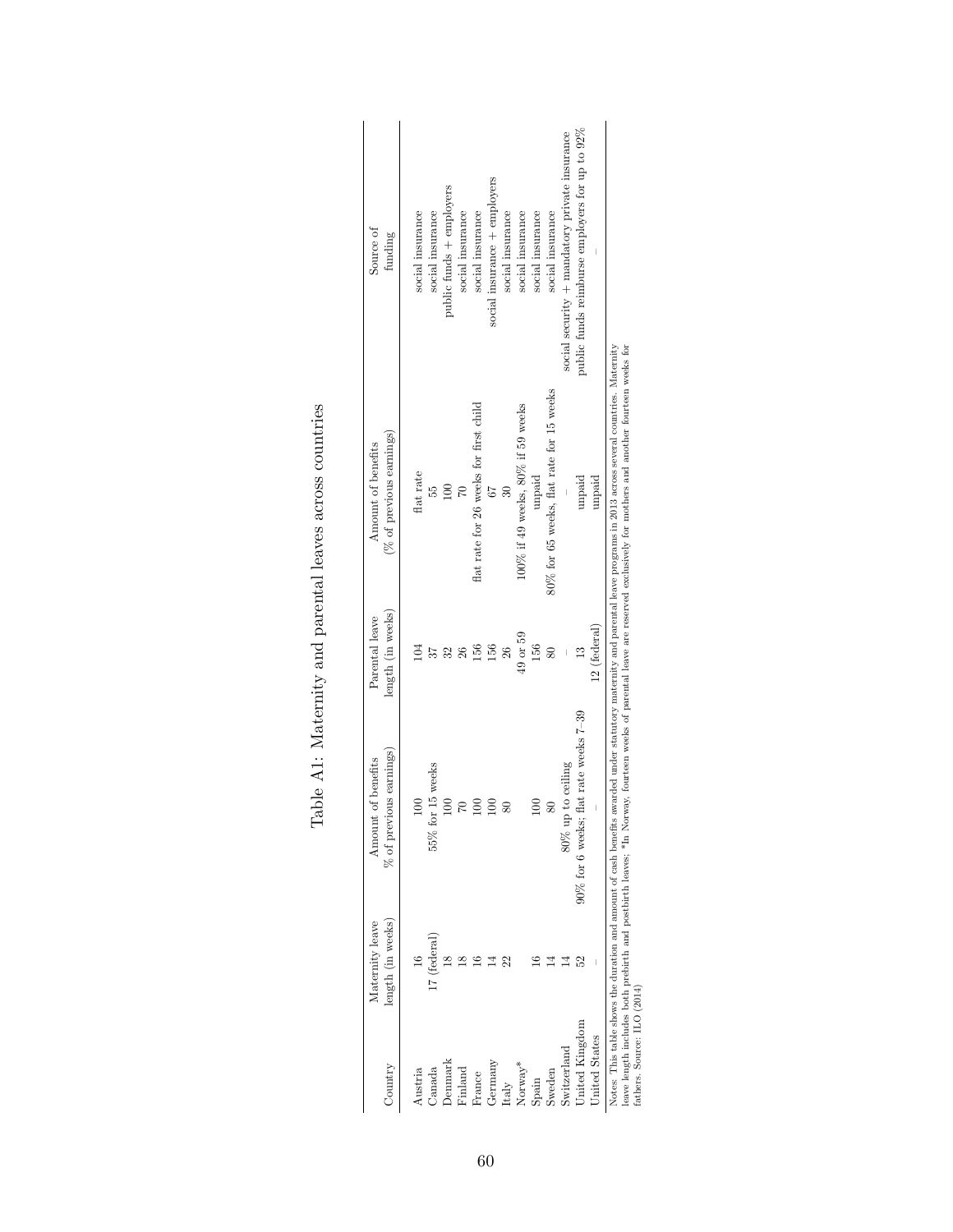|                                      | <i><b>Observations</b></i><br>(unweighted) | Mean   | Standard<br>Deviation |
|--------------------------------------|--------------------------------------------|--------|-----------------------|
| Panel A - Firm sample                |                                            |        |                       |
| Births at firm                       | 220,879                                    | 0.725  | 1.073                 |
| Pregnancies at firm                  | 220,879                                    | 1.341  | 1.662                 |
| Leave days at firm                   | 220,879                                    | 127.0  | 198.6                 |
| <b>Employees</b>                     | 220,879                                    | 11.76  | 9.609                 |
| New hires                            | 217,156                                    | 3.633  | 4.164                 |
| Turnover at firm                     | 217,156                                    | 3.777  | 4.441                 |
| Wage bill (1000 DKKs)                | 220,879                                    | 3,168  | 3,480                 |
| Sales (1000 DKKs)                    | 209,582                                    | 17,639 | 41,431                |
| Purchases (1000 DKKs)                | 209,582                                    | 12,060 | 34,176                |
| Gross profits (1000 DKKs)            | 209,582                                    | 2,389  | 16,429                |
| Workforce share women                | 200,913                                    | 0.632  | 0.288                 |
| Workforce avg. age                   | 200,913                                    | 34.56  | 6.898                 |
| Workforce avg. years schooling       | 200,913                                    | 11.63  | 1.338                 |
| Workforce avg. years education       | 200,913                                    | 12.83  | 5.686                 |
| Panel B - Coworker sample            |                                            |        |                       |
| Coworker still with baseline firm    | 1,858,327                                  | 0.691  | 0.462                 |
| Coworker unemployment (yearly share) | 1,858,327                                  | 0.0264 | 0.104                 |
| Coworker hours (FTEs)                | 1,858,327                                  | 0.801  | 0.320                 |
| Coworker earnings (1000 DKKs)        | 1,858,327                                  | 280.8  | 217.7                 |

Table A2: Summary statistics of the firm and coworker samples, all seven years

Notes: The table shows summary statistics for the matched firm (Panel A) and coworker (Panel B) samples for all the years used in the analysis (from four years prior to the event year and until two years after the event year). Means and standard deviations are computed with weights. The total number of observations shown is unweighted.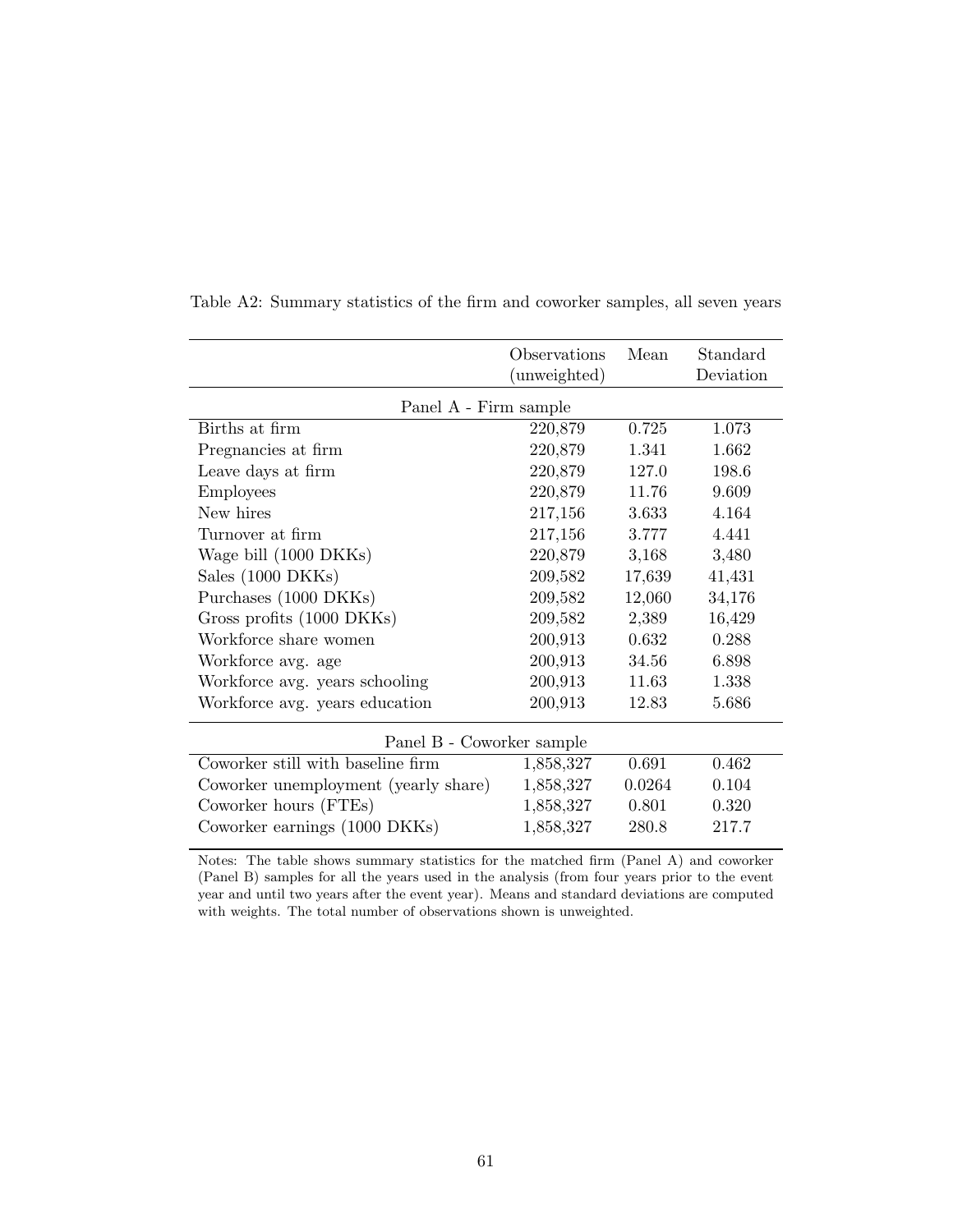|                                | Treatment    | Control      | Difference | p-Value |
|--------------------------------|--------------|--------------|------------|---------|
|                                |              |              |            |         |
| <b>Births</b>                  | 0.80         | 0.78         | 0.02       | 0.19    |
|                                | (1.07)       | (1.03)       | (0.01)     |         |
| Leave days at firm             | 139.45       | 135.41       | 4.04       | 0.14    |
|                                | (197.82)     | (193.51)     | (2.74)     |         |
| New hires                      | 3.70         | 3.73         | $-0.03$    | 0.55    |
|                                | (3.30)       | (3.24)       | (0.04)     |         |
| Hours (FTEs)                   | 10.61        | 10.59        | 0.02       | 0.84    |
|                                | (7.31)       | (7.28)       | (0.10)     |         |
| Workforce avg. years schooling | 11.62        | 11.62        | 0.00       | 0.84    |
|                                | (1.28)       | (1.28)       | (0.02)     |         |
| Workforce avg. age             | 33.78        | 33.84        | $-0.06$    | 0.51    |
|                                | (6.34)       | (6.39)       | (0.09)     |         |
| Workforce avg. experience      | 12.24        | 12.26        | $-0.02$    | 0.75    |
|                                | (5.25)       | (5.29)       | (0.07)     |         |
| Wage bill (1000 DKKs)          | 3360.20      | 3379.01      | $-18.82$   | 0.63    |
|                                | (2991.48)    | (3004.40)    | (39.56)    |         |
| Purchases (1000 DKKs)          | 12604.45     | 12526.48     | 78.01      | 0.87    |
|                                | (34419.62)   | (31190.92)   | (467.13)   |         |
| Profits (1000 DKKs)            | 9166.96      | 8830.14      | 336.83     | 0.39    |
|                                | (28512.69)   | (27921.00)   | (394.58)   |         |
| Profits ex leave               | $-224132.82$ | $-223820.91$ | $-311.91$  | 0.82    |
|                                | (101166.61)  | (100130.35)  | (1394.44)  |         |
| Event year                     | 2007.08      | 2007.08      | $-0.00$    | 0.96    |
|                                | (2.82)       | (2.85)       | (0.04)     |         |

Table A3: Covariate balance at baseline

Notes: The table shows means and standard deviations for the firm- and event-specific variables in the baseline year across the matched and reweighted sample of treatment and control events. The table also shows the difference in means between the two samples along with the standard error of this difference computed based on clustering at the firm level. \*\* p < 0.01 \* p < 0.05.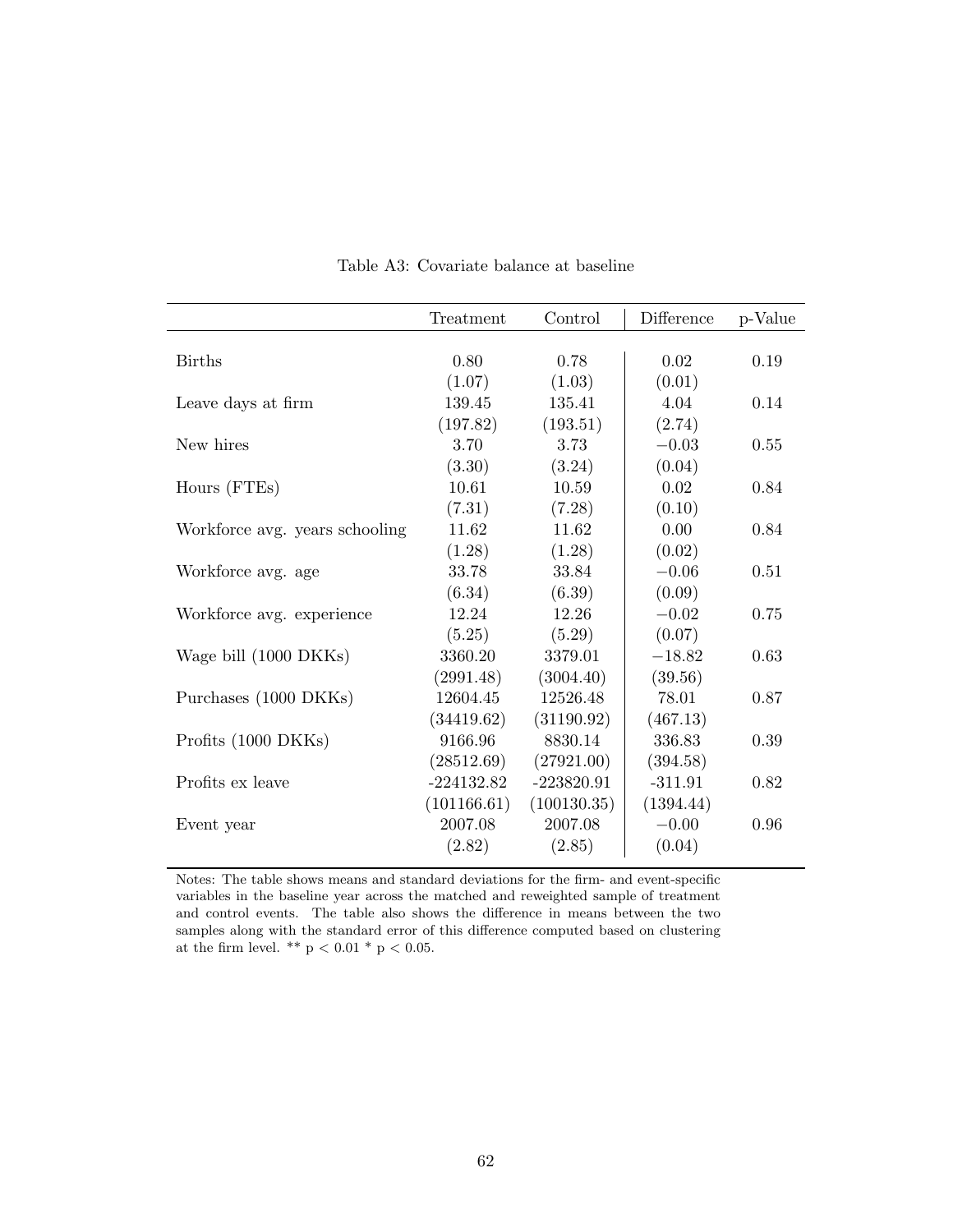| Table A4: Effects on firm outcomes based on whether women on leave have no replacement, 2SLS                                                                                                                                                                                                                                                                                                                                                                                                                                                                                                                                                                                                                                                                                                                                                                                                                                                                                                                                                                                                                                                                                                                                                                                                                                                                                                                           |                                   |                                                             |                         |                          |                                                   |                                                      |                                                                                                                                            |                                                                 |                                   |                         |
|------------------------------------------------------------------------------------------------------------------------------------------------------------------------------------------------------------------------------------------------------------------------------------------------------------------------------------------------------------------------------------------------------------------------------------------------------------------------------------------------------------------------------------------------------------------------------------------------------------------------------------------------------------------------------------------------------------------------------------------------------------------------------------------------------------------------------------------------------------------------------------------------------------------------------------------------------------------------------------------------------------------------------------------------------------------------------------------------------------------------------------------------------------------------------------------------------------------------------------------------------------------------------------------------------------------------------------------------------------------------------------------------------------------------|-----------------------------------|-------------------------------------------------------------|-------------------------|--------------------------|---------------------------------------------------|------------------------------------------------------|--------------------------------------------------------------------------------------------------------------------------------------------|-----------------------------------------------------------------|-----------------------------------|-------------------------|
|                                                                                                                                                                                                                                                                                                                                                                                                                                                                                                                                                                                                                                                                                                                                                                                                                                                                                                                                                                                                                                                                                                                                                                                                                                                                                                                                                                                                                        | leave days<br>Parental<br>at firm | rel. to baseline<br>at firm (pct.<br>Number of<br>employees | New hires<br>at firm    | Turnover<br>at firm      | to baseline)<br>firm (pct.<br>Hours at<br>rel. to | Firm's wage<br>to baseline)<br>bill (pct.<br>rel. to | rel. to baseline)<br>paid leave (pct<br>Firm's wage<br>bill excl.                                                                          | to baseline)<br>sales (pct.<br>rel. to<br>$\operatorname{Firm}$ | Gross profits<br>$(1000$ DKKs $)$ | Nonzero<br>sales        |
|                                                                                                                                                                                                                                                                                                                                                                                                                                                                                                                                                                                                                                                                                                                                                                                                                                                                                                                                                                                                                                                                                                                                                                                                                                                                                                                                                                                                                        | $\widehat{E}$                     | $\widehat{2}$                                               | $\widehat{\mathbf{e}}$  | $\left( \pm \right)$     | $\widehat{5}$                                     | $\widehat{6}$                                        | (7)                                                                                                                                        | $\circledast$                                                   | $\widehat{c}$                     | (10)                    |
| A) Absolute effect                                                                                                                                                                                                                                                                                                                                                                                                                                                                                                                                                                                                                                                                                                                                                                                                                                                                                                                                                                                                                                                                                                                                                                                                                                                                                                                                                                                                     |                                   |                                                             |                         |                          |                                                   |                                                      |                                                                                                                                            |                                                                 |                                   |                         |
| $at t = 0$                                                                                                                                                                                                                                                                                                                                                                                                                                                                                                                                                                                                                                                                                                                                                                                                                                                                                                                                                                                                                                                                                                                                                                                                                                                                                                                                                                                                             |                                   |                                                             |                         |                          |                                                   |                                                      |                                                                                                                                            |                                                                 |                                   |                         |
| Effect of one additional birth                                                                                                                                                                                                                                                                                                                                                                                                                                                                                                                                                                                                                                                                                                                                                                                                                                                                                                                                                                                                                                                                                                                                                                                                                                                                                                                                                                                         | $196.7***$<br>(5.122)             | $7.738**$<br>(0.952)                                        | (0.0740)<br>$0.375**$   | (0.0916)<br>$-0.225*$    | (0.922)<br>0.433                                  | $4.011***$<br>(0.929)                                | (0.955)<br>$-0.632$                                                                                                                        | (1.273)<br>$-0.190$                                             | (230.9)<br>$-70.35$               | (0.00507)<br>0.00430    |
| Effect of one additional birth $\times$ no replacement                                                                                                                                                                                                                                                                                                                                                                                                                                                                                                                                                                                                                                                                                                                                                                                                                                                                                                                                                                                                                                                                                                                                                                                                                                                                                                                                                                 | (13.05)<br>$-12.33$               | (3.657)<br>$-5.098$                                         | (0.192)<br>$-0.251$     | (0.232)<br>$-0.369$      | $*257.7-$<br>(3.444)                              | (3.499)<br>$-5.606$                                  | $-7.818*$<br>(3.590)                                                                                                                       | (5.888)<br>$-5.047$                                             | (529.0)<br>$-351.7$               | (0.0180)<br>$-0.0132$   |
| $a t t = I$                                                                                                                                                                                                                                                                                                                                                                                                                                                                                                                                                                                                                                                                                                                                                                                                                                                                                                                                                                                                                                                                                                                                                                                                                                                                                                                                                                                                            |                                   |                                                             |                         |                          |                                                   |                                                      |                                                                                                                                            |                                                                 |                                   |                         |
| Effect of one additional birth                                                                                                                                                                                                                                                                                                                                                                                                                                                                                                                                                                                                                                                                                                                                                                                                                                                                                                                                                                                                                                                                                                                                                                                                                                                                                                                                                                                         | $88.84***$<br>(4.897)             | (1.159)<br>1.510                                            | (0.0820)<br>$-0.165*$   | (0.0975)<br>$0.445**$    | (1.122)<br>1.268                                  | (1.188)<br>1.738                                     | (1.197)<br>0.908                                                                                                                           | (1.597)<br>$-0.271$                                             | (263.7)<br>$-242.8$               | (0.00649)<br>0.00717    |
| Effect of one additional birth $\times$ no replacement                                                                                                                                                                                                                                                                                                                                                                                                                                                                                                                                                                                                                                                                                                                                                                                                                                                                                                                                                                                                                                                                                                                                                                                                                                                                                                                                                                 | $-26.48*$<br>(12.40)              | (4.277)<br>$-3.935$                                         | (0.207)<br>0.160        | $0.840***$<br>(0.244)    | (4.068)<br>$-6.765$                               | (4.417)<br>$-5.648$                                  | (4.419)<br>$-5.835$                                                                                                                        | (6.379)<br>$-4.044$                                             | (469.1)<br>57.69                  | (0.0224)<br>$-0.0116$   |
| B) Relative effect                                                                                                                                                                                                                                                                                                                                                                                                                                                                                                                                                                                                                                                                                                                                                                                                                                                                                                                                                                                                                                                                                                                                                                                                                                                                                                                                                                                                     |                                   |                                                             |                         |                          |                                                   |                                                      |                                                                                                                                            |                                                                 |                                   |                         |
| $_{at~t=0}$                                                                                                                                                                                                                                                                                                                                                                                                                                                                                                                                                                                                                                                                                                                                                                                                                                                                                                                                                                                                                                                                                                                                                                                                                                                                                                                                                                                                            |                                   |                                                             |                         |                          |                                                   |                                                      |                                                                                                                                            |                                                                 |                                   |                         |
| Effect of one additional birth per 100 employees                                                                                                                                                                                                                                                                                                                                                                                                                                                                                                                                                                                                                                                                                                                                                                                                                                                                                                                                                                                                                                                                                                                                                                                                                                                                                                                                                                       | $11.70**$<br>(0.300)              | $0.700**$<br>(0.0850)                                       | (0.00321)<br>$0.0244**$ | $-0.0100**$<br>(0.00375) | 0.0148<br>(0.0777)                                | (0.0782)<br>$0.345**$                                | (670.0)<br>$-0.0719$                                                                                                                       | 0.0703<br>(0.109)                                               | (7.034)<br>1.999                  | (0.000409)<br>0.000441  |
| Effect of one additional birth                                                                                                                                                                                                                                                                                                                                                                                                                                                                                                                                                                                                                                                                                                                                                                                                                                                                                                                                                                                                                                                                                                                                                                                                                                                                                                                                                                                         |                                   |                                                             |                         |                          |                                                   |                                                      |                                                                                                                                            |                                                                 |                                   |                         |
| per 100 employees × no replacement                                                                                                                                                                                                                                                                                                                                                                                                                                                                                                                                                                                                                                                                                                                                                                                                                                                                                                                                                                                                                                                                                                                                                                                                                                                                                                                                                                                     | $-3.544***$<br>(0.541)            | $-0.415*$<br>(0.212)                                        | (0.00672)<br>$-0.0126$  | (0.00798)<br>$-0.00905$  | (0.191)<br>$-0.353$                               | $-0.413*$<br>(0.196)                                 | $-0.383*$<br>(0.197)                                                                                                                       | (0.317)<br>$-0.251$                                             | (11.68)<br>77.177                 | (0.00102)<br>$-0.00124$ |
| $at t=1$                                                                                                                                                                                                                                                                                                                                                                                                                                                                                                                                                                                                                                                                                                                                                                                                                                                                                                                                                                                                                                                                                                                                                                                                                                                                                                                                                                                                               |                                   |                                                             |                         |                          |                                                   |                                                      |                                                                                                                                            |                                                                 |                                   |                         |
| Effect of one additional birth per 100 employees                                                                                                                                                                                                                                                                                                                                                                                                                                                                                                                                                                                                                                                                                                                                                                                                                                                                                                                                                                                                                                                                                                                                                                                                                                                                                                                                                                       | $5.352**$<br>(0.283)              | (0.103)<br>0.167                                            | (0.00349)<br>$-0.00405$ | $0.0295**$<br>(0.00410)  | (0.0944)<br>0.106                                 | (0.0979)<br>0.149                                    | (0.0988)<br>0.0773                                                                                                                         | (0.122)<br>0.105                                                | (7.920)<br>$-2.224$               | (0.000512)<br>0.000737  |
| Effect of one additional birth                                                                                                                                                                                                                                                                                                                                                                                                                                                                                                                                                                                                                                                                                                                                                                                                                                                                                                                                                                                                                                                                                                                                                                                                                                                                                                                                                                                         |                                   |                                                             |                         |                          |                                                   |                                                      |                                                                                                                                            |                                                                 |                                   |                         |
| per 100 employees × no replacement                                                                                                                                                                                                                                                                                                                                                                                                                                                                                                                                                                                                                                                                                                                                                                                                                                                                                                                                                                                                                                                                                                                                                                                                                                                                                                                                                                                     | $-2.596**$<br>(0.553)             | (0.245)<br>$-0.208$                                         | (0.00685)<br>0.00187    | $-0.0340**$<br>(0.00856) | (0.223)<br>$-0.313$                               | (0.239)<br>$-0.345$                                  | (0.240)<br>$-0.360$                                                                                                                        | (0.339)<br>$-0.315$                                             | (12.38)<br>1.696                  | (0.00126)<br>$-0.00141$ |
| Observations                                                                                                                                                                                                                                                                                                                                                                                                                                                                                                                                                                                                                                                                                                                                                                                                                                                                                                                                                                                                                                                                                                                                                                                                                                                                                                                                                                                                           | 31,908                            | 31,908                                                      | 31,908                  | 31,908                   | 31,908                                            | 31,908                                               | 31,908                                                                                                                                     | 31,908                                                          | 31,908                            | 31,908                  |
| Observations (weighted)                                                                                                                                                                                                                                                                                                                                                                                                                                                                                                                                                                                                                                                                                                                                                                                                                                                                                                                                                                                                                                                                                                                                                                                                                                                                                                                                                                                                | 19,868                            | 19,868                                                      | 19,868                  | 19,868                   | 19,868                                            | 19,868                                               | 19,868                                                                                                                                     | 19,868                                                          | 19,868                            | 19,868                  |
| Clusters (firms)                                                                                                                                                                                                                                                                                                                                                                                                                                                                                                                                                                                                                                                                                                                                                                                                                                                                                                                                                                                                                                                                                                                                                                                                                                                                                                                                                                                                       | 16,080                            | 16,080                                                      | 16,080                  | 16,080                   | 16,080                                            | 16,080                                               | 16,080                                                                                                                                     | 16,080                                                          | 16,080                            | 16,080                  |
| the number of births at the firm in the event year and an indicator variable for whether the firm does not employ other workers in the same 1-digit occupation as the woman on leave at baseline (Effect of one<br>additional birth X no replacement). In addition, an indicator for does not employ other workers in the same 1-digit occupation as the woman on leave at baseline is included in the regression as a control. The<br>Notes: Each column-row represents the coefficient from a separate regression. Columns refer to different outcome variables. In each regression, the outcome is the change in the relevant outcome between baseline<br>and the interaction between the number of births in the event year divided by the number of employees at baseline and an indicator variable for whether the firm does not employ other workers in the same 1-digit<br>regression is estimated by 2SLS using treatment status and its interaction with the indicator variable for whether the firm does not employ other workers in the same 1-digit occupation as the woman on leave at<br>baseline as instruments. In Panel B, the regressors of interest are the number of births at the firm in the event year divided by the number of employees at baseline (Effect of one additional birth per 100 employese).<br>and either the event year $(t = 0)$ or the year after $(t = 1)$ . In Panel A, the |                                   |                                                             |                         |                          |                                                   |                                                      | regressors of interest are the number of births at the firm in the event year (Effect of one additional birth) and the interaction between |                                                                 |                                   |                         |
| occupation as the woman on leave at baseline (Effect of one additional birth per 100 employees X no replacement). In addition, the indicator variable for whether the firm does not employ other workers in the same<br>1-digit occupation as the woman on leave at baseline is included in the regression as a control along with a full set of dummy variables for each possible number of baseline employees. The regression is estimated by<br>2SLS using treatment status divided by the number of employees at baseline and its interaction with the indicator variable for whether the firm does not employ other workers in the same 1-digit occupation as the charge of                                                                                                                                                                                                                                                                                                                                                                                                                                                                                                                                                                                                                                                                                                                                       |                                   |                                                             |                         |                          |                                                   |                                                      |                                                                                                                                            |                                                                 |                                   |                         |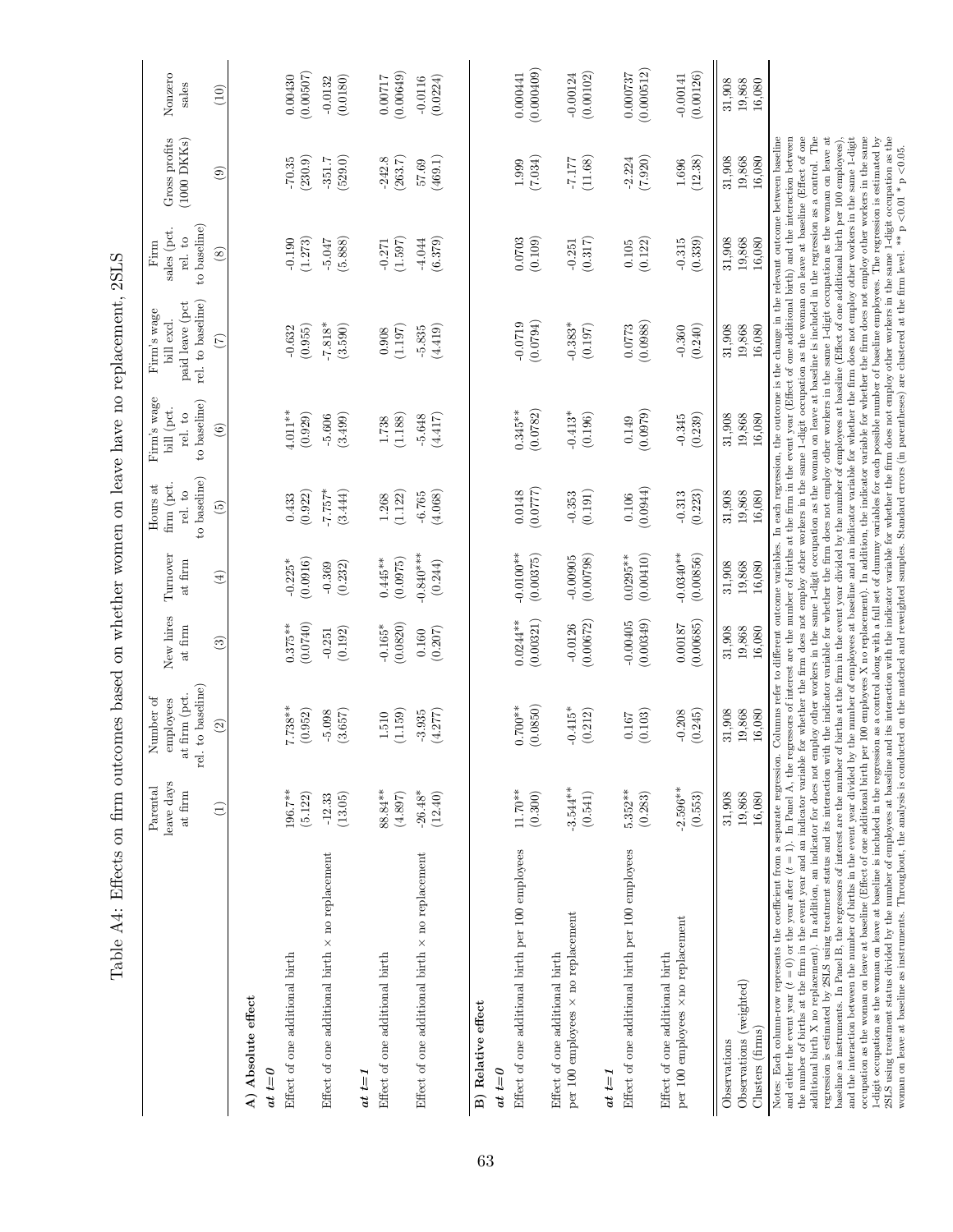|                                                                                                                                                                                                                                                                                                                                                                                                                                                                                                                                                                                                                                                                                                                                                                                                                                                                                                                                                                                                                                                                                                                                                                                                                                                                                                                                                                                                                                                                                                                                                                                                                                                                                                                                                                                                                                                                                                                                                                                                                                                                                                                     | Parental               | Number of                                       |                         |                        | Hours at                              | Firm's wage                           | Firm's wage                                        | Firm                                   |                                   |                          |
|---------------------------------------------------------------------------------------------------------------------------------------------------------------------------------------------------------------------------------------------------------------------------------------------------------------------------------------------------------------------------------------------------------------------------------------------------------------------------------------------------------------------------------------------------------------------------------------------------------------------------------------------------------------------------------------------------------------------------------------------------------------------------------------------------------------------------------------------------------------------------------------------------------------------------------------------------------------------------------------------------------------------------------------------------------------------------------------------------------------------------------------------------------------------------------------------------------------------------------------------------------------------------------------------------------------------------------------------------------------------------------------------------------------------------------------------------------------------------------------------------------------------------------------------------------------------------------------------------------------------------------------------------------------------------------------------------------------------------------------------------------------------------------------------------------------------------------------------------------------------------------------------------------------------------------------------------------------------------------------------------------------------------------------------------------------------------------------------------------------------|------------------------|-------------------------------------------------|-------------------------|------------------------|---------------------------------------|---------------------------------------|----------------------------------------------------|----------------------------------------|-----------------------------------|--------------------------|
|                                                                                                                                                                                                                                                                                                                                                                                                                                                                                                                                                                                                                                                                                                                                                                                                                                                                                                                                                                                                                                                                                                                                                                                                                                                                                                                                                                                                                                                                                                                                                                                                                                                                                                                                                                                                                                                                                                                                                                                                                                                                                                                     | leave days<br>at firm  | rel. to baseline)<br>at firm (pct.<br>employees | New hires<br>at firm    | Turnover<br>at firm    | to baseline)<br>firm (pct.<br>rel. to | to baseline)<br>bill (pct.<br>rel. to | rel. to baseline)<br>paid leave (pct<br>bill excl. | to baseline)<br>sales (pct.<br>rel. to | Gross profits<br>$(1000$ DKKs $)$ | Nonzero<br>sales         |
|                                                                                                                                                                                                                                                                                                                                                                                                                                                                                                                                                                                                                                                                                                                                                                                                                                                                                                                                                                                                                                                                                                                                                                                                                                                                                                                                                                                                                                                                                                                                                                                                                                                                                                                                                                                                                                                                                                                                                                                                                                                                                                                     | $\left(1\right)$       | $\odot$                                         | $\binom{3}{2}$          | $\widehat{E}$          | $\widetilde{5}$                       | $\odot$                               | $\widehat{(\mathcal{I})}$                          | $\circledast$                          | $\circledcirc$                    | (10)                     |
| A) Absolute effect                                                                                                                                                                                                                                                                                                                                                                                                                                                                                                                                                                                                                                                                                                                                                                                                                                                                                                                                                                                                                                                                                                                                                                                                                                                                                                                                                                                                                                                                                                                                                                                                                                                                                                                                                                                                                                                                                                                                                                                                                                                                                                  |                        |                                                 |                         |                        |                                       |                                       |                                                    |                                        |                                   |                          |
| $at t = 0$                                                                                                                                                                                                                                                                                                                                                                                                                                                                                                                                                                                                                                                                                                                                                                                                                                                                                                                                                                                                                                                                                                                                                                                                                                                                                                                                                                                                                                                                                                                                                                                                                                                                                                                                                                                                                                                                                                                                                                                                                                                                                                          |                        |                                                 |                         |                        |                                       |                                       |                                                    |                                        |                                   |                          |
| Effect of one additional birth                                                                                                                                                                                                                                                                                                                                                                                                                                                                                                                                                                                                                                                                                                                                                                                                                                                                                                                                                                                                                                                                                                                                                                                                                                                                                                                                                                                                                                                                                                                                                                                                                                                                                                                                                                                                                                                                                                                                                                                                                                                                                      | $193.3**$<br>(7.173)   | $2.908^*$<br>(1.086)                            | (0.116)<br>$0.279*$     | $-0.347*$<br>(0.145)   | (1.079)<br>$-0.854$                   | (1.107)<br>1.067                      | $-1.346$<br>(1.135)                                | (1.604)<br>$-3.077$                    | (390.5)<br>$-285.7$               | (0.00609)<br>$-0.00523$  |
| Effect of one additional birth $\times$ small firm                                                                                                                                                                                                                                                                                                                                                                                                                                                                                                                                                                                                                                                                                                                                                                                                                                                                                                                                                                                                                                                                                                                                                                                                                                                                                                                                                                                                                                                                                                                                                                                                                                                                                                                                                                                                                                                                                                                                                                                                                                                                  | 3.338                  | $9.286**$                                       | 0.145                   | 0.193                  | $1.181\,$                             | $5.174***$                            | $-0.0436$                                          | $5.204*$                               | 389.8                             | 0.0180                   |
|                                                                                                                                                                                                                                                                                                                                                                                                                                                                                                                                                                                                                                                                                                                                                                                                                                                                                                                                                                                                                                                                                                                                                                                                                                                                                                                                                                                                                                                                                                                                                                                                                                                                                                                                                                                                                                                                                                                                                                                                                                                                                                                     | (8.856)                | (1.881)                                         | (0.131)                 | (0.162)                | (1.809)                               | (1.831)                               | (1.869)                                            | (2.590)                                | (407.9)                           | (0.00984)                |
| $at t=1$                                                                                                                                                                                                                                                                                                                                                                                                                                                                                                                                                                                                                                                                                                                                                                                                                                                                                                                                                                                                                                                                                                                                                                                                                                                                                                                                                                                                                                                                                                                                                                                                                                                                                                                                                                                                                                                                                                                                                                                                                                                                                                            |                        |                                                 |                         |                        |                                       |                                       |                                                    |                                        |                                   |                          |
| Effect of one additional birth                                                                                                                                                                                                                                                                                                                                                                                                                                                                                                                                                                                                                                                                                                                                                                                                                                                                                                                                                                                                                                                                                                                                                                                                                                                                                                                                                                                                                                                                                                                                                                                                                                                                                                                                                                                                                                                                                                                                                                                                                                                                                      | $82.21**$<br>(7.079)   | (1.350)<br>$-0.175$                             | $-0.285*$<br>(0.131)    | (0.156)<br>0.253       | (1.323)<br>$-0.317$                   | $-0.00512$<br>(1.425)                 | (1.429)<br>$-0.455$                                | $-3.373$<br>(2.075)                    | (443.7)<br>$-532.1$               | (0.00798)<br>$-0.00417$  |
| Effect of one additional birth $\times$ small firm                                                                                                                                                                                                                                                                                                                                                                                                                                                                                                                                                                                                                                                                                                                                                                                                                                                                                                                                                                                                                                                                                                                                                                                                                                                                                                                                                                                                                                                                                                                                                                                                                                                                                                                                                                                                                                                                                                                                                                                                                                                                  | (8.767)<br>7.975       | (2.276)<br>2.491                                | (0.146)<br>0.286        | (0.173)<br>0.240       | (2.184)<br>2.026                      | (2.317)<br>2.613                      | (2.332)<br>1.762                                   | (3.129)<br>5.895                       | (459.5)<br>636.0                  | (0.0125)<br>0.0223       |
|                                                                                                                                                                                                                                                                                                                                                                                                                                                                                                                                                                                                                                                                                                                                                                                                                                                                                                                                                                                                                                                                                                                                                                                                                                                                                                                                                                                                                                                                                                                                                                                                                                                                                                                                                                                                                                                                                                                                                                                                                                                                                                                     |                        |                                                 |                         |                        |                                       |                                       |                                                    |                                        |                                   |                          |
| B) Relative effect<br>$at t = 0$                                                                                                                                                                                                                                                                                                                                                                                                                                                                                                                                                                                                                                                                                                                                                                                                                                                                                                                                                                                                                                                                                                                                                                                                                                                                                                                                                                                                                                                                                                                                                                                                                                                                                                                                                                                                                                                                                                                                                                                                                                                                                    |                        |                                                 |                         |                        |                                       |                                       |                                                    |                                        |                                   |                          |
| Effect of one additional birth per 100 employees                                                                                                                                                                                                                                                                                                                                                                                                                                                                                                                                                                                                                                                                                                                                                                                                                                                                                                                                                                                                                                                                                                                                                                                                                                                                                                                                                                                                                                                                                                                                                                                                                                                                                                                                                                                                                                                                                                                                                                                                                                                                    | $30.98**$<br>(1.145)   | $0.550**$<br>(0.190)                            | $0.0456***$<br>(0.0175) | $-0.0522*$<br>(0.0216) | (0.190)<br>$-0.122$                   | (0.194)<br>0.222                      | (0.198)<br>$-0.205$                                | (0.305)<br>$-0.464$                    | (55.20)<br>$-32.86$               | $-0.000057$<br>(0.00110) |
| Effect of one additional birth                                                                                                                                                                                                                                                                                                                                                                                                                                                                                                                                                                                                                                                                                                                                                                                                                                                                                                                                                                                                                                                                                                                                                                                                                                                                                                                                                                                                                                                                                                                                                                                                                                                                                                                                                                                                                                                                                                                                                                                                                                                                                      |                        |                                                 |                         |                        |                                       |                                       |                                                    |                                        |                                   |                          |
| per 100 employees × small firm                                                                                                                                                                                                                                                                                                                                                                                                                                                                                                                                                                                                                                                                                                                                                                                                                                                                                                                                                                                                                                                                                                                                                                                                                                                                                                                                                                                                                                                                                                                                                                                                                                                                                                                                                                                                                                                                                                                                                                                                                                                                                      | $-21.87***$<br>(1.169) | 0.0810<br>(0.208)                               | $-0.0258$<br>(0.0177)   | $0.0447*$<br>(0.0218)  | 0.0810<br>(0.204)                     | 0.0550<br>(0.208)                     | 0.0724<br>(0.213)                                  | (0.324)<br>0.539                       | (55.32)<br>36.92                  | (0.00117)<br>0.00132     |
| $at t=1$                                                                                                                                                                                                                                                                                                                                                                                                                                                                                                                                                                                                                                                                                                                                                                                                                                                                                                                                                                                                                                                                                                                                                                                                                                                                                                                                                                                                                                                                                                                                                                                                                                                                                                                                                                                                                                                                                                                                                                                                                                                                                                            |                        |                                                 |                         |                        |                                       |                                       |                                                    |                                        |                                   |                          |
| Effect of one additional birth per 100 employees                                                                                                                                                                                                                                                                                                                                                                                                                                                                                                                                                                                                                                                                                                                                                                                                                                                                                                                                                                                                                                                                                                                                                                                                                                                                                                                                                                                                                                                                                                                                                                                                                                                                                                                                                                                                                                                                                                                                                                                                                                                                    | $13.08***$<br>(1.131)  | 0.0336<br>(0.236)                               | $-0.0431*$<br>(0.0194)  | (0.0232)<br>0.0445     | $-0.0298$<br>(0.234)                  | 0.00883<br>(0.251)                    | $-0.0739$<br>(0.251)                               | (0.389)<br>$-0.542$                    | (60.94)<br>$-62.01$               | $-0.000807$<br>(0.00141) |
| Effect of one additional birth                                                                                                                                                                                                                                                                                                                                                                                                                                                                                                                                                                                                                                                                                                                                                                                                                                                                                                                                                                                                                                                                                                                                                                                                                                                                                                                                                                                                                                                                                                                                                                                                                                                                                                                                                                                                                                                                                                                                                                                                                                                                                      |                        |                                                 |                         |                        |                                       |                                       |                                                    |                                        |                                   |                          |
| per 100 employees $\times$ small firm                                                                                                                                                                                                                                                                                                                                                                                                                                                                                                                                                                                                                                                                                                                                                                                                                                                                                                                                                                                                                                                                                                                                                                                                                                                                                                                                                                                                                                                                                                                                                                                                                                                                                                                                                                                                                                                                                                                                                                                                                                                                               | $-8.991**$<br>(1.157)  | (0.256)<br>0.107                                | (0.0196)<br>$0.0433*$   | (0.0234)<br>$-0.0232$  | 0.0904<br>(0.251)                     | 0.0895<br>(0.268)                     | (0.268)<br>0.105                                   | (0.406)<br>0.612                       | (61.02)<br>66.46                  | (0.00149)<br>0.00147     |
| Observations                                                                                                                                                                                                                                                                                                                                                                                                                                                                                                                                                                                                                                                                                                                                                                                                                                                                                                                                                                                                                                                                                                                                                                                                                                                                                                                                                                                                                                                                                                                                                                                                                                                                                                                                                                                                                                                                                                                                                                                                                                                                                                        | 31,908                 | 31,908                                          | 31,908                  | 31,908                 | 31,908                                | 31,908                                | 31,908                                             | 31,908                                 | 31,908                            | 31,908                   |
| Observations (weighted)                                                                                                                                                                                                                                                                                                                                                                                                                                                                                                                                                                                                                                                                                                                                                                                                                                                                                                                                                                                                                                                                                                                                                                                                                                                                                                                                                                                                                                                                                                                                                                                                                                                                                                                                                                                                                                                                                                                                                                                                                                                                                             | 19,868                 | 19,868                                          | 19,868                  | 19,868                 | 19,868                                | 19,868                                | 19,868                                             | 19,868                                 | 19,868                            | 19,868                   |
| Clusters (firms)                                                                                                                                                                                                                                                                                                                                                                                                                                                                                                                                                                                                                                                                                                                                                                                                                                                                                                                                                                                                                                                                                                                                                                                                                                                                                                                                                                                                                                                                                                                                                                                                                                                                                                                                                                                                                                                                                                                                                                                                                                                                                                    | 16,080                 | 16,080                                          | 16,080                  | 16,080                 | 16,080                                | 16,080                                | 16,080                                             | 16,080                                 | 16,080                            | 16,080                   |
| and either the event year $(t=0)$ or the year after $(t=1)$ . In Panel A, the regressors of interest are the number of births at the firm in the event year (Effect of one additional birth) and the interaction between the<br>Notes: Each column-row represents the coefficient from a separate regression. Columns refer to different outcome variables. In each regression, the outcome is the change in the relevant outcome between baseline<br>number of births at the firm in the event year and an indicator variable for whether the firm had ten or fewer employees in the baseline year (Effect of one additional birth X small firm). In addition, the indicator<br>variable for whether the firm had ten or fewer employees is included in the regression as a control. The regression is estimated by 2SLS using treatment status and its interaction with the indicator variable for<br>whether the firm had ten or fewer employees in the baseline year as instruments. In Panel B, the regressors of interest are the mumber of births at the firm in the event year divided by the number of employees at<br>baseline (Effect of one additional birth per 100 employees), and the interaction between the number of births in the event year divided by the number of employees at baseline and an indicator variable for whether<br>in the regression as a control along with a full set of dummy variables for each possible number of baseline employees. The regression is estimated by 2SLS using treatment status divided by the number of employees<br>the firm had ten or fewer employees in the baseline year (Effect of one additional birth per 100 employees X small firm). In addition, the indicator variable for whether the firm had ten or fewer employees is included<br>at baseline and its interaction with the indicator variable for whether the firm had ten or fewer employees in the baseline year as instruments. Throughout, the analysis is conducted on the matched and reweighted<br>samples. Standard errors (in parentheses) are clustered at the firm level. ** |                        | $\rm p$ $<\!0.01$ * $\rm p$ $<\!0.05.$          |                         |                        |                                       |                                       |                                                    |                                        |                                   |                          |

Table A5: Heterogeneous effects by firm size Table A5: Heterogeneous effects by firm size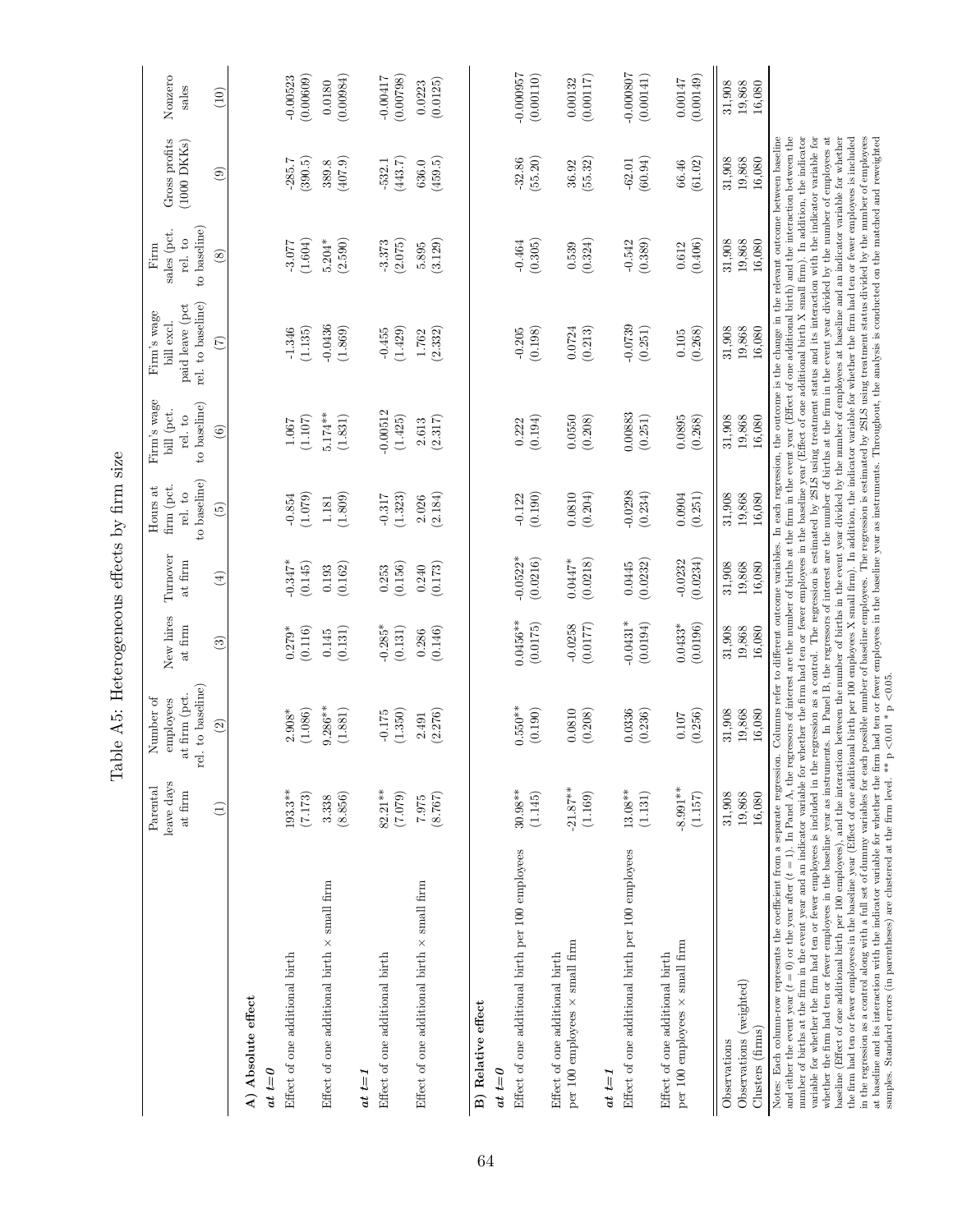# B Labor Supply Changes Among Treatment and Control Women

To understand labor supply changes around childbirth among women in our sample, this section compares the evolution of treatment and control women's own outcomes around the time of the potential birth event using a natural adaptation of our main difference-in-differences specification. We emphasize that the point of this analysis is to descriptively compare treatment and control women's behavior around the event year rather than to provide causal estimates of the effect of childbirth.

Let i index the individual woman (the potential mother),  $f$  the firm at which the woman is employed in the baseline year,  $e$  the potential birth event,  $t$  event time, and  $y_{eif}$  the individual woman's outcome. Our dynamic difference-in-differences specification for the potential mother is just a natural adaptation of the firm-level OLS specification [\(1\)](#page-17-0):

$$
y_{eift} = \psi_e + \sum_{k \in \mathcal{T}} \omega_k \mathbb{1}_{t=k} + \sum_{k \in \mathcal{T}} \kappa_k \mathbb{1}_{t=k} \cdot Treatment_e + \nu_{eift}
$$
  

$$
\mathcal{T} = \{-4, -3, -1, 0, 1, 2\}.
$$
 (5)

Note that we only present the OLS specification, as compliance is complete at the individual level.

Appendix Figure [A2](#page-65-0) shows no pre-trends three to four years before the event for any of the outcomes. This is consistent with previous evidence from [Kleven](#page-41-0) *et al.* (2019). Meanwhile, in the year before childbirth, the event year, and the following one year (i.e. in the time up to conception, during pregnancy, and during parental leave), there are some relevant differences between treatment and control women. Women who give birth are eleven percentage points more likely to stay with the baseline firm in the event year than control women (Figure  $A2(c)$ ); in levels, 59.9 percent of treatment women and 49.0 percent of control women are still with their baseline firm in the event year. This difference in the likelihood of being with the baseline firm may to some extent be mechanical, as firms typically cannot fire a woman who is pregnant or on parental leave. Alternatively, women may well be less motivated to search for a new employer immediately at the time of childbirth. The result that treatment women are more likely to stay with their employer, might seem puzzling given existing evidence that women start to sort into certain types of firms and jobs after the birth of their first child (see for example [Kleven](#page-41-0) *et al.* (2019)). It merely reflects, however, that most of the sorting is happening through churn and not through higher separation rates for mothers.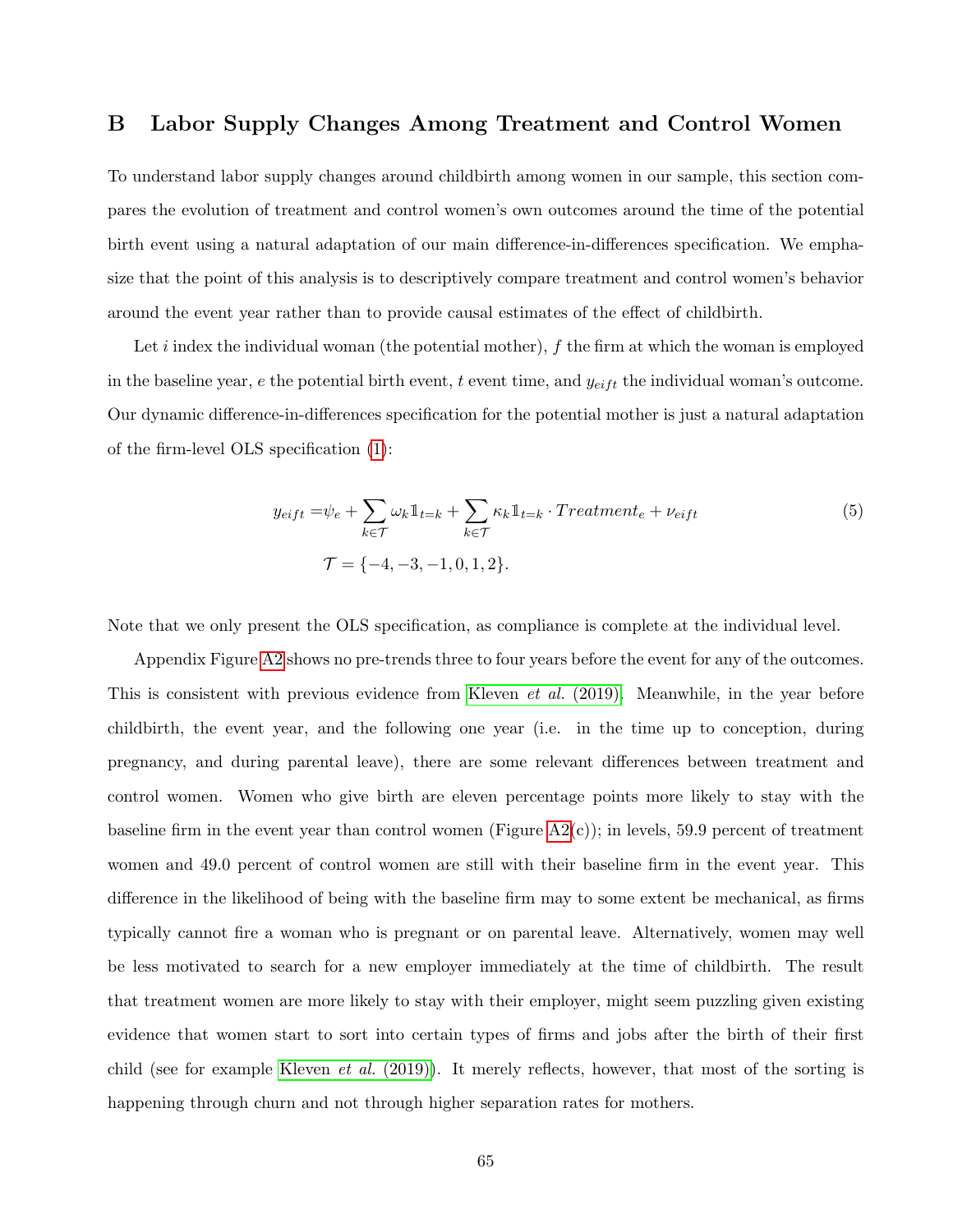

<span id="page-65-0"></span>

Notes: The dots and solid lines show the estimated difference between the treatment and control women from four years prior to the event year until two years after. The baseline year is two years prior to the event year, which implies that the difference is identically zero here. The dashed lines show the 95% confidence interval based on standard errors clustered at the firm level. The graphs show the differences in the outcomes of the potential mothers (i.e. treatment and control women).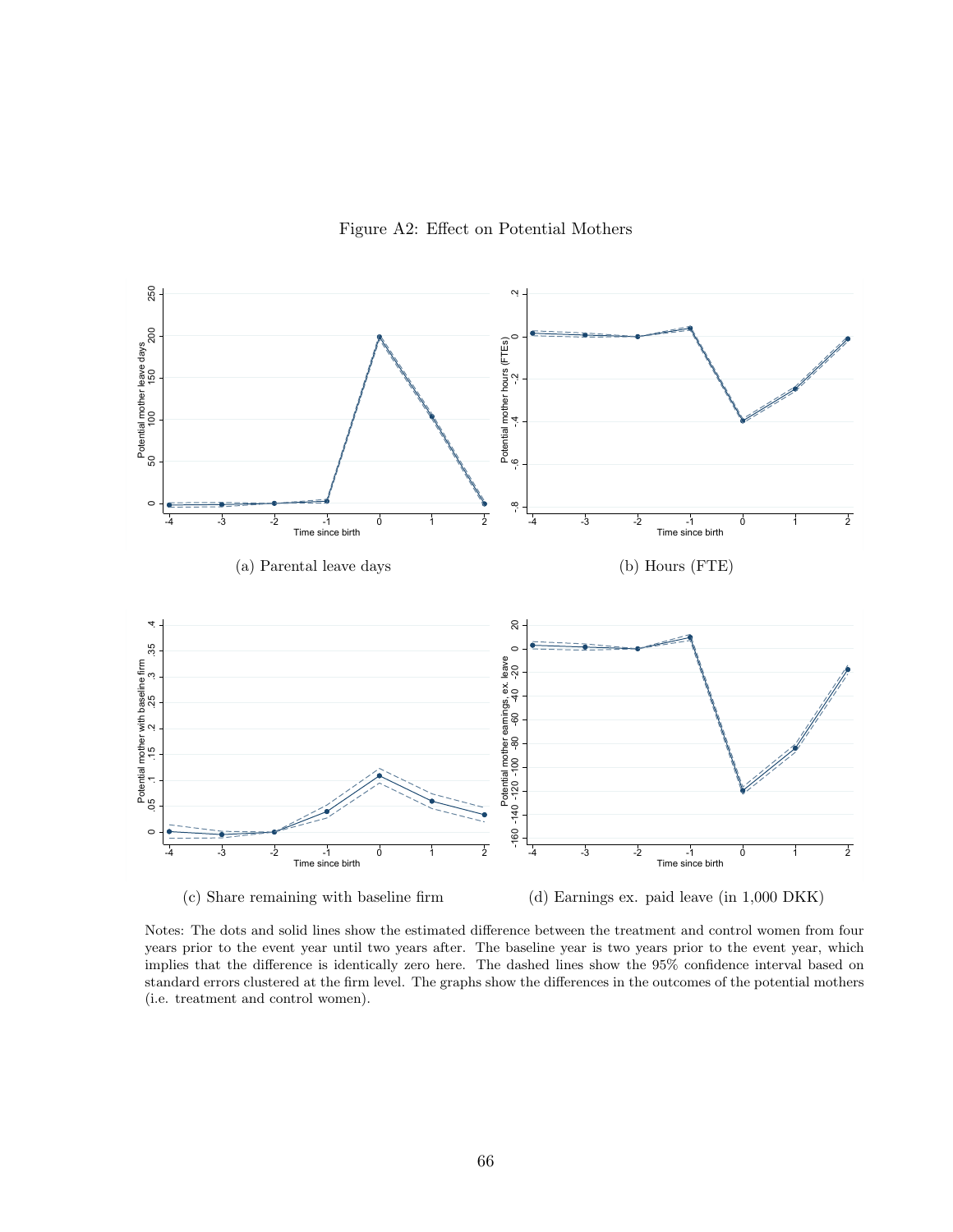In terms of labor supply changes after childbirth, figures  $A2(b)$  and  $A2(d)$  show that treatment women experience a large drop in hours and labor earnings in the year of childbirth and the following year while the woman is on leave. Two years after childbirth, when the parental leave has ended, our measure of hours recovers almost fully and is less than one percent below baseline. Labor earnings (excluding paid leave) also recover somewhat but remain about 20,000 DKK lower than at baseline.

The labor supply changes shown in figures [A2\(](#page-65-0)b) and [A2\(](#page-65-0)d) reflect both the direct effect of going on parental leave and being absent, as well as any other changes in labor supply that occur as a result of childbirth. To partially separate these, it is instructive to compute the direct effect that parental leave absences would have if other labor supply decisions (and wages) had otherwise remained unchanged relative to baseline. Relative to control, women in our treatment sample on average take 199 more days of parental leave in the event year and 104 the following year. With an average yearly labor supply of 0.85 full-time equivalent at baseline, these absences translate into a direct yearly hours reduction of 46 percent of a full-time worker in the event year and 24 percent the year after. With average labor earnings at 239,000 DKK in the baseline year, the absences also translate into a direct earnings loss of 120,000 DKK in the event year and 84,000 DKK the year after. Comparing these to the actual changes shown in  $A2(b)$  and  $A2(d)$ , we see that these direct effect of parental leave absences can account for virtually all of the overall changes in labor supply.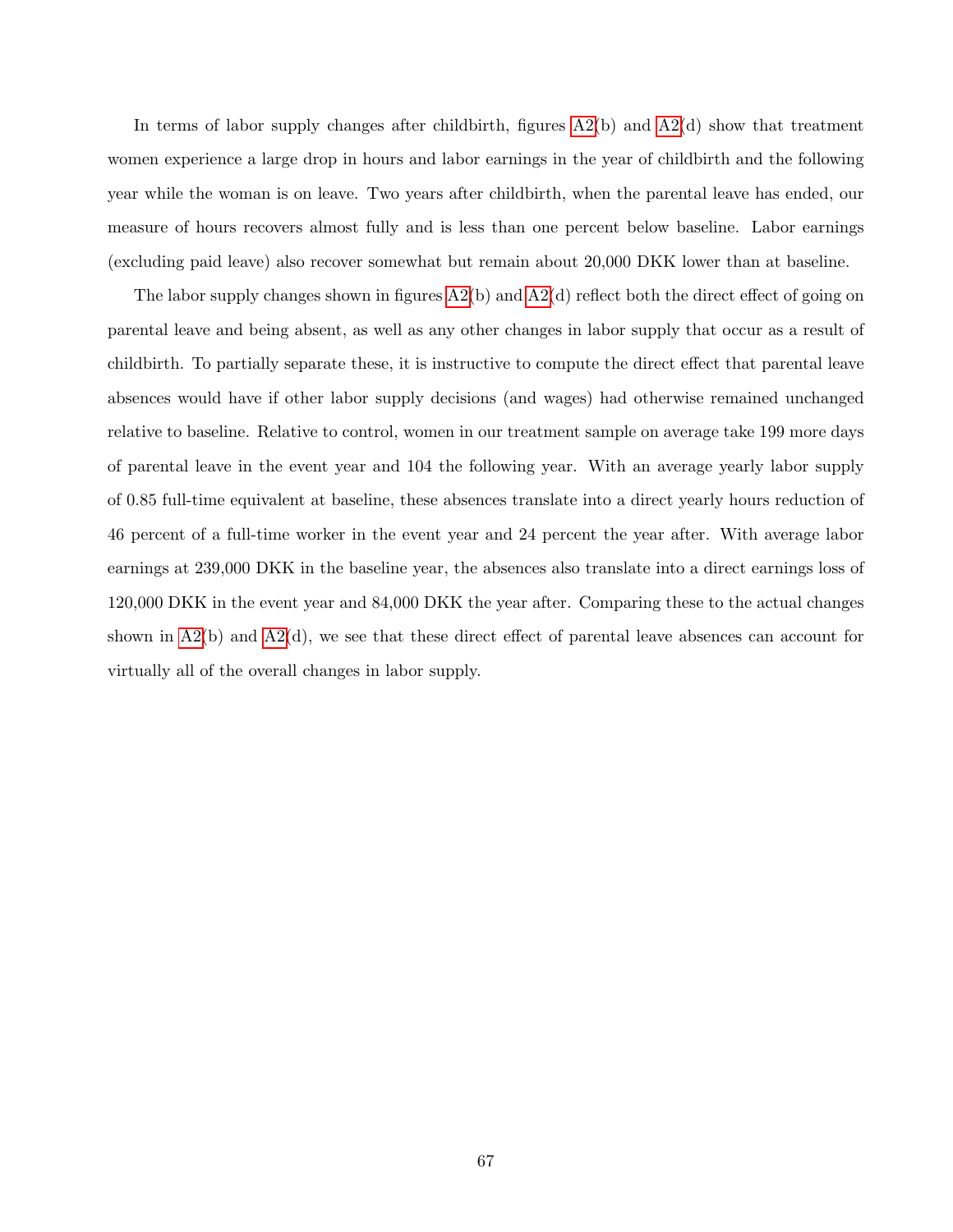### C Effects on Coworker Fertility and Leave-Taking

A parallel literature (e.g., [Asphjell](#page-37-0) et al., 2014; [Ciliberto](#page-39-0) et al., 2016) shows the existence of workplace peer effects in the incidence and timing of pregnancy and parental leave. For example, [Asphjell](#page-37-0) et al. [\(2014\)](#page-37-0) find that the likelihood that an individual in Swedish firms has a first child increases by 9 percent 13 to 24 months after a coworker's child is born. In our setting, the interpretation of our main results could potentially change if a woman's leave-taking increases the probability that another worker will take leave in the following years. Specifically, these within-firm peer effects might capture the effect of multiple workers going on leave also outside the event year in our estimates.

To investigate the extent of peer effects in our setting, we examine whether a female employee giving birth affects her coworkers' pregnancy and leave take-up. Panels (a) and (b) of Appendix Figure [A3](#page-68-0) plot OLS estimates of the differences between treated and control firms in coworkers' number of births and parental leave days, respectively. There is a very small positive effect on the number of births in the event year, but not in other years. The corresponding 2SLS estimate, reported in column (1), Panel A of Appendix Table [A6,](#page-69-0) indicates that coworkers have a mere 0.005 additional births in the event year. In the following year, we find no statistically significant effects, and the upper bound of the 95 percent confidence interval is a 0.003 increase in the number of coworker childbirths. We also find no statistically significant impacts on coworkers' parental leave days, <sup>[64](#page-0-0)</sup> and our 95 percent confidence intervals exclude increases that are larger than 1.2 days in both the event year and the following year (column (1) and (2), Panel A of Appendix Table [A6\)](#page-69-0). We further show OLS (Panels (c) through (f) of Appendix Figure [A3\)](#page-68-0) and 2SLS estimates (Panels B and C of Appendix Table [A6\)](#page-69-0) of the treatment effect on these outcomes for coworkers who are respectively in similar occupations and different occupations than employees on leave. These results are similar to the main estimates. Moreover, they are not different for same-occupation versus different-occupation workers.

Taken together, these estimates dampen the concern that coworker peer effects could be driving our main results.

<sup>64</sup>The magnitude is consistent with the effect on births.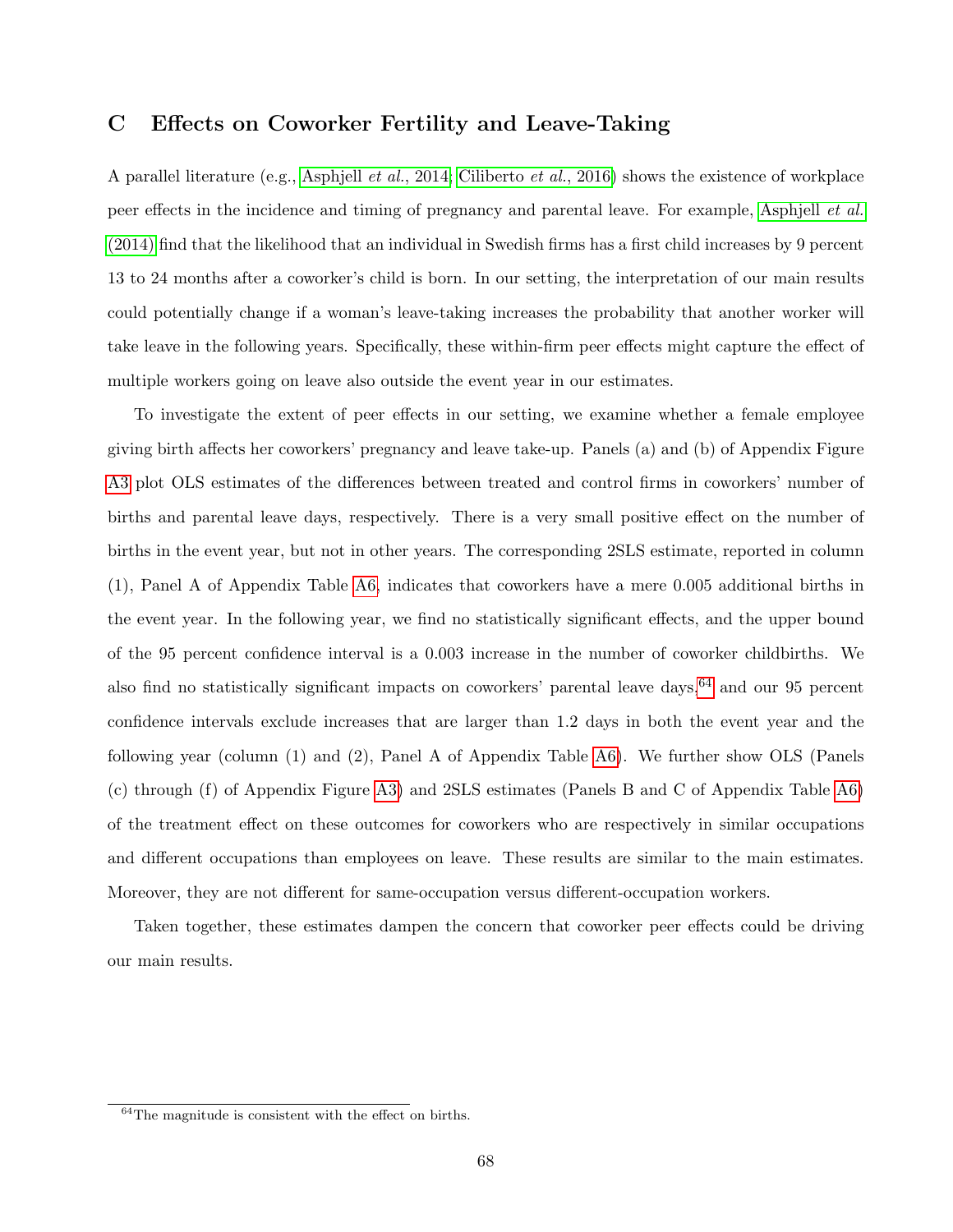<span id="page-68-0"></span>

Figure A3: Effects on coworkers' fertility and parental leave days, OLS

(e) Births, different-occupation coworkers

(f) Parental leave days, different-occupation coworkers

standard errors clustered at the firm level.  $\hspace{1.6cm}69$ 

Notes: The dots and solid lines show the estimated difference between the treatment and control firms from four years prior to the event year until two years after. The baseline year is two years prior to the event year; which implies that the difference is identically zero here. The dashed lines show the 95% confidence interval based on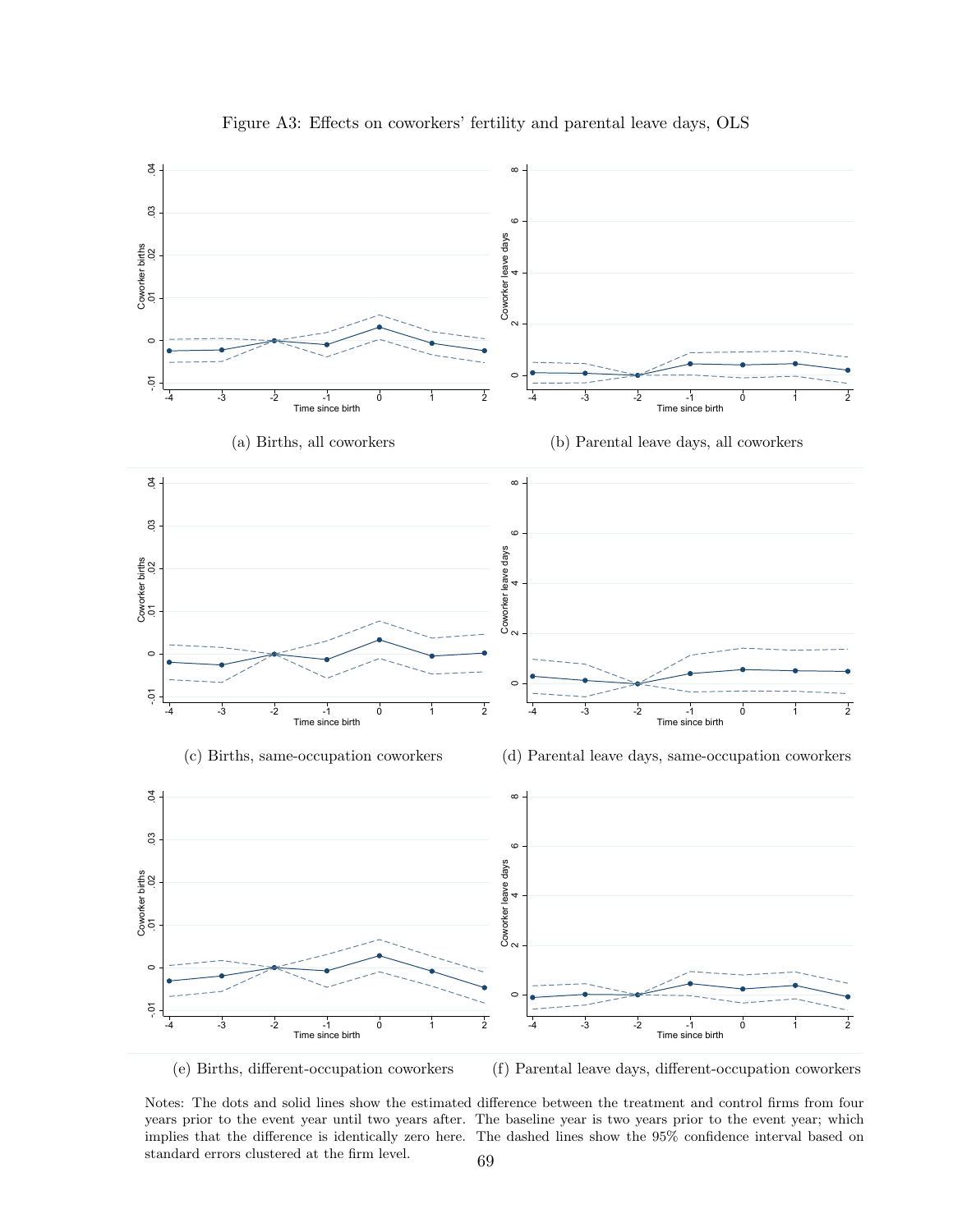|                                                             |                              | Absolute effect              |                              | Relative effect              |
|-------------------------------------------------------------|------------------------------|------------------------------|------------------------------|------------------------------|
|                                                             |                              | Effect of one                |                              | Effect of one additional     |
|                                                             |                              | additional birth             |                              | birth per 100 employees      |
|                                                             | at $t=0$                     | at $t=1$                     | at $t=0$                     | at $t=1$                     |
|                                                             | (1)                          | (2)                          | (3)                          | (4)                          |
| A) All coworkers                                            |                              |                              |                              |                              |
| Number of births                                            | $0.00489**$<br>(0.00178)     | $-0.00011$<br>(0.00171)      | $0.000733**$<br>(0.000217)   | 0.000172<br>(0.000206)       |
| Leave days                                                  | 0.457<br>(0.321)             | 0.562<br>(0.309)             | 0.00184<br>(0.0435)          | 0.0754<br>(0.0425)           |
| $F$ -stat                                                   | 959.4                        | 963.9                        | 3,005                        | 2,988                        |
| Observations<br>Observations (weighted)<br>Clusters (firms) | 268,403<br>168,281<br>15,405 | 267,213<br>167,522<br>15,401 | 268,403<br>168,281<br>15,405 | 267,213<br>167,522<br>15,401 |
| B) Same-occupation coworkers                                |                              |                              |                              |                              |
| Number of births                                            | $0.00608*$<br>(0.00284)      | 0.160<br>(0.00277)           | $0.000718*$<br>(0.000328)    | 0.000218<br>(0.000311)       |
| Leave days                                                  | 0.750<br>(0.560)             | 0.646<br>(0.538)             | 0.0146<br>(0.0699)           | 0.0967<br>(0.0704)           |
| $F\text{-stat}$                                             | 640.8                        | 644.7                        | 1,802                        | 1,787                        |
| Observations<br>Observations (weighted)<br>Clusters (firms) | 121,470<br>76,048<br>12,526  | 120,951<br>75,716<br>12,509  | 121,470<br>76,048<br>12,526  | 120,951<br>75,716<br>12,509  |
| C) Different-occupation coworkers                           |                              |                              |                              |                              |
| Number of births                                            | 0.00374<br>(0.00230)         | $-0.000478$<br>(0.00213)     | $0.000691*$<br>(0.000291)    | 0.000098<br>(0.000271)       |
| Leave days                                                  | 0.179<br>(0.350)             | 0.438<br>(0.336)             | $-0.0203$<br>(0.0512)        | 0.0420<br>(0.0468)           |
| $F$ -stat                                                   | 771.8                        | 774.2                        | 2,142                        | 2,132                        |
| Observations<br>Observations (weights)                      | 145,551<br>91,363            | 144,889<br>90,942            | 145,551<br>91,363            | 144,889<br>90,942            |

<span id="page-69-0"></span>Table A6: Effects on fertility and leave days of coworkers of women on leave, 2SLS

Notes: Each column-row represents the coefficient from a separate regression. Columns (1) and (2) show 2SLS estimates from regressions in which the number of births at the firm in the event year is instrumented by the treatment dummy. Columns (3) and (4) show estimates from similar regressions but in which both the number of births at the firm in the event year and the treatment dummy is divided by the number of baseline employees (measured in hundreds), and where dummy variables for each possible number of baseline employees are included as controls. In Columns (1) and (3) the outcome variable is measured in the event year (Time 0). In Columns (2) and (4) the outcome variable is measured in the following year (Time 1). All panels use coworker-level data. Panel A shows estimates for all coworkers. Panel B limits the sample to coworkers who are in the same occupation as the woman on leave, while Panel C shows estimates for coworkers in different occupations than the woman on leave. Throughout, the analysis is conducted on the matched and reweighted samples. For each panel and column, the F-stat from the first stage regression is listed. Standard errors (in parentheses) are clustered at the firm level. \*\* p <0.01 \* p <0.05.

Clusters (firms) 13,049 13,049 13,043 13,043 13,043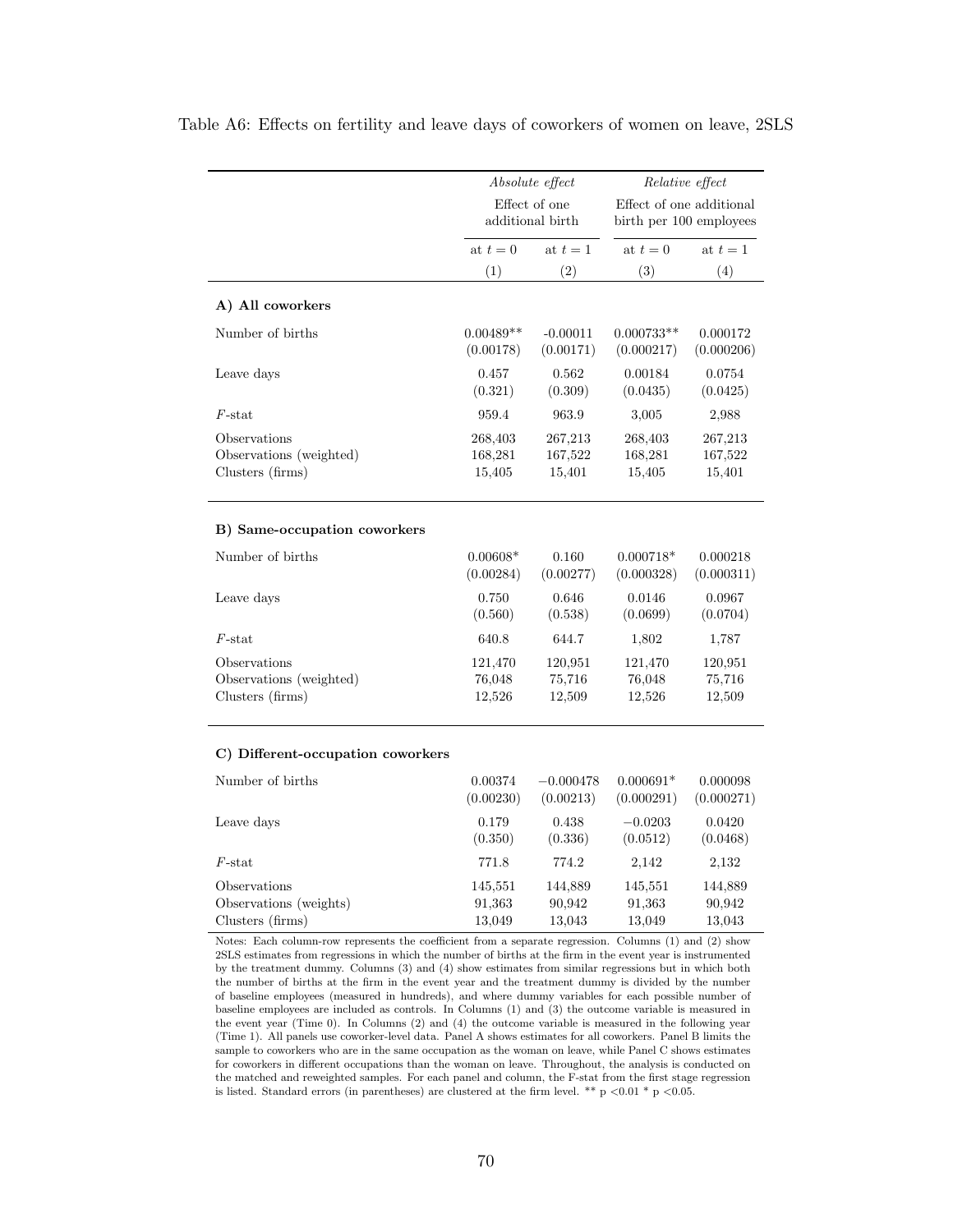# D Coworker Analysis, Specifications

This section presents additional details of the specifications used in the coworker analysis. Let c index individuals in our coworker sample (see Section [5.4\)](#page-19-0). In the baseline year, each coworker  $c$  is employed at some firm  $f$  that is part of a potential birth event  $e$ . Let  $t$  index event time and let  $y_{eeft}$  be some coworker outcome. Our dynamic difference-in-differences specification for coworkers is then just a natural adaptation of the firm-level OLS specification [\(1\)](#page-17-0):

$$
y_{ecft} = \psi_e + \sum_{k \in \mathcal{T}} \omega_k \mathbb{1}_{t=k} + \sum_{k \in \mathcal{T}} \kappa_k \mathbb{1}_{t=k} \cdot Treatment_e + \nu_{eft}
$$
  

$$
\mathcal{T} = \{-4, -3, -1, 0, 1, 2\}
$$
 (6)

Our 2SLS specification for estimating the (absolute) effect of an additional birth on coworkers is a natural adaptation of specification [\(3\)](#page-20-0):

<span id="page-70-1"></span><span id="page-70-0"></span>
$$
\Delta y_{ecf} = \varrho_0 + \mu_0 Births InEventYear_{ef} + \Delta \nu_{ecf} \tag{7}
$$

$$
BirthsInEventYear_{ef} = \iota_0 + \iota_1 Treatment_e + \nu_{ecf}
$$
\n(7, First Stage)

Our 2SLS specification for estimating the (relative) effect of one percent of the workforce giving birth is a natural adaptation of specification [\(4\)](#page-21-0):

$$
\Delta y_{ecf} = \varpi_0 + \chi_0 \frac{BirthSInEventYear_{ef}}{BaselineEmployees_{ef}} + \Delta \sigma_{ecf}
$$
\n(8)

$$
\frac{BirthSInEventYear_{ef}}{BaselineEmployees_{ef}} = \zeta_0 + \zeta_1 \frac{Trainent_e}{BaselineEmployees_{ef}} + \sigma_{ecf}
$$
 (8, First Stage)

When estimating each of the coworker specifications, we apply the reweighting described in Section [5.6.](#page-21-1) Specifically, each coworker receives the weight associated with his or her event (so coworkers at treatment firms all receive a weight of one).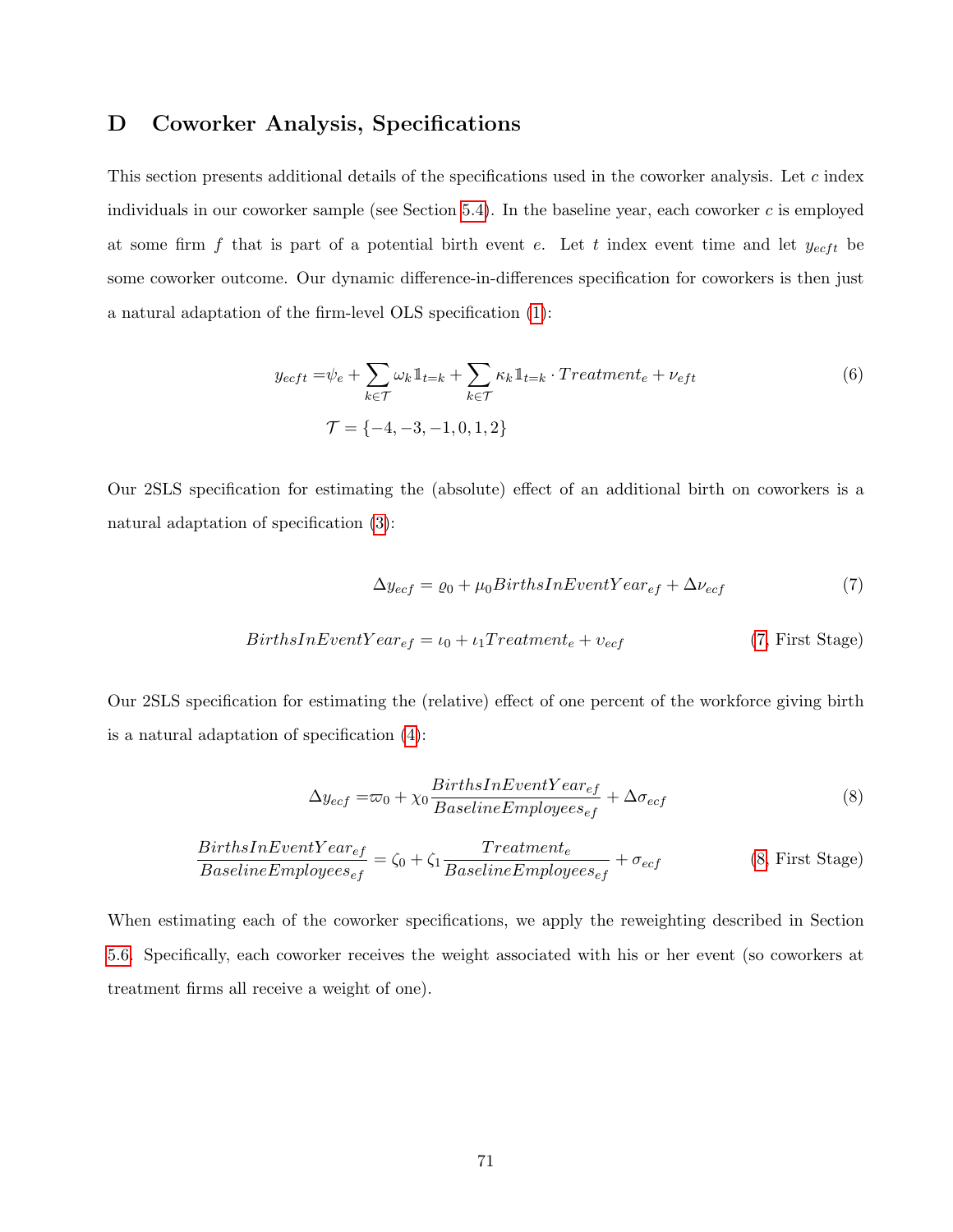# E Estimates Using a Purely Regression-Based Approach

In our main analysis, we use a matching and reweighting procedure to condition on baseline observables. As is well known, matching and reweighting estimators exhibit an equivalence with linear regression using control variables modulo some issues regarding heterogeneous treatment effects and the weighting of different observations [\(Angrist, 1998\)](#page-37-1). Accordingly, it is possible to implement our empirical strategy as a standard linear regression if one includes a particular set of control variables. We verify that this purely regression-based approach yields similar results in this appendix.

Adopting the same notation as in Section [5.3,](#page-17-1) we consider the following dynamic difference-indifferences specification:

$$
Y_{eft} = \gamma_e + \sum_{k \in \mathcal{T}} \alpha_k \mathbb{1}_{t=k} + \sum_{k \in \mathcal{T}} \gamma_k \mathbb{1}_{t=k} \cdot Treatment_e + \sum_{k \in \mathcal{T}} \beta_k \mathbb{1}_{t=k} \cdot X_e + \varepsilon_{eft}
$$
  
\n
$$
\mathcal{T} = \{-4, -3, -1, 0, 1, 2\}.
$$
\n(9)

This specification is identical to that used in the main text, except for the fact that a vector of eventspecific baseline characteristics,  $X_e$ , has been interacted with the event time dummies and added as controls. Because these added interaction terms will absorb any differences in time trends that are related to baseline characteristics, estimating the specification above (without any reweighting) represents an alternative way to condition out baseline observables in our difference-in-differences analysis.

In order for this type of regression to be equivalent to the reweighting used in our main analysis, we need to choose the vector of characteristics  $X_e$  in a very specific way (see [Angrist \(1998\)](#page-37-1) for details). In particular, we partition our sample into a very large number of cells based on all possible values of all the observables we condition on in our main analysis<sup>[65](#page-0-0)</sup> and let  $X_e$  consist of an exhaustive set of dummies indicating which of the cells event e belongs to.

Appendix Figures [A4](#page-72-0) to [A8](#page-76-0) show OLS estimates from this alternative regression-based approach. We see that they are virtually indistinguishable from the results presented in the main text.

 $65$  For an example, assume that we only condition on women's quintile of earnings and education group, along with firm's quintile of employees. In this case, the first cell would consist of all events in which the woman is in the bottom quintile of earnings and in the bottom education group, and the firm is in the bottom quintile in terms of employees. The second cell would consist of all events in which the woman is in the bottom quintile of earnings and in the bottom education group, while the firm is in the second-to-last quintile in terms of employees, and so on.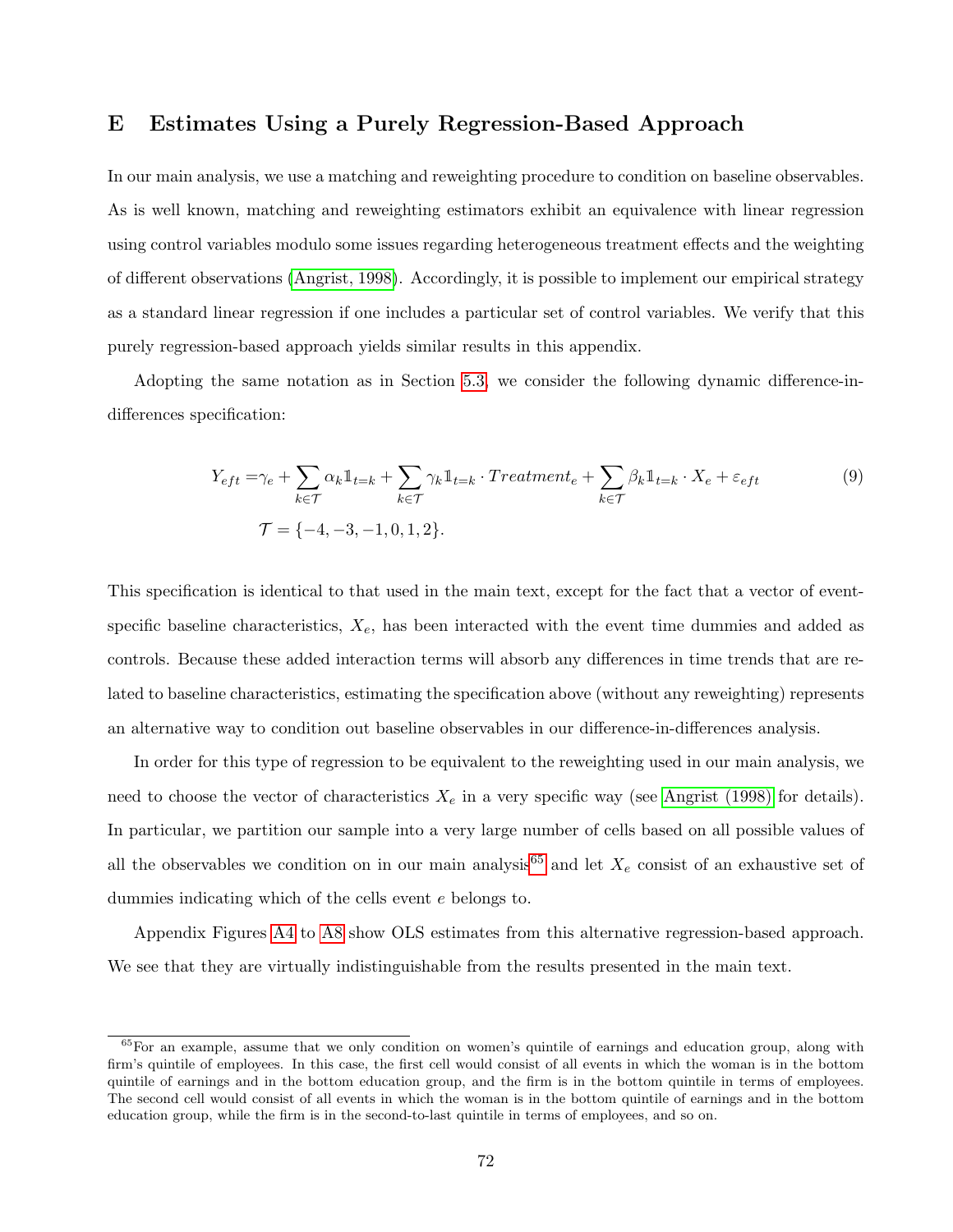

Figure A4: Effects on births and leave days, regression with controls, OLS

Notes: The dots and solid lines show the estimated difference between the treatment and control firms from four years prior to the event year until two years after. The baseline year is two years prior to the event year, which implies that the difference is identically zero here. The dashed lines show the 95% confidence interval based on standard errors clustered at the firm level.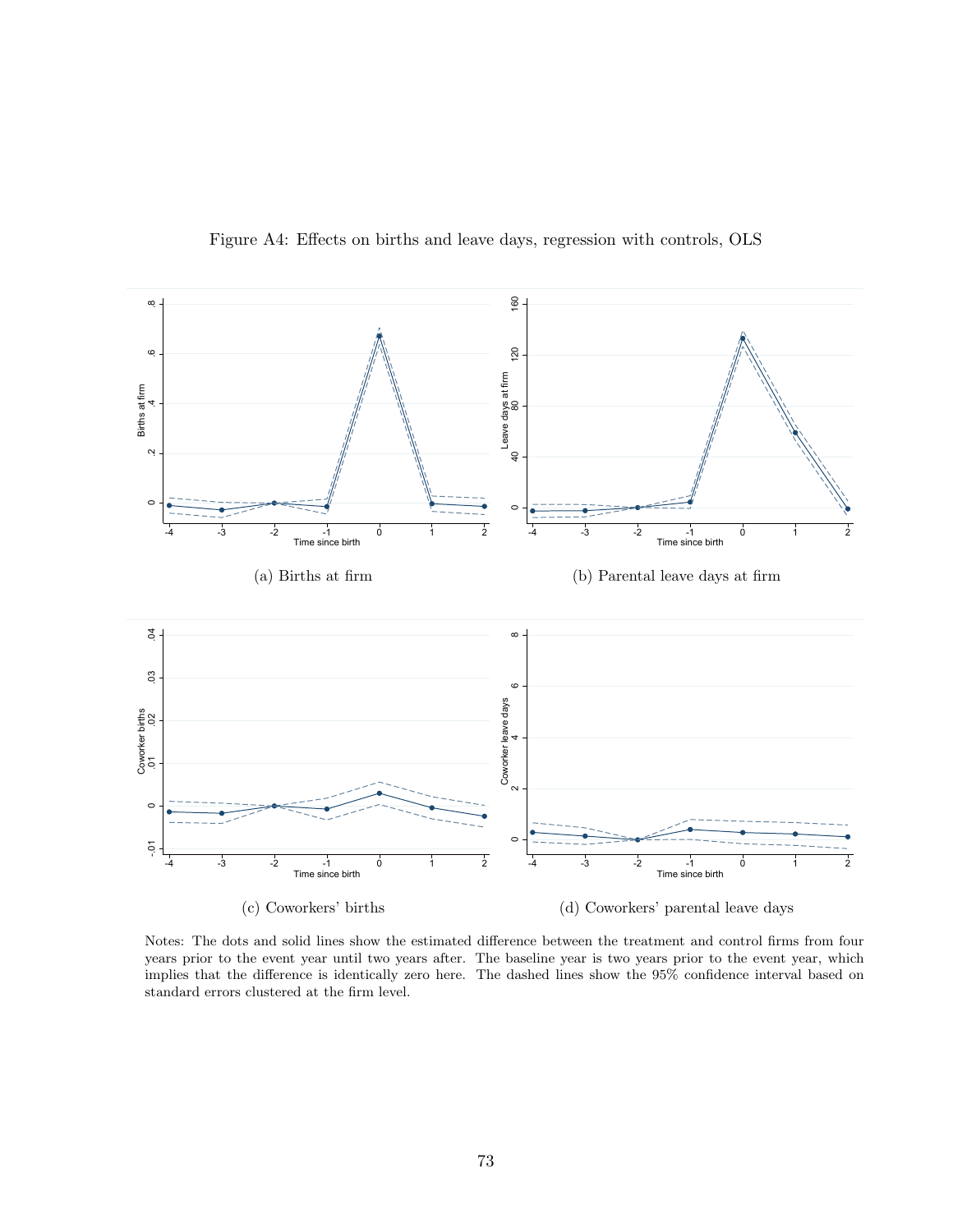

Figure A5: Effects on employment outcomes, regression with controls, OLS

(e) Coworkers' share of year unemployed

Notes: The dots and solid lines show the estimated difference between the treatment and control firms from four years prior to the event year until two years after. The baseline year is two years prior to the event year, which implies that the difference is identically zero here. The dashed lines show the 95% confidence interval based on standard errors clustered at the firm level.  $\hspace{1cm} 74$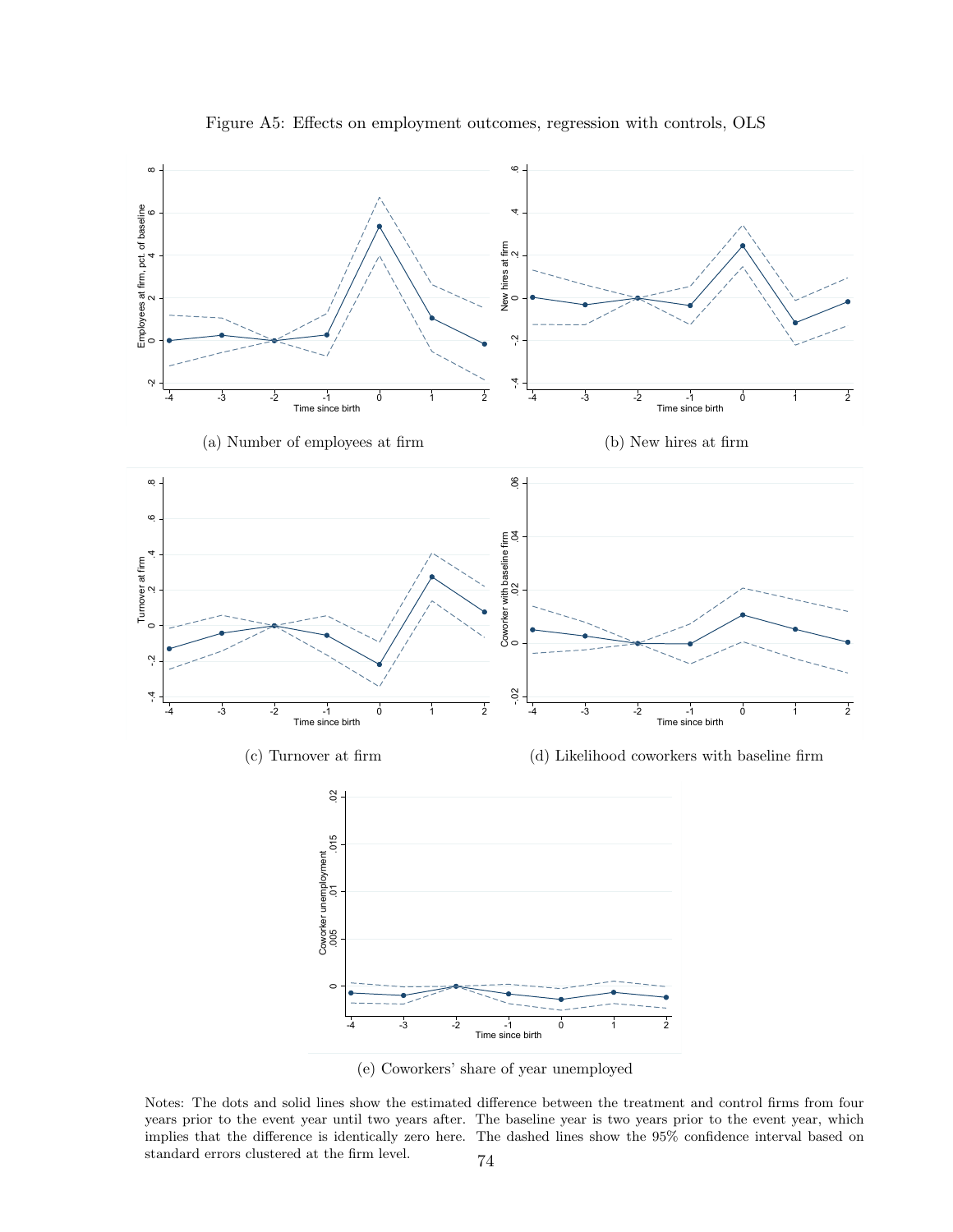

Figure A6: Effects on hours of work, regression with controls, OLS

Notes: The dots and solid lines show the estimated difference between the treatment and control firms from four years prior to the event year until two years after. The baseline year is two years prior to the event year, which implies that the difference is identically zero here. The dashed lines show the 95% confidence interval based on standard errors clustered at the firm level.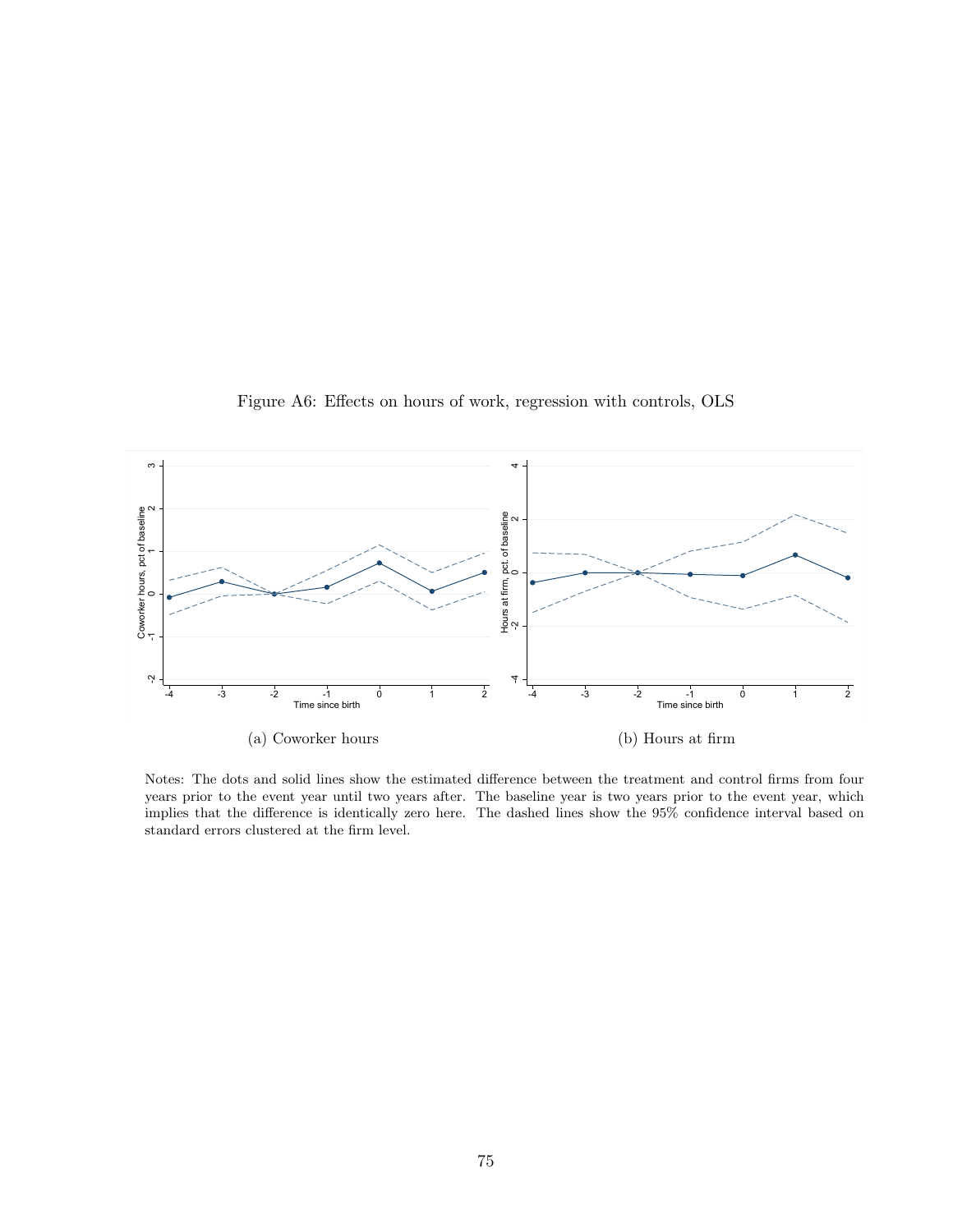

Figure A7: Effects on costs of labor supply adjustments, regression with controls, OLS

(d) Firms' total variable costs (excluding paid leave)

Notes: The dots and solid lines show the estimated difference between the treatment and control firms from four years prior to the event year until two years after. The baseline year is two years prior to the event year, which implies that the difference is identically zero here. The dashed lines show the 95% confidence interval based on standard errors clustered at the firm level.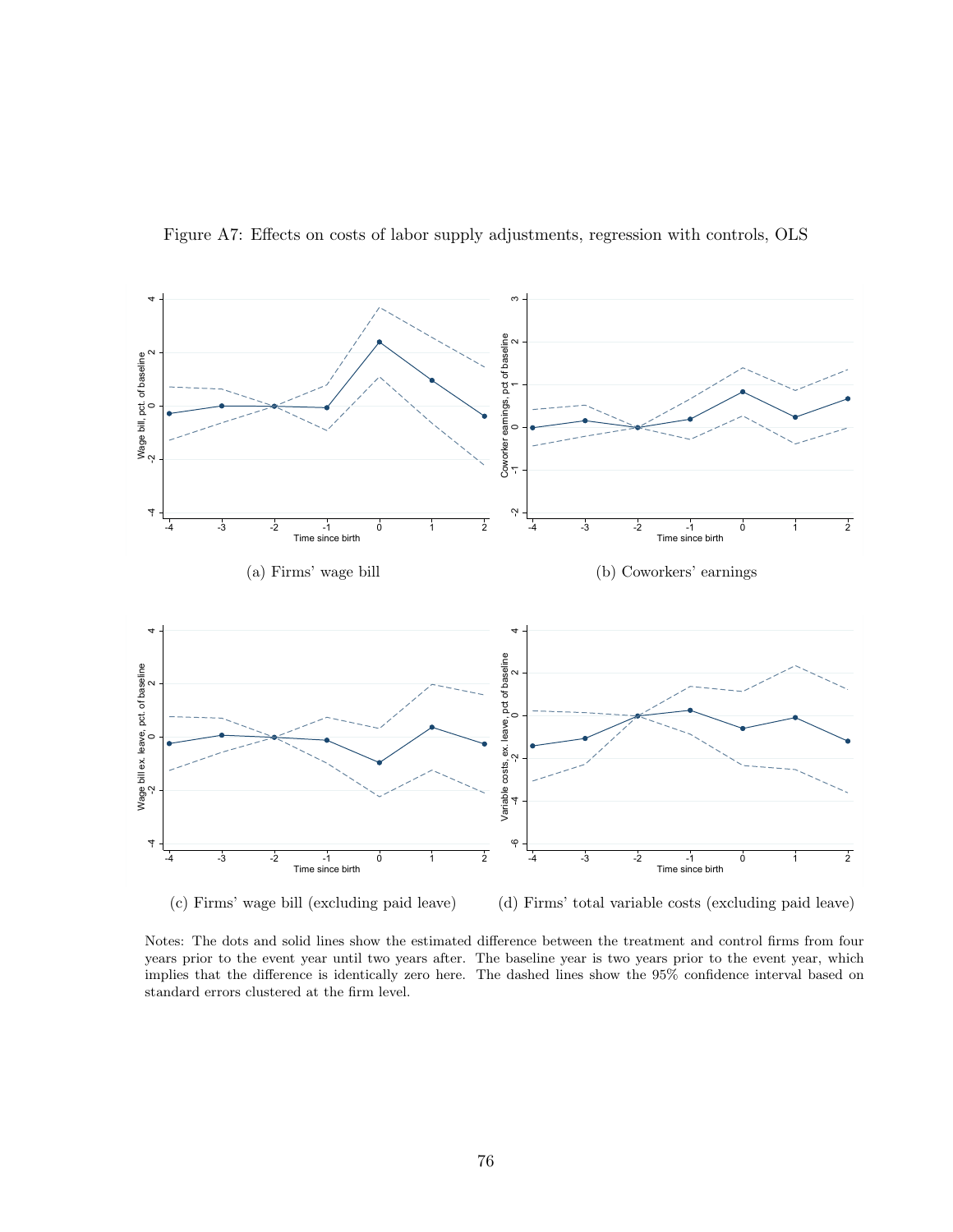

Figure A8: Effect on firms' overall performance and coworkers' sick leave, regression with controls, OLS

Notes: The dots and solid lines show the estimated difference between the treatment and control firms from four years prior to the event year until two years after. The baseline year is two years prior to the event year, which implies that the difference is identically zero here. The dashed lines show the 95% confidence interval based on standard errors clustered at the firm level.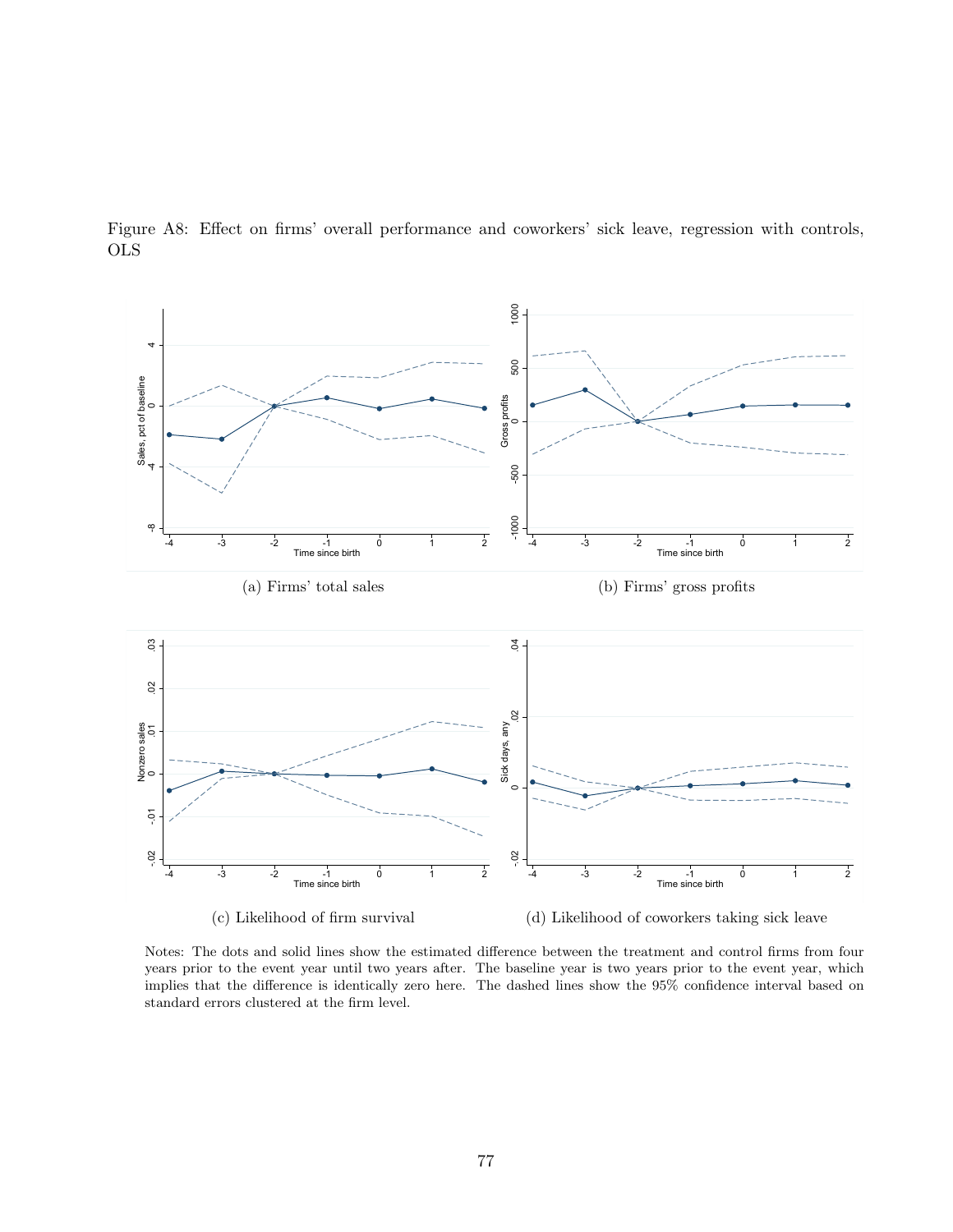### F Results Using Coarser Set of Baseline Covariates

As discussed in Section [5.6,](#page-21-0) our main results use a very detailed matching and reweighting procedure to condition on baseline observables. This detailed procedure gives us confidence that the treatment and control firms are ex-ante similar to ensure internal validity. As we have seen, however, it also forces us to trim away some of our sample to guard against non-overlapping support issues. This raises questions about external validity and whether our sample is representative of smaller firms.

To examine how the large degree of trimming affects results, we conduct additional analyses in which we use a coarser matching and reweighting procedure. Specifically, we restrict our set of baseline observables to: (i) a set of indicators for having any children aged zero, one, two, and three or more years instead of the number of children in each age group, and (ii) quartiles instead of quintiles for all continuous variables that we match on (for example, quartiles instead of quintiles of the average number of children per employee). Using this coarser set of observables results in fewer observations' being trimmed. Of the initial 23,734 treatment events, 14,273 (60.1 percent) now remain after the trimming.[66](#page-0-0) However, the coarser set of baseline observables implies that the treatment and control groups will be less comparable.

For all our main outcomes, Appendix Figures [A9](#page-79-0) to [A13](#page-83-0) report OLS estimates of the impact of treatment as a function of distance to the event year, using the coarsened sample. Reassuringly, the results are similar to those from our main analysis. We note, however, that some of our validity checks fail when using this alternative coarser approach. Specifically, we see in Appendix Table [A7](#page-78-0) that leave days and profits at the firm are no longer balanced across the (weighted) treatment and control samples in the baseline year. We also see some indications of pre-treatment trends in the figures. In particular, for leave days and firm total sales, these trends are statistically different from zero.

 $^{66}$ Of the initial 155,625 control events, 38,533 remain after trimming when using the coarser set of baseline covariates.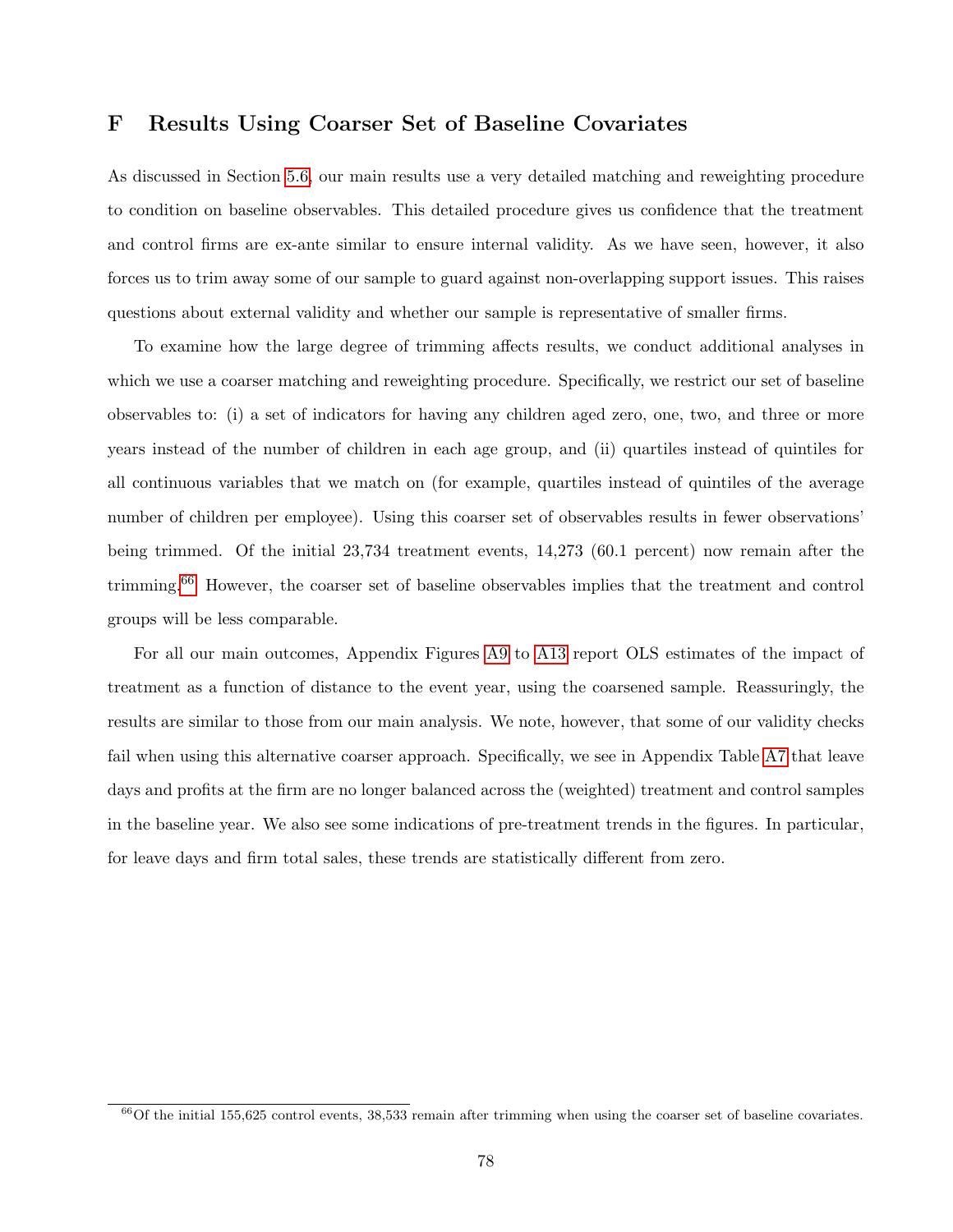<span id="page-78-0"></span>

|                                | Treatment    | Control      | Difference | p-Value |
|--------------------------------|--------------|--------------|------------|---------|
| Births at firm                 | 0.84         | 0.82         | 0.02       | 0.11    |
|                                | (1.07)       | (1.06)       | (0.01)     |         |
| Leave days at firm             | 149.80       | 143.40       | 6.40       | 0.01    |
|                                | (201.57)     | (199.79)     | (2.40)     |         |
| New hires                      | 3.74         | 3.79         | $-0.05$    | 0.14    |
|                                | (3.32)       | (3.31)       | (0.04)     |         |
| Hours (FTEs)                   | 10.66        | 10.63        | 0.03       | 0.69    |
|                                | (7.16)       | (7.17)       | (0.08)     |         |
| Workforce avg. years schooling | 11.70        | 11.68        | 0.02       | 0.10    |
|                                | (1.34)       | (1.33)       | (0.02)     |         |
| Workforce avg. age             | 34.25        | 34.38        | $-0.12$    | 0.09    |
|                                | (6.29)       | (6.43)       | (0.07)     |         |
| Workforce avg. experience      | 12.45        | 12.53        | $-0.08$    | 0.19    |
|                                | (5.22)       | (5.32)       | (0.06)     |         |
| Wage bill (1000 DKKs)          | 3410.62      | 3419.82      | $-9.19$    | 0.78    |
|                                | (2946.29)    | (2984.47)    | (33.60)    |         |
| Purchases (1000 DKKs)          | 12306.90     | 12451.37     | $-144.48$  | 0.68    |
|                                | (32366.50)   | (31620.98)   | (350.94)   |         |
| Profits (1000 DKKs)            | 11694.68     | 10827.65     | 867.03     | 0.01    |
|                                | (32020.50)   | (29996.93)   | (349.35)   |         |
| Profits ex leave (1000 DKKs)   | $-219113.10$ | $-219206.04$ | 92.94      | 0.94    |
|                                | (105921.43)  | (103166.39)  | (1201.12)  |         |
| Event year                     | 2007.12      | 2007.13      | $-0.01$    | 0.85    |
|                                | (2.82)       | (2.88)       | (0.03)     |         |

Table A7: Covariate balance table conditioning on coarser set of observables

Notes: The table shows means and standard deviations for the firm and event-specific variables in the baseline year across the coarsened sample of treatment and control events. The table also shows the difference in means between the two samples along with the standard error of this difference computed based on clustering at the firm level. The number of observations is 52,863. \*\* p < 0.01 \* p < 0.05.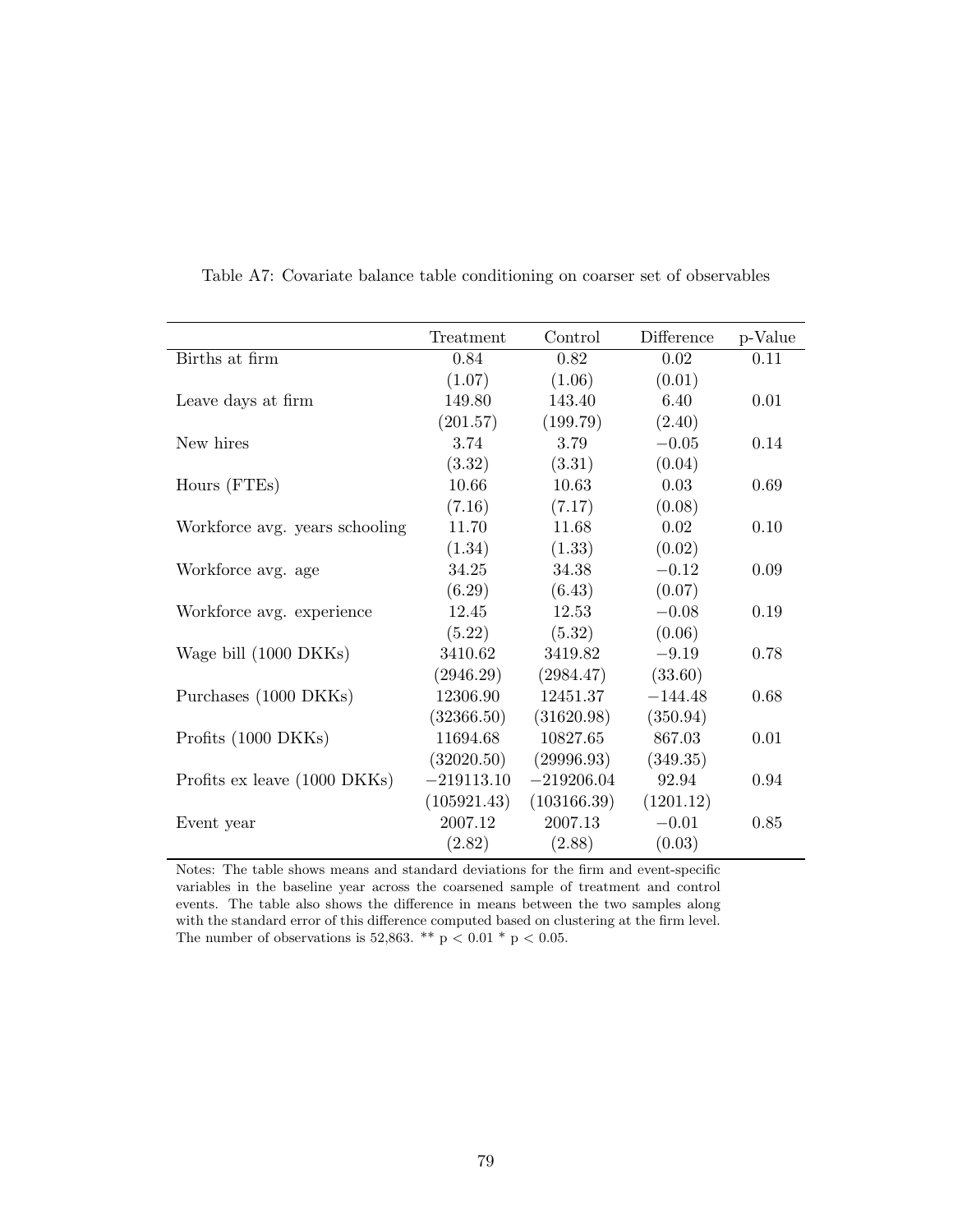

<span id="page-79-0"></span>Figure A9: Effects on births and leave days, conditioning on coarser set of observables, OLS

Notes: The dots and solid lines show the estimated difference between the treatment and control firms from four years prior to the event year until two years after. The baseline year is two years prior to the event year, which implies that the difference is identically zero here. The dashed lines show the 95% confidence interval based on standard errors clustered at the firm level.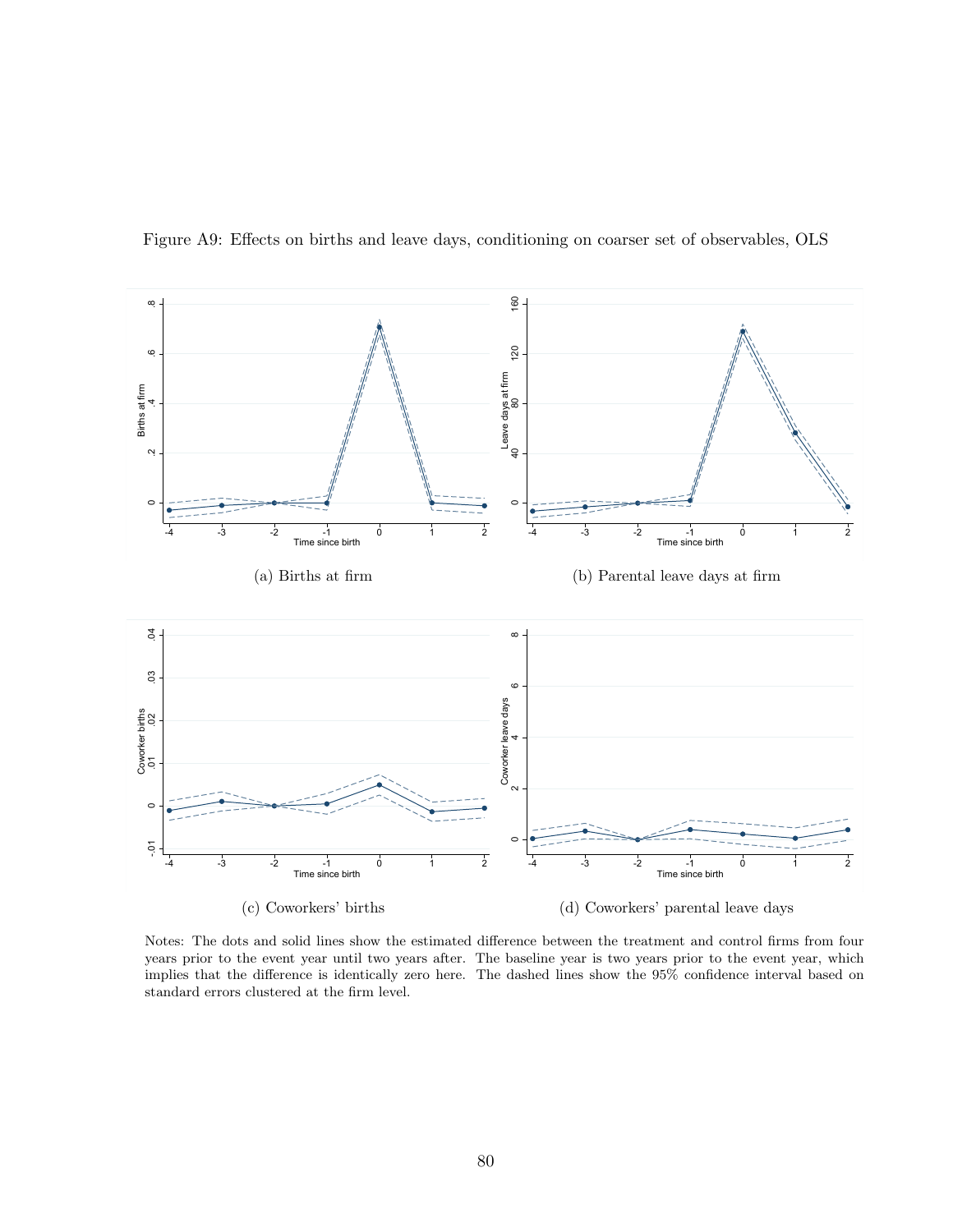

Figure A10: Effects on employment outcomes, conditioning on coarser set of observables, OLS

(e) Coworkers' share of year unemployed

Notes: The dots and solid lines show the estimated difference between the treatment and control firms from four years prior to the event year until two years after. The baseline year is two years prior to the event year, which implies that the difference is identically zero here. The dashed lines show the 95% confidence interval based on standard errors clustered at the firm level.  $\qquad \qquad 81$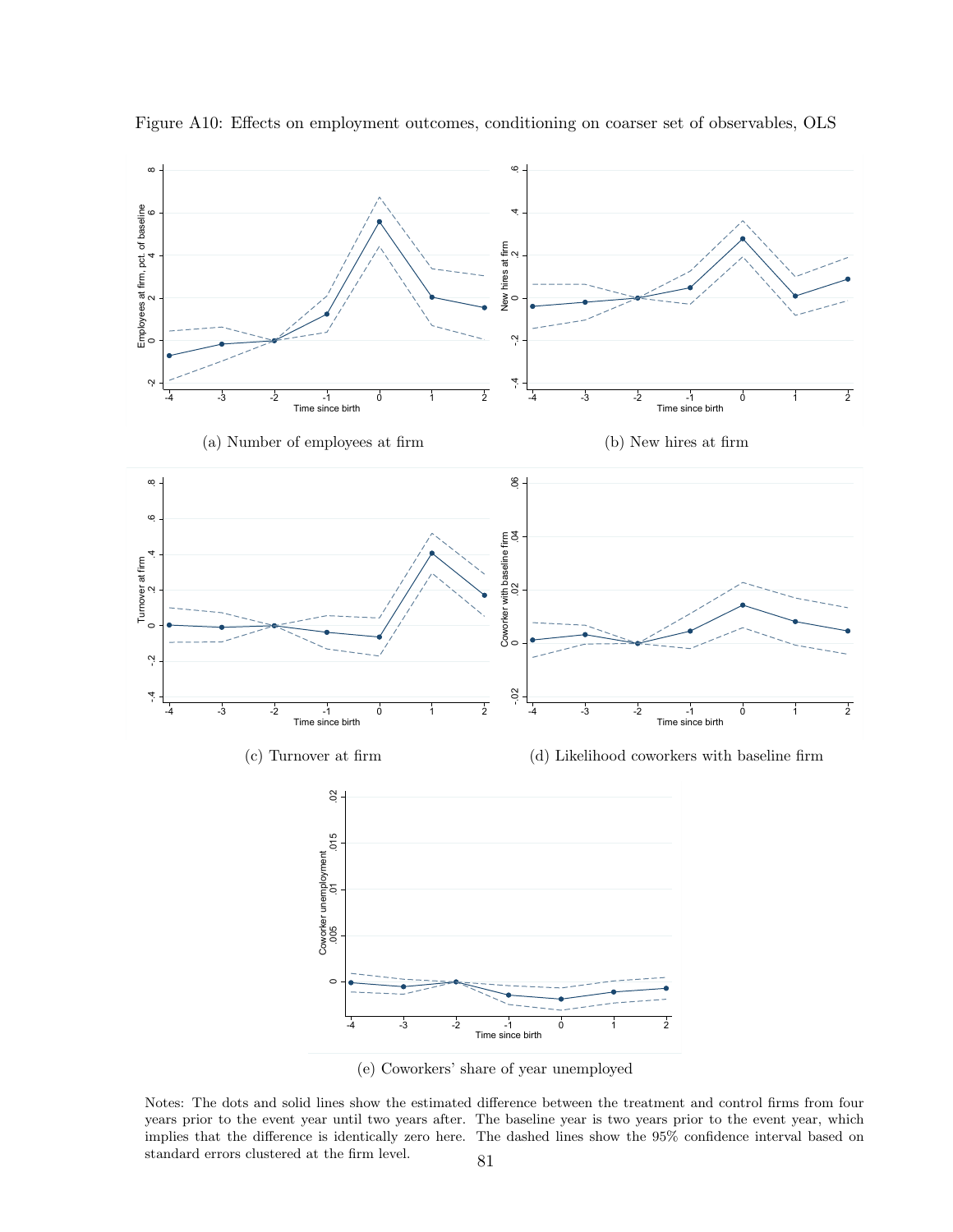Figure A11: Effects on hours of work, conditioning on coarser set of observables, OLS



Notes: The dots and solid lines show the estimated difference between the treatment and control firms from four years prior to the event year until two years after. The baseline year is two years prior to the event year, which implies that the difference is identically zero here. The dashed lines show the 95% confidence interval based on standard errors clustered at the firm level.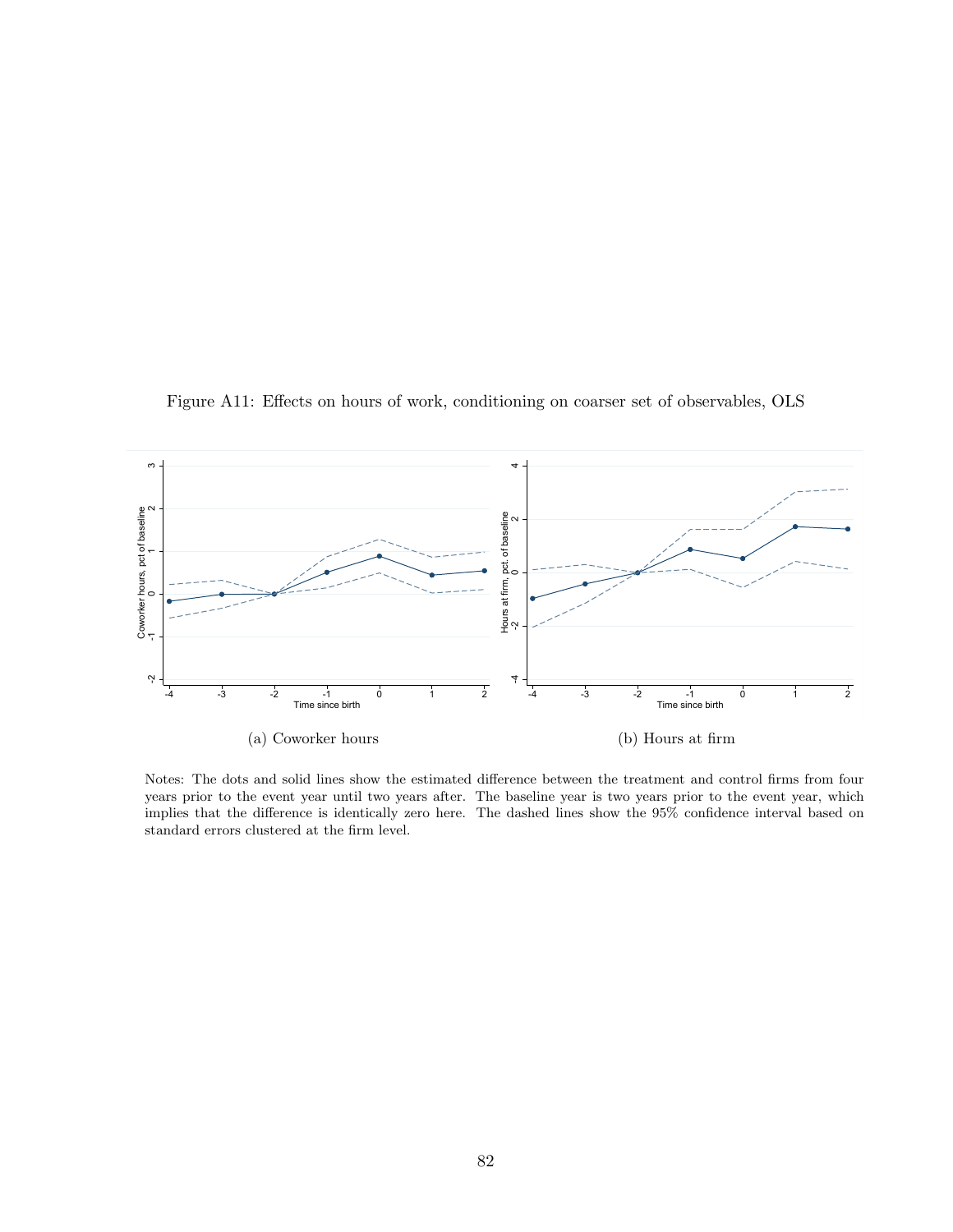

Figure A12: Effects on costs of labor supply adjustments, conditioning on coarser set of observables, OLS

(d) Firms' total variable costs (excluding paid leave)

Notes: The dots and solid lines show the estimated difference between the treatment and control firms from four years prior to the event year until two years after. The baseline year is two years prior to the event year, which implies that the difference is identically zero here. The dashed lines show the 95% confidence interval based on standard errors clustered at the firm level.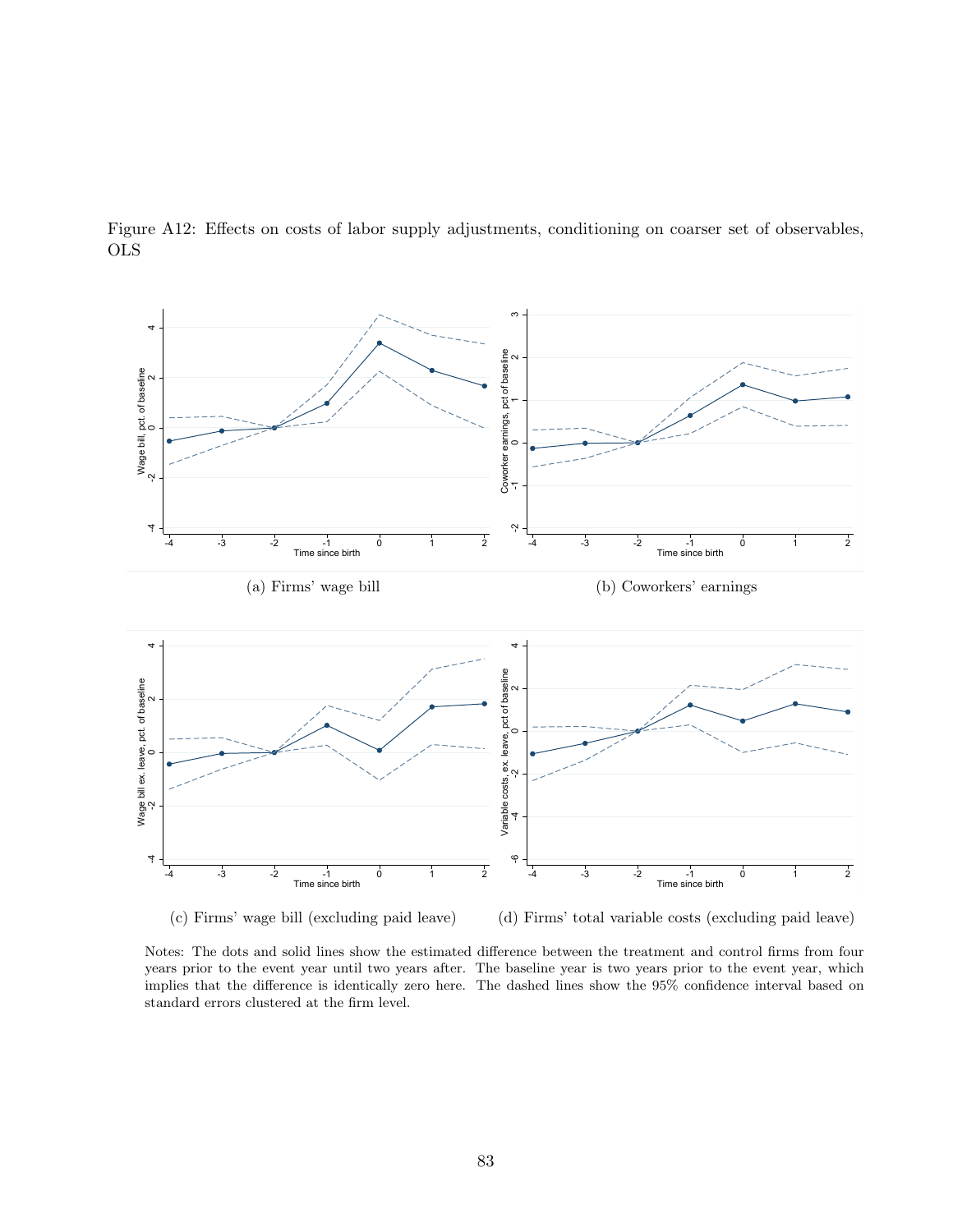

<span id="page-83-0"></span>Figure A13: Effect on firms' overall performance and coworkers' sick leave, conditioning on coarser set of observables, OLS

Notes: The dots and solid lines show the estimated difference between the treatment and control firms from four years prior to the event year until two years after. The baseline year is two years prior to the event year, which implies that the difference is identically zero here. The dashed lines show the 95% confidence interval based on standard errors clustered at the firm level.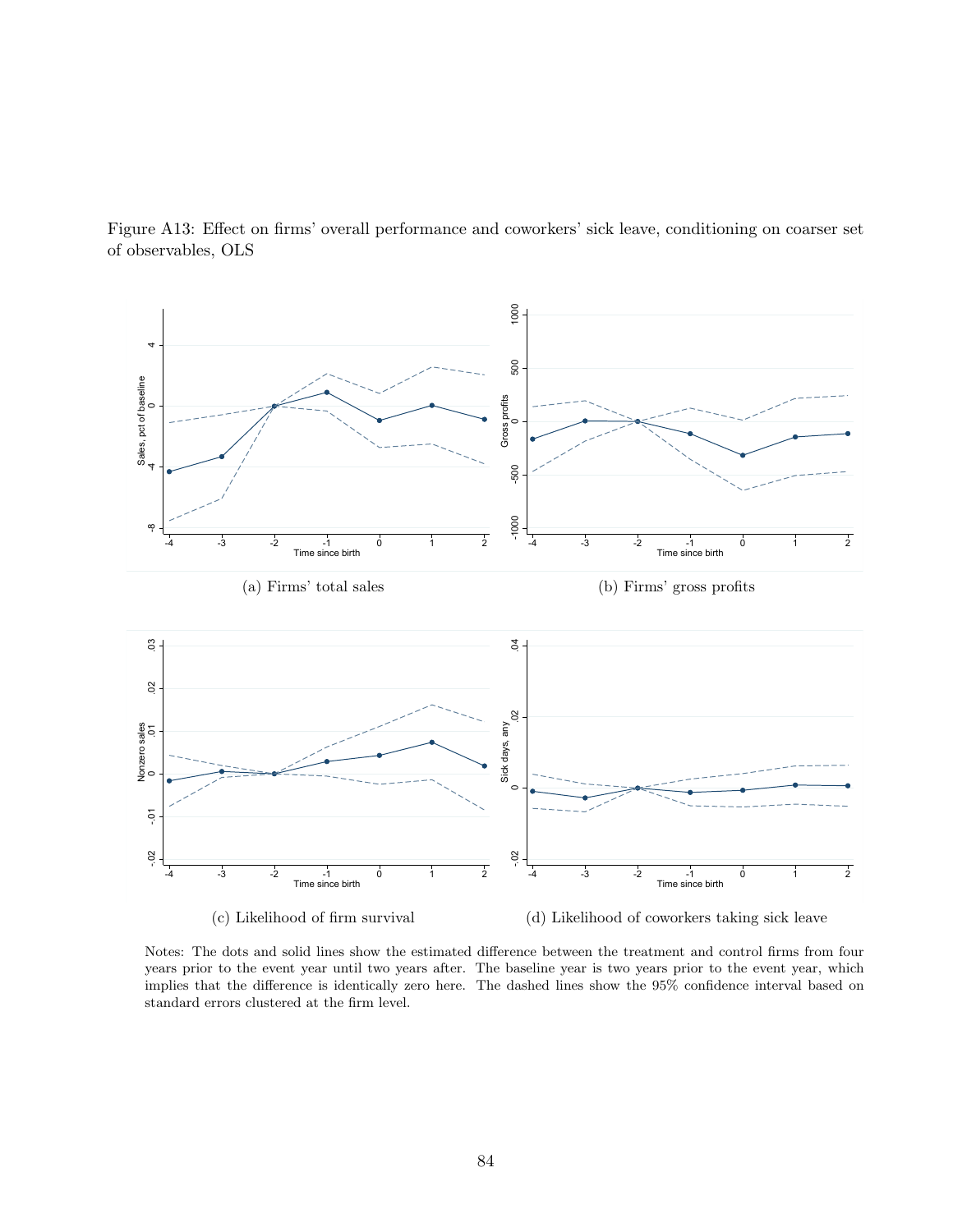## G Results Excluding Duplicate Firms

The main analysis sample is defined in terms of potential birth events. As described in the main text, this implies that a single firm may be in the sample several times as part of different treatment and/or control events. Throughout the main analysis, we correct our inference for this duplicity by clustering standard errors at the firm level. In this section, however, we further examine how the results change if we restrict the sample to have no duplicate firms in the sample of events.

After applying our sample restrictions but before matching and reweighing (see Table 3), we first drop all treatment events for which there exists no control with the same value of our conditioning variables. Similarly, we drop all control events for which there is no treatments with the same value of our conditioning variables.<sup>[67](#page-0-0)</sup> Now, for each firm in the sample that is part of more than one event, we only keep the event that occurred first. In other words, if some firm A is part of two events in the sample, where one occurred in 2010 and the other in 2007, we only keep the event occurring in 2007. Finally, if some firm is part of more than one event in the same year, we simply randomly select one of the events. With these restrictions ensuring that each firm is only in the sample as part of one event, we then proceed to apply the same matching and reweighing procedure as in the main analysis. The resulting analysis sample consists of 4,213 treatment events and 7,384 control events.

Figures [A14a](#page-85-0) to [A18](#page-89-0) show OLS estimates from our main difference-in-differences specification for this alternative analysis sample. The results pattern those in the main text. Unsurprisingly, however, the substantially smaller sample results in a loss of power. As a result, confidence intervals are wider for some of the statistically insignificant estimates from the main analysis. Furthermore, a few of the previously statistically significant estimates in the main analysis (in particular coworkers' unemployment risk, work hours and earnings, as well as firms' wage bill) are no longer statistically different from zero at the five percent level in this smaller sample. Despite the standard errors being larger, the point estimates in this reduced sample are quite similar those in the main analysis.

 $67$ Note that the observations dropped here can never contribute to the analysis after matching and reweighing because they lie outside the common support. Dropping them explicitly here, however, avoid the possibility that when we get rid of duplicate events for the same firm, we accidentally end up keeping unusable observations outside the common support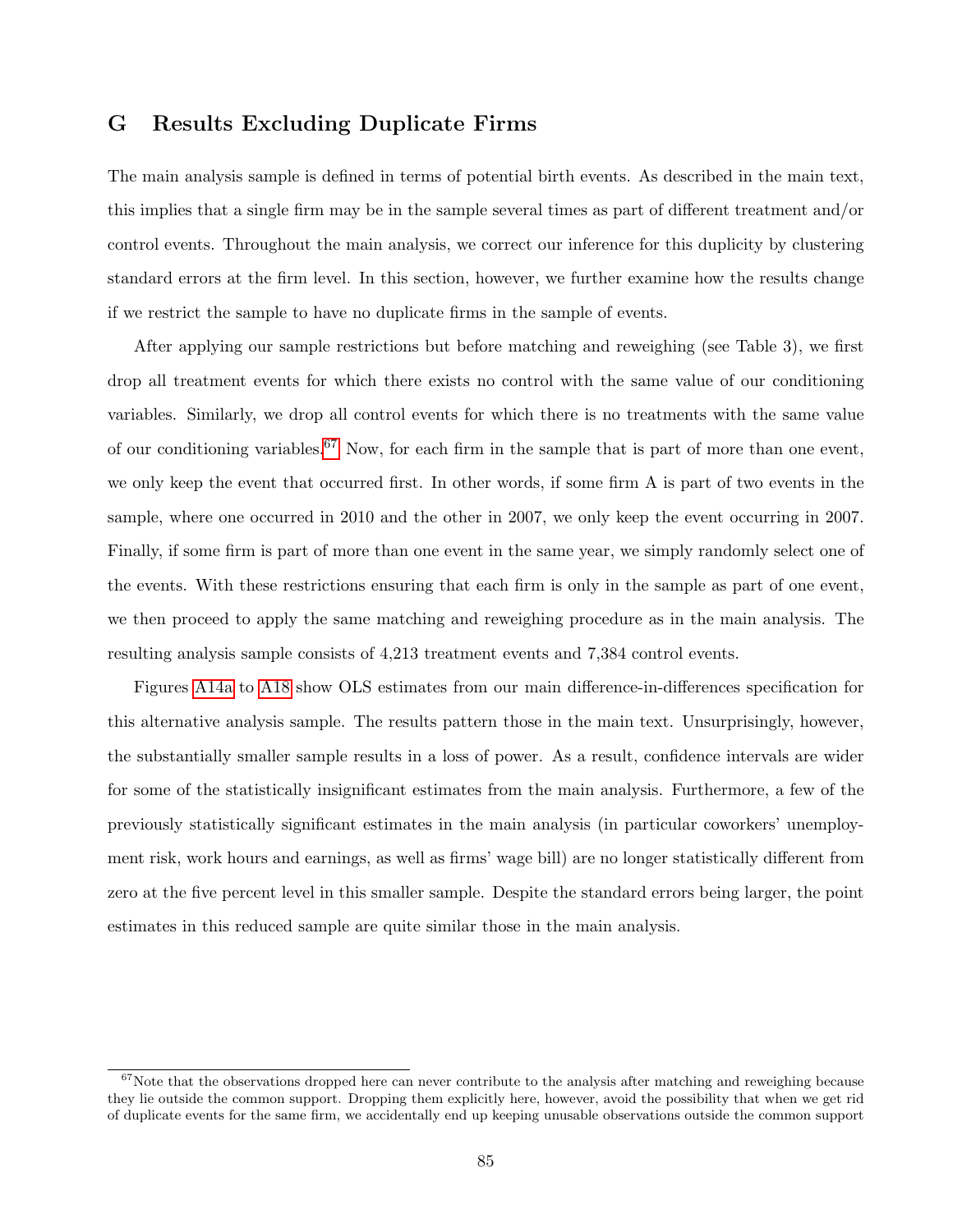<span id="page-85-0"></span>



Notes: The dots and solid lines show the estimated difference between the treatment and control firms from four years prior to the event year until two years after. The baseline year is two years prior to the event year, implying that the difference is identically zero here. The dashed lines show the 95% confidence interval based on standard errors clustered at the firm level.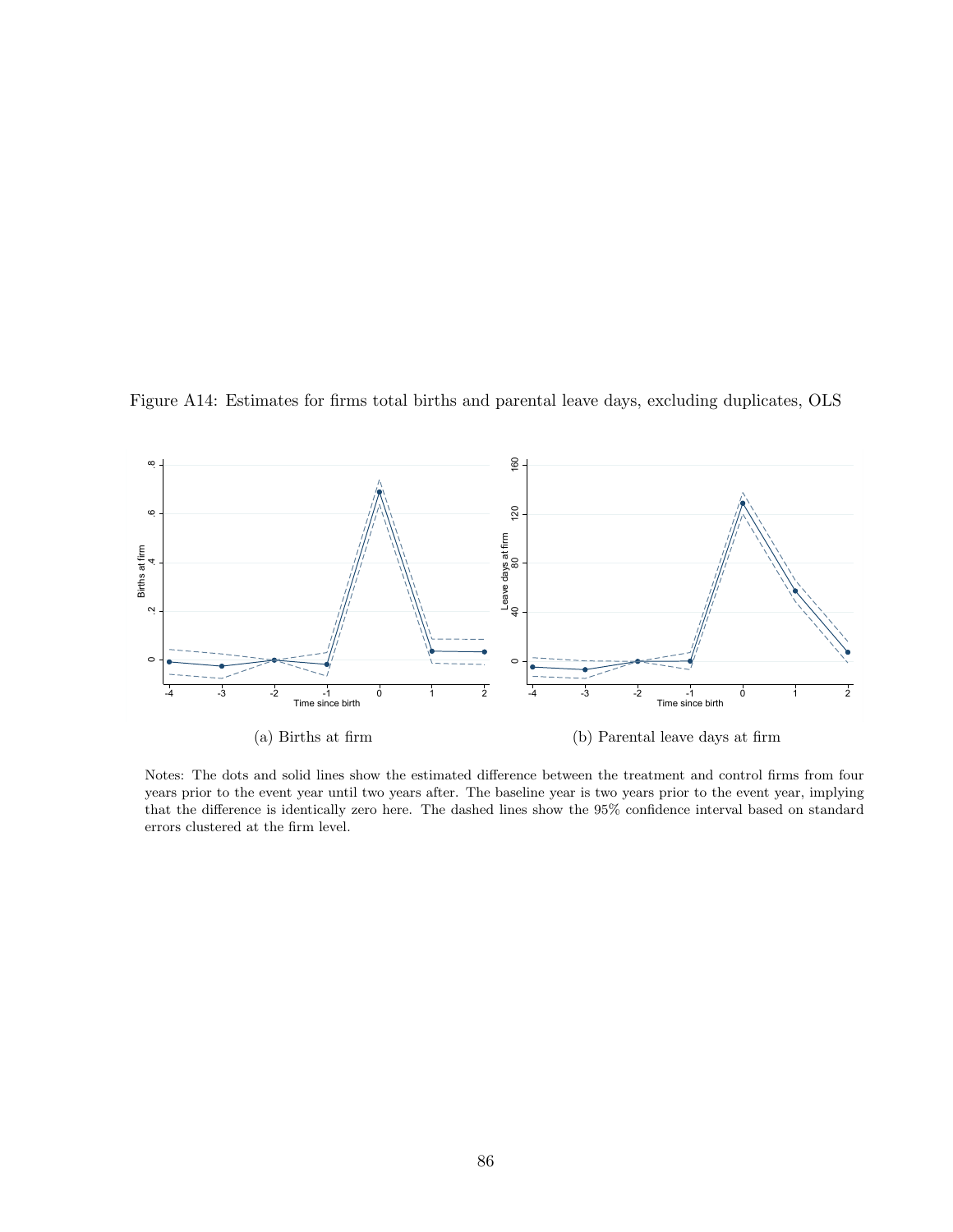

Figure A15: Effects on employment outcomes, excluding duplicates, OLS

(e) Coworkers' share of year unemployed

Notes: The dots and solid lines show the estimated difference between the treatment and control firms from four years prior to the event year until two years after. The baseline year is two years prior to the event year, which implies that the difference is identically zero here. The dashed lines show the 95% confidence interval based on standard errors clustered at the firm level.  $\qquad \qquad 87$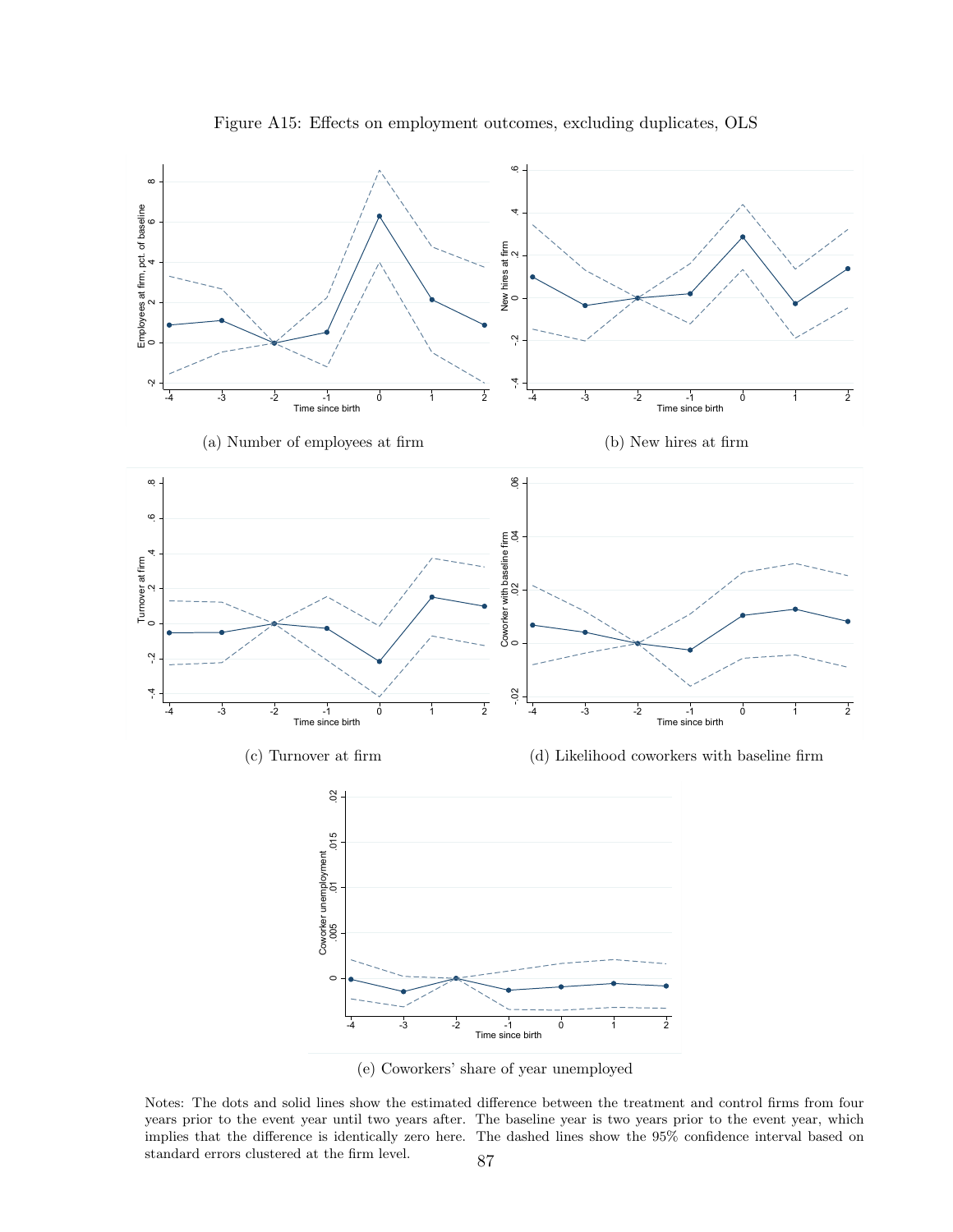

Figure A16: Effects on hours of work, excluding duplicates, OLS

Notes: The dots and solid lines show the estimated difference between the treatment and control firms from four years prior to the event year until two years after. The baseline year is two years prior to the event year, which implies that the difference is identically zero here. The dashed lines show the 95% confidence interval based on standard errors clustered at the firm level.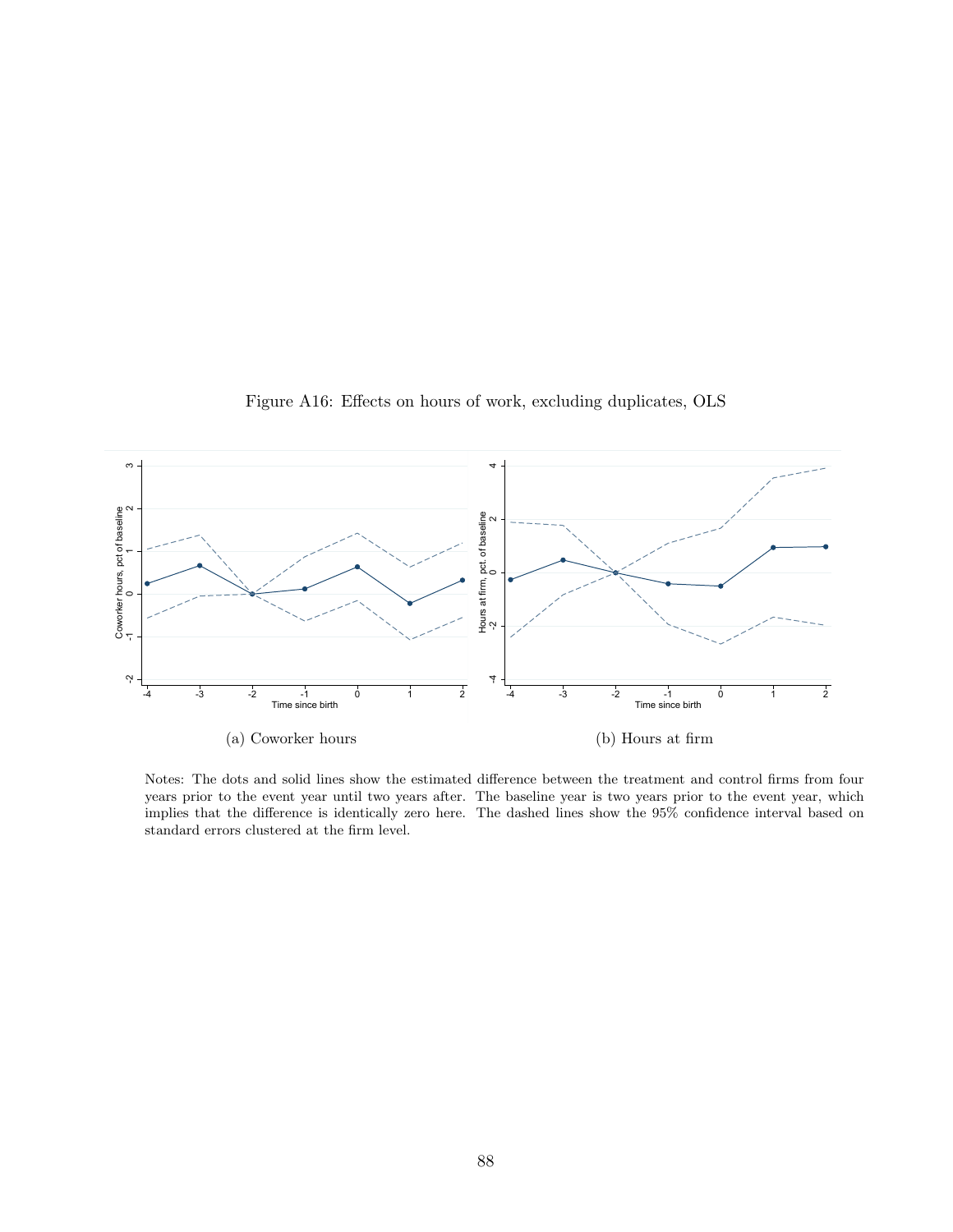

Figure A17: Effects on wage costs and earnings, excluding duplicates, OLS

Notes: The dots and solid lines show the estimated difference between the treatment and control firms from four years prior to the event year until two years after. The baseline year is two years prior to the event year, which implies that the difference is identically zero here. The dashed lines show the 95% confidence interval based on standard errors clustered at the firm level.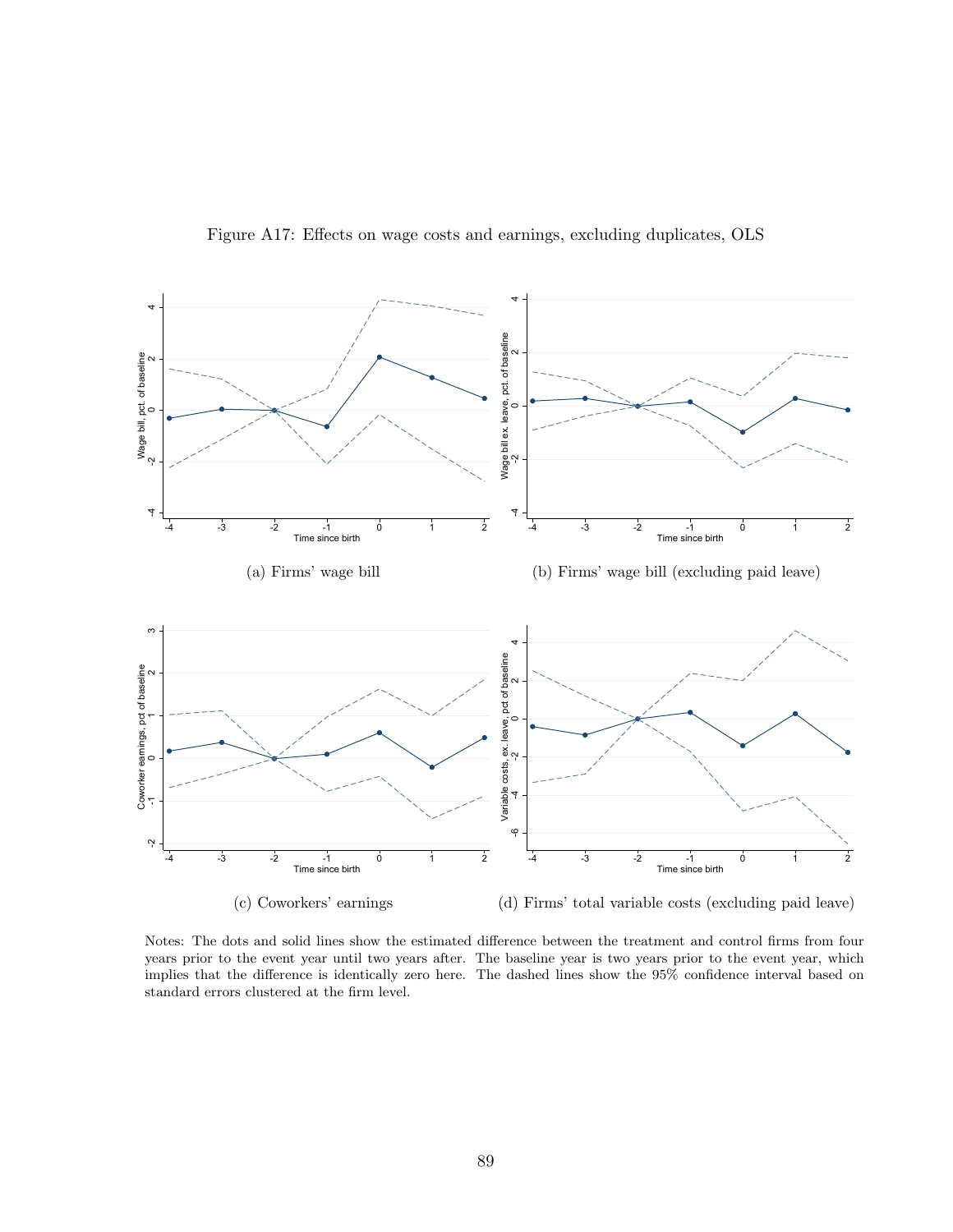

<span id="page-89-0"></span>Figure A18: Effect on firms' overall performance and coworkers' sick leave, excluding duplicates, OLS

Notes: The dots and solid lines show the estimated difference between the treatment and control firms from four years prior to the event year until two years after. The baseline year is two years prior to the event year, which implies that the difference is identically zero here. The dashed lines show the 95% confidence interval based on standard errors clustered at the firm level.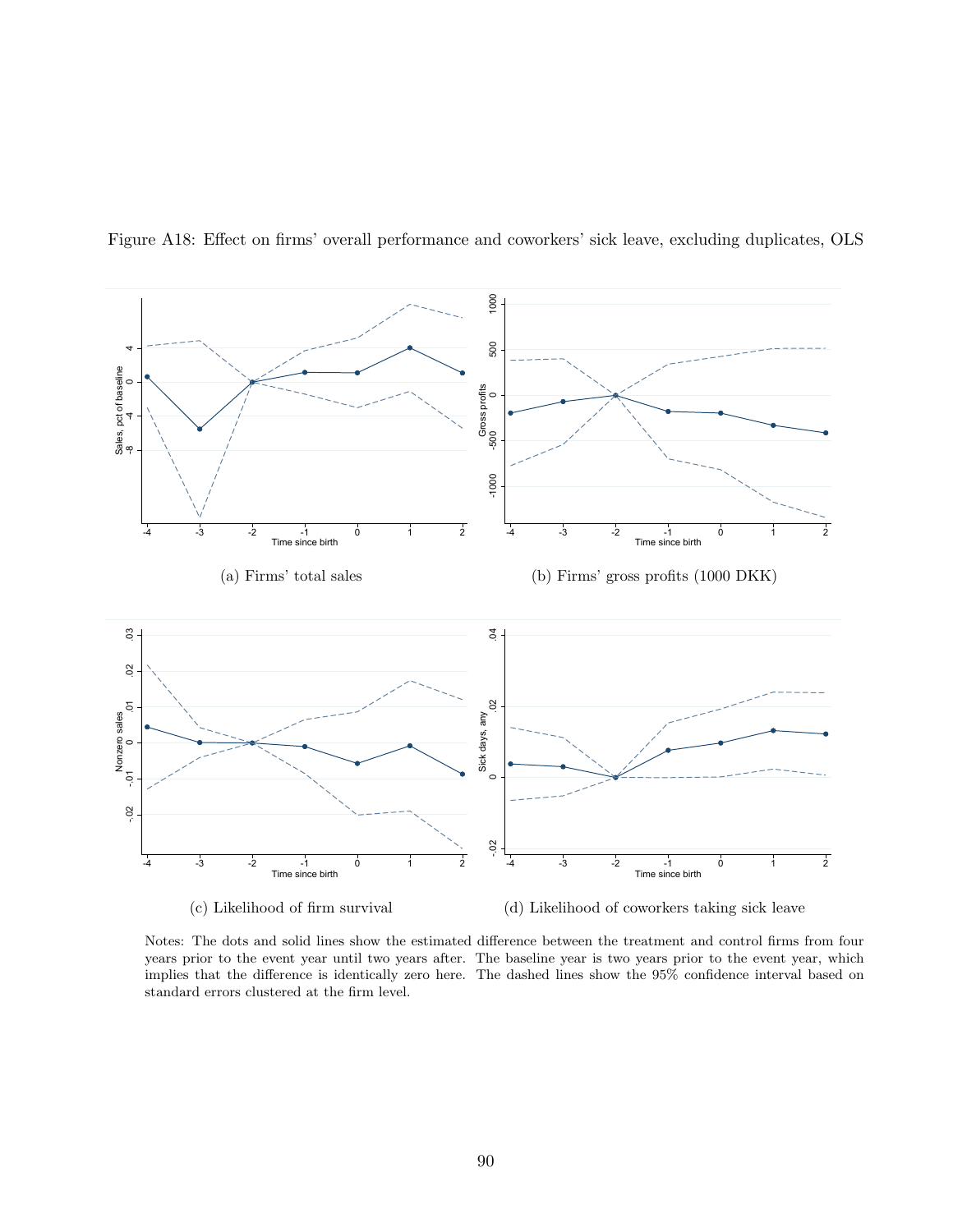### H Representativeness of Firms in Analysis Sample

In constructing our main analysis sample, we apply a number of sample restrictions. Perhaps most notably, we restrict our attention to small firms, require that both treatment and control firms have at least one young female employee at baseline, and trim observations with extreme weighting values when applying our matching and reweighing procedure. To understand what types of firms we cover in our main analysis, this section compares our sample of treatment firms to both the universe of private sector firms in Denmark and to the subset of those firms that satisfy our firm size restriction. Appendix Table [A8](#page-91-0) compares baseline characteristics across the three groups of firms. The appendix table indicates that our treatment firms experience more births per employee (0.064 as opposed to 0.054 for the universe of small firms) and more leave days (12.6 as opposed to 4.8). Furthermore, the share of women at our treatment firms is higher than in other samples (at 0.647 versus 0.347). While all the treated firms naturally have at least one female employee, 27.5 and 14.8 percent of respectively all firms and the size-restricted firm sample do not employ any women (not reported in the table). Meanwhile, the number of children per employee is lower in our sample compared to the universe of private sector firms (1.3 versus 1.7). However, the characteristics of firms in our treatment sample are comparable to the universe of private and small firms in Denmark. Specifically, work hours and the wage bill per employee are comparable across the three samples, while sales and purchases per employee in the treatment sample are only slightly smaller in magnitude relative to the other samples.

We further compare the 1-digit industry composition of the three groups of firms in Appendix Figure [A19.](#page-92-0) Compared to the universe of private and small firms, some industries—such as retail, hotels, and restaurants, as well as personal services—are overrepresented in our treatment sample. This is because women are more likely to work in these types of industries. Nonetheless, the figures highlight that the majority of industries are represented in our treatment sample.<sup>[68](#page-0-0)</sup>

<sup>&</sup>lt;sup>68</sup>The only exception is the "electricity and water supply" industry. However, even among the universe of private firms and small firms, the share of firms belonging to this industry is very small.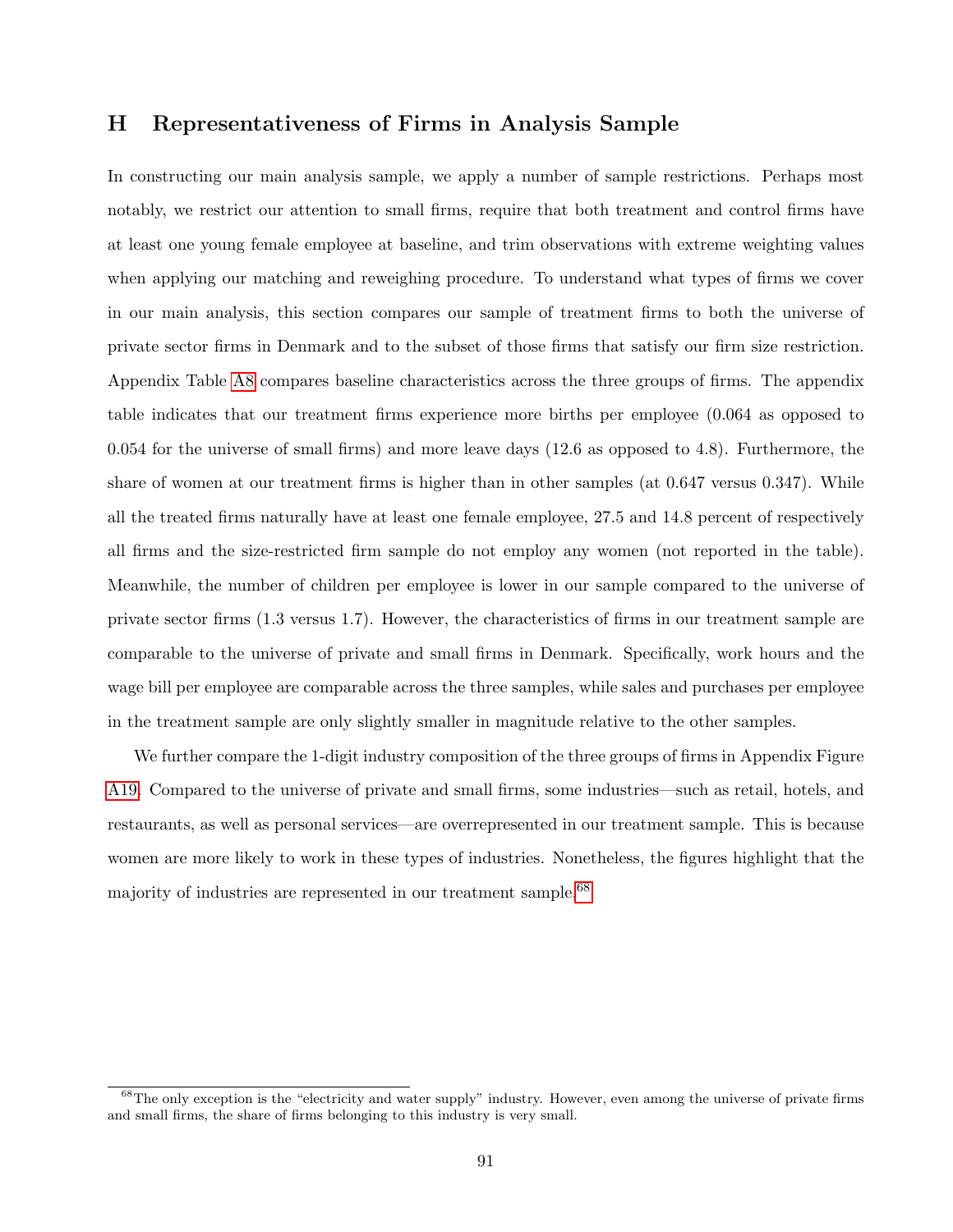|                                  | All Firms  | Size Restricted | <b>Treatment Sample</b> |
|----------------------------------|------------|-----------------|-------------------------|
|                                  |            |                 |                         |
| Hours per employee (FTEs)        | 0.821      | 0.817           | 0.813                   |
|                                  | (0.594)    | (0.273)         | (0.219)                 |
| Wage bill per employee           | 259.882    | 256.816         | 242.472                 |
|                                  | (248.120)  | (135.502)       | (116.117)               |
| Sales per employee               | 1461.935   | 1312.535        | 1220.743                |
|                                  | (2894.591) | (2735.783)      | (1937.685)              |
| Purchases per employee           | 1018.727   | 904.722         | 823.166                 |
|                                  | (2761.920) | (2342.965)      | (1681.653)              |
| Births per employee              | 0.058      | 0.054           | 0.064                   |
|                                  | (0.190)    | (0.106)         | (0.093)                 |
| Leave days per employee          | 4.952      | 4.759           | 12.636                  |
|                                  | (25.121)   | (13.847)        | (21.330)                |
| Children per employee            | 2.051      | 1.741           | 1.305                   |
|                                  | (3.458)    | (1.179)         | (0.816)                 |
| Share women                      | 0.337      | 0.347           | 0.647                   |
|                                  | (0.361)    | (0.322)         | (0.278)                 |
| Employee avg. age                | 38.321     | 37.539          | 33.850                  |
|                                  | (10.239)   | (8.171)         | (6.412)                 |
| Employee avg. experience (years) | 15.026     | 15.073          | 12.278                  |
|                                  | (8.277)    | (6.936)         | (5.307)                 |
| Employee avg. schooling (years)  | 11.404     | 11.390          | 11.610                  |
|                                  | (1.760)    | (1.425)         | (1.283)                 |
| Observations                     | 1,320,921  | 668,182         | 9,934                   |

<span id="page-91-0"></span>Table A8: Baseline characteristics compared to universe of private and small firms

Notes: The table shows means and standard deviations for all firm-years for the firm and event-specific variables in all firms (the column All Firms) and size restricted firms (the column Size Restricted). The last column (Treatment Sample) shows these statistics for treated firms in the baseline year only, explaining the differences in number of observations.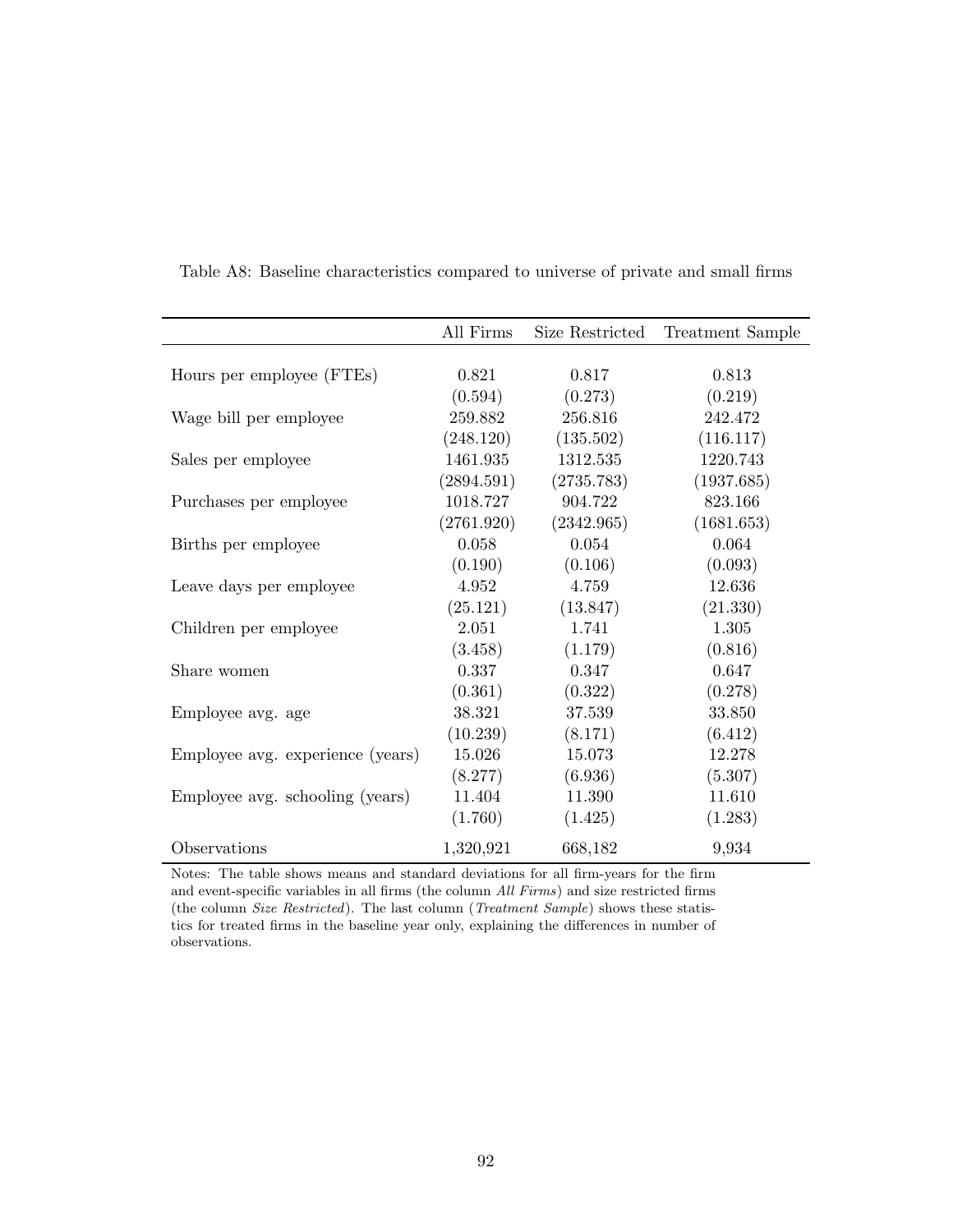<span id="page-92-0"></span>

Figure A19: Industry composition by sample restrictions

(c) Treatment Sample

Notes: The figure shows the industrial composition across 1-digit industries. Because it contains a very small number of firms, the category "Electricity and water supply" has been lumped into the "Other" category for reasons of data confidentiality.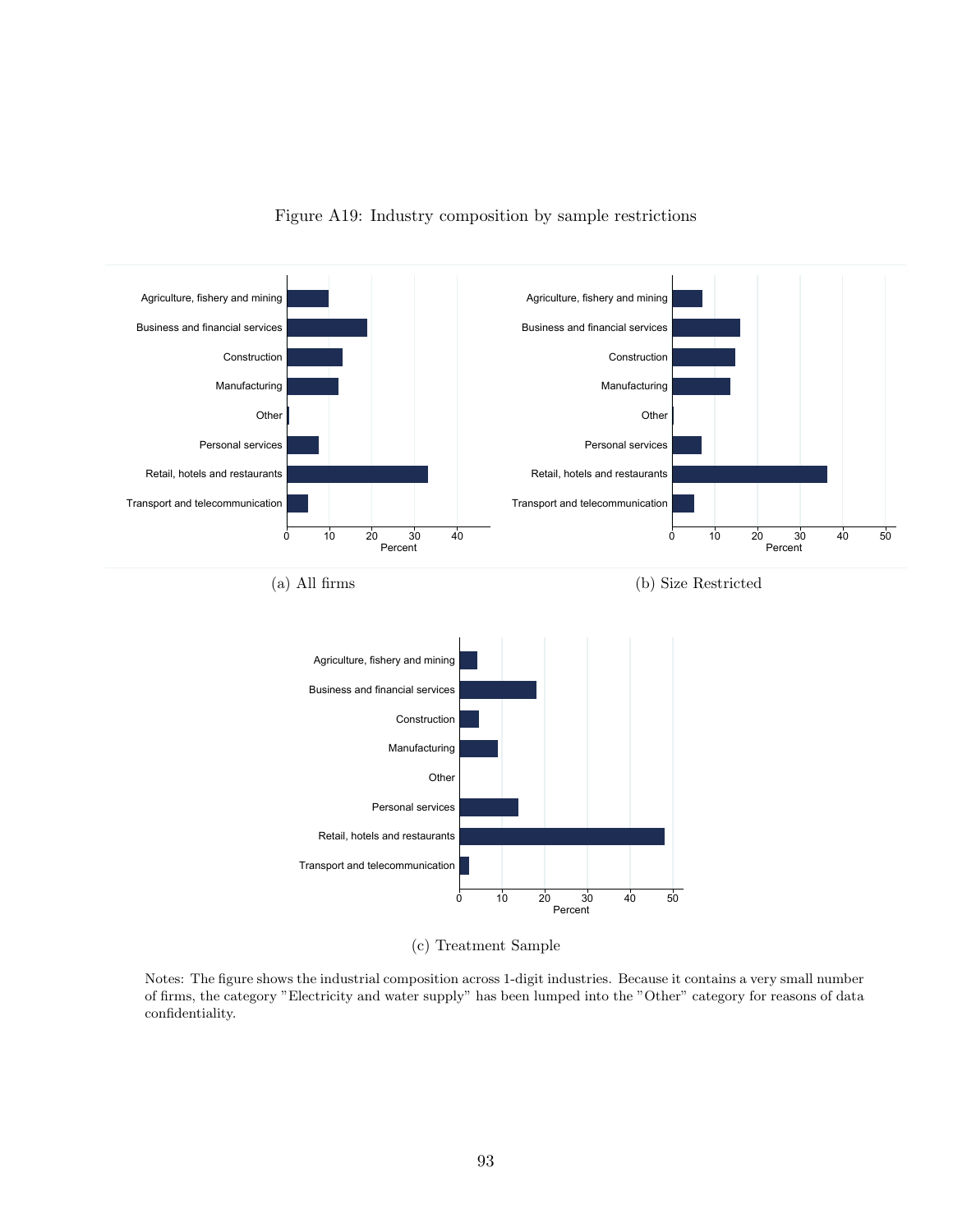# I Effects on Workforce Characteristics

Our main analysis suggests that total labor inputs are, in net, relatively unaffected when an employee goes on leave. This result is based on measuring the quantity of labor inputs (hours). In practice, there could be important losses of productivity if the quality of labor inputs changes. However, as is typical, we do not have good measures of productivity at the individual level. As the next-best alternative to characterizing the replacement worker and understanding how the quality of the workforce is affected, we look for changes in workforce characteristics (Appendix Figure [A20](#page-94-0) and Appendix Table [A9\)](#page-95-0).

We first find that in the event year, one additional female employee giving birth at the firm lowers the share of women by one percentage point, indicating that a leave-taking woman is replaced by temporary worker of either gender.<sup>[69](#page-0-0)</sup> We also detect small changes in other characteristics. The average age of the workforce rises by 0.719 percent in the event year when an additional employee gives birth. This is concurrent with a 0.233 percent drop in the workforce's average years of education and an increase of 0.08 years in average experience. These results indicate that temporary workers are on average older than the women who go on leave, and that older workers typically have more years of experience but fewer years of schooling. Our findings suggest that the characteristics of the firm's workforce are not substantially altered when an additional woman gives birth. Taken together, it is difficult to speculate on the expected effect on productivity as some changes in worker traits are associated with productivity gains (e.g., experience), whereas some are associated with productivity losses (e.g., education). Furthermore, given that temporary employees exit the firm after leave-takers return to their jobs, any changes appear temporary.

 $^{69}$ As previously mentioned, when computing workforce shares and averages, we weight each employee by his or her hours worked at the firm. Accordingly, average workforce characteristics are undefined in years in which firms have zero work hours. However, there is no differential attrition between treatment and control groups, since leave-taking has no effect on firm shutdown (i.e., the probability of having zero employees or zero work hours).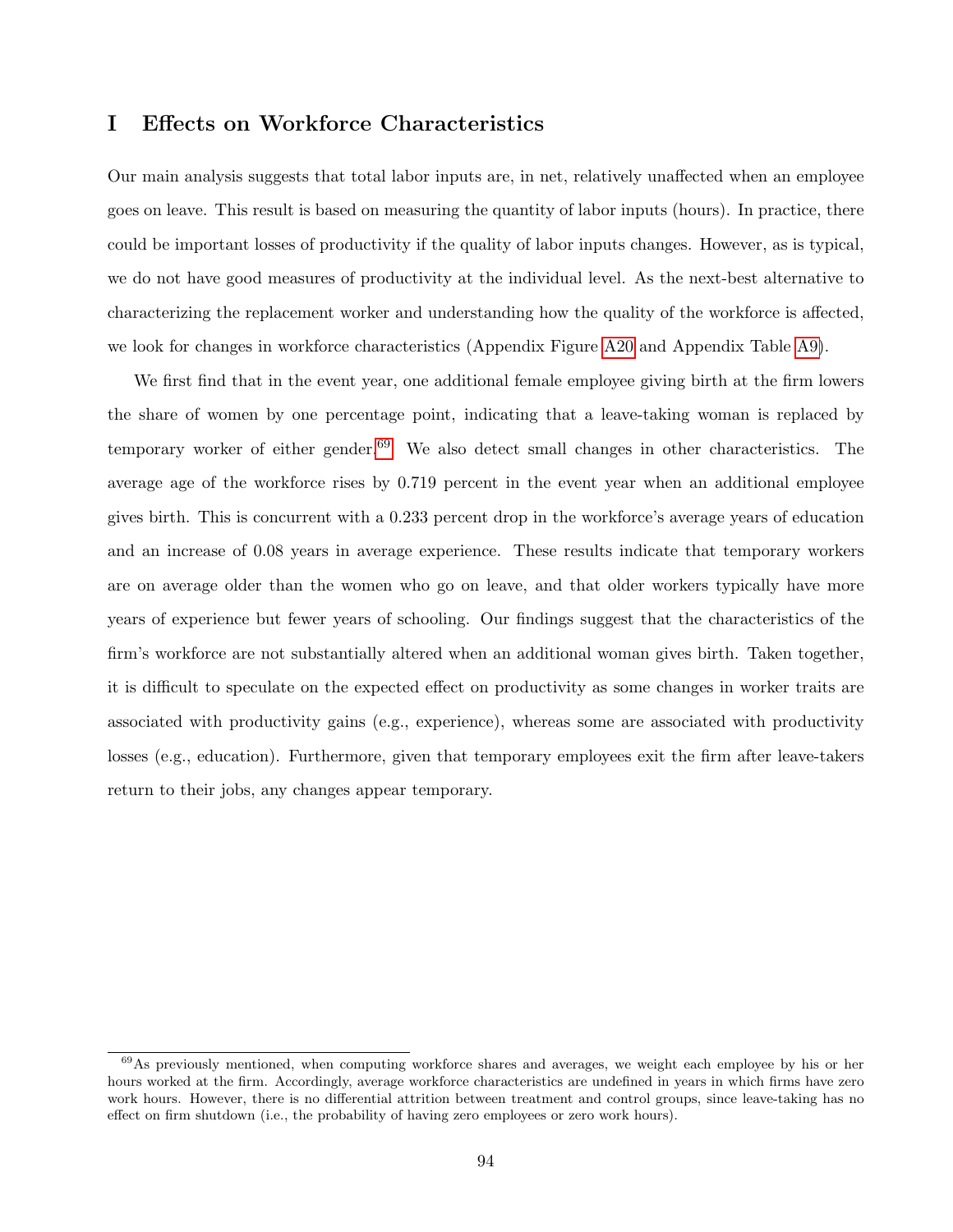<span id="page-94-0"></span>

Figure A20: Effect on workforce characteristics, OLS

Notes: The dots and solid lines show the estimated difference between the treatment and control firms from four years prior to the event year until two years after. The baseline year is two years prior to the event year, which implies that the difference is identically zero here. The dashed lines show the 95% confidence interval based on standard errors clustered at the firm level.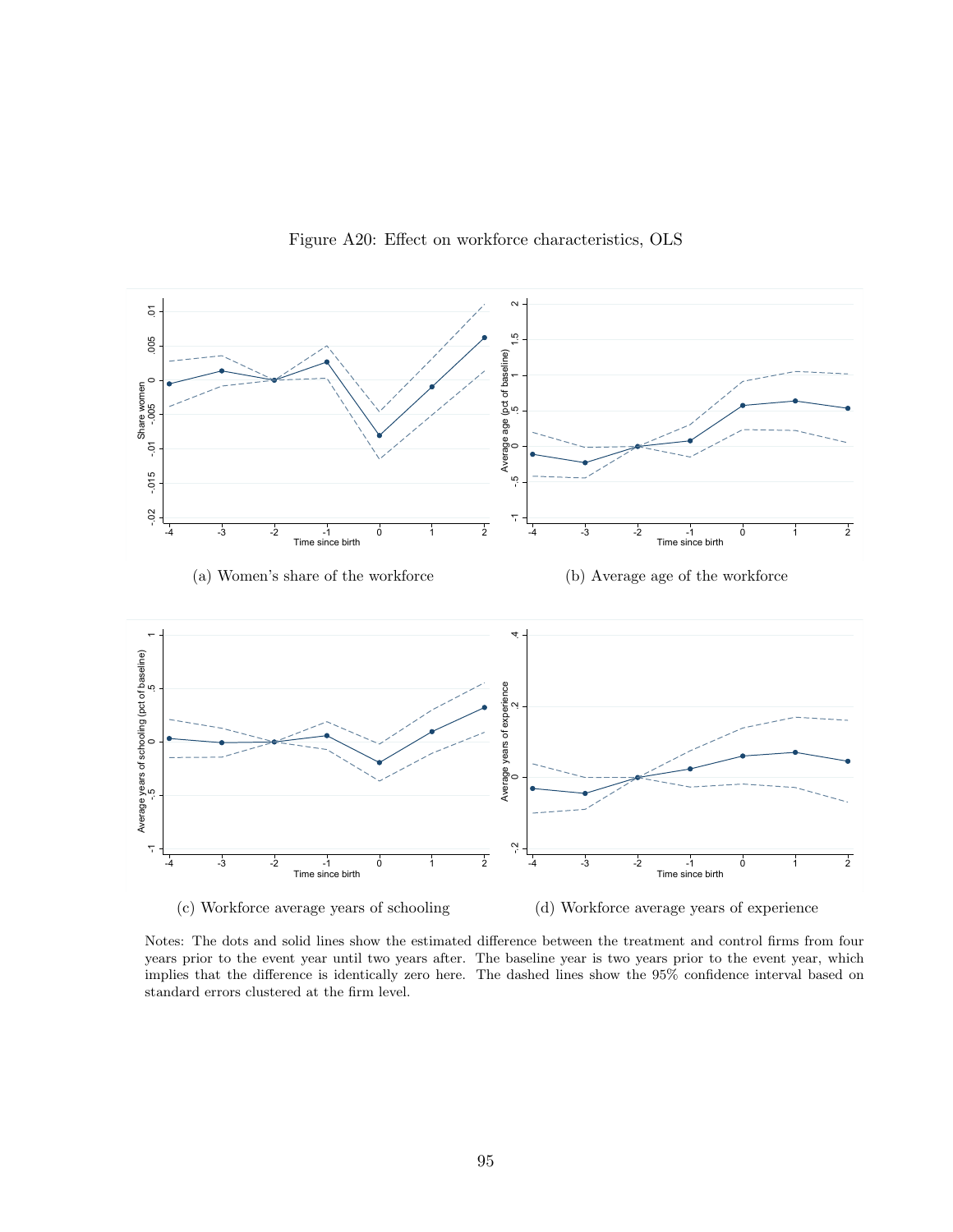<span id="page-95-0"></span>

|                                                    | Absolute effect<br>Effect of one<br>additional birth<br>at $t=1$<br>at $t=0$ |           | Relative effect                                     |             |
|----------------------------------------------------|------------------------------------------------------------------------------|-----------|-----------------------------------------------------|-------------|
|                                                    |                                                                              |           | Effect of one additional<br>birth per 100 employees |             |
|                                                    |                                                                              |           | at $t=0$                                            | at $t=1$    |
|                                                    | (1)                                                                          | (2)       | (3)                                                 | (4)         |
| Share women at baseline firm                       | $-0.0116**$                                                                  | $-0.239$  | $-0.00102**$                                        | $-0.000401$ |
|                                                    | (0.00214)                                                                    | (0.0796)  | (0.000183)                                          | (0.000212)  |
| Average age (pct. rel. to baseline)                | $0.719**$                                                                    | $0.688**$ | $0.0535**$                                          | $0.0498*$   |
|                                                    | (0.219)                                                                      | (0.254)   | (0.0205)                                            | (0.0237)    |
| Average years of education (pct. rel. to baseline) | $-0.233*$                                                                    | 0.124     | $-0.0194$                                           | 0.00852     |
|                                                    | (0.111)                                                                      | (0.127)   | (0.0104)                                            | (0.0123)    |
| Average years of experience                        | 0.0835                                                                       | 0.0773    | 0.00314                                             | 0.00742     |
|                                                    | (0.0492)                                                                     | (0.0600)  | (0.00425)                                           | (0.00522)   |
| $F$ -stat                                          | 2,409                                                                        | 2,293     | 2,676                                               | 2,538       |
| Observations                                       | 28,263                                                                       | 26,231    | 28,263                                              | 26,231      |
| Observations (weighted)                            | 17,652                                                                       | 16,385    | 17,652                                              | 16,385      |
| Clusters (firms)                                   | 14,138                                                                       | 13,058    | 14,138                                              | 13,058      |

#### Table A9: Effects on workforce characteristics, 2SLS

Notes: Each column-row represents the coefficient from a separate regression. Columns (1) and (2) show 2SLS estimates from regressions in which the number of births at the firm in the event year is instrumented by the treatment dummy. Columns (3) and (4) show estimates from similar regressions but in which both the number of births at the firm in the event year and the treatment dummy is divided by the number of baseline employees (measured in hundreds), and where dummy variables for each possible number of baseline employees are included as controls. In Columns (1) and (3) the outcome variable is measured in the event year (Time 0). In Columns (2) and (4) the outcome variable is measured in the following year (Time 1). Regressions use firm-level data. The number of observations changes across different columns because some firms may shut down between the event year and the following year. Throughout, the analysis is conducted on the matched and reweighted samples. For each panel and column, the F-stat from the first stage regression is listed. Standard errors (in parentheses) are clustered at the firm level. \*\* p <0.01 \* p <0.05.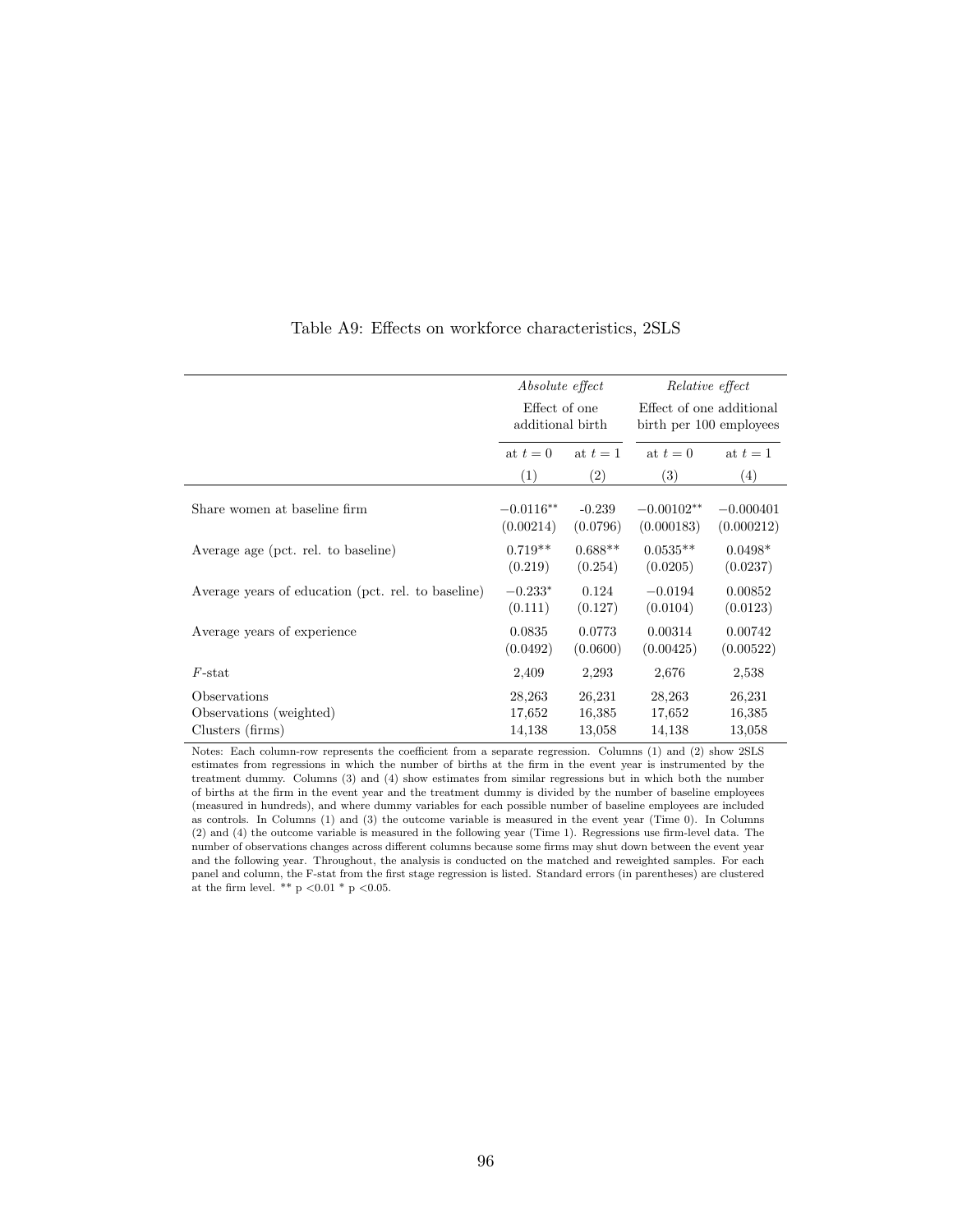# J Effects on Coworkers in Same vs. Different Occupation

To examine whether the effects of parental leave are different for coworkers who are more likely complements or substitutes for the worker on leave, we split our coworker sample by occupation. For each treatment and control event, we determine the 1-digit occupation of the woman defining the event and then restrict attention either to coworkers who are in this same occupation or to coworkers who are not in this same occupation. The expectation is that same-occupation coworkers are likely substitutes to the worker on leave, while other coworkers are likely to be complements to the worker on leave.

Appendix Figures [A21](#page-97-0) and [A22](#page-98-0) show OLS estimates for the resulting two coworker samples. We consistently see that the estimated effects for all coworkers found in the main text are driven almost exclusively by same-occupation coworkers. In contrast, there is very limited evidence of effects for coworkers not in the same occupation.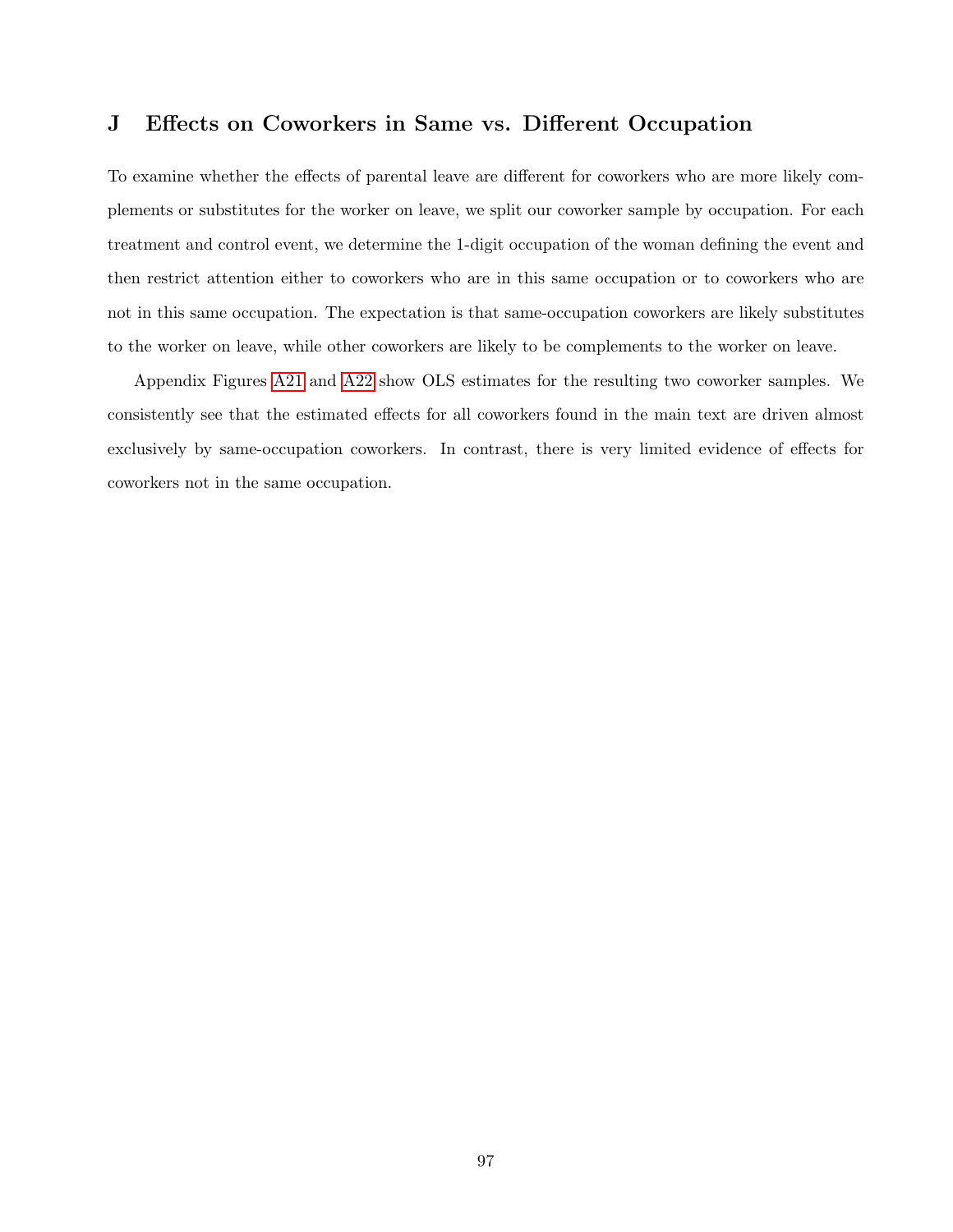<span id="page-97-0"></span>

Figure A21: Effects on outcomes of coworkers in same occupations as women on leave, OLS

(e) Likelihood of coworker taking a sick day

Notes: The dots and solid lines show the estimated difference between the treatment and control firms from four years prior to the event year until two years after. The baseline year is two years prior to the event year, which implies that the difference is identically zero here. The dashed lines show the 95% confidence interval based on standard errors clustered at the firm level. 98